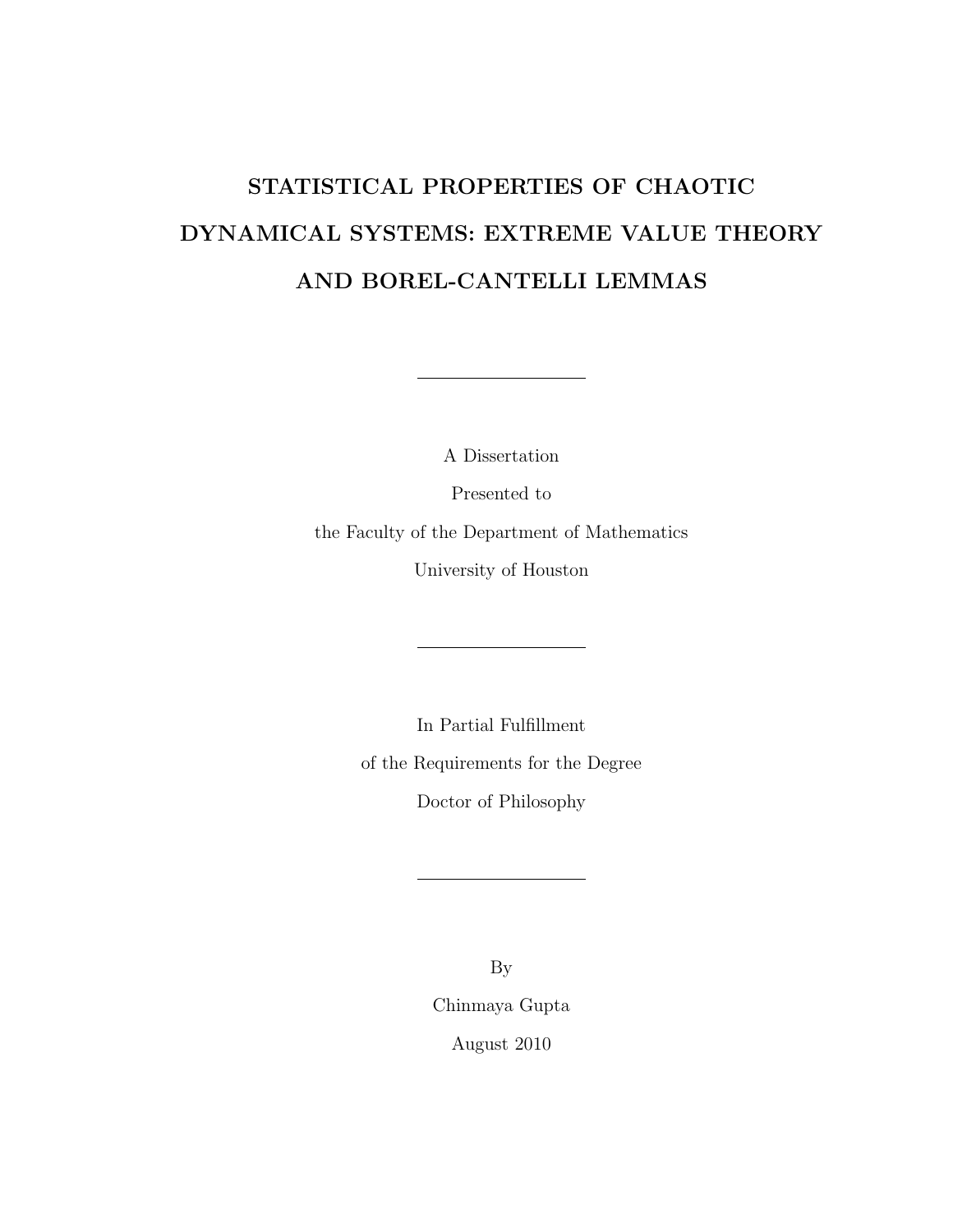# STATISTICAL PROPERTIES OF CHAOTIC DYNAMICAL SYSTEMS: EXTREME VALUE THEORY AND BOREL-CANTELLI LEMMAS

Chinmaya Gupta

APPROVED:

Dr. Matthew Nicol, Chairman Department of Mathematics, University of Houston

Dr. William Ott Department of Mathematics, University of Houston

Dr. Andrei Török Department of Mathematics, University of Houston

Dr. Gemunu Gunaratne Department of Physics, University of Houston

Dean, College of Natural Sciences and Mathematics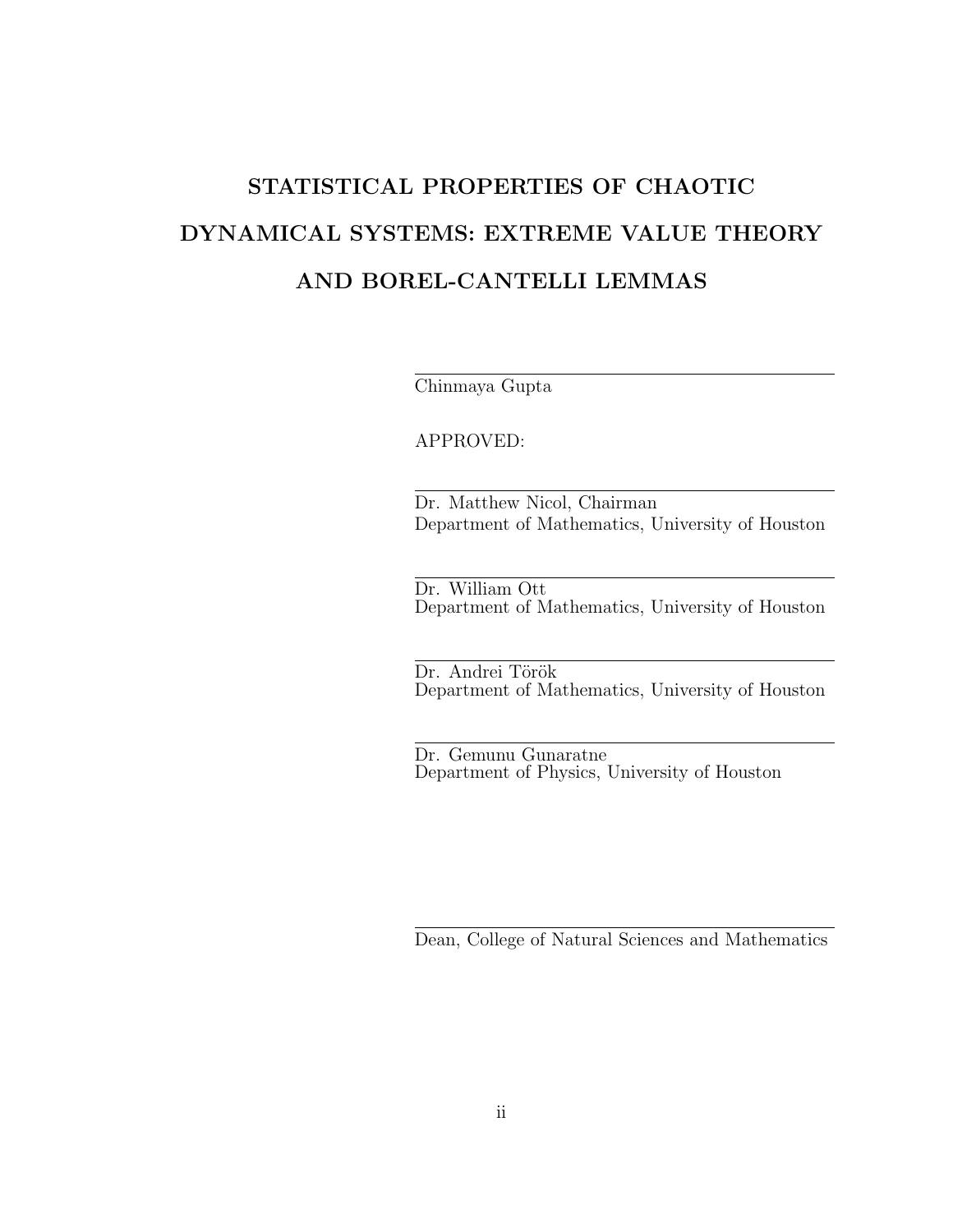#### Acknowledgements

No list that I may compile will include all the people who have, in some form or the other, contributed to this thesis. With apologies to all those who I may have inadvertently overlooked, I wish to thank, in particular, the following people:

My thesis advisor, Professor Matthew J. Nicol, without whose guidance, extreme patience, generosity, humor, and insight, none of what follows would be attributed to me. I feel immense gratitude for the support, academic and financial, which he provided. It is also due to him that I developed an appreciation of many areas of mathematics outside of dynamical systems, such as statistical genetics, and I thank him for introducing me to the many possibilities that lie in the applications of mathematics to problems in biology;

The members of my committee, Dr. William Ott, Dr. Andrew Török, and Dr. Gemunu Gunaratne, for painstakingly reading through my thesis, suggesting improvements, future projects, and pointing out mistakes;

My collaborators, Dr. Mark Holland, Dr. William Ott, and my advisor, Professor Matthew Nicol. I have learned much from each of them, and it is my earnest hope that in my future career, I will have an opportunity to continue these collaborations;

Dr. Ian Melbourne, for suggesting interesting problems, and Dr. Sébastein Gouëzel and Dr. Dima Dolgopyat for entertaining my queries regarding some implications of their work;

Dr. Ian Melbourne and Dr. Mike Todd for inviting me to speak at the minisymposium on "Thermodynamic Formalism for Dynamical Systems" at Snowbird in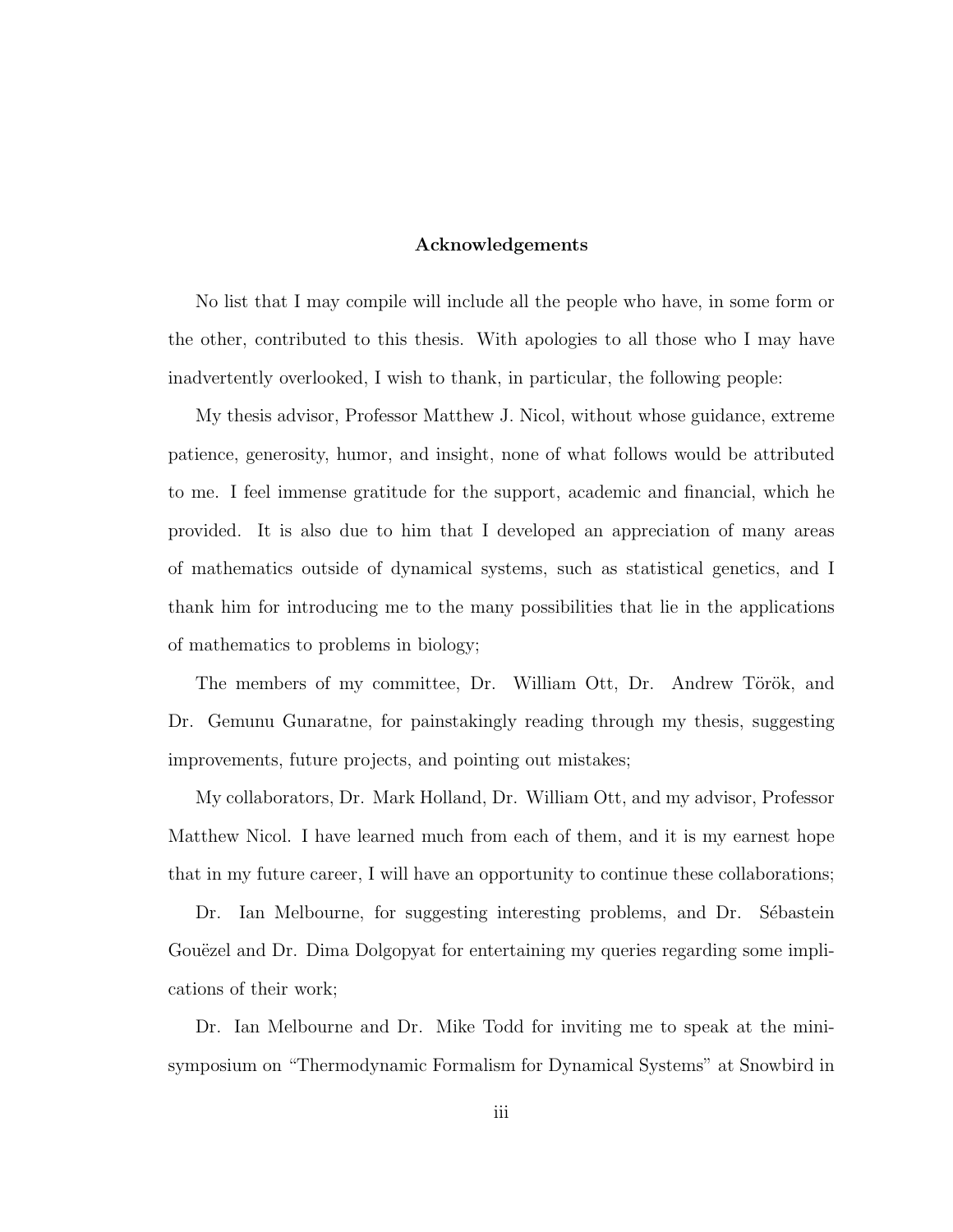2009;

Dr. Ian Melbourne and Dr. Henk Bruin for hosting me at Surrey in 2009 for a workshop on dynamical systems;

Dr. Mark Pollicott and Dr. Thomas Jordan, for the "Workshop on Ergodic Theory and Iterated Function Systems" at Warwick in 2007;

Dr. Jeffery Morgan for his financial help in my job hunt, as well as Dr. Matthew O'Malley, Dr. Shanyu Ji, Dr. Mike Field, and Dr. Robert Azencott for writing me letters of recommendation;

My friends, who made it possible for me to keep my sanity, and provided a much appreciated support structure which many international students do not have, but yearn for;

And my parents, for whom no words that I may say will express completely the gratitude that I feel for their affection, advice, and involvement.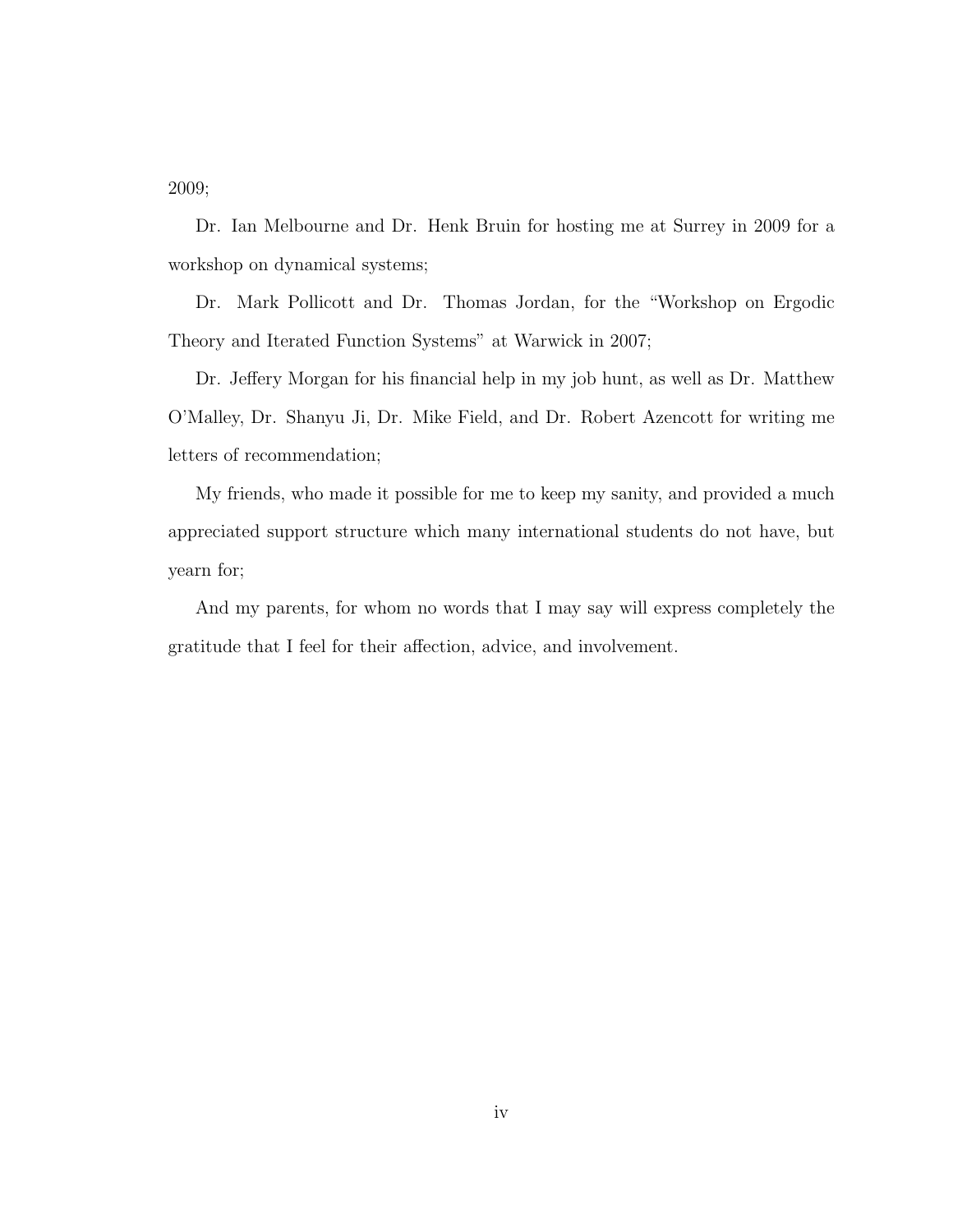# STATISTICAL PROPERTIES OF CHAOTIC DYNAMICAL SYSTEMS: EXTREME VALUE THEORY AND BOREL-CANTELLI LEMMAS

An Abstract of a Dissertation Presented to the Faculty of the Department of Mathematics University of Houston

> In Partial Fulfillment of the Requirements for the Degree Doctor of Philosophy

> > By Chinmaya Gupta August 2010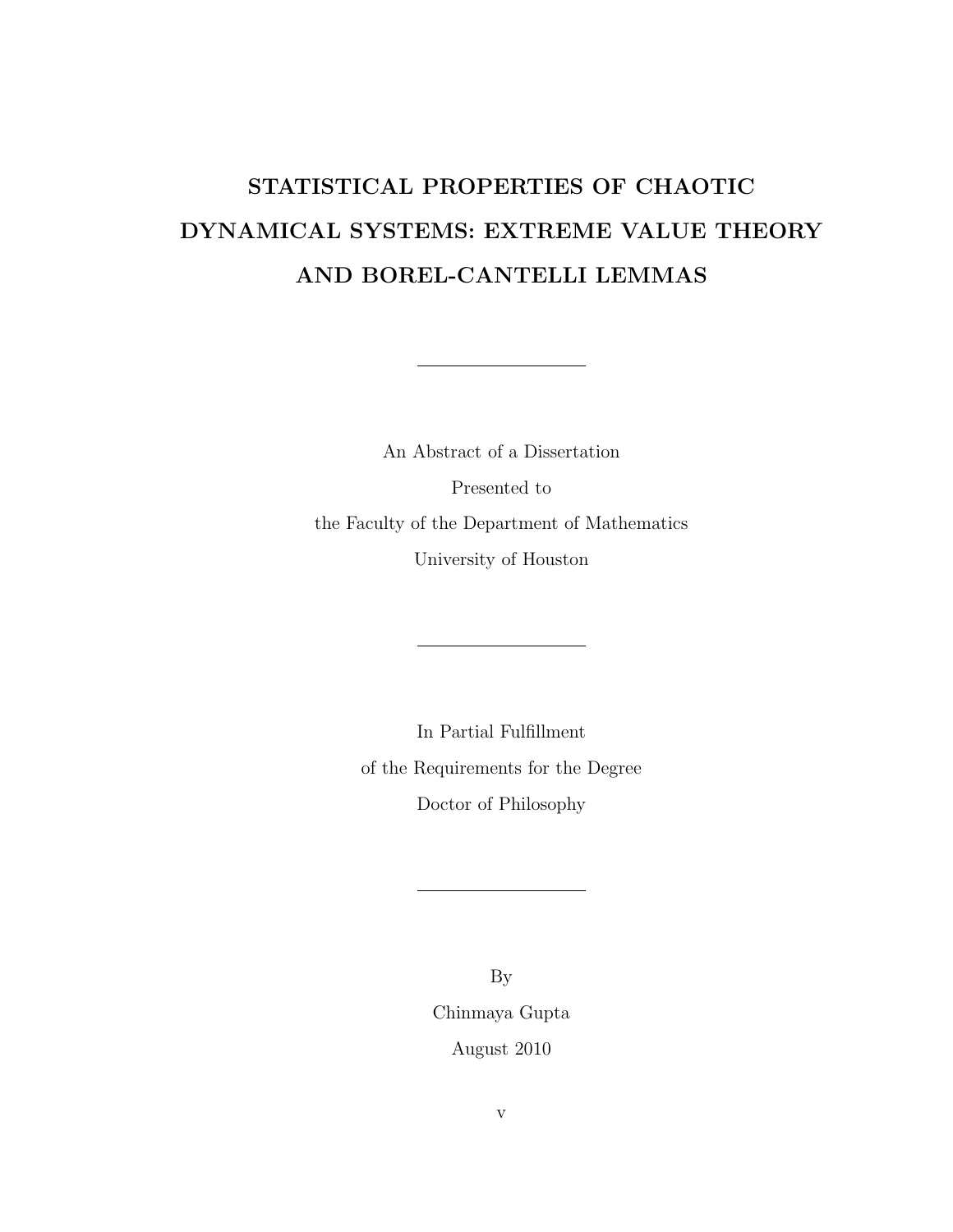# Abstract

In this thesis, we establish extreme value (EV) theory and dynamical Borel-Cantelli lemmas for a class of deterministic chaotic dynamical systems. We establish the distributional convergence (to the three classical extreme value distributions) of the scaled sequence of partial maxima of some time series arising from an observable on systems such as the planar dispersing billiards, Lozi-like maps, and compact group skew-extensions of non-uniformly hyperbolic base maps with Hölder cocyles. We also establish Borel-Cantelli lemmas for a large class of one-dimensional non-uniformly expanding maps, and for these, we also obtain an almost sure characterization of the exceedences of the sequence of partial maxima.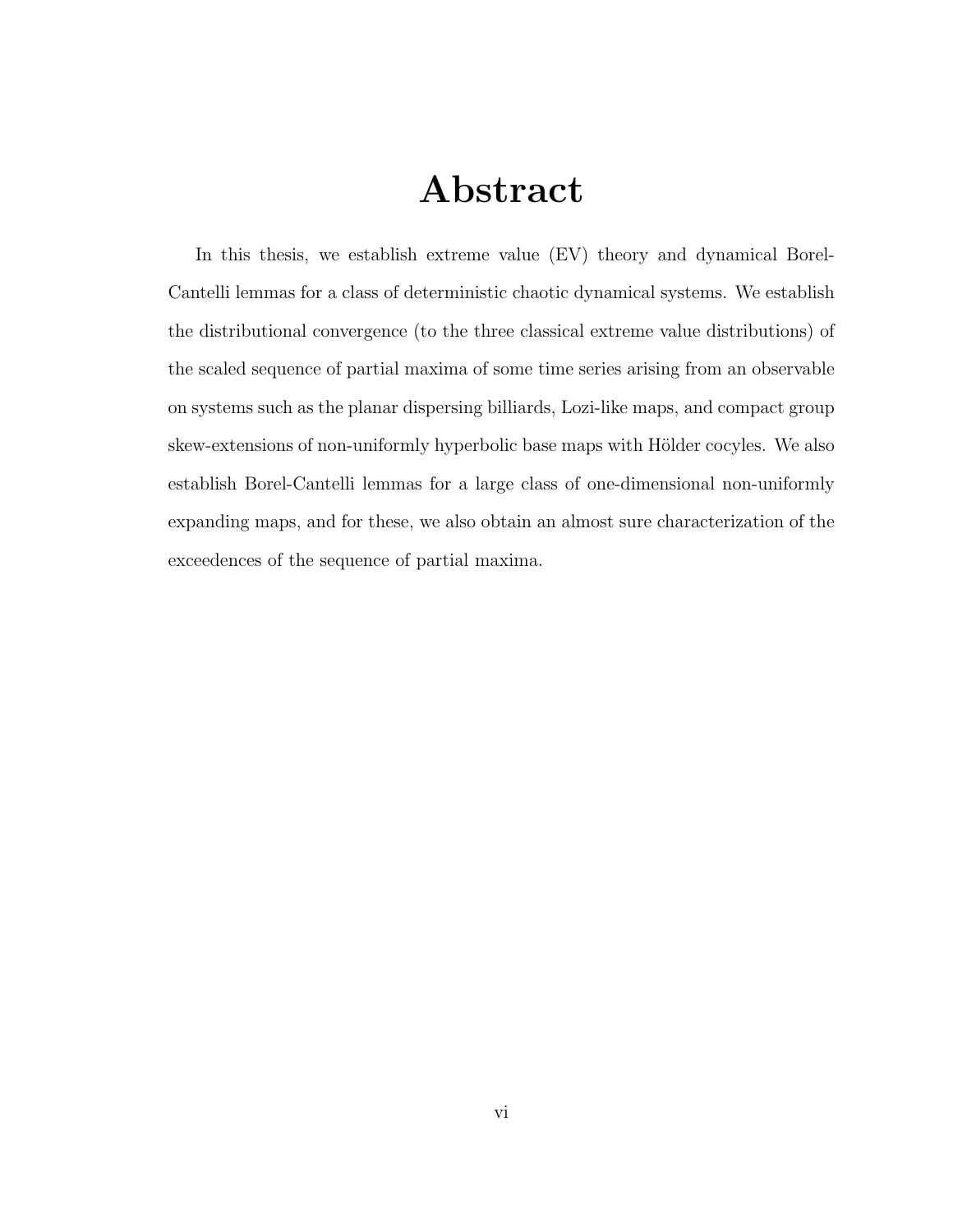# **Contents**

| Introduction<br>$\mathbf{1}$         |                                                                                                       |    |  |  |  |
|--------------------------------------|-------------------------------------------------------------------------------------------------------|----|--|--|--|
| 1.1                                  |                                                                                                       |    |  |  |  |
| 1.2                                  |                                                                                                       |    |  |  |  |
| 1.3                                  |                                                                                                       |    |  |  |  |
|                                      | Extreme value theory for i.i.d. processes<br>1.3.1                                                    | 11 |  |  |  |
|                                      | Extreme value theory for dependent processes $\hfill\ldots$ $\hfill\ldots$ $\ldots$ $\ldots$<br>1.3.2 | 14 |  |  |  |
| 1.4                                  |                                                                                                       |    |  |  |  |
| 1.5                                  | Extreme Value Theory for Dynamical Systems                                                            |    |  |  |  |
|                                      | Hitting time statistics and return time statistics<br>1.5.1                                           | 20 |  |  |  |
|                                      | Extreme value theory for skew-extensions<br>1.5.2                                                     | 21 |  |  |  |
|                                      | Extreme value theory for dispersing billiards and Lozi-like maps 23<br>1.5.3                          |    |  |  |  |
| 1.6                                  |                                                                                                       |    |  |  |  |
| 1.7                                  |                                                                                                       | 29 |  |  |  |
| <b>EVT</b> for Skew Extensions<br>34 |                                                                                                       |    |  |  |  |
| 2.1                                  |                                                                                                       |    |  |  |  |
| 2.2                                  |                                                                                                       |    |  |  |  |
| 2.3                                  |                                                                                                       | 44 |  |  |  |
| 2.4                                  |                                                                                                       | 49 |  |  |  |
|                                      |                                                                                                       |    |  |  |  |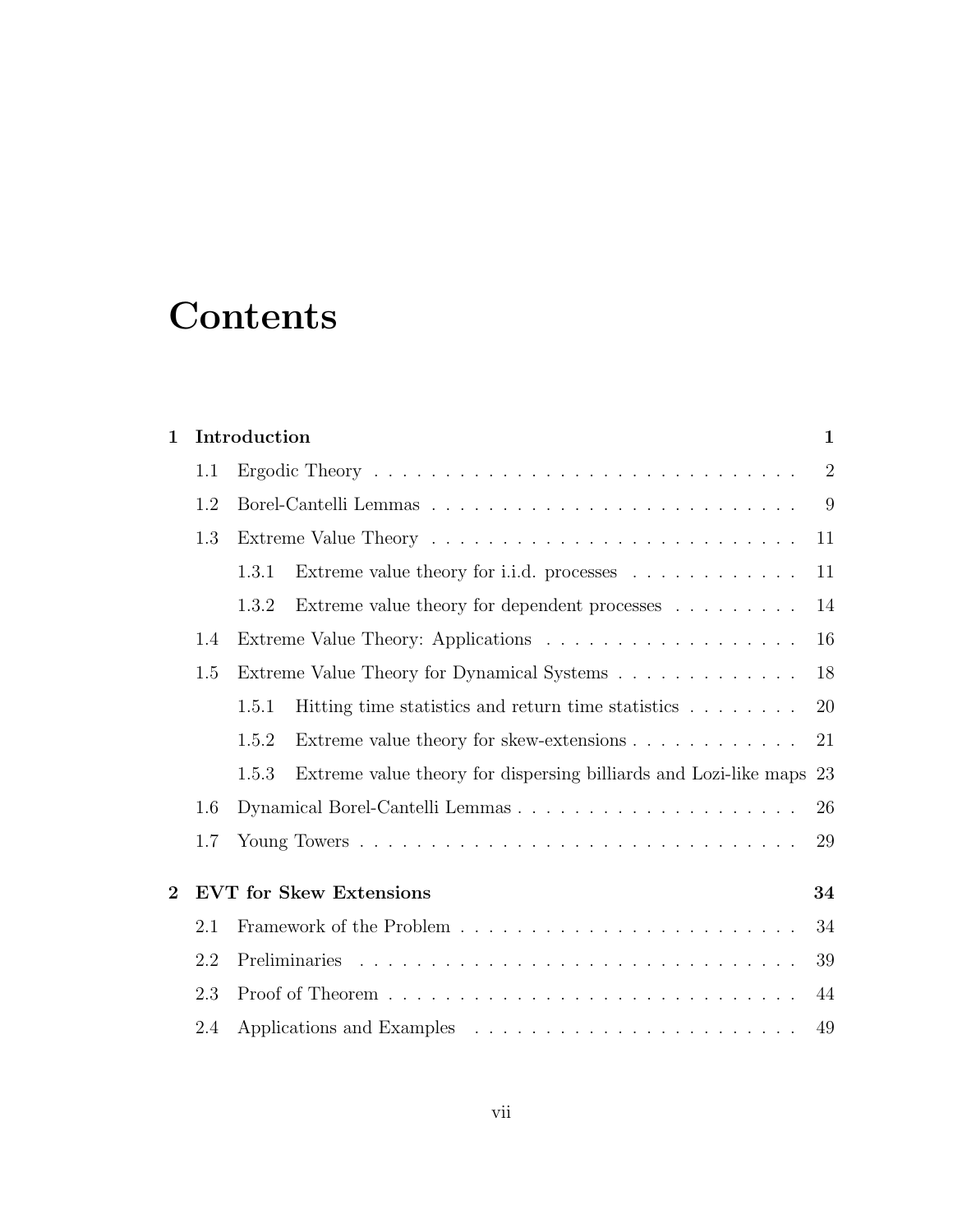|   |     | 2.4.1               | Uniformly and non-uniformly expanding maps of an interval          | 49      |
|---|-----|---------------------|--------------------------------------------------------------------|---------|
|   |     | 2.4.2               | Skew product with a curve of neutral points $\ldots \ldots \ldots$ | 51      |
|   |     | 2.4.3               |                                                                    | 52      |
| 3 |     |                     | EVT for Uniformly Hyperbolic Maps Exhibiting Singularities         | 54      |
|   | 3.1 |                     |                                                                    | 54      |
|   |     | 3.1.1               | Framework of the proof                                             | 55      |
|   | 3.2 |                     |                                                                    | 57      |
|   |     | 3.2.1               |                                                                    | 57      |
|   | 3.3 |                     |                                                                    | 58      |
|   | 3.4 |                     |                                                                    | 63      |
|   |     | 3.4.1               | Planar dispersing billiard maps and flows                          | 63      |
|   |     | 3.4.2               |                                                                    | 72      |
| 4 |     |                     | Some Borel-Cantelli Lemmas                                         | 82      |
|   | 4.1 |                     |                                                                    | 82      |
|   |     | 4.1.1               |                                                                    | 82      |
|   |     | 4.1.2               |                                                                    | 89      |
|   | 4.2 |                     |                                                                    | 90      |
|   | 4.3 | Proofs              |                                                                    | 95      |
|   |     | 4.3.1               | Relating base dynamics to tower dynamics and preliminaries.        | 95      |
|   |     | 4.3.2               |                                                                    | - 97    |
|   |     | 4.3.3               |                                                                    | 102     |
|   | 4.4 |                     | Almost-sure Results in EVT for Dynamical Systems 102               |         |
|   |     | <b>Bibliography</b> |                                                                    | $105\,$ |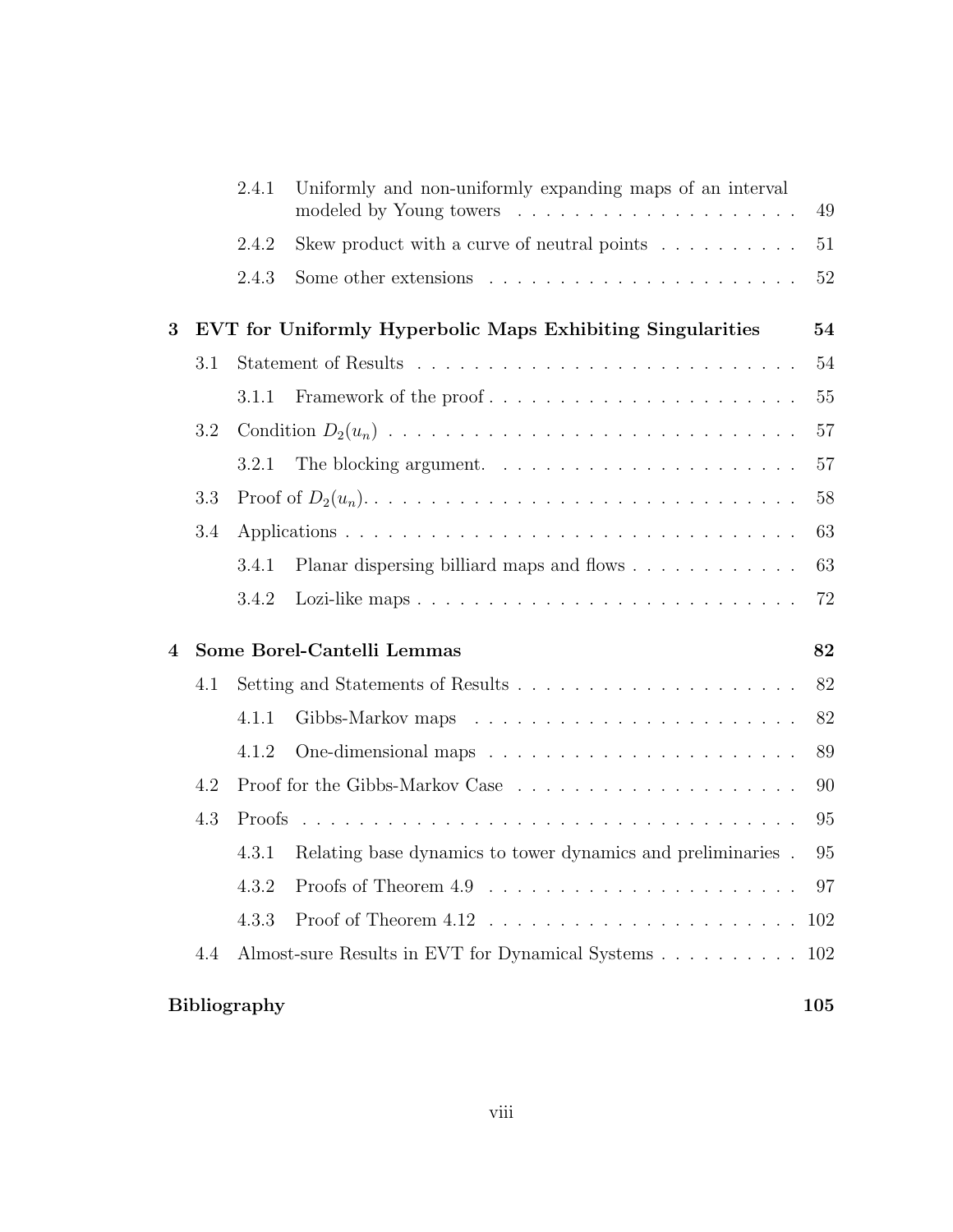## <span id="page-8-0"></span>Chapter 1

## Introduction

Chaotic dynamical systems are those which display a sensitive dependence on initial conditions. These systems are completely deterministic in that if the current state of the system  $x_0$  is known, all future states at time n, denoted by  $x_n$ , are known. However, even small numerical errors in the computation of  $x_0$  can lead to very large differences in the values of  $x_n$ , so while these systems are deterministic, they are not predictable. One of the most popular examples of chaotic systems was discovered by Edward Lorenz in 1958. He observed that his computer model for the weather, a system of differential equations with twelve variables evolved very differently even when the initial conditions changed only very slightly [\[58\]](#page-116-0). Further work on Lorenz's observation lead to the discovery of a very simple deterministic system, a system of three ordinary differential equations [\[51\]](#page-116-1) which displayed an extreme sensitivity to initial conditions.

This discovery by Lorenz came in the 1960's, around which time a great amount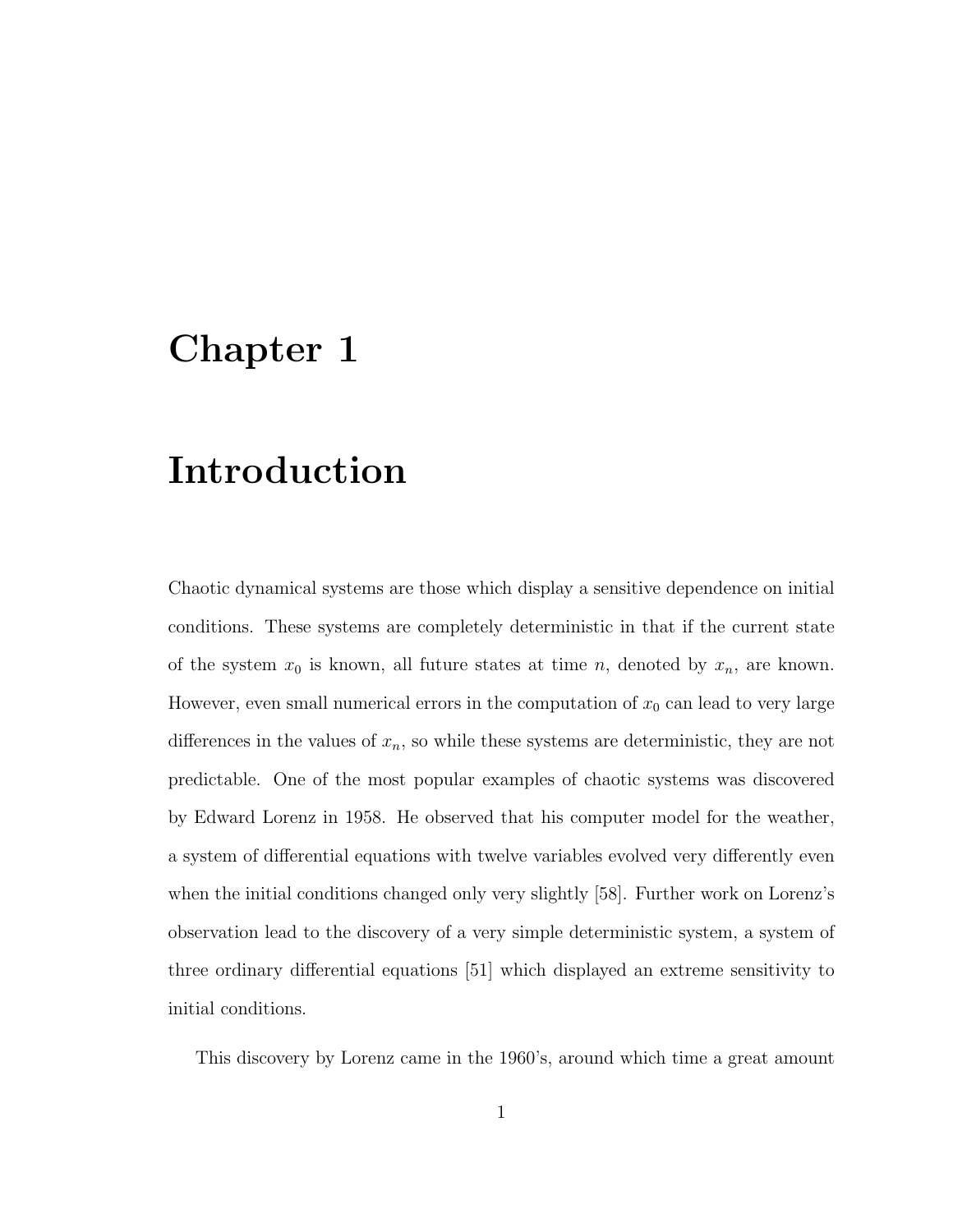of research was being done on dynamical systems. Much of the groundwork for the study of chaotic dynamical systems was laid down by Poincaré in 1899 in his treatise [\[61\]](#page-116-2) on celestial mechanics. Van der Pol discovered around the 1930's some experimental evidence for the existence of "deterministic chaos" [\[69\]](#page-117-0) in the form of a complicated unstable invariant set. Cartwright and Littlewood [\[18\]](#page-113-0), Hopf [\[42\]](#page-115-0), Smale [\[64,](#page-116-3) [65\]](#page-117-1), and others<sup>[∗](#page-9-1)</sup> then laid the foundations of the modern study of chaotic deterministic systems[†](#page-9-2) .

Chaotic systems exhibit a large departure in the long-term evolution for very tiny changes in initial conditions, and hence to study the limiting behavior of these systems, one cannot study the global evolution orbit by orbit. Instead, one studies the statistical properties of these systems, as we describe in Section [1.1.](#page-9-0)

### <span id="page-9-0"></span>1.1 Ergodic Theory

Ergodic theory is the study of measure-preserving systems. One of the fundamental and remarkable theorems in ergodic theory is Birkhoff's Ergodic Theorem, which states that if  $T : X \to X$  is a transformation preserving the probability measure  $\mu$ and if  $f \in L^1(\mu)$  is an "observable"  $(f : X \to \mathbb{R})$ , then for  $\mu$  almost every  $x \in X$ ,

$$
\lim_{n \to \infty} \frac{1}{n} \sum_{i=0}^{n-1} f \circ T^i(x) = f^*(x) \tag{1.1.1}
$$

<span id="page-9-2"></span><span id="page-9-1"></span><sup>∗</sup>See also page [9](#page-15-0)

<sup>&</sup>lt;sup>†</sup>A substantially more complete, and chronologically faithful, history of the evolution of the field of chaotic dynamical systems can be found in Viana's book [\[70\]](#page-117-2).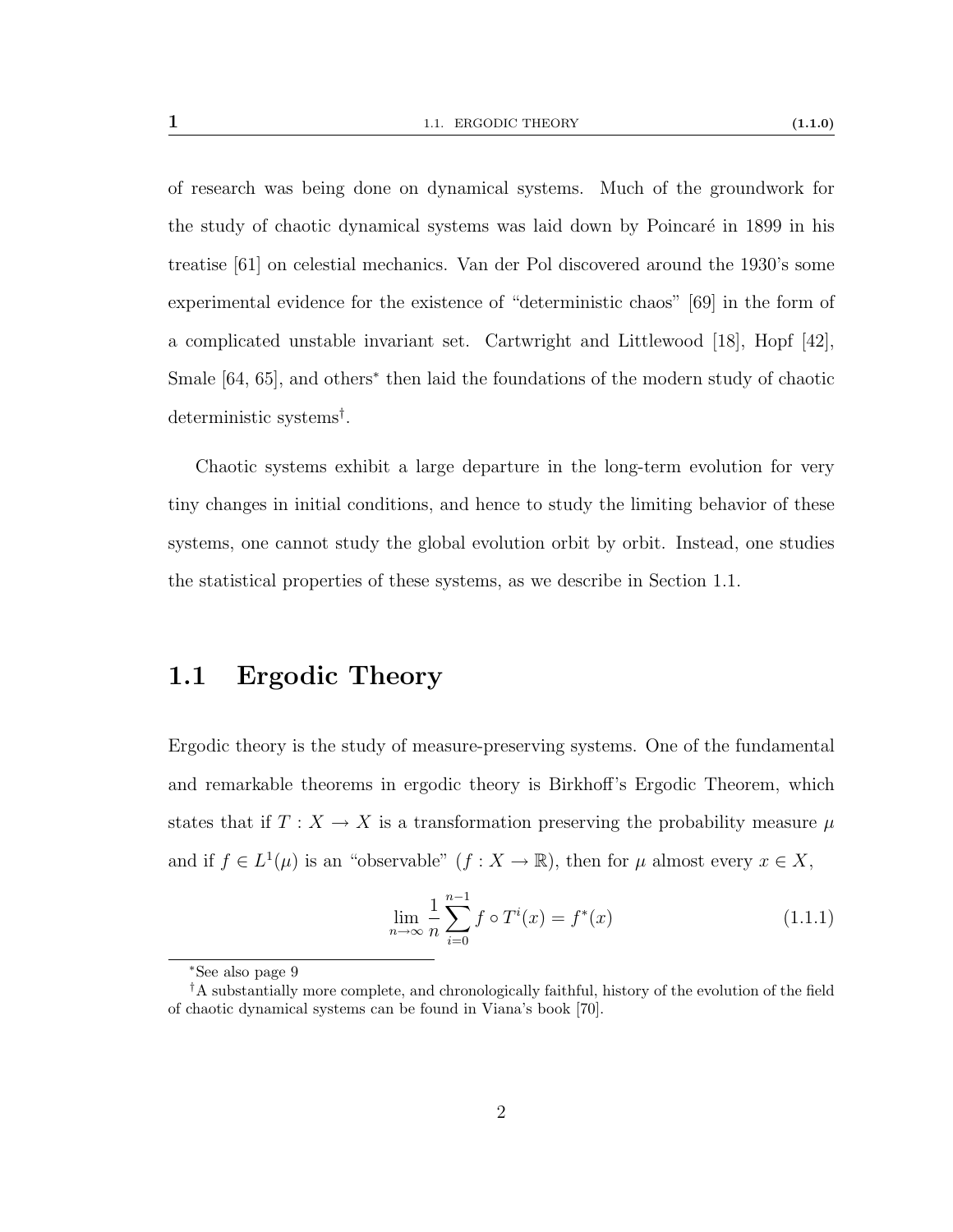for some  $f^* \in L^1(\mu)$  with  $f^* \circ T = f^*$  and

$$
\int f^* d\mu = \int f d\mu. \tag{1.1.2}
$$

In particular, when the transformation  $T$  satisfies the additional property of being ergodic  $(g \in L^1(\mu))$ ,  $g \circ T = g$  then g is constant  $\mu$  almost everywhere), then  $f^* =$  $\int f d\mu$ .

The ergodic theorem, however, does not assume or prove ergodicity, and some of the earliest work in identifying concrete systems which display ergodicity was done by Anosov [\[6\]](#page-112-0), Pesin [\[59,](#page-116-4) [11\]](#page-113-1), Sinai [\[72\]](#page-117-3), et cetera. They showed that a wide class of "chaotic" maps exhibit natural ergodic invariant measures, the maps being "chaotic" in the sense that the orbits of two points, which may be arbitrarily close to each other with respect to a metric, may evolve very differently over time. "Chaos", in this respect, refers to a huge difference in the evolution of the orbits of nearby points, and hinders the orbit-wise study of the dynamical system; the ergodicity of  $T$ , on the other hand, says that for typical observables  $f$ , the time-series generated by evaluating  $f$  along the orbit of almost every initial condition has the same mean. Ergodicity is thus the "law of large numbers" for dynamical systems. While the ergodic theorems prove convergence to the mean, natural questions arise about the deviation of these processes from the mean and about other statistical properties such as rates of mixing.

Let  $(\Omega, \mathcal{B}, P)$  be a probability space with  $\mathcal{B}$  the set of Borel-measurable subsets of  $\Omega$ . A random variable  $\xi$  is a measurable function with domain  $\Omega$  and codomain R. A sequence of random variables  $\xi_1, \ldots, \xi_n, \ldots$  is called a stochastic process. Two

3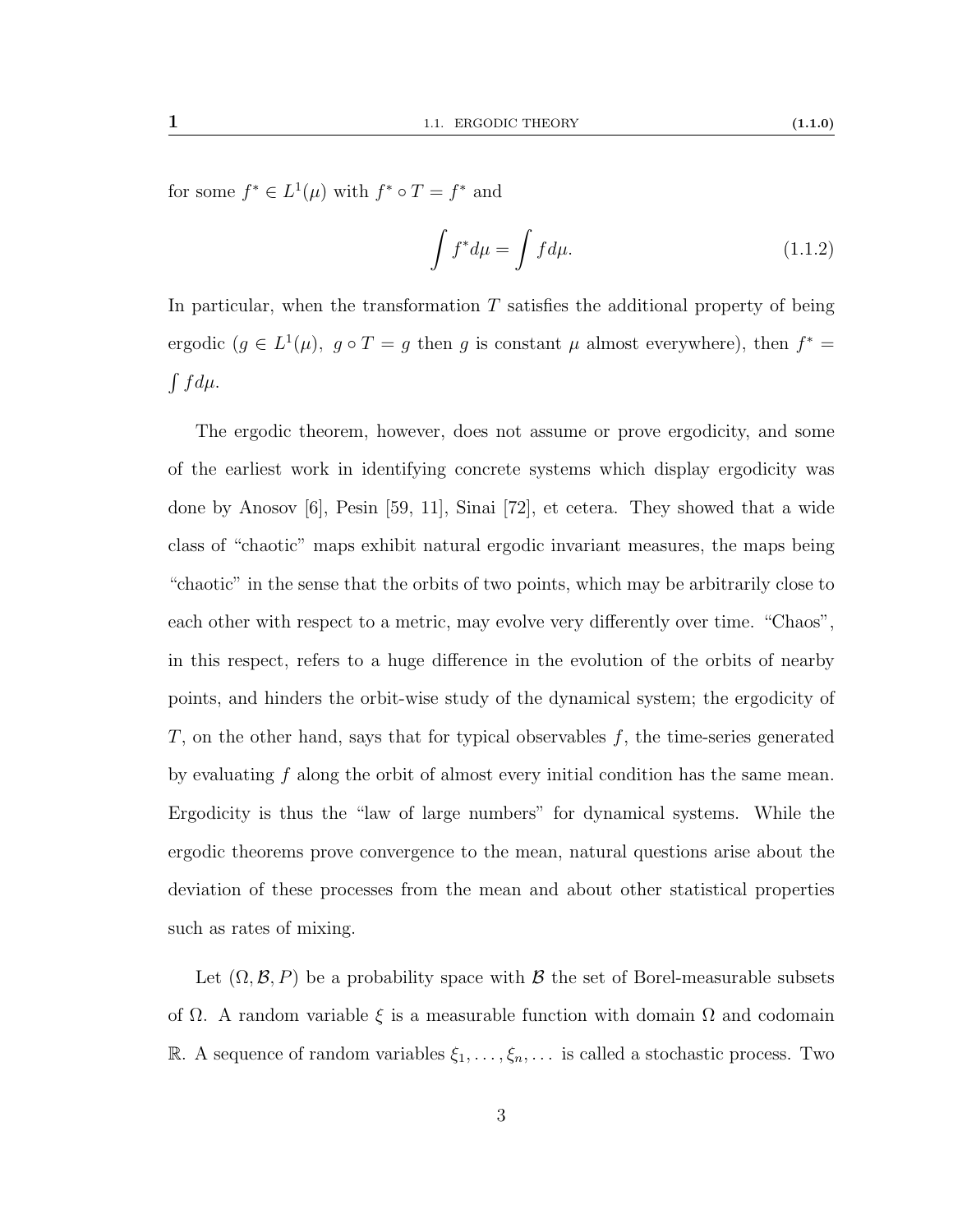random variables  $\xi_1$  and  $\xi_2$  are said to be independent if for every pair V, W of Borel subsets of  $\mathbb{R}$ ,  $P(\xi_1 \in V, \xi_2 \in W) = P(\xi_1 \in V)P(\xi_2 \in W)$ . Extending this notion of pairwise independence, we call a stochastic process  $(\xi_i)$  independent if for every  $N \in \mathbb{N}$ , for every sequence of sets  $V_1 \in \mathcal{B}, \ldots, V_N \in \mathcal{B}$  and for every set  $\{j_1,\ldots,j_N\}\subset\mathbb{N}, P(\xi_{j_i}\in V_1,\ldots,\xi_{j_N}\in V_N)=\prod_{i=1}^N P(\xi_{j_i}\in V_i)$ . A stochastic process  $(\xi_i)$  is said to be stationary if for every  $N, M \in \mathbb{N}$ , any ordered tuple  $(j_1, \ldots, j_N) \in \mathbb{N}^N$ with  $j_1 < j_2 < \cdots < j_N$ , and any sequence of Borel measurable subsets  $V_1, \ldots, V_N$ ,

$$
P(\xi_{j_1} \in V_1, \ldots, \xi_{j_N} \in V_N) = P(\xi_{j_1 + M} \in V_1, \ldots, \xi_{j_N + M} \in V_N).
$$

It is an easy observation that for an independent stochastic process, stationarity is equivalent to the following: for every  $(i, j) \in \mathbb{N} \times \mathbb{N}$  and for every  $v \in \mathbb{R}$ ,  $P(\xi_i \leq v) =$  $P(\xi_j \leq v).$ 

Many statistical properties, such as the Central Limit Theorem and the Law of Iterated Logarithm, displayed by independent identically distributed stochastic processes (henceforth called i.i.d. processes), have been shown to hold for stochastic processes generated by chaotic dynamical systems[‡](#page-11-0) . One of the better known techniques for establishing such results was proved by Young in [\[75\]](#page-117-4), where she establishes that many dynamical systems can be modeled by "towers" and in some senses behave as Markov chains on spaces with infinitely many states (see Section [1.7\)](#page-36-0). She proves that for such dynamical systems, should they mix sufficiently quickly, the process  $f \circ T^n$  satisfies the Central Limit Theorem. She establishes that the completely deterministic process  $f \circ T^n$  behaves, at least in the first two moments, as an

4

<span id="page-11-0"></span><sup>‡</sup>For an example of a stochastic process generated by a dynamical system, see, for instance, Section [1.5.](#page-25-0)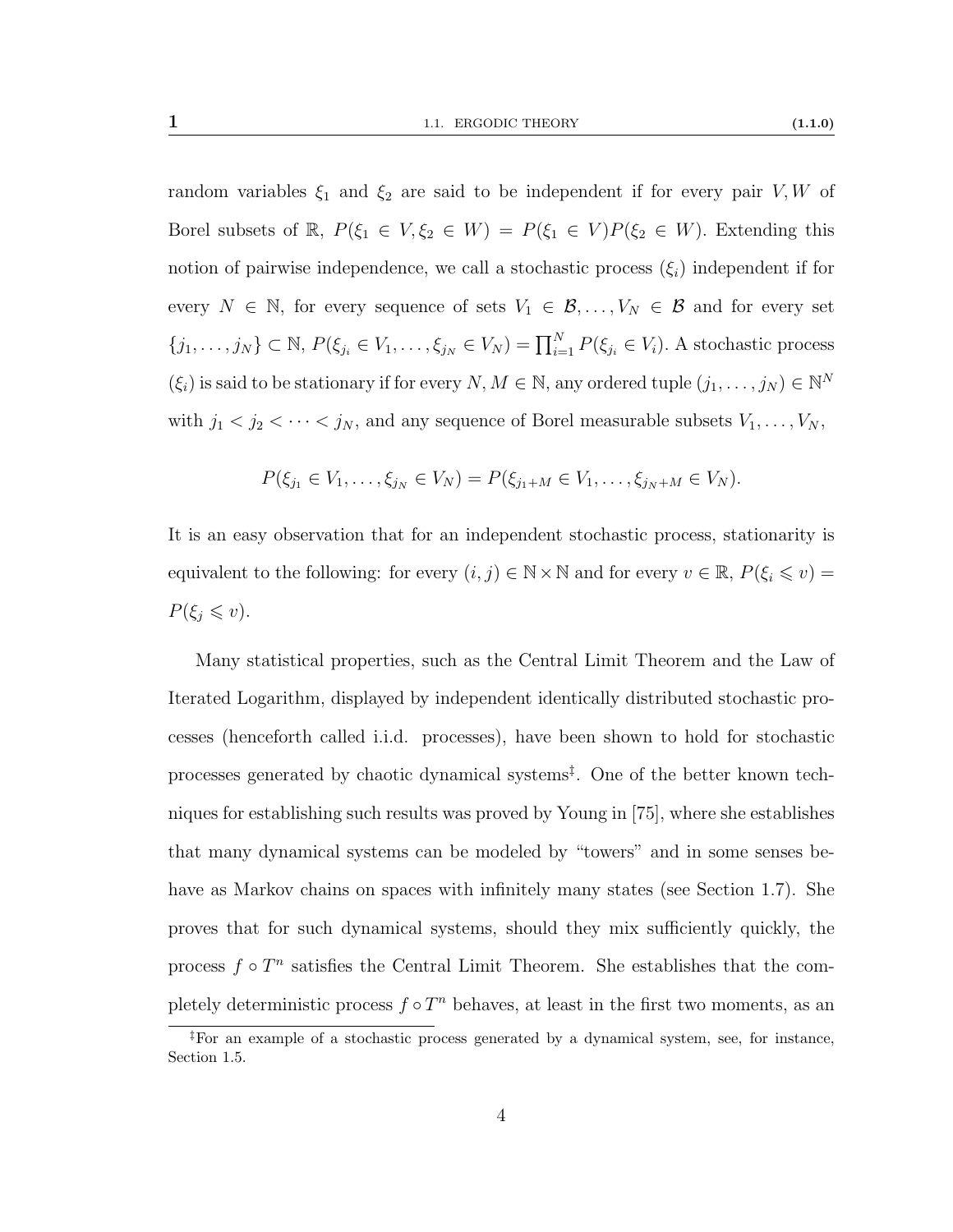independent stochastic process, and the degree of independence is characterized by the rate at which the process mixes.

We now make a few definitions which will carry us through most of what follows. Let X be a compact connected  $C^{1+\delta}$  manifold, and let  $T : X \to X$  be a smooth  $(C^{1+\delta})$  map. We will denote the tangent space at  $x \in X$  by  $\mathfrak{T}_x X$ . DT will denote derivative of  $T$  (the matrix of partial derivatives). Definitions analogous to the ones we provide here can be made for continuous-time systems (flows) instead of discretetime maps.

<span id="page-12-0"></span>**Definition 1.1** (Expanding Map). (see [\[3,](#page-112-1) Example 2.1]) We say T is expanding if there exists a  $\lambda > 1$  such that

$$
||DT(x)v|| \ge \lambda ||v|| \quad \text{for all } x \in X \text{ and } v \in \mathfrak{T}_x X,
$$
 (1.1.3)

for some Riemannian metric  $\|\cdot\|.$ 

We call a  $C<sup>r</sup>$  manifold  $\tilde{X}$  an extension of a  $C<sup>r</sup>$  manifold X if dim  $\tilde{X} = \dim X$  and if  $\bar{X} \subset \tilde{X}$ . The manifold X is said to be extendible if there exists an extension of X. A submanifold  $Y \subset X$  is said to be extendible if there exists an extension  $\tilde{Y}$  of Y which is itself a submanifold of  $X$ .

<span id="page-12-1"></span>**Definition 1.2** (Piecewise Expanding). (see [\[23,](#page-113-2) Pages 1746-1747]) Let  $\{\pi_i\}$  be a finite collection of disjoint subsets of X such that each  $\partial \pi_i$  is the closure of a union of finitely many disjoint, connected, codimension-one, extendible,  $C^{1+\delta}$  submanifolds of  $\pi_i$ . We say that T is piecewise expanding if  $T|_{\pi_i} : \pi_i \to X$  is an expanding map for each i.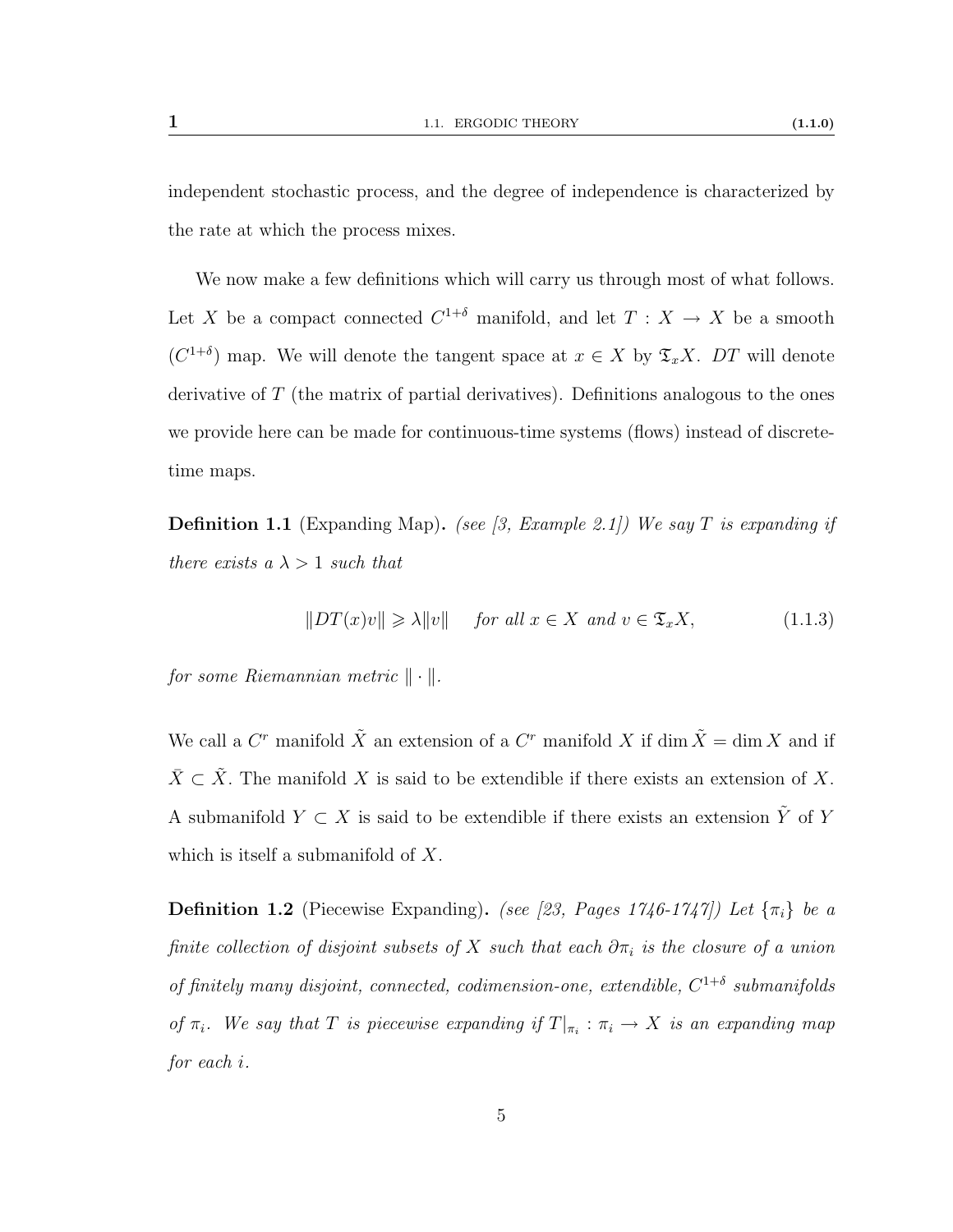<span id="page-13-2"></span>**Definition 1.3** (Uniformly Hyperbolic). (see [\[13\]](#page-113-3)) We say that a map T is uniformly hyperbolic if there exists a compact invariant set  $\Lambda$  and constants  $C > 0$  and  $\lambda \in$ (0, 1), such that for every  $x \in \Lambda$ , there is a splitting of  $\mathfrak{T}_x X$  into  $E^s(x) \oplus E^u(x)$ satisfying

$$
DT(Ei(x)) = Ei(Tx), \quad i \in \{u, s\},
$$

and for every  $n \in \mathbb{N}$ ,

<span id="page-13-0"></span>
$$
||DT^nv|| \leq C\lambda^n ||v|| \quad \forall v \in E^s(x) \tag{1.1.4}
$$

and

$$
||DT^{-n}v|| \leq C\lambda^n ||v|| \quad \forall v \in E^u(x). \tag{1.1.5}
$$

Sometimes, the condition in equation [\(1.1.5\)](#page-13-0) is also written as

$$
||DT^nv|| \geq C\lambda^{-n}||v|| \quad \forall v \in E^u(x).
$$

Note that in the context of the splittings of the tangent space, the expanding maps are those for which  $\mathfrak{T}_x X$  splits as  $E^u(x) \oplus \{0\}$  and  $\Lambda = X$ . We refer to  $E^u(x)$ as the unstable direction at x and  $E<sup>s</sup>(x)$  as the stable direction at x.

<span id="page-13-1"></span>**Definition 1.4** (Non-uniformly Hyperbolic). (see [\[11,](#page-113-1) Section 2.2]) We say the smooth map T is non-uniformly hyperbolic if there exists an invariant set  $\Lambda$ , functions C, K, and constants  $0 < \lambda_1 < 1$ ,  $\lambda_2 > 1$  and  $\epsilon \in (0, \min\{-\log \lambda_1, \log \lambda_2\})$  such that for every  $x \in \Lambda$ , there is a splitting of  $\mathfrak{T}_x X$  into  $E^u(x) \oplus E^s(x)$  satisfying

$$
DT(Ei(x)) = Ei(Tx), \quad i \in \{u, s\},
$$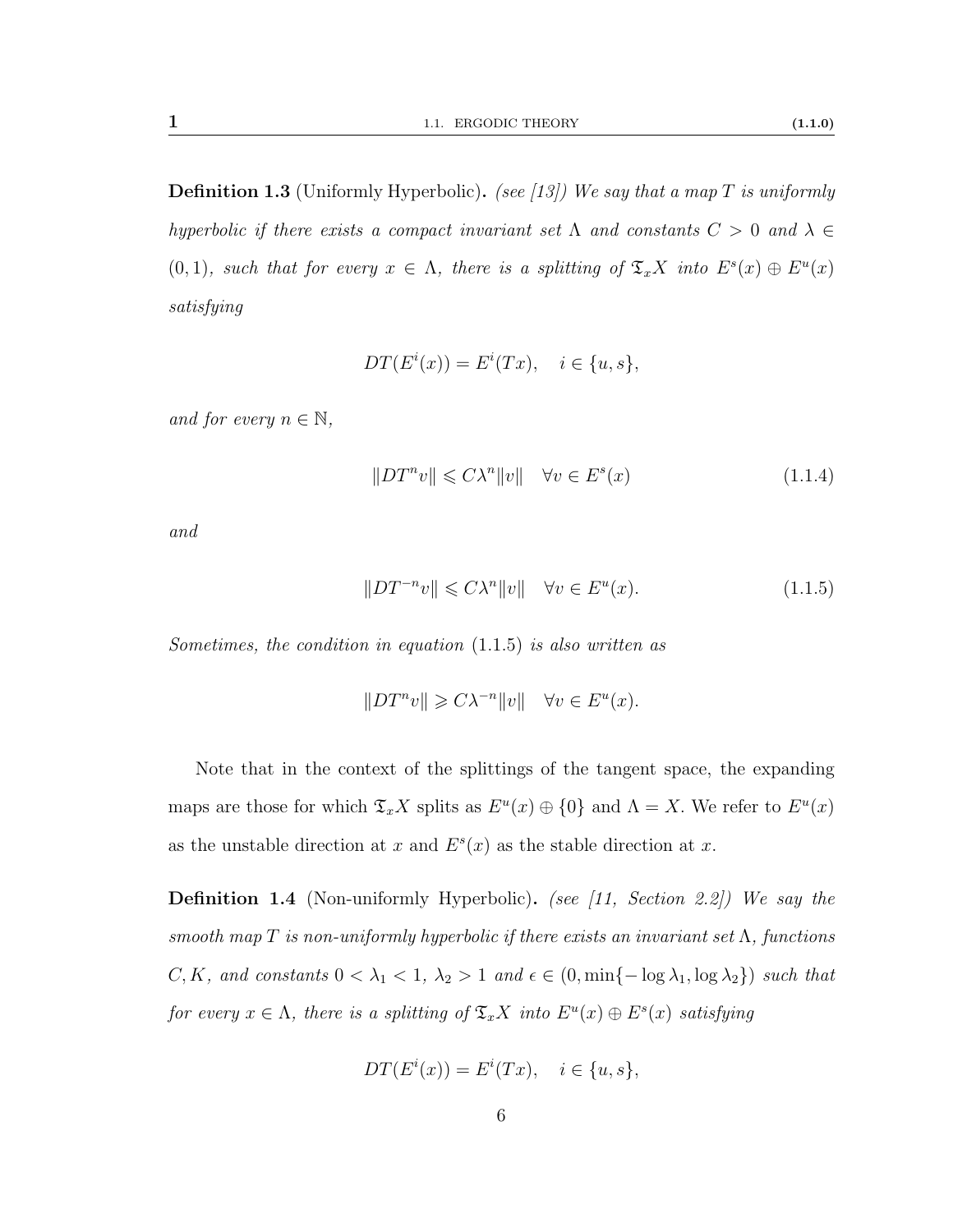$$
||DT^{n}v|| \leqslant C(x)\lambda_{1}^{n}e^{\epsilon n}||v|| \quad \forall x \in E^{s}(x), \tag{1.1.6}
$$

$$
||DT^{n}v|| \geqslant C(x)^{-1}\lambda_2^{n}e^{-\epsilon n}||v|| \quad \forall x \in E^{u}(x), \tag{1.1.7}
$$

 $\angle(v, w) \geqslant K(x)$  for every  $v \in E^s(x), w \in E^u(x), C \circ T^n(x)/C(x) \leqslant e^{\epsilon n}$  and  $K \circ$  $T^n(x)/K(x) \geqslant e^{-\epsilon n}.$ 

Definition [1.4](#page-13-1) is a generalization of Definition [1.3](#page-13-2) in that the expansion and contraction rates can depend on the point in question, rather than being the same for all points. The condition on the inner product allows for the stable and unstable directions to come arbitrarily close; this usually adds an order of magnitude to the complexity of the analysis for such systems. In case  $E^{s}(x) \equiv \{0\}$ , we have

**Definition 1.5** (Non-uniformly Expanding). We say that  $T$  is non-uniformly expanding if there exists a constant  $\lambda > 1$  and a function  $C(x) > 0$ , such that for every  $x \in X$ ,

$$
||DT^nv|| \geqslant C(x)\lambda^n ||v|| \quad \forall v \in \mathfrak{T}_x X.
$$

We can further generalize the setting of Definition [1.4](#page-13-1) by introducing a 'central' direction which neither exhibits asymptotic expansion, nor contraction.

<span id="page-14-0"></span>**Definition 1.6** (Non-uniformly partially hyperbolic). If in Definition [1.4](#page-13-1) we replace the conditions  $0 < \lambda_1 < 1, \lambda_2 > 1$  by  $0 < \lambda_1 < \min\{1, \lambda_2\}$ , the map is called non-uniformly partially hyperbolic with a center-unstable direction and a stable direction. Similarly, replacing  $0 < \lambda_1 < 1, \lambda_2 > 1$  by  $\lambda_2 > \max\{1, \lambda_2\} > 0$ , we get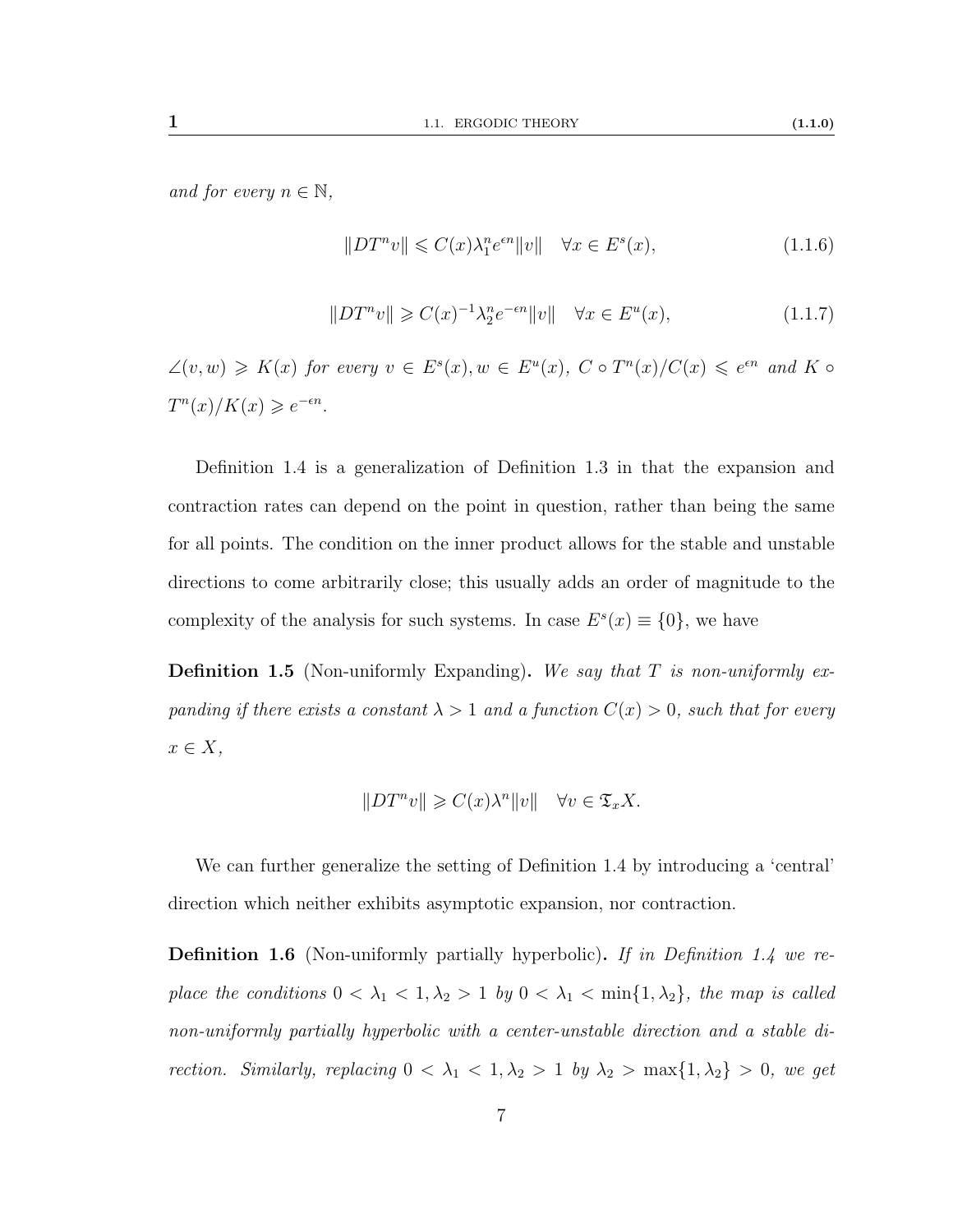a non-uniformly partially hyperbolic map with a center-stable direction and unstable direction.

<span id="page-15-0"></span>**Definition 1.7** (Uniformly partially hyperbolic). If in Definition [1.6](#page-14-0) we require that  $C(x)$  be bounded above by some constant C, and  $K(x)$  be bounded below by some constant K, we have a uniformly partially hyperbolic map T.

A substantial body of literature exists which proves that completely deterministic "chaotic" maps, such as the ones satisfying Definitions [1.1,](#page-12-0) [1.2,](#page-12-1) [1.3,](#page-13-2) [1.4,](#page-13-1) [1.6,](#page-14-0) and [1.7,](#page-15-0) generate stochastic processes which behave like i.i.d. processes; see [\[56\]](#page-116-5) for many classical limit theorems such as the Central Limit Theorem, the law of iterated logarithms, and the almost sure invariance principle (approximation by a Brownian motion) for time-one maps of hyperbolic flows; [\[24\]](#page-114-0) for many classical limit theorems for uniformly partially hyperbolic systems with exponential decay of correlations for  $C<sup>k</sup>$  functions; [\[38\]](#page-115-1) for convergence to a Poisson process of the normalized returns of an orbit to a neighborhood of a point in the non-wandering set of an Axiom-A diffeomorphism; and [\[55\]](#page-116-6), [\[73\]](#page-117-5), [\[8\]](#page-112-2) for large deviations for these systems.

Many books have been written on the subject of chaotic dynamical systems. [\[13\]](#page-113-3) provides an introduction to hyperbolic dynamical systems with emphasis on symbolic systems, one-dimensional dynamics and measure-theoretic entropy. Pilyugin [\[60\]](#page-116-7) discusses in depth the technique of "shadowing", and discusses topics in topological stability, structural stability and numerical aspects. Katok [\[43\]](#page-115-2) provides a comprehensive overview of the modern theory of dynamical systems and its connections with the various other branches of mathematics. Anosov [\[7\]](#page-112-3) provides a discussion of hyperbolic dynamical systems theory, as well as modifications to the hyperbolic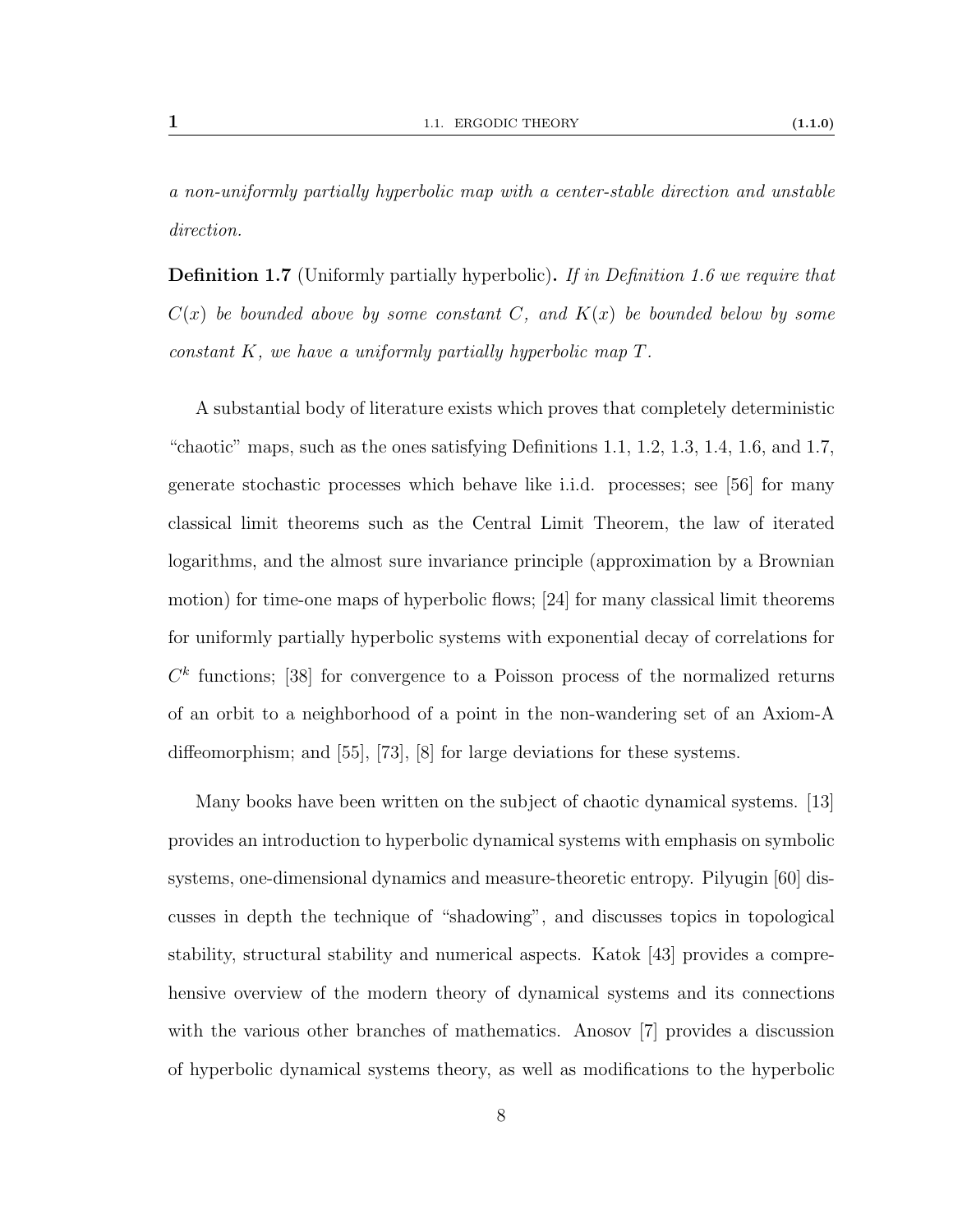theory which include systems such as the Lorenz attractor. The role of invariant manifold theory for dynamical systems has been studied in [\[39\]](#page-115-3). Operator-theoretic techniques for obtaining invariant measures and studying decay of correlations and other statistical properties has been discussed in Baladi [\[9\]](#page-112-4) [§](#page-16-1) .

## <span id="page-16-0"></span>1.2 Borel-Cantelli Lemmas

Borel-Cantelli lemmas are a fundamental tool used to establish the almost-sure behavior of random variables. For example, a Borel-Cantelli lemma is used in the standard proof that Brownian motion has a version with continuous sample paths.

Suppose  $(X, \mathcal{B}, \mu)$  is a probability space. For a measurable set  $A \subset X$ , let  $\mathbf{1}_A$ denote the characteristic function of A. We abbreviate the standard terms "infinitely often" to i.o., "almost every" to a.e., and "almost surely" to a.s.. The phrases a.e. and a.s. have the same meaning and we use them interchangeably. The classical Borel-Cantelli lemmas (see for example [\[25,](#page-114-1) Section 4]) state that

<span id="page-16-2"></span>1. if  $(A_n)_{n=0}^{\infty}$  is a sequence of sets in B and  $\sum_{n=0}^{\infty} \mu(A_n) < \infty$  then

$$
\mu({x \in X : x \in A_n \text{ i.o.}}) = 0;
$$

<span id="page-16-3"></span>2. if  $(A_n)_{n=0}^{\infty}$  is a sequence of independent events in B and  $\sum_{n=0}^{\infty} \mu(A_n) = \infty$ , then

$$
\frac{\sum_{i=0}^{n-1} 1_{A_i}}{\sum_{i=0}^{n-1} \mu(A_i)} \to 1 \quad \text{a.s.}.
$$

<span id="page-16-1"></span> $§$ A very comprehensive bibliography on dynamical systems can be found in [\[43\]](#page-115-2).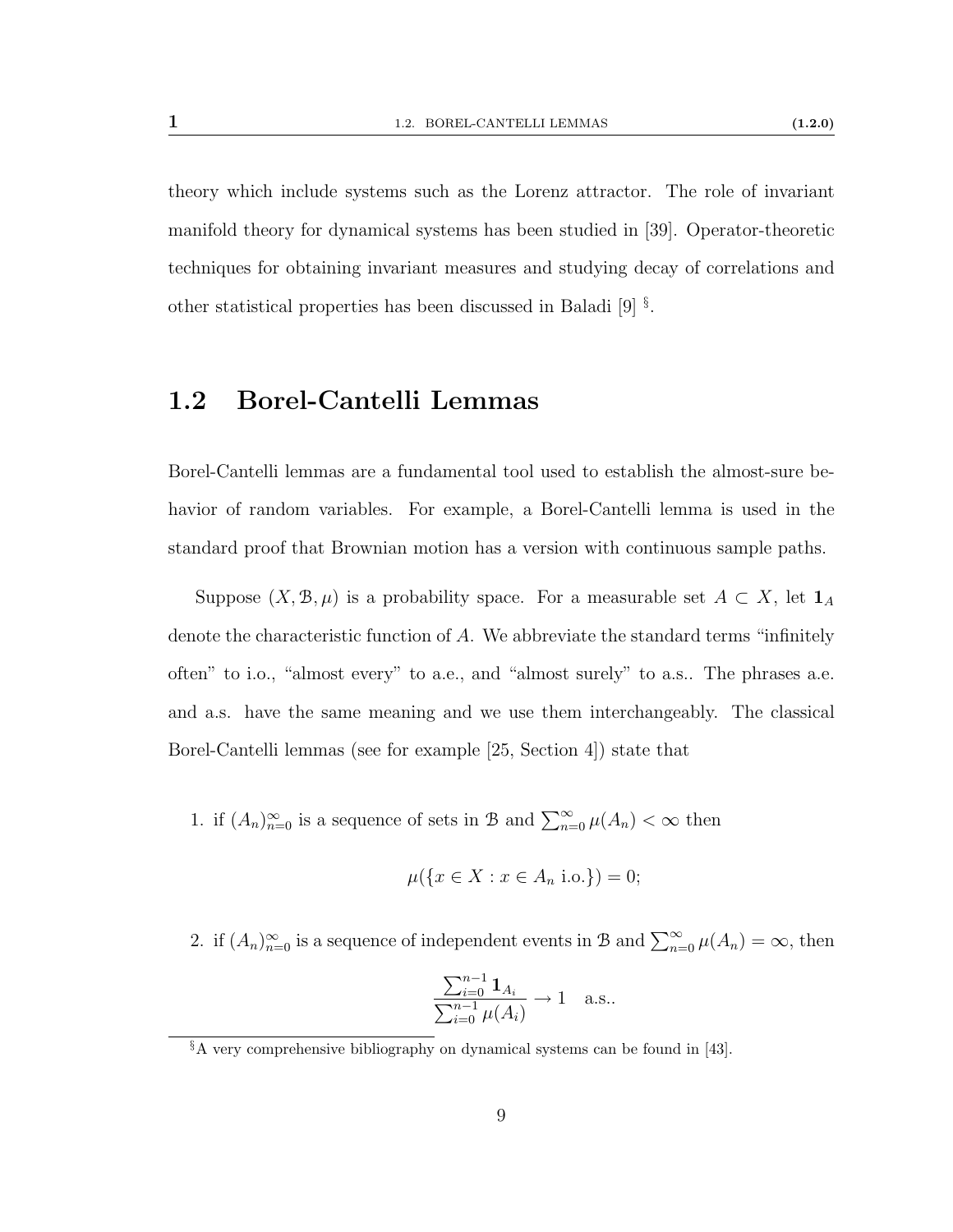We establish some more notation. Suppose  $T : X \to X$  is a measure-preserving transformation of the probability space  $(X, \mathcal{B}, \mu)$ . Suppose that  $(A_n)_{n=0}^{\infty}$  is a sequence of sets in B such that  $\sum_{n=0}^{\infty} \mu(A_n) = \infty$ . For  $n \in \mathbb{N}$ , let  $E_n = \sum_{i=0}^{n-1} \mu(A_i)$  and define  $S_n: X \to \mathbb{Z}^+$  by

$$
S_n(x) = \sum_{i=0}^{n-1} \mathbf{1}_{A_i} \circ T^i(x).
$$

<span id="page-17-0"></span>**Definition 1.8.** We will call a sequence  $(A_n)$  a

- 1. Borel-Cantelli (BC) sequence if  $\mu({x \in X : T^n(x) \in A_n \text{ i.o.}}) = 1;$
- 2. strong Borel-Cantelli (sBC) sequence if

$$
\lim_{n \to \infty} \frac{S_n(x)}{E_n} = 1 \quad a.s.;
$$

3. dense Borel-Cantelli (dBC) sequence with respect to the measure  $\gamma$  if there exists  $C > 0$  for which

$$
\underline{\lim}_{n \to \infty} \frac{S_n(x)}{\sum_{i=0}^{n-1} \gamma(A_i)} \geqslant C \quad a.s..
$$

In the context of dynamical systems, Borel-Cantelli lemmas can be used to study the asymptotics of the frequency with which orbits visit a sequence of sets. For the constant sequence, it is easy to see that the strong Borel-Cantelli property (see [1.8\)](#page-17-0) is equivalent to the conclusion of the Birkhoff Ergodic Theorem, assuming ergodicity.

To see this, we argue as follows. Suppose  $\mu$  is ergodic and A is a Borel-measurable subset of X with  $\mu(A) > 0$ . Let  $A_n := A$  be the constant sequence. By the ergodic theorem, for a.e.  $x \in X$ 

$$
\lim_{n \to \infty} \frac{1}{n} \sum_{j=0}^{n-1} 1_{A_n} \circ T^j(x) = \lim_{n \to \infty} \frac{1}{n} \sum_{j=0}^{n-1} 1_A \circ T^j(x) = \mu(A) = \lim_{n \to \infty} \frac{1}{n} \sum_{j=0}^{n-1} \mu(A_n).
$$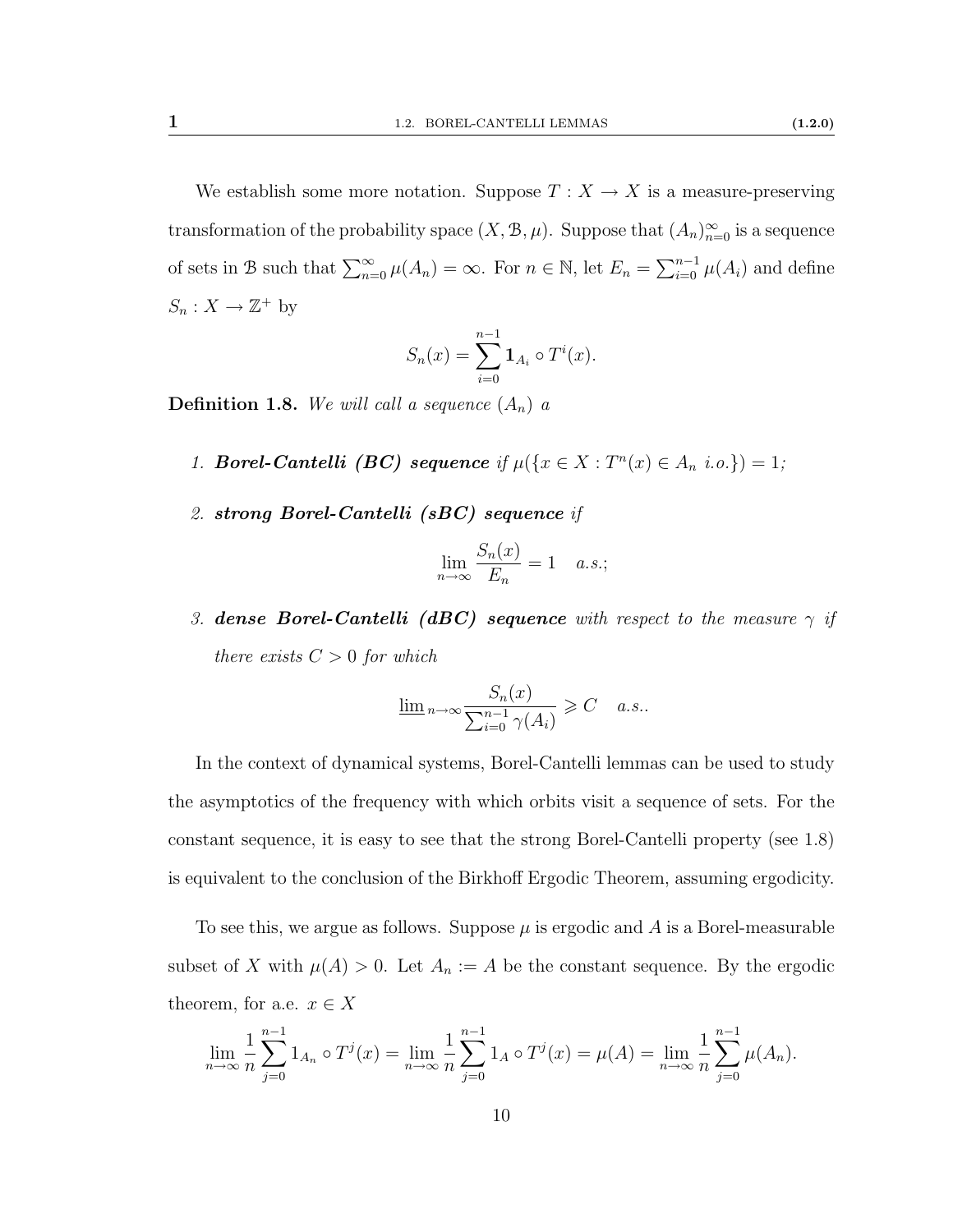It then follows that  $S_n(x)/E_n \to 1$  for a.e.  $x \in X$ . Conversely, if  $S_n(x)/E_n \to 1$  for some  $x \in X$ , then for any  $\epsilon > 0$ , there exists an  $N \in \mathbb{N}$  such that for  $n \geq N$ 

$$
\mu(A)(1-\epsilon) \leqslant \frac{1}{n} \sum_{j=0}^{n-1} 1_A \circ T^j(x) \leqslant \mu(A)(1+\epsilon)
$$

and so

$$
\left|\frac{1}{n}\sum_{j=0}^{n-1}1_A\circ T^j(x)-\mu(A)\right|\leqslant\mu(A)\epsilon\leqslant\epsilon.
$$

Hence for such  $x, \frac{1}{n}$  $\frac{1}{n} \sum_{j=0}^{n-1} 1_A \circ T^j(x) \to \mu(A)$  and  $n \to \infty$ .

There has been some recent interest in studying Borel-Cantelli lemmas for dynamical systems, but results in this field are still scarce[¶](#page-18-2) .

## <span id="page-18-0"></span>1.3 Extreme Value Theory

#### <span id="page-18-1"></span>1.3.1 Extreme value theory for i.i.d. processes

Let  $\xi_1, \xi_2, \ldots, \xi_n$  be a sequence of independent, and identically distributed (i.i.d.) random variables, and let F denote the common distribution function for  $\xi_i$ . By definition,  $P(\xi_i \leq x) = F(x)$ . If one were to denote by  $M_n$  the maximum of  $\xi_1, \ldots, \xi_n$ , then it is easy to see that

$$
P(M_n \leq x) = F(x)^n \to \begin{cases} 1 & x \in \{y : F(y) = 1\} \\ 0 & x \in \{y : 0 \leq F(y) < 1\} \end{cases}
$$

.

<span id="page-18-2"></span><sup>¶</sup>For more on dynamical Borel-Cantelli lemmas, see Section [1.6](#page-33-0) on Page [26](#page-33-0)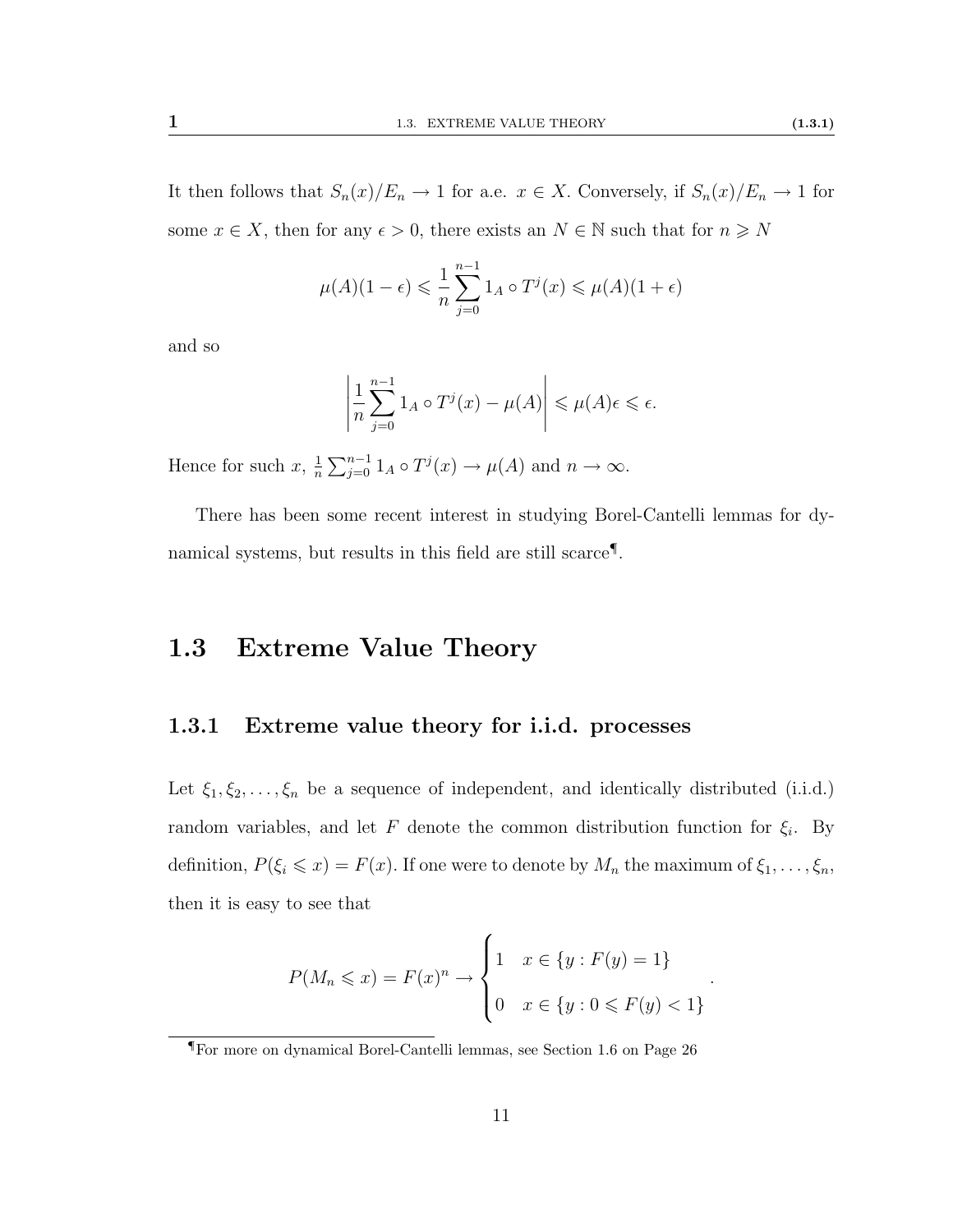This limiting distribution is degenerate, and provides little useful information about the asymptotic properties of the sequence  $\xi_i$ . However, there may exist scaling sequences  $a_n$  and  $b_n$  such that the random variable  $\tilde{M}_n := (M_n - b_n)/a_n$  has a nontrivial limiting distribution. This idea of finding scaling sequences is not alien to statistics, and is used in, for instance, the Central Limit Theorem where the sequence  $\sum_{i=1}^{n} \xi_i$ is scaled by subtracting  $n \mathbb{E}[\xi_1]$  and dividing by  $\sqrt{n \mathbb{E}[(\xi_0 - \mathbb{E}(\xi_0))^2]}$  to obtain the standard Normal distribution as the asymptotic limit.

The central questions in extreme value theory for i.i.d. random processes are to establish the existence of scaling sequences  $a_n$  and  $b_n$  so that

<span id="page-19-1"></span>
$$
P(\tilde{M}_n \leq v) \to_d G(v) \ \forall \ v \in \mathbb{R},\tag{1.3.8}
$$

where  $G$  is a non-degenerate limiting distribution and to characterize all distributions G which can arise as such limits<sup> $\parallel$ </sup>.

A remarkable theorem, the Extremal Types Theorem (see [\[47\]](#page-115-4)), states that the only non-degenerate G which can arise as limits in  $(1.3.8)$  are the following three parametric forms called the Extreme Value Distributions:

Type I 
$$
G(x) = e^{-e^{-x}}, -\infty < x < \infty
$$
 ;  
\nType II  $G(x) = \begin{cases} 0, & x \le 0 \\ e^{-x^{-\alpha}}, & x > 0 \end{cases}$   $\alpha > 0$ ;  
\nType III  $G(x) = \begin{cases} e^{-(-x)^{\alpha}}, & x \le 0 \\ 1, & x > 0 \end{cases}$   $\alpha > 0$ .

<span id="page-19-0"></span>From now on, whenever  $G(v)$  is a distribution as in equation [\(1.3.8\)](#page-19-1), we will use  $\rightarrow$  instead of  $\rightarrow_d$  to denote convergence in distribution.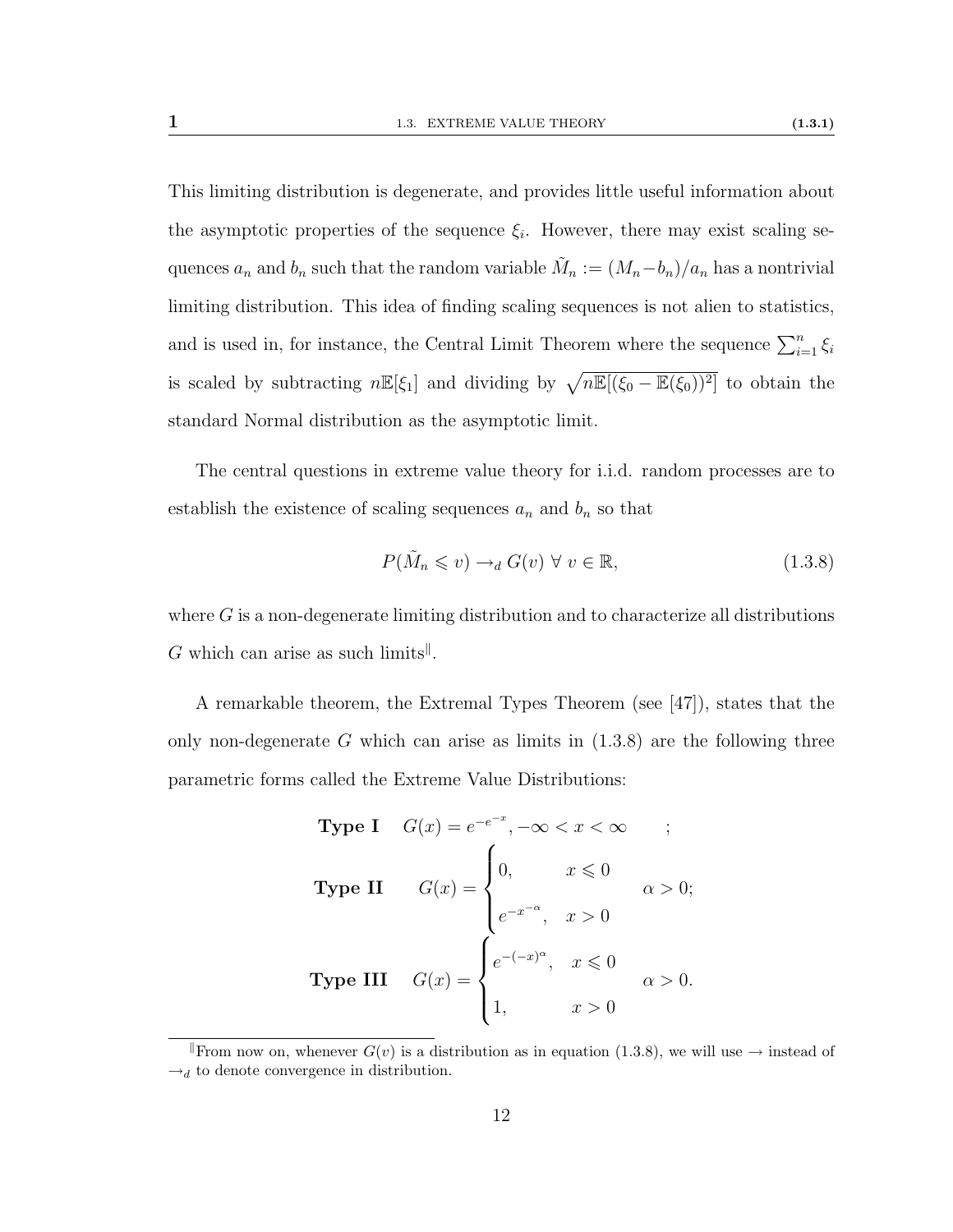These are the only non-degenerate limits up to type, where two distributions are said to be of the same type if  $G_1(v) = G_2(av + b)$  for some constants  $a > 0, b \in \mathbb{R}$  and for every  $v \in \mathbb{R}$ .

The extremal types theorem establishes that the distributional limit of  $\tilde{M}_n$ , if it exists, must be either Type I, II, or III. However, to show the existence of the limiting distribution, one still needs to establish the existence of the scaling sequences  $a_n$  and  $b_n$ . For i.i.d. processes, this is relatively easy: one need only find  $a_n$  and  $b_n$  so that for each  $v \in \mathbb{R}$ ,

<span id="page-20-0"></span>
$$
n(1 - F(a_n v + b_n)) \to \tau(v) \quad \text{as } n \to \infty \tag{1.3.9}
$$

where  $0 < \tau(v) < \infty$ . The limit in [\(1.3.9\)](#page-20-0) holds if and only if  $P(M_n \leq a_n v + b_n) \to$  $e^{-\tau(v)}$ , which happens if and only if  $P(\tilde{M}_n \leq v) \to e^{-\tau(v)}$ . Together with the extremal types theorem, this completely determines the extreme value distributions.

An easy illustration of the idea is as follows. Let  $\xi_i$  be an i.i.d. sequence sampled from the uniform distribution on [0, 1]. For each  $v \in (-\infty, 0]$ , we wish to obtain  $\tau(v) > 0$  such that

$$
n(1 - F(a_n v + b_n)) = n(1 - a_n v - b_n) \rightarrow \tau(v).
$$

Choose, for instance,  $a_n = 1/n$ ,  $b_n = 1$ . Then  $n(1-v/n-1) = -v$  and so  $\tau(v) = -v$ . The limiting distribution for  $P(M_n \leq v/n + 1) = e^{-(-v)} = e^v$  which is a Type III distribution.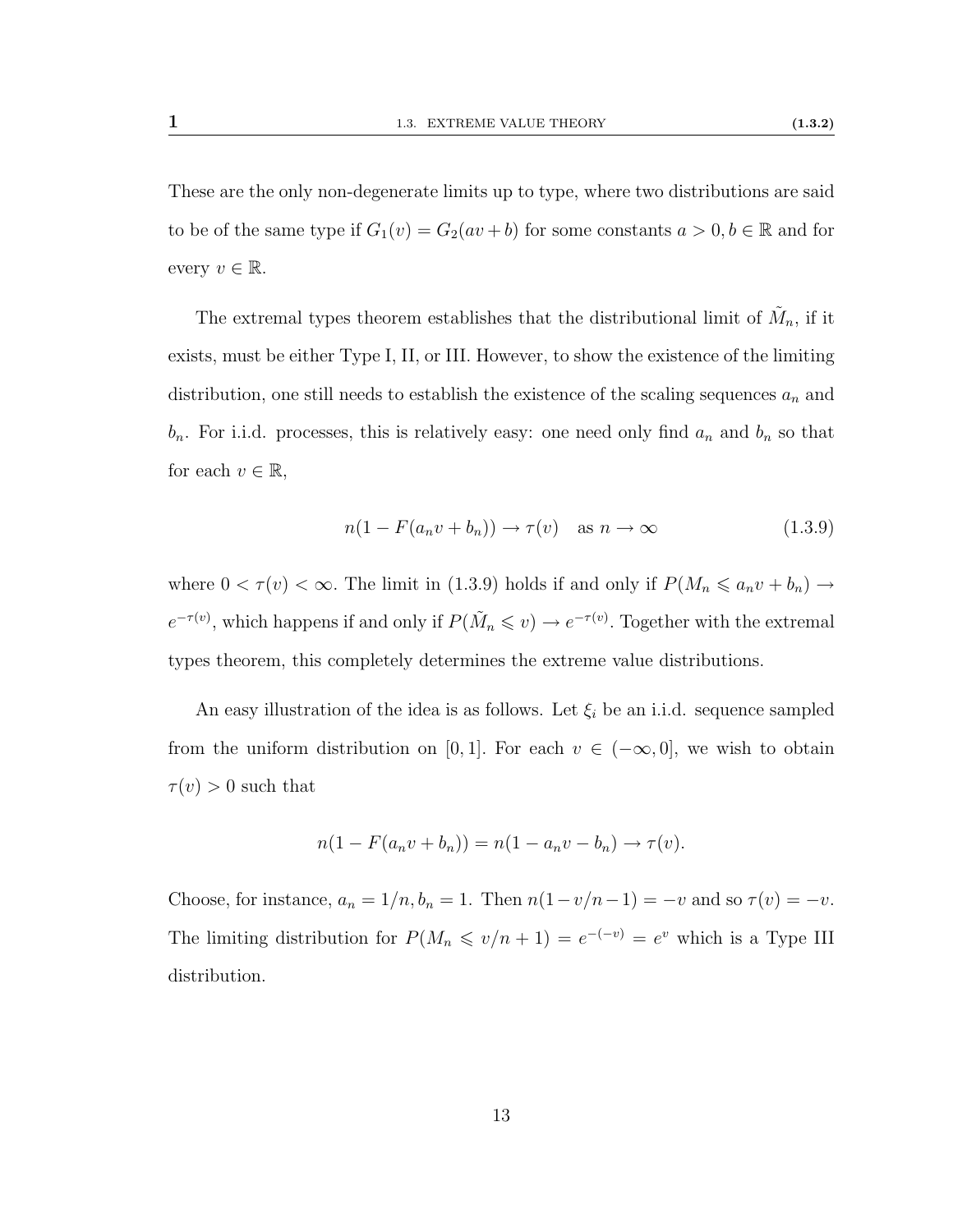#### <span id="page-21-0"></span>1.3.2 Extreme value theory for dependent processes

For dependent processes, establishing extreme value theory is considerably more difficult than for independent processes. The general strategy in the dependent case is to establish that the dependent process is close to an independent process in some quantifiable way, to establish extreme value theory for the independent process, and to then show that the same theory applies also to the dependent process.

One way of showing that the dependent process is close to an independent process is to check if the following conditions,  $D(u_n)$  and  $D'(u_n)$ , hold for an appropriately chosen scaling sequence  $u_n$ .

**Condition**  $D(u_n)$ : The condition  $D(u_n)$  will be said to hold if for any integers  $1 \leq i_1 < \cdots < i_p < j_1 < \cdots < j_{p'} \leq n$  for which  $j_1 - i_p \geq l$ , we have

$$
\left| F_{i_1,...,i_p,j_1,...,j_{p'}}(u_n) - F_{i_1,...,i_p}(u_n) F_{j_1,...,j_{p'}}(u_n) \right| \leq \alpha(n,l)
$$

where  $F_{n_1,...,n_t}$  denotes the joint distribution of  $\xi_{n_1} \dots, \xi_{n_t}$ ,  $\alpha(n, l_n) \to 0$  as  $n \to \infty$ ,  $l_n \to \infty$  and  $l_n/n \to 0$ .

**Condition**  $D'(u_n)$ : The condition  $D'(u_n)$  will be said to hold for the stationary sequence  $\xi_i$  and the sequence  $u_n$  if

$$
\limsup_{n \to \infty} n \sum_{j=2}^{\lfloor n/k \rfloor} P(\xi_1 > u_n, \xi_j > u_n) \to 0
$$

as  $k \to \infty$ .

Condition  $D(u_n)$  establishes that if two large blocks are sufficiently far apart, then the joint distribution of the two blocks is approximately the product of the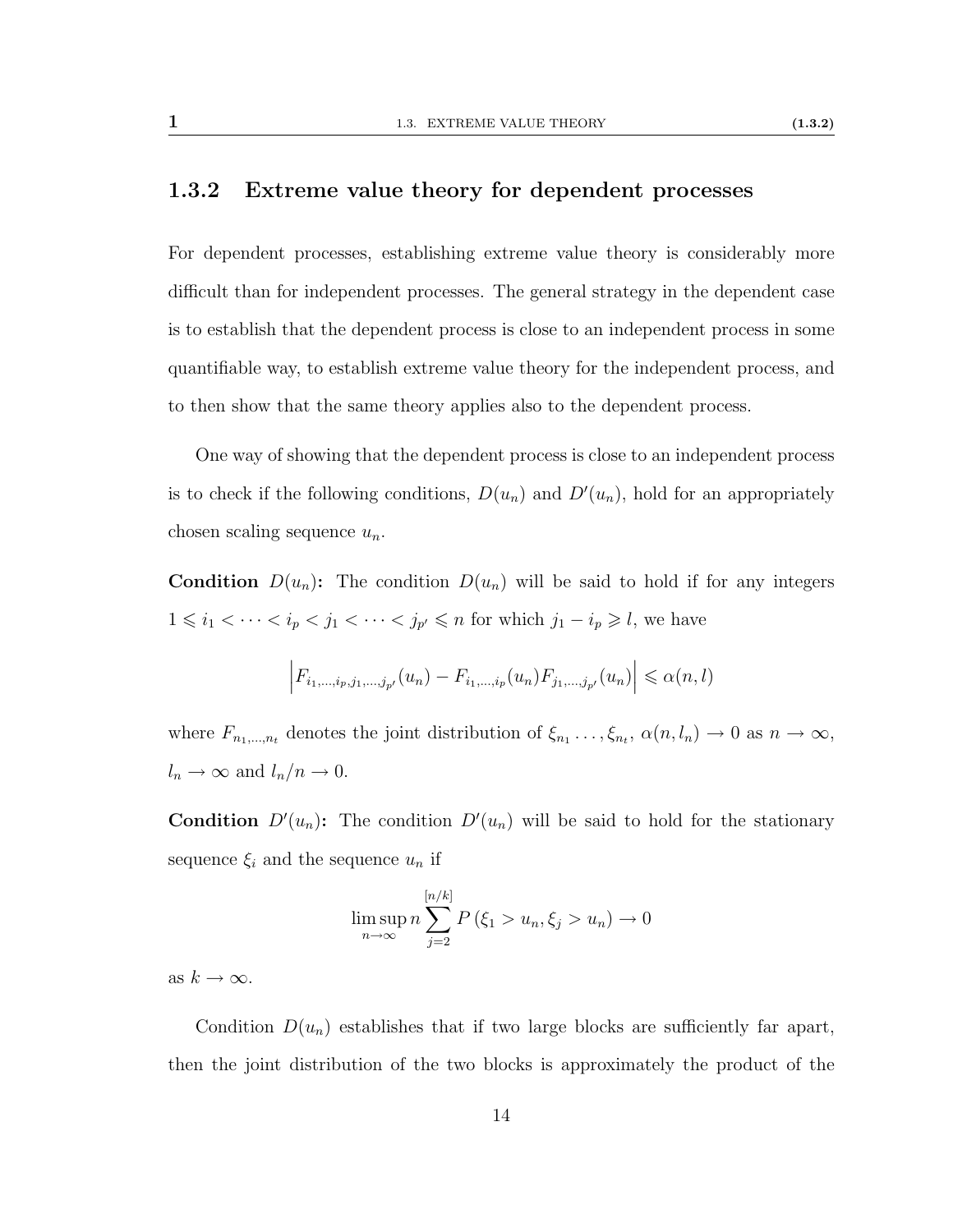distributions on the individual blocks. Condition  $D'(u_n)$ , on the other hand, is a non-clustering condition.  $D'(u_n)$  states that if a large reading is observed (say that the level  $u_n$ ) at some time  $j < n$ , then one must wait for a large time  $o(n) \to \infty$ before another reading larger than or equal to  $u_n$  is observed.

If  $D(u_n)$  and  $D'(u_n)$  hold, then one can establish the extreme value theory for the dependent process by constructing an independent process with the same distribution function and establishing extreme value theory for the independent process. The precise strategy is given by the following

<span id="page-22-0"></span>**Theorem 1.9.** (see [\[47\]](#page-115-4)) Let  $\xi_i$  be a stationary, dependent, stochastic process and suppose that there exist scaling sequences  $a_n$  and  $b_n$  such that the sequence  $u_n$  defined as

$$
u_n(v) := \frac{v}{a_n} + b_n
$$

satisfies conditions  $D(u_n(v))$  and  $D'(u_n(v))$  for every  $v \in \mathbb{R}$ . Let  $\zeta_i$  be an independent, identically distributed stochastic process with the same distribution function as  $\xi_i$ , that is,

$$
P(\xi_1 \leq t) = P(\zeta_1 \leq t) \ \forall t \in \mathbb{R}.
$$

Then,

$$
P(\max\left\{\zeta_0,\zeta_1,\ldots,\zeta_n\right\}\leqslant u_n(v))\to F(v)
$$

for some non-degenerate distribution function  $F$ , if and only if

$$
P(\max\{\xi_0,\xi_1,\ldots,\xi_n\}\leq u_n(v))\to F(v).
$$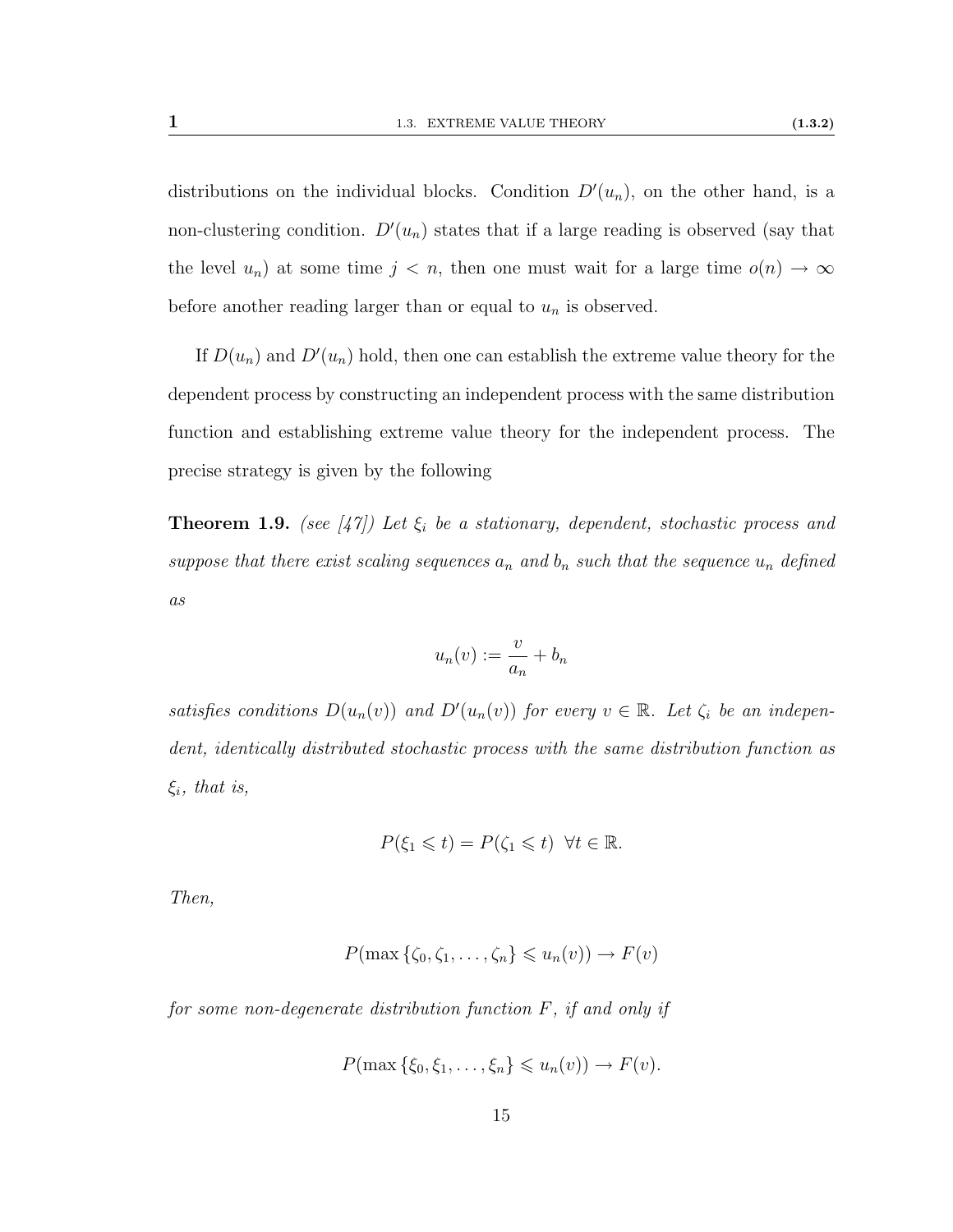It then follows that for a stationary dependent process  $\xi_i$ , to establish EVT, one need find sequences  $a_n$  and  $b_n$  for which equation [\(1.3.9\)](#page-20-0) holds, and which satisfy conditions  $D(u_n)$  and  $D'(u_n)$ .

### <span id="page-23-0"></span>1.4 Extreme Value Theory: Applications

Extreme value theory has traditionally been used for predicting risk. For industries such as insurance, extreme value theory is used to predict, and prepare for, the events in which large payouts are required by the company. EVT has been used as a predictive tool for studying temperature variation, flood levels in rivers, waiting times between large floods, air pollution, and ozone levels.

We will, very briefly, describe an application of EVT for studying strength of materials.[∗∗](#page-23-1) In the study of strength of a material subject to tension (such as a metal wire supporting a weight), it has been determined empirically that the distribution of the breaking tension depends on the length of the wire (in a regular way). Let us call  $F_l$  the distribution of the breaking tension of a piece of wire of length  $l$ . We will study the distribution  $F_1$  of the breaking strength of a piece of unit length of this wire.

Suppose we break up a unit length of wire into n equal pieces of length  $1/n$ each. We will assume that these pieces of wire are independent of each other; the distribution of the breaking strength of the piece of length  $1/n$  is denoted by  $F_{1/n}$ . Now, the original wire does not break under weight  $x$  if none of the  $1/n$  pieces break

<span id="page-23-1"></span><sup>∗∗</sup>More complete details, as well as further applications and references can be found in [\[47\]](#page-115-4).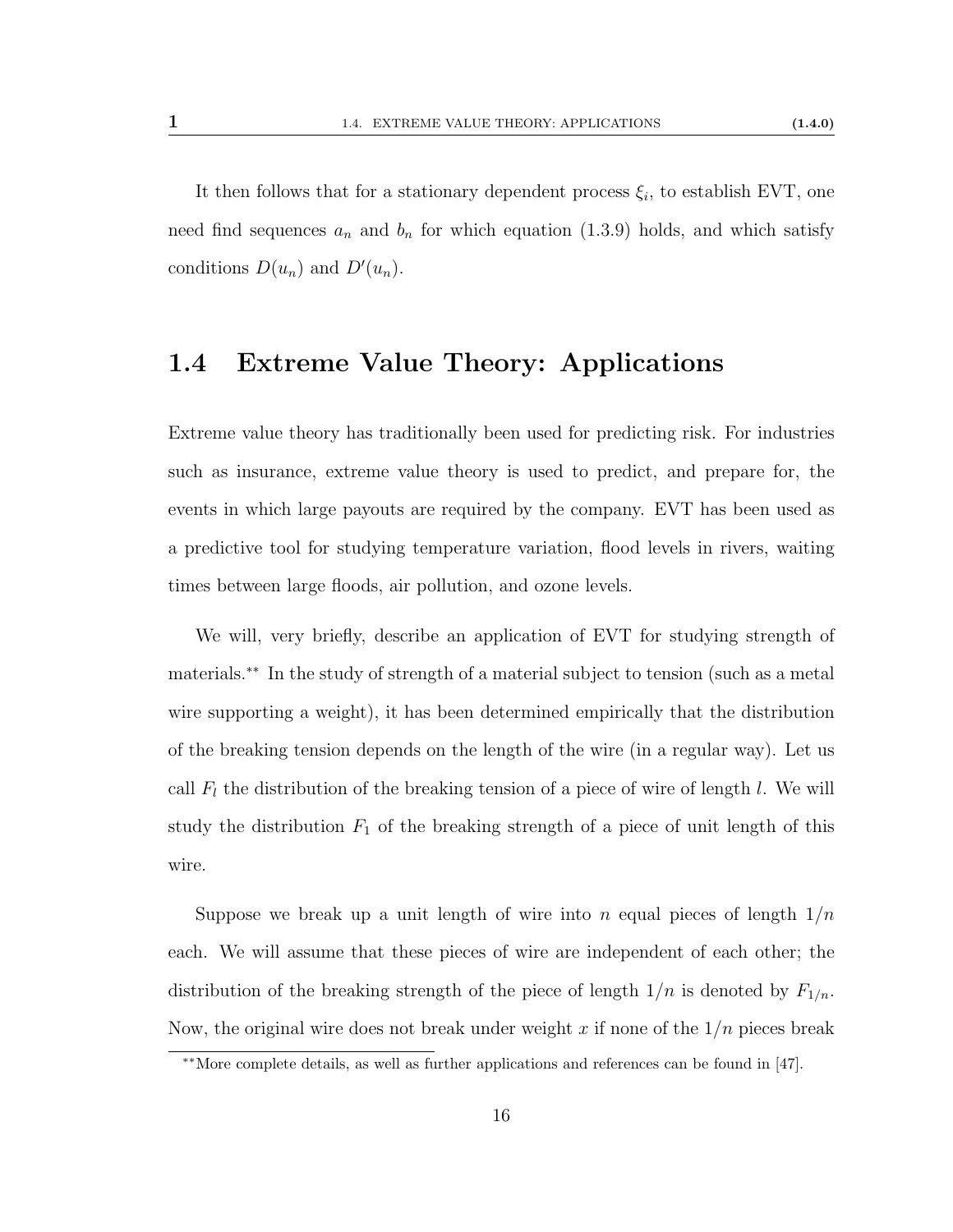under  $x$ , and so we must have

í

$$
1 - F_1(x) = (1 - F_{1/n}(x))^n.
$$

Under the intuitive assumption that the distribution of the unit length piece is of the same type as that of the piece of length  $1/n$ , we may write  $F_{1/n}(x) = F_1(a_n x + b_n)$  for some sequences  $a_n > 0$  and  $b_n \in \mathbb{R}$ . This implies that  $1 - F_1(x) = (1 - F_1(a_n x + b_n))^n$ , from where it follows that the distribution  $G(x) := 1 - F_1(-x)$  is max stable. The extremal types theorem now implies that  $G(x)$  can have one of the three classical forms, so  $F_1(x)$  must be one of the following:

$$
F_1(x) = \begin{cases} \text{Type I : } 1 - \exp(-e^x) & -\infty < x < \infty \\ \text{Type II :} \\ \text{Type II :} \\ 1 & x \geqslant 0 \\ \text{Type III :} \\ \begin{cases} 0 & x < 0 \\ 1 - \exp(-x^{\alpha}) & x \geqslant 0 \end{cases} & \alpha > 0 \end{cases}
$$

For dynamical systems, the formalism of EVT provides strong tools for studying the local behavior of orbits around some point of interest in the phase space for chaotic dynamical systems exhibiting sufficiently strong ergodic properties. In some ways, this local study builds upon the notion that chaotic systems give rise to "i.i.d." like processes.

In the rest of this thesis, we will focus entirely on establishing EVT for time series which arise from observations on dynamical systems. We will obtain distributional convergence to the classical extreme value distributions for sequences of

.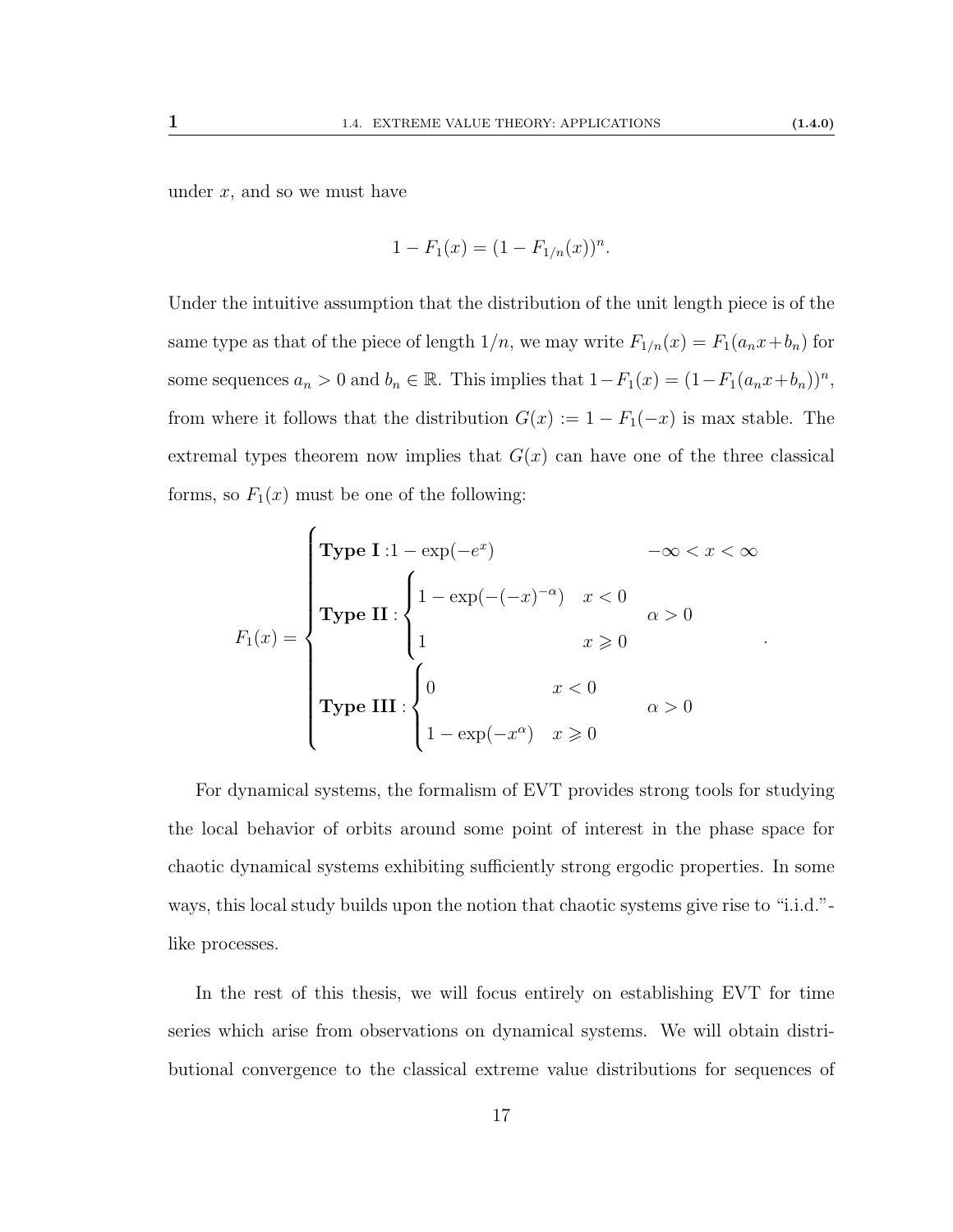partial maxima for the time series we study (along the lines of [\[47\]](#page-115-4)). In addition, we also obtain almost-sure pointwise results for the behavior of these partial maxima for some systems, as a corollary to Borel-Cantelli lemmas for those systems.

#### <span id="page-25-0"></span>1.5 Extreme Value Theory for Dynamical Systems

In the light of Theorem [1.9,](#page-22-0) one can hope to establish extreme value theory for time series which arise from deterministic dynamical systems. This idea was first exploited by Collet [\[21\]](#page-113-4) where he established extreme value theory for some time series arising from 1-D non-uniformly expanding maps T modeled by a Young tower (see Section [1.7\)](#page-36-0) with exponentially decreasing tails for the return time function for the tower. Collet was interested in time series of the form

$$
\xi_n(x) = -\log d(T^n x, x_0)
$$

for some base point  $x_0$  where d is a metric on the phase space of the dynamical system. The time series  $\xi_n$  measures how close the *n*th iterate of a point x comes to the base point  $x_0$ ; the partial maxima of  $\xi_n$  given by

$$
M_n := \max\left\{\xi_0, \xi_1, \ldots, \xi_n\right\}
$$

measures how close orbits of points come to the base point  $x_0$  in n steps. Collet established that for the systems and the time series he considered, the limiting distribution is a Type-I extreme value distribution. More precisely, he established that for a full measure set of density points  $x_0$  and for the scaling sequence  $u_n(v) = v + \log n$ ,

$$
\lim_{n \to \infty} \mu(M_n \leqslant u_n) \to e^{-h(x_0)e^{-v}}
$$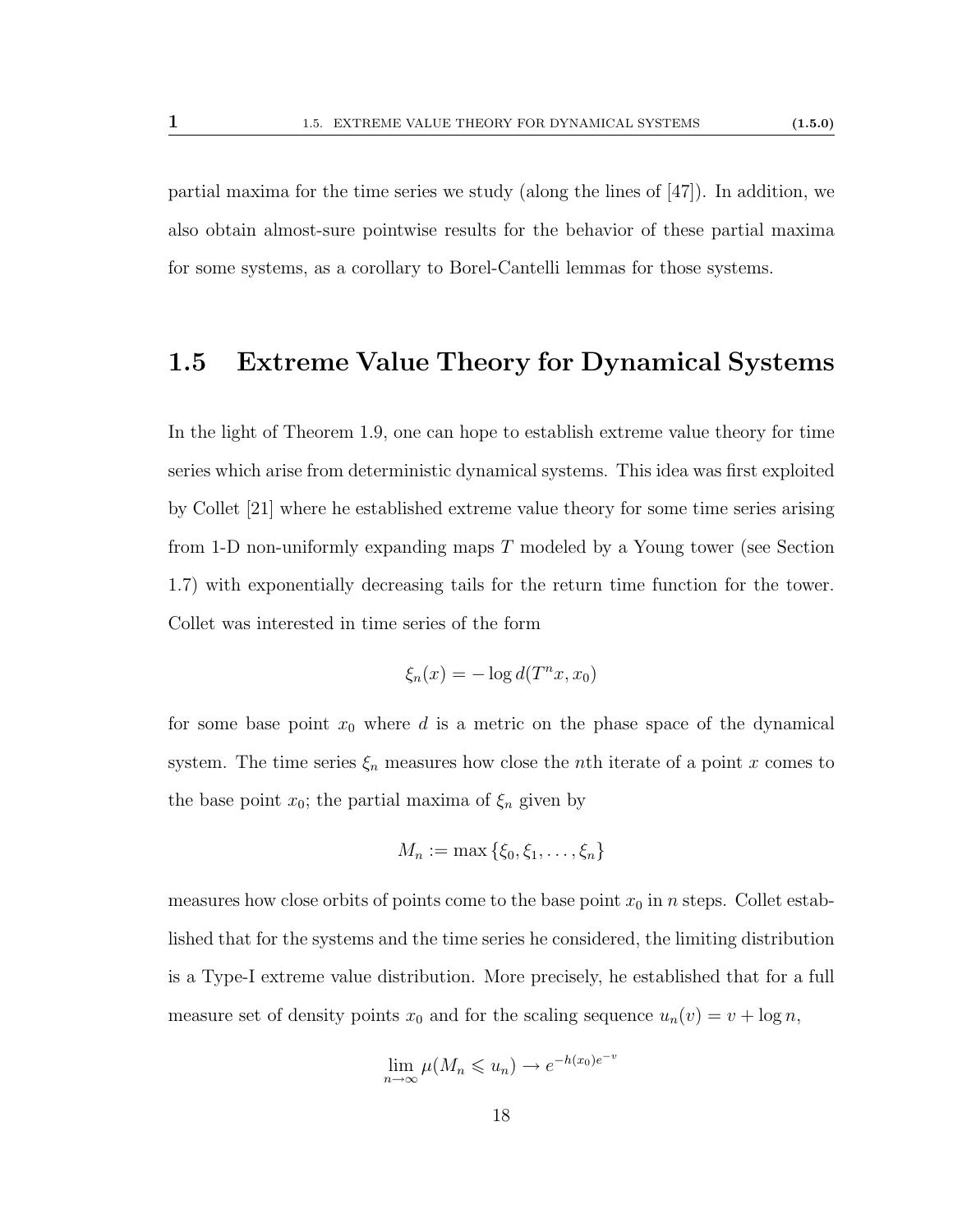Freitas and Freitas [\[26\]](#page-114-2) showed the corresponding result for these maps when  $x_0$ is taken to be the critical point c or critical value  $f(c)$ . Freitas, Freitas, and Todd [\[28\]](#page-114-3) investigated the link between extreme value statistics and return time statistics, and showed that any multimodal map with an absolutely continuous invariant measure displays either Type I, II or III extreme value statistics. This result required no knowledge of the decay of correlations for these maps. They also proved that for these systems the excedance point process converges to a Poisson process. Dolgopyat [\[24,](#page-114-0) Theorem 8] has proved Poisson limit laws for the return time statistics of visits to a scaled neighborhood of a measure-theoretically generic point in uniformly partially hyperbolic systems with exponential decay of correlations for  $C<sup>k</sup>$  functions. He also gives distributional limits for periodic orbits, but again exponential decay is required and uniform partial hyperbolicity is assumed.

One could also study extreme value theory for continuous-time dynamical systems, and we do so for some suspension flows built over measure-preserving ergodic base transformations. Suppose  $(X, \mathcal{B}, T, \mu)$  is an ergodic measure-preserving system. Suppose  $h: X \to \mathbb{R}^+$  is  $L^1(\mu)$ . We define the suspension space  $X^h$  as

$$
X^{h} := \{(x, u) | x \in X, 0 \leq u \leq h(x) \}.
$$

Define a flow  $\phi_t: X^h \to X^h$  as  $\phi_t(x, u) = (x, u + t) / \sim$  where  $(x, h(x)) \sim (Tx, 0)$ . Define  $\xi_t(x, u) := -\log d(\phi_t(x, u), (x_0, u_0))$  and  $\mathcal{M}_t := \sup_{0 \le s \le t} \xi_s$ . Extreme value theory, once proved for an ergodic measure-preserving transformation T also lifts to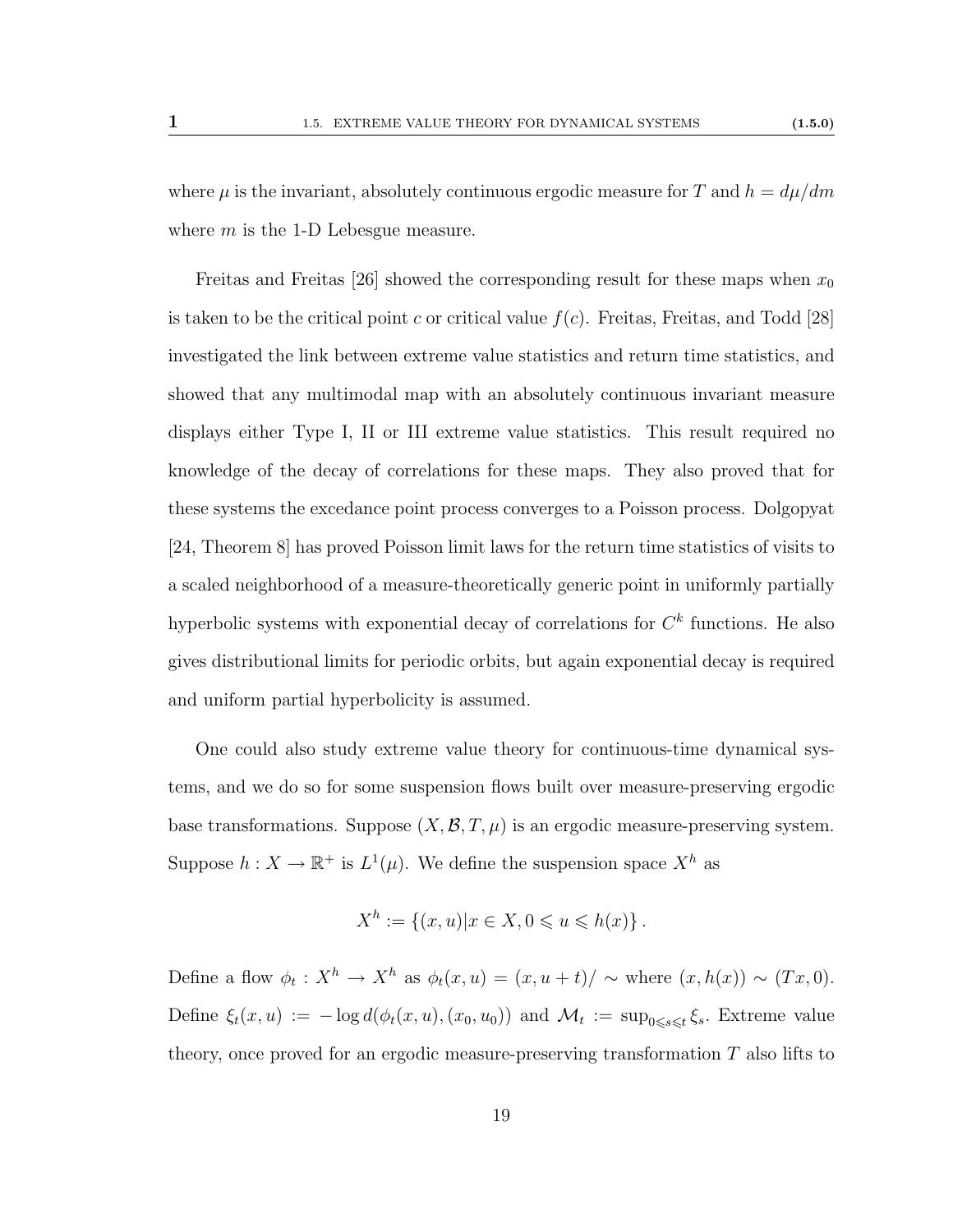a suspension flow over T as proved in [\[41\]](#page-115-5). Their theorem allows us to establish extreme value theory for the billiards flow  $B_t$  (see Chapter [3\)](#page-61-0) by establishing it for the collision map  $T$ . To do this, we use the following result (for the full-strength statement, see [\[41,](#page-115-5) Theorem 2.6]).

**Theorem 1.10.** Suppose there exist normalizing constants  $a_n > 0$  and  $b_n \in \mathbb{R}$  which satisfy

$$
\lim_{\epsilon \to 0} \limsup_{n \to \infty} a_n |b_{[n+\epsilon n]} - b_n| = 0 \tag{1.5.10}
$$

and

$$
\lim_{\epsilon \to 0} \limsup_{n \to \infty} \left| 1 - \frac{a_{[n+\epsilon n]}}{a_n} \right| = 0. \tag{1.5.11}
$$

Then,

$$
a_N(M_N - b_N) \to F \text{ as } N \to \infty \implies a_{[T/fh]}(M_T - b_{[T/fh]}) \to F \text{ as } T \to \infty.
$$

#### 1.5.1 Hitting time statistics and return time statistics

For a map  $T : X \to X$  with invariant ergodic probability measure  $\mu$ , we may define hitting and return time statistics as follows. For a set  $A \subset X$ , let  $R_A(x)$  denote the first time  $j \geq 1$  such that  $T^j(x) \in A$ . Given a sequence of sets  $\{U_n\}_{n\in\mathbb{N}}$ , with  $\mu(U_n) \to 0$  then we say that the system has hitting time statistics (HTS) with distribution  $G(t)$  for  $\{U_n\}$  if for all  $t \geq 0$ 

<span id="page-27-0"></span>
$$
\lim_{n \to \infty} \mu\left(R_{U_n} \geq \frac{t}{\mu(U_n)}\right) = G(t). \tag{1.5.12}
$$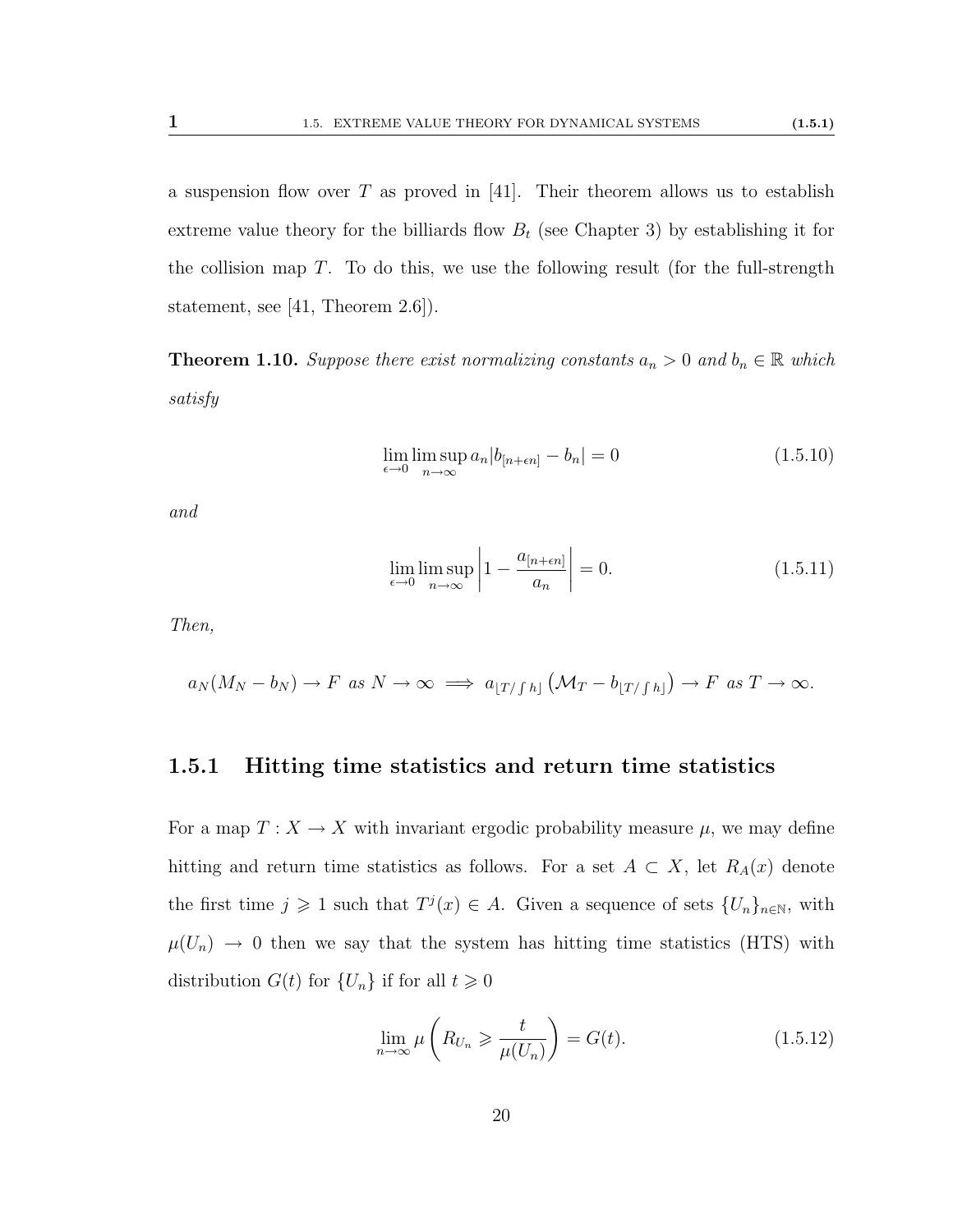In applications often the sequence  $U_n$  is a nested sequence of balls  $B(x_0, \delta_n)$  of radius  $\delta_n$  about a point  $x_0$ .

We say that the system has HTS  $G(t)$  to balls at  $x_0$  if for any sequence  $\delta_n \subset \mathbb{R}^+$ , with  $\delta_n \to 0$  as  $n \to \infty$  we have HTS  $G(t)$  for  $U_n = B(x_0, \delta_n)$ .

Analogously we say that return time statistics (RTS) with distribution  $G(t)$  holds for  $\{U_n\}$  if we can replace the measure  $\mu$  by the conditional measure  $\mu_A$  in equation  $(1.5.12)$ , where  $\mu_A = \frac{\mu |A}{\mu(A)}$  $\frac{\mu|A}{\mu(A)}$ . RTS to balls is defined analogously to HTS to balls.

In [\[28\]](#page-114-3) an equivalence between extreme value laws and hitting time statistics was obtained for dynamical systems  $(X, T, \mu)$  admitting an absolutely continuous invariant probability measure  $\mu$ . Our results in Theorem [3.5,](#page-75-0) Theorem [3.9](#page-82-0) and Theorem [2.1](#page-43-0) thus also establish HTS with an exponential law i.e.  $G(t) = e^{-t}$ , for the systems considered.

#### 1.5.2 Extreme value theory for skew-extensions

In Chapter [2,](#page-41-0) using arguments based on Collet's and results on the rate of decay of correlations for compact group extensions of non-uniformly expanding maps by Gouëzel [\[35\]](#page-114-4), we establish extreme value theory (or return time statistics) for nonuniformly partially hyperbolic systems. Our main result is Theorem [2.1](#page-43-0) which gives verifiable conditions on the base transformation and a sufficient rate of decay of correlations for a Type I extreme value distribution to hold for  $\Phi(p) = -\log d(p, p_0)$ for  $\mu \times \lambda_Y$  a.e.  $p_0 = (x_0, \theta_0) \in X \times Y$  where  $\mu$  is the ergodic measure for the base map and  $\lambda_Y$  is the Lebesgue measure. We note that we require only a polynomial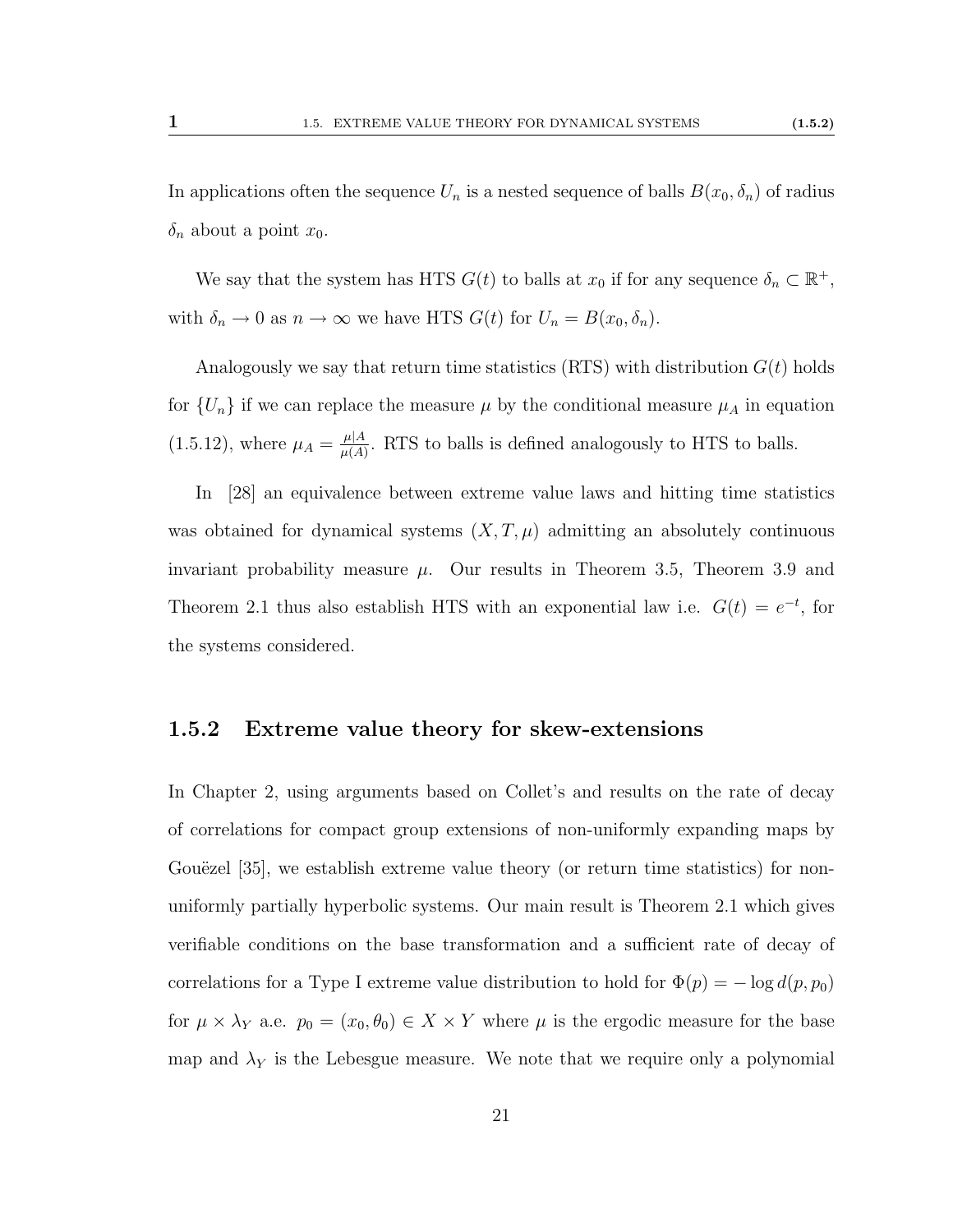rate of decay for our results to hold. This characterizes the extreme value statistics for observations of a certain degree of regularity with maxima at such points  $p_0$ . The sufficient conditions of Theorem [2.1](#page-43-0) are verifiable for a residual set of Hölder  $S<sup>1</sup>$ -cocyles over certain classes of maps recorded in Corollary [2.5.](#page-44-0) The maps in this category include piecewise  $C^2$  uniformly expanding maps and non-uniformly expanding maps with finite derivative which may be modeled by a Young tower (see [1.7\)](#page-36-0) with exponential return time tails (such as logistic or unimodal maps, including the class studied by Collet). We also verify, in section  $2.4.2$ , that Gouëzel's map satisfies the hypotheses of our theorem and hence our results also apply to this map. A key role in our verification is played by results due to Gouëzel [\[35\]](#page-114-4) on rates of decay of correlations for  $S^1$  extensions of non-uniformly partially hyperbolic systems. We note that our Type I law for  $\Phi(p) = -\log d(p, p_0)$  also implies Type II and Type III laws for  $\Phi(p) = d(p, p_0)^{-\alpha}$  and  $\Phi(p) = C - d(p, p_0)^{\alpha}$  (see [\[41,](#page-115-5) Lemma 1.3]).

Further, we verify the conditions on the base transformation for a class of intermittent-like maps, including the Liverani-Saussol-Vaienti map. Unfortunately, the rate of decay of correlations of Hölder observations on compact group extensions of such systems is not known. Nevertheless we give a sufficient decay rate to ensure Type I extreme value statistics for  $-\log d(p, p_0)$  for  $\mu \times \lambda_Y$  a.e.  $p_0$ . We believe it plausible that for sufficiently small  $0 < \omega < 1$ , where the germ of the indifferent fixed point is  $x \to x + x^{1+\omega}$ , this decay rate holds and will be proven to hold. We also verify all but one of the hypotheses of our theorem for the Viana map. The hypothesis that fails concerns the density of the absolutely continuous invariant measure. It is not known whether the density belongs to  $\mathbb{L}^{1+\delta}(\lambda)$  for any  $\delta > 0$ .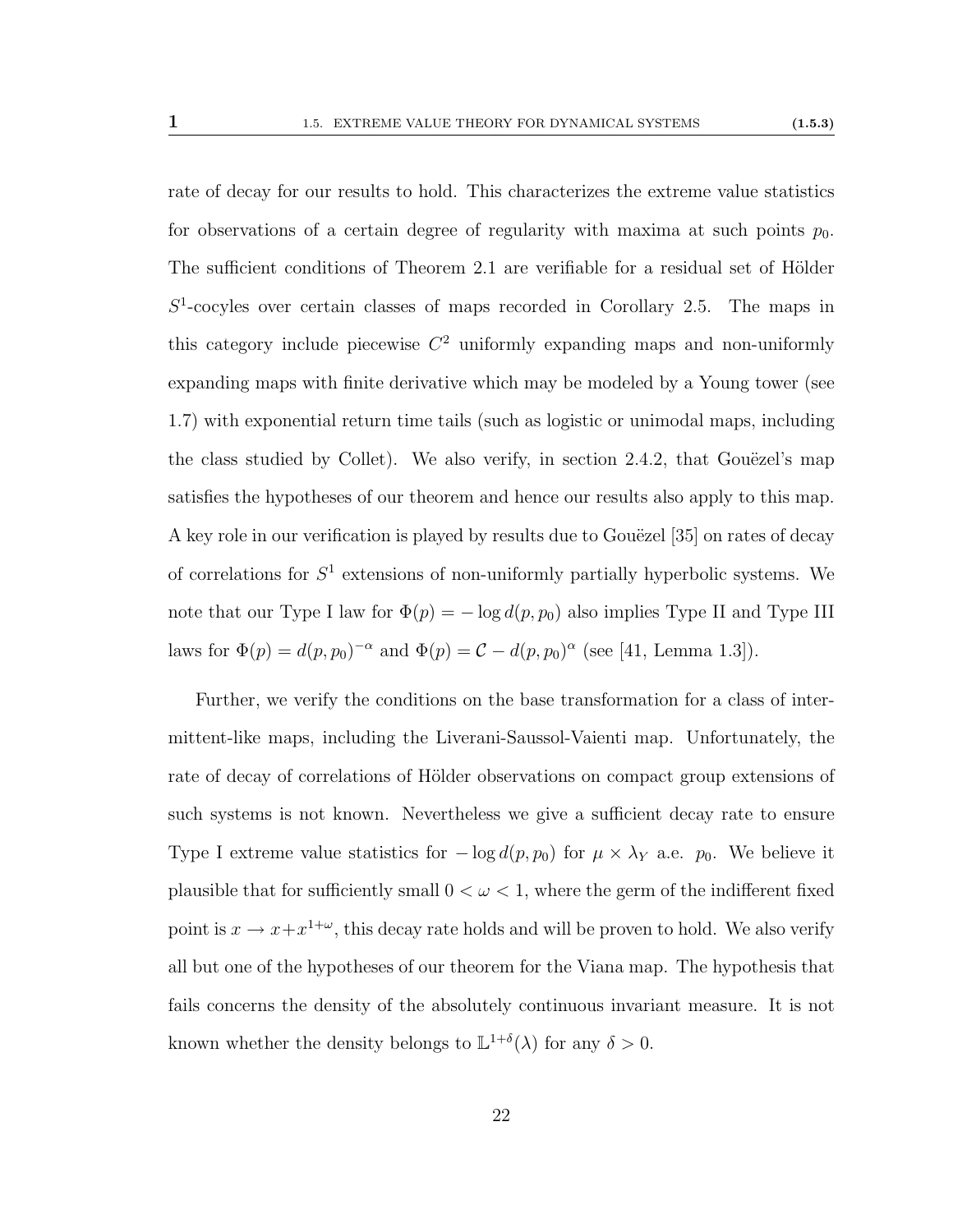## <span id="page-30-0"></span>1.5.3 Extreme value theory for dispersing billiards and Lozilike maps

We establish condition  $D_2(u_n)$ , a version of condition  $D(u_n)$  more suited to the study of dynamical systems, in Chapter [3,](#page-61-0) for the time-series of certain observations on maps modeled by Young towers (see Section [1.7\)](#page-36-0) with exponential return time tails satisfying [\(A5\)](#page-62-1) (see page [55\)](#page-62-1).

Collet [\[21\]](#page-113-4) demonstrated a technique involving maximal functions for establishing  $D'(u_n)$  for one-dimensional non-uniformly expanding maps modeled by a Young tower (Section [1.7\)](#page-36-0). His argument relies on the absence of a stable direction and the boundedness of the derivative and these are obstacles to generalizing his argument. The one-dimensional feature can be generalized to expanding maps in higher dimension [\[28\]](#page-114-3). One of our main contributions is that we extend Collet's approach to handle dynamical systems with stable foliations. We also establish condition  $D'(u_n)$ for planar dispersing billiard maps and flows and a class of Lozi-maps and show that from the point of view of extreme value theory they behave as i.i.d. processes. We do not provide many details about these maps here, beyond what is needed to be able to state our results and motivate our techniques, but we refer to Chapter [3](#page-61-0) for more on these systems.

Our results on billiard flows are immediate consequences of the results in [\[41\]](#page-115-5) which show in essence that suspension flows inherit the extreme value behavior of their base transformations.

As in Collet [\[21\]](#page-113-4) we will consider the observation  $\phi(x) = -\log d(x, x_0)$  on the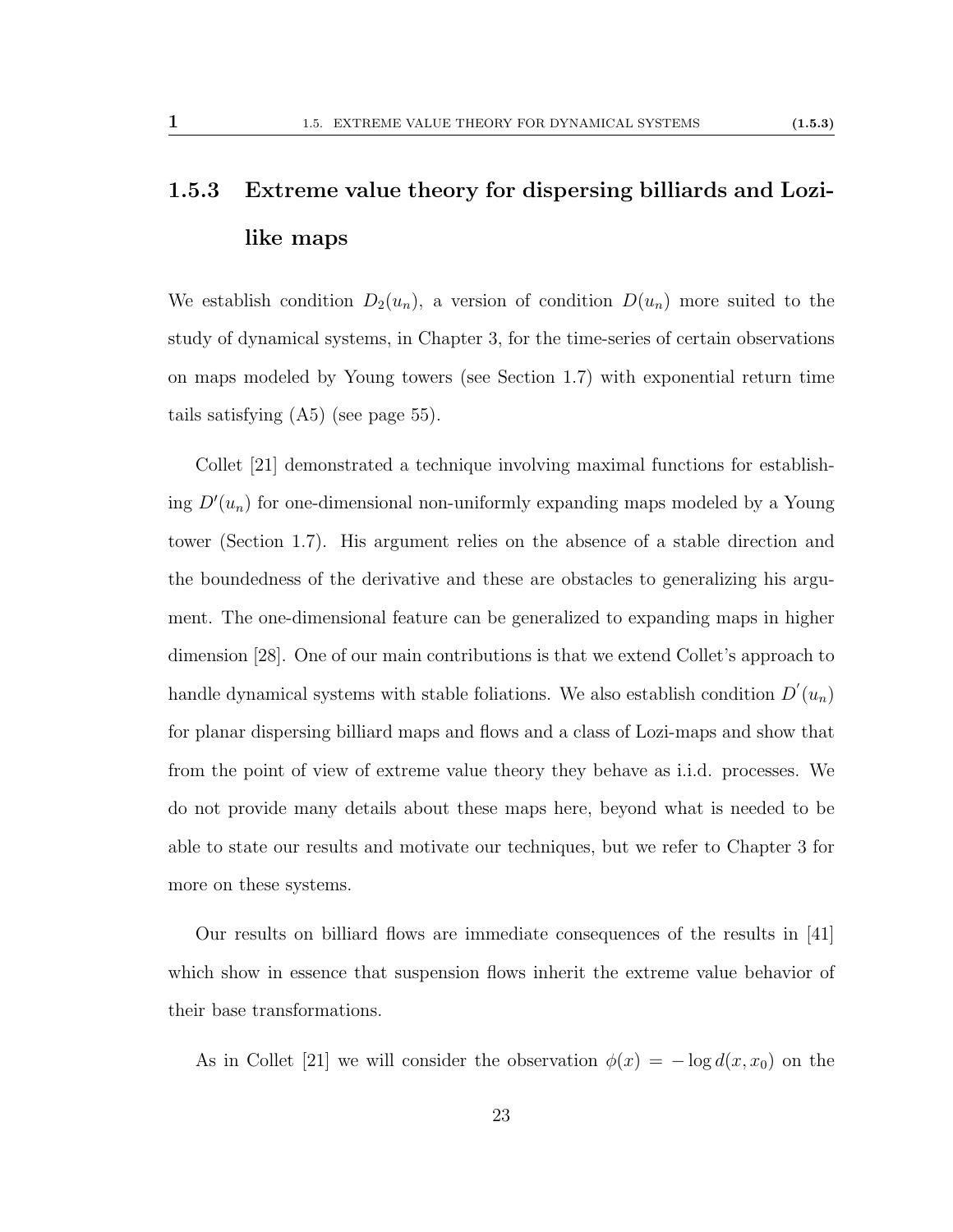metric space  $(X, d)$ . Knowledge of the extreme value statistics for this observation determines the extreme value statistics of a wide class of observation maximized at the same point  $x_0$  [\[41\]](#page-115-5).

Let  $B(x, r)$  denote the ball of radius  $r > 0$  about  $x \in X$ . For a measure-preserving transformation  $T : (X, \mu) \to (X, \mu)$  define, if it exists,

$$
d(x) = \lim_{r \to 0} \frac{\log \mu(B(x, r))}{\log(r)}
$$

It is known from [\[48\]](#page-115-6) that if  $\mu$  is an SRB-measure for a  $C^{1+\alpha}$  diffeomorphism then the limit  $d(x)$  exists and has the same value for  $\mu$  almost every x [\[10\]](#page-113-5).

We assume the existence of a scaling sequence  $u_n(v)$  such that  $n\mu(B(x_0, e^{-u_n(v)})) \to$  $e^{-v}$  for  $\mu$  a.e.  $x_0$  and prove our results with respect to this sequence  $u_n(v)$ . Planar dispersing billiards possess an absolutely continuous invariant measure, with density  $\rho(x) := \frac{d\mu}{dx}(x)$ , where  $\lambda$  is the Lebesgue measure. By the Lebesgue differentiation theorem for any  $a > 0$ ,  $n\mu B(x_0,$  $\frac{\sqrt{a}}{\sqrt{n}}$ )  $\rightarrow \rho(x_0)a$  for  $\mu$  a.e.  $x_0$ .

Henceforth, we suppress the dependence of the sequence  $u_n$  on v unless it is explicitly required.

Lozi maps have an SRB measure  $\mu$  with absolutely continuous conditional measures on local unstable manifolds. In fact the conditional measure on a local unstable manifold is one-dimensional Lebesgue measure. Hence the  $\mu$  measure of an annulus about a generic point  $x_0$  of inner radius r and width  $\epsilon$  is bounded by  $C\epsilon^{\delta}$  (see Propo-sition [3.8\)](#page-81-0) for some  $\delta > 0$  and hence for  $\mu$  a.e.  $x_0$ , the function  $r \mapsto \mu(B(x_0, r))$ is continuous and strictly increasing. Thus we may choose a sequence  $u_n$  satisfying  $n\mu(B(x_0, e^{-u_n})) \to e^{-v}$  for  $\mu$  a.e.  $x_0$  in this setting also. An immediate corollary of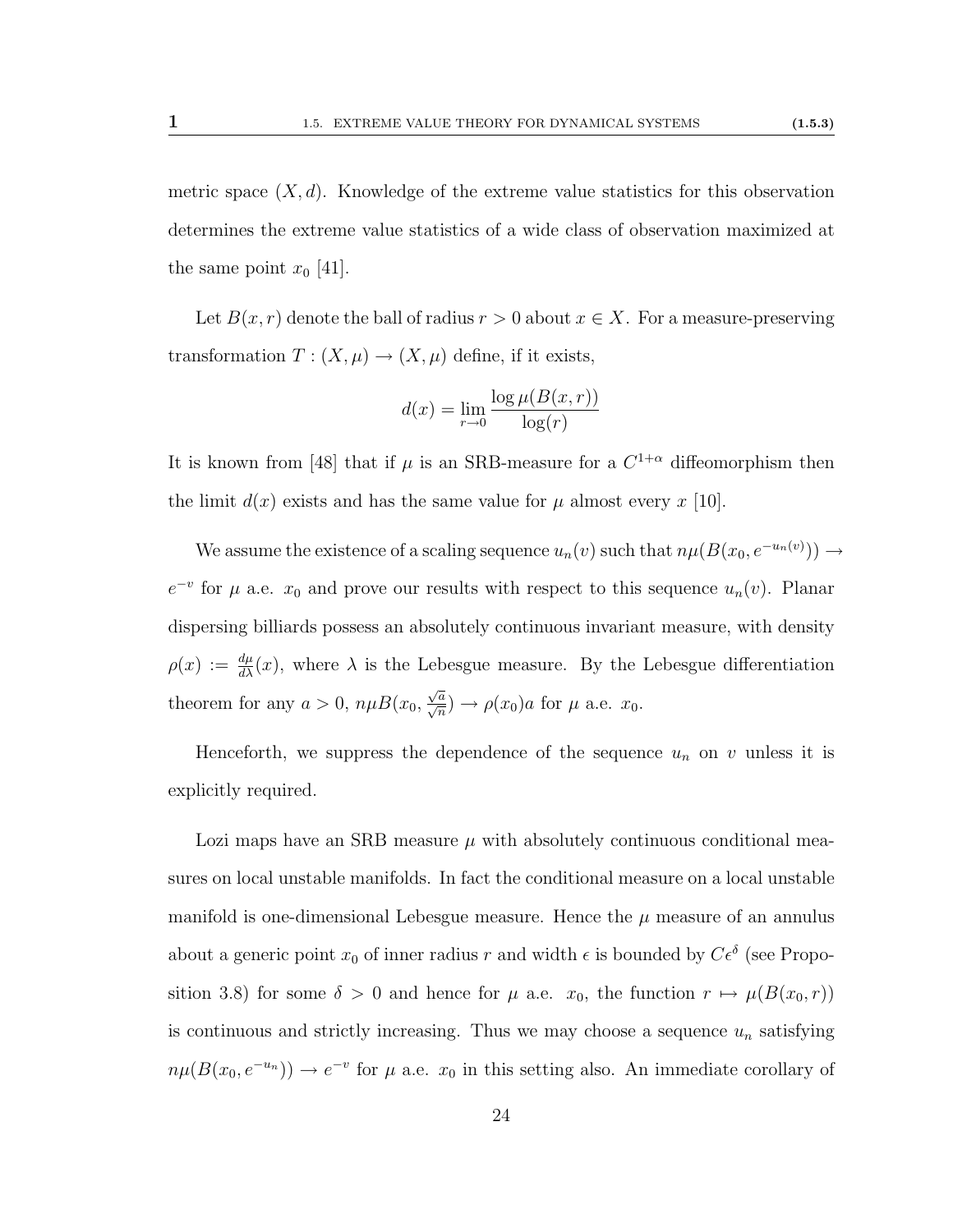the existence of the dimension d is that  $du_n \approx v + \log n$  (in a sense made precise in Lemma [3.4\)](#page-0-0).

The relation  $du_n \approx v + \log n$  does not imply that  $\lim_{n\to\infty} \mu(M_n \leq u_n(v))$  $\lim_{n\to\infty}\mu(M_n\leqslant(\log n+v)/d)$  but rather that for all  $\epsilon>0$ ,  $\lim_{n\to\infty}\mu(M_n\leqslant(1-\epsilon))$  $\epsilon$ )(log  $n + v/d)$ )  $\leqslant G(v) \leqslant \lim_{n \to \infty} \mu(M_n \leqslant (1 + \epsilon)(\log n + v)/d)$ ), where  $G(v)$  =  $\lim_{n\to\infty}\mu(M_n\leq u_n(v)).$  In the case of the Lozi map this is the best we can do. For Sinai dispersing billiards, as the invariant measure is absolutely continuous, we are able to obtain the scaling constants  $u_n$  explicitly. We prove that for  $\mu$  a.e.  $x_0$ , if  $\phi(x) = -\log d(x, x_0)$  then  $\lim_{n\to\infty} \mu(M_n \leqslant (\log n + v + \log(\rho(x_0))))/2) = e^{-v}$  where  $\rho(x_0) := \frac{d\mu}{dm}(x_0).$ 

We now state the versions of  $D(u_n)$  and  $D'(u_n)$  which we use. If  $\{X_n\}$  is a stochastic process define

$$
M_{j,l} := \max\{X_j, X_{j+1}, \dots, X_{j+l}\}.
$$

We will often write  $M_{0,n}$  as  $M_n$ , as this causes no confusion.

**Condition**  $D_2(u_n)$  [\[27\]](#page-114-5) We say condition  $D_2(u_n)$  holds for the sequence  $X_0, X_1, \ldots$ , if for any integers  $l, t$  and  $n$ 

$$
|\mu(X_0 > u_n, M_{t,l} \leq u_n) - \mu(X_0 > u_n)\mu(M_l \leq u_n)| \leq \gamma(n, t)
$$

where  $\gamma(n, t)$  is non-increasing in t for each n and  $n\gamma(n, t_n) \to 0$  as  $n \to \infty$  for some sequence  $t_n = o(n)$ ,  $t_n \to \infty$ .

**Condition**  $D'(u_n)$  [\[47\]](#page-115-4) We say condition  $D'(u_n)$  holds for the sequence  $X_0, X_1, \ldots$ ,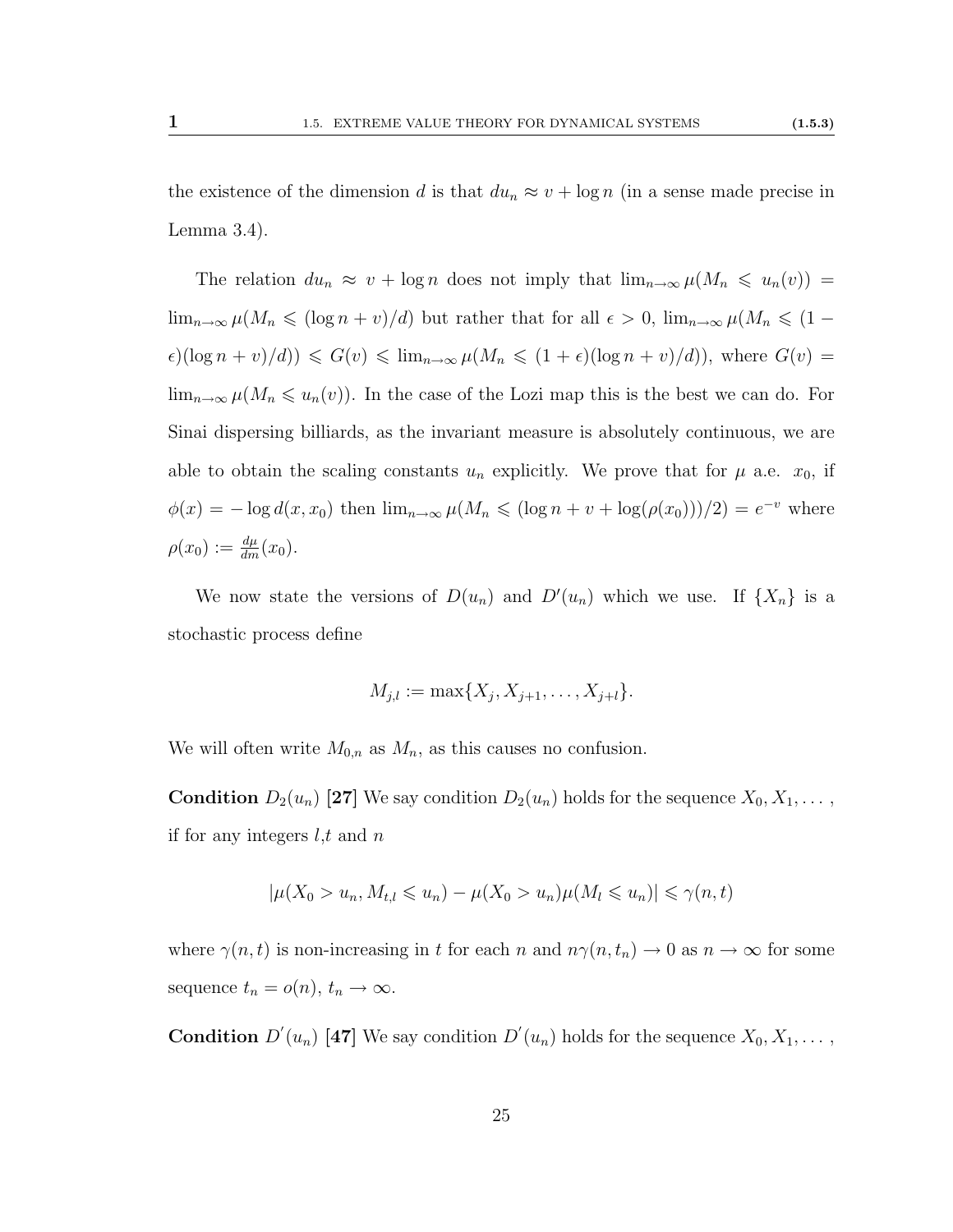$$
\lim_{n \to \infty} n \sum_{j=1}^{o(n)} \mu(X_0 > u_n, X_j > u_n) = 0,
$$

where  $o(n) \to \infty$ ,  $o(n)/n \to 0$ .

We consider a class of maps of Riemannian manifolds, perhaps with singularities, modeled by a Young tower [\[75\]](#page-117-4) (see also [1.7\)](#page-36-0) with SRB measure  $\mu$  and exponential return time tails. Lozi-like maps and Sinai dispersing billiards fit into this scheme. We establish  $D_2(u_n)$  for the process  $X_n(x) = -\log(d(x_0, T^n x))$ . The proof of  $D_2(u_n)$ requires only sufficiently high polynomial decay of correlations but as our applications all have exponential decay of correlations to simplify exposition we assume exponential tails. Furthermore if  $D'(u_n)$  can be verified for these systems, then the process has the same extreme value statistics as its associated i.i.d. process, even for more general observations [\[41\]](#page-115-5). We verify  $D'(u_n)$  for the systems we mentioned but we do not have a general method to establish  $D'(u_n)$  for all systems modeled by a Young tower. Our method of proof for  $D'(u_n)$  in these cases is an extension of the argument in Collet [\[21\]](#page-113-4) [††](#page-33-1) .

### <span id="page-33-0"></span>1.6 Dynamical Borel-Cantelli Lemmas

In Chapter [4](#page-89-0) we establish dynamical Borel-Cantelli lemmas for one-dimensional  $(1D)$ non-uniformly expanding maps and give some applications of these results to the extreme value theory of dynamical systems.

<span id="page-33-1"></span><sup>††</sup>Poisson-limit laws for return-time statistics in the Axiom-A setting have been established by Hirata [\[38\]](#page-115-1) and in the uniformly partially hyperbolic setting by Dolgopyat [\[24\]](#page-114-0). For recent related work on extreme value theory for deterministic dynamical systems see [\[26,](#page-114-2) [27,](#page-114-5) [28,](#page-114-3) [41\]](#page-115-5).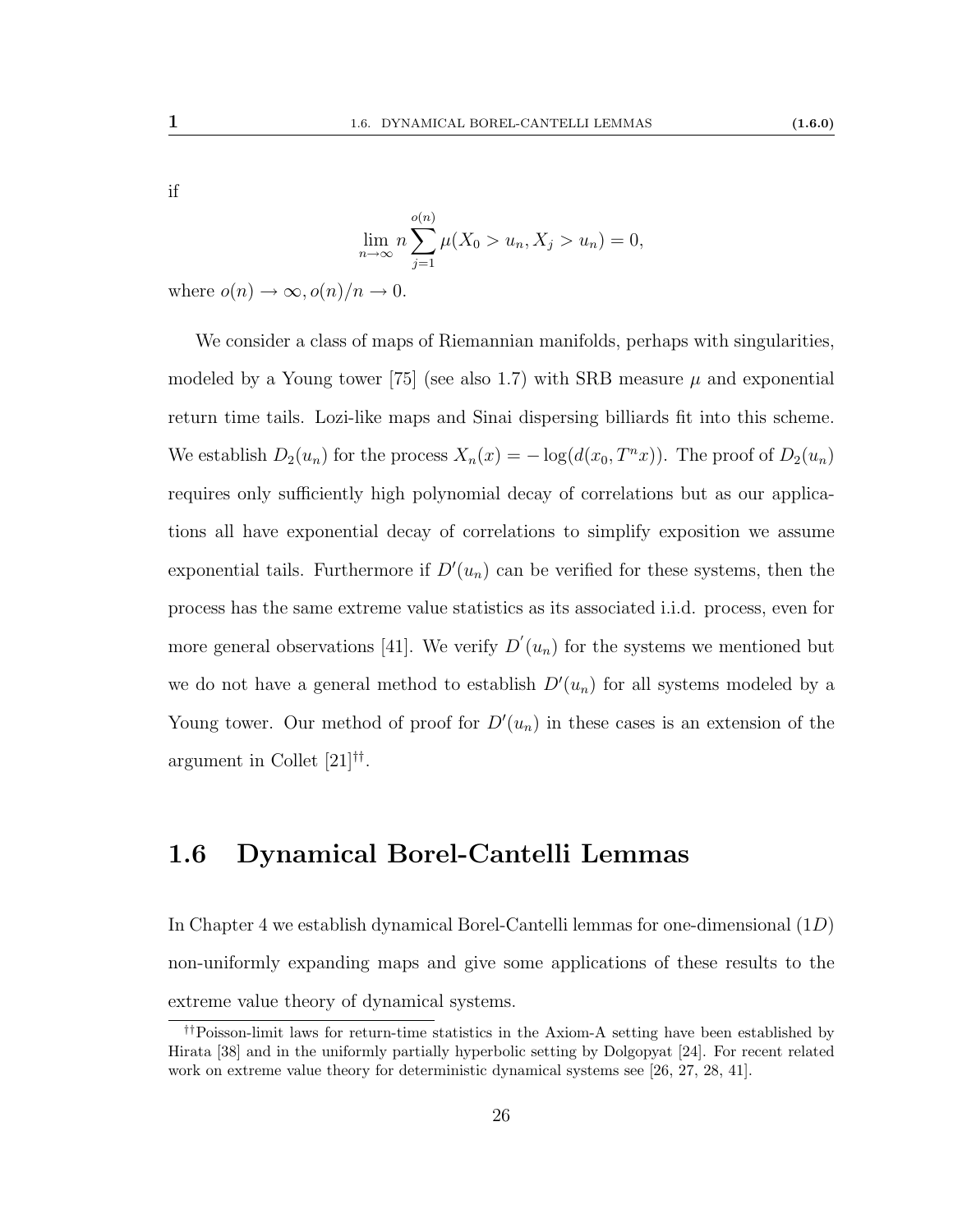Note that the finite direction of the Borel-Cantelli lemma [\(1\)](#page-16-2) on page [9](#page-16-2) does not require independence. In the dynamical setting suppose  $T : X \to X$  is a measurepreserving transformation of the probability space  $(X, \mathcal{B}, \mu)$  and  $(A_n)$  is a sequence of sets such that  $\sum_n \mu(A_n) = \infty$ . We are interested in the following question: does  $T^n(x) \in A_n$  occur for infinitely many values of n for  $\mu$  a.e.  $x \in X$ ? and, if so, is there a quantitative estimate of the asymptotic number of entry times? For example, the sequence  $(A_n)$  may be a nested sequence of intervals, a setting which is often called the shrinking target problem. The assumption of independence of the events  $T^{-n}A_n$  is seldom valid for deterministic dynamical systems; thus establishing Borel-Cantelli lemmas is a more difficult task. In Chapter [4](#page-89-0) we establish results analogous to [\(1\)](#page-16-2) and [\(2\)](#page-16-3) on page [9](#page-16-2) for certain classes of nested intervals in the setting of onedimensional non-uniformly expanding dynamical systems: Theorems [4.9](#page-94-0) and [4.12.](#page-95-0) To do this, we establish a more general Borel-Cantelli lemma for sequences of intervals in Gibbs-Markov systems: Theorem [4.7.](#page-94-1)

There have been some results on Borel-Cantelli lemmas for uniformly hyperbolic systems. Chernov and Kleinbock [\[20\]](#page-113-6) establish the sBC property for certain families of cylinders in the setting of topological Markov chains and for certain classes of dynamically-defined rectangles in the setting of Anosov diffeomorphisms preserving Gibbs measures. Dolgopyat [\[24\]](#page-114-0) has related results for sequences of balls in uniformly partially hyperbolic systems preserving a measure equivalent to Lebesgue.

More recently, Kim [\[45\]](#page-115-7) has established the sBC property for sequences of intervals in the setting of one-dimensional piecewise-expanding maps f with  $1/|f'|$  of bounded variation.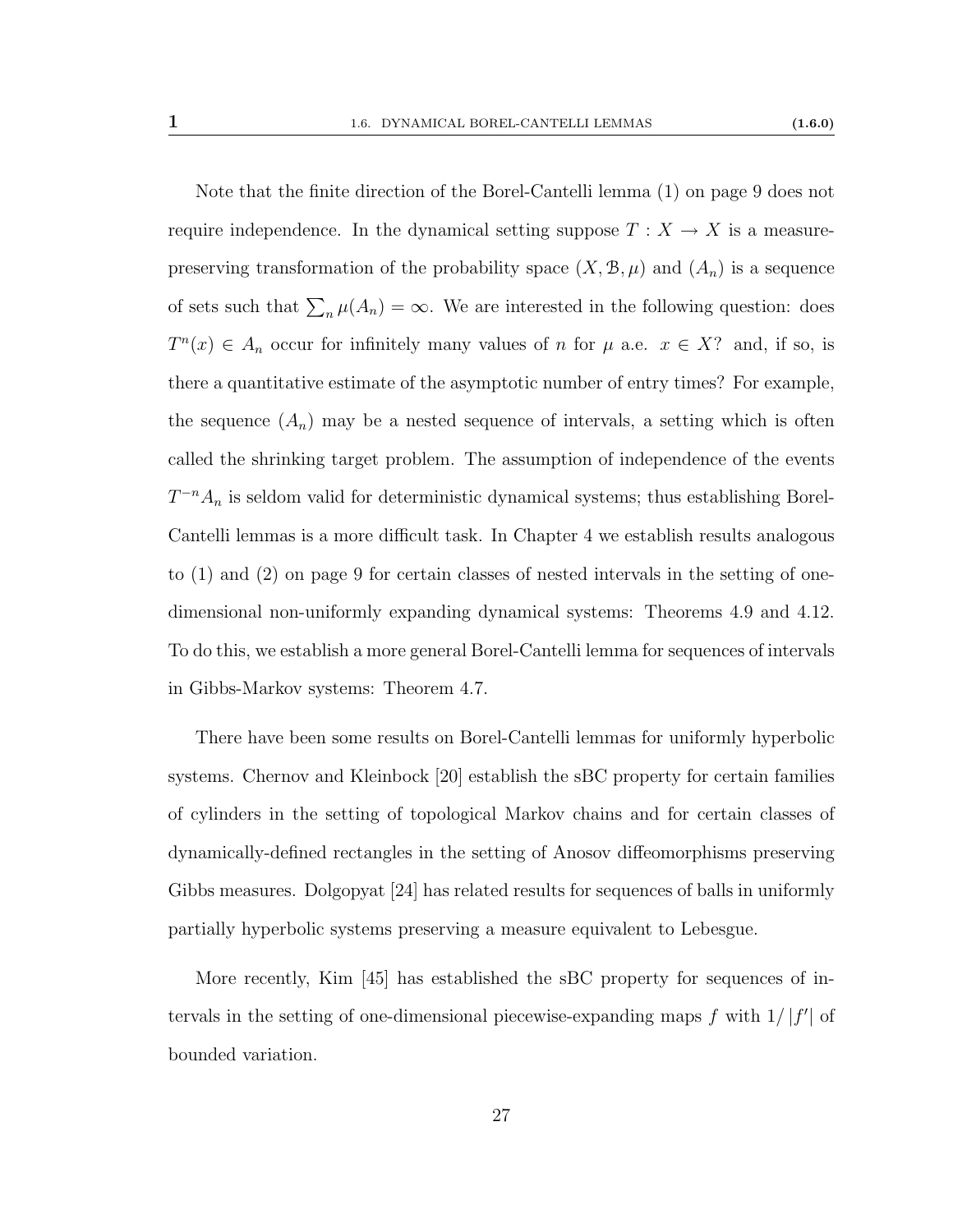Kim uses this result to prove some sBC results for non-uniformly expanding maps with an indifferent fixed point. More precisely, he considers maps of the form

$$
T_{\alpha}(x) = \begin{cases} x(1 + 2^{\alpha}x^{\alpha}) & \text{if } 0 \leq x < \frac{1}{2}; \\ 2x - 1 & \text{if } \frac{1}{2} \leq x \leq 1. \end{cases}
$$
(1.6.13)

If  $0 < \alpha < 1$  then  $T_{\alpha}$  admits an invariant probability measure  $\mu$  that is absolutely continuous with respect to Lebesgue measure  $\lambda$ . Kim shows that if  $(I_n)$  is a sequence of intervals in  $(d, 1]$  for some  $d > 0$  and  $\sum_{n} \mu(I_n) = \infty$  then  $I_n$  is an sBC sequence if (a)  $I_{n+1} \subset I_n$  for all n (nested intervals) or (b)  $\alpha < (3 -$ √ 2)/2. Kim shows that the condition  $I_n \subset (d, 1]$  for some  $d > 0$  is in some sense optimal (with respect to the invariant measure  $\mu$ ) by showing that setting  $A_n = [0, n^{-1/(1-\alpha)})$  gives a sequence such that  $\sum_n \mu(A_n) = \infty$  yet the sBC property does not hold; in fact,  $T_\alpha^n(x) \in A_n$ for only finitely many values of n for  $\mu$  a.e.  $x \in [0, 1]$ .

For the same class of maps  $T_{\alpha}$ , Gouëzel [\[34\]](#page-114-6) considers Lebesgue measure  $\lambda$  (rather than  $\mu$ ) and shows that if  $(I_n)$  is a sequence of intervals such that  $\sum_n \lambda(I_n) = \infty$ then  $(I_n)$  is a BC sequence. Gouëzel uses renewal theory and obtains BC results but not sBC results.

In the setting of continuous-time systems, Maucourant [\[54\]](#page-116-8) considers geodesic flows on hyperbolic manifolds of finite volume. He proves a BC result for nested balls in this context.

The above references comprise the near complete body of literature which address the Borel-Cantelli lemmas in dynamical systems; in the dynamical systems literature, therefore, Borel-Cantelli lemmas are scant.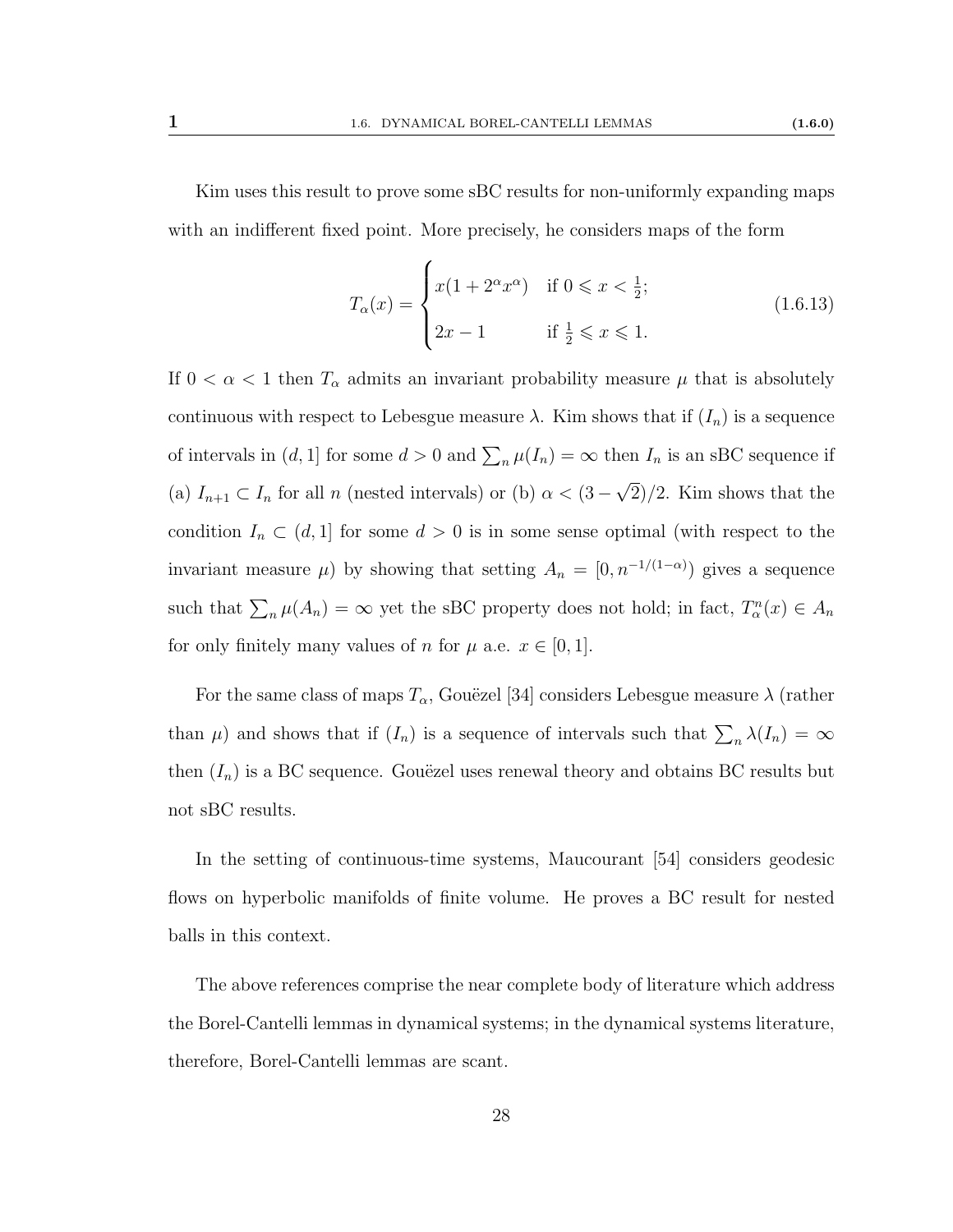In Chapter [4,](#page-89-0) we prove sBC results for intervals satisfying a bounded ratio condition for 1D Gibbs-Markov maps. We use this result to establish the dBC property for sequences of nested intervals in the setting of non-uniformly expanding 1D systems modeled by Young towers (Section [1.7\)](#page-36-0). More precisely, our dBC results are formulated for sequences of nested intervals  $I(n)$  with center  $x_n$  and length  $g(n)$ . Our assumption that the intervals are nested implies that  $g(n)$  is a decreasing sequence. In specific situations, one often sets  $g(n) = n^{-\beta}$  for some  $0 \le \beta \le 1$ . Many nonuniformly expanding 1D maps can be modeled by Young towers. If  $(M, \mathcal{B}, \mu, T)$  is a  $C^{1+\varepsilon}$  dynamical system on a compact interval M such that  $\mu$  is ergodic,  $\mu \ll \lambda$ , and  $\mu$  has a positive Lyapunov exponent, then the system can be modeled by a Young tower (personal communication by José Alves and Henk Bruin; see also [\[4,](#page-112-0) [5,](#page-112-1) [15\]](#page-113-0)). The results of Chapter [4](#page-89-0) therefore apply to such maps.

### <span id="page-36-0"></span>1.7 Young Towers

Young towers are powerful tools for coding the dynamics of a system in such a way so as to enable the computation of its statistical properties. Here we will summarize the setting and results of [\[75\]](#page-117-0) and will focus more on the axiomatic construction of the tower than on the dynamical consequences of the construction. Let  $T: X \to X$  be a  $C^{1+\epsilon}$  diffeomorphism. We will denote the Lebesgue measure by  $\lambda$  and the restriction of  $\lambda$  to a submanifold S of X by  $\lambda_S$ . A submanifold  $\gamma \subset X$  will be called an unstable disk if  $d(T^{-n}x, T^{-n}y) \to 0$  exponentially fast as  $n \to \infty$  for  $x, y \in \gamma$ . Unstable disks will be denoted by  $\gamma^u$ .  $\gamma$  will be called a stable disk if  $d(T^nx, T^ny) \to 0$  as  $n \to \infty$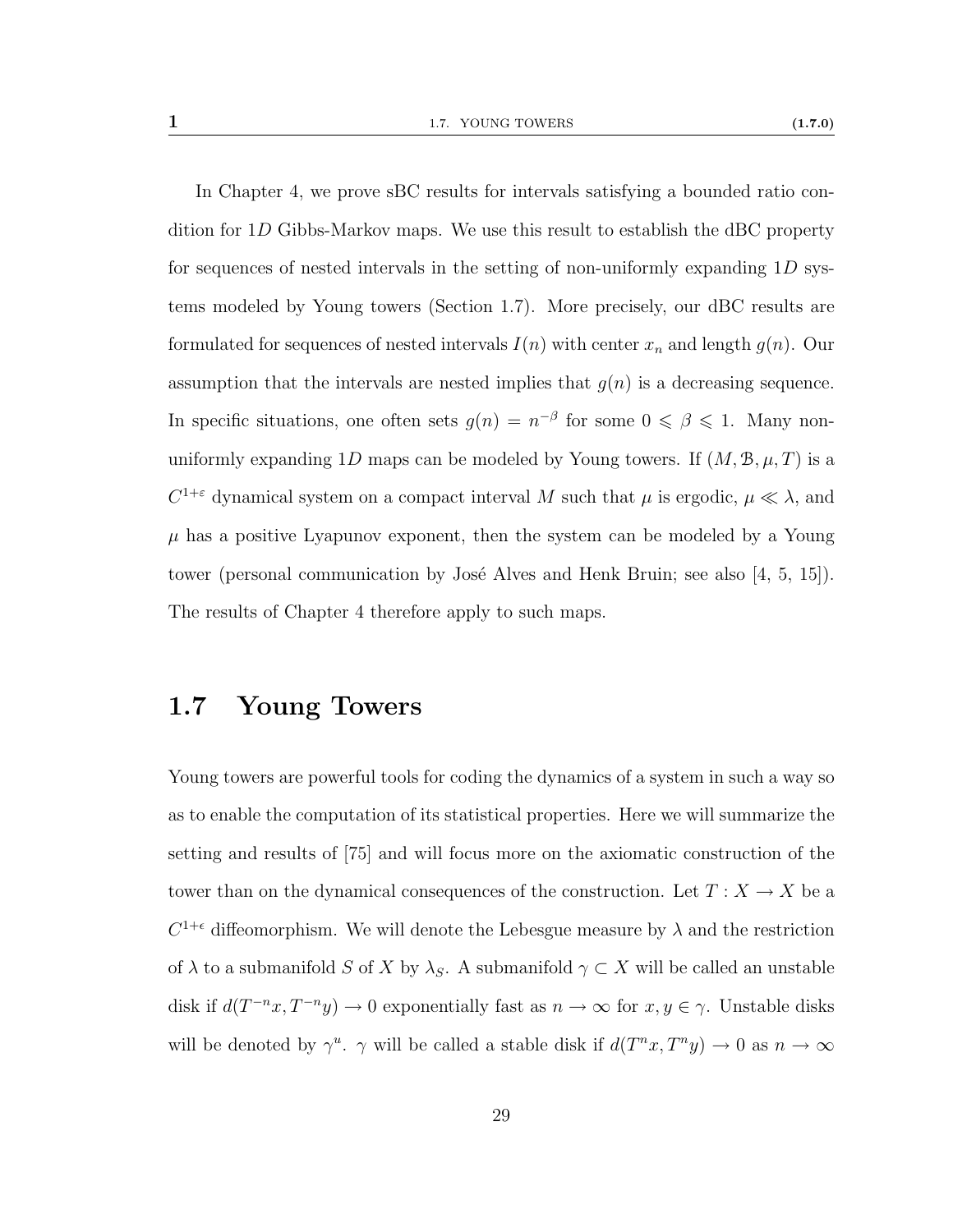for  $x, y \in \gamma$ ; stable disks will be denoted by  $\gamma^s$ . We will say a subset  $\Lambda \subset X$  has a hyperbolic product structure if there exist families of stable disks  $\{\gamma^s\}$  and unstable disks  $\{\gamma^u\}$  satisfying:

- 1. dim  $\gamma^s + \dim \gamma^u = \dim X$ ,
- 2.  $\gamma^u$  disks are transversal to  $\gamma^s$  disks with angles between them bounded away from 0,
- 3. each  $\gamma^u$  disk meets each  $\gamma^s$  disk in exactly one point,
- 4.  $\Lambda = (\cup \gamma^u) \cap (\cup \gamma^s)$ .

Let  $\Gamma_s$  and  $\Gamma_u$  denote the families  $\{\gamma^s\}$  and  $\{\gamma^u\}$ . Let  $\Gamma_{*,s} \subset \Gamma_s$ . The families  $\Gamma_{*,s}$ and  $\Gamma_u$  define a subset  $\Lambda_*$  of  $\Lambda$ ; such a subset is called an s-subset. Similarly, if  $\Gamma_{*,u} \subset \Gamma_u$  is a subset of the unstable family, then the subset  $\Lambda_* \subset \Lambda$  generated by  $\Gamma_{*,u}$  and  $\Gamma_s$  is called a  $\mathit{u\text{-}subset}$ .

Assume that

- <span id="page-37-0"></span>**(P1)** There exists  $\Lambda \subset X$  with a hyperbolic product structure and with  $\lambda_{\gamma^u}(\gamma^u \cap \Lambda)$ 0 for every  $\gamma^u$  an unstable leaf.
- (P2) There are pairwise disjoint s-subsets  $\Lambda_1, \Lambda_2 \cdots \subset \Lambda$  with the properties that
	- on each  $\gamma^u$  disk,  $\lambda_{\gamma^u}((\Lambda \setminus \cup \Lambda_i) \cap \gamma^u) = 0$
	- for each i, there exists an  $R_i \in \mathbb{N}$  such that  $T^{R_i} \Lambda_i$  is a u-subset of  $\Lambda$  and  $T^{R_i}(\gamma^s(x)) \subset \gamma^s(T^{R_i}x), T^{R_i}(\gamma^u(x)) \supset \gamma^u(T^{R_i}(x))$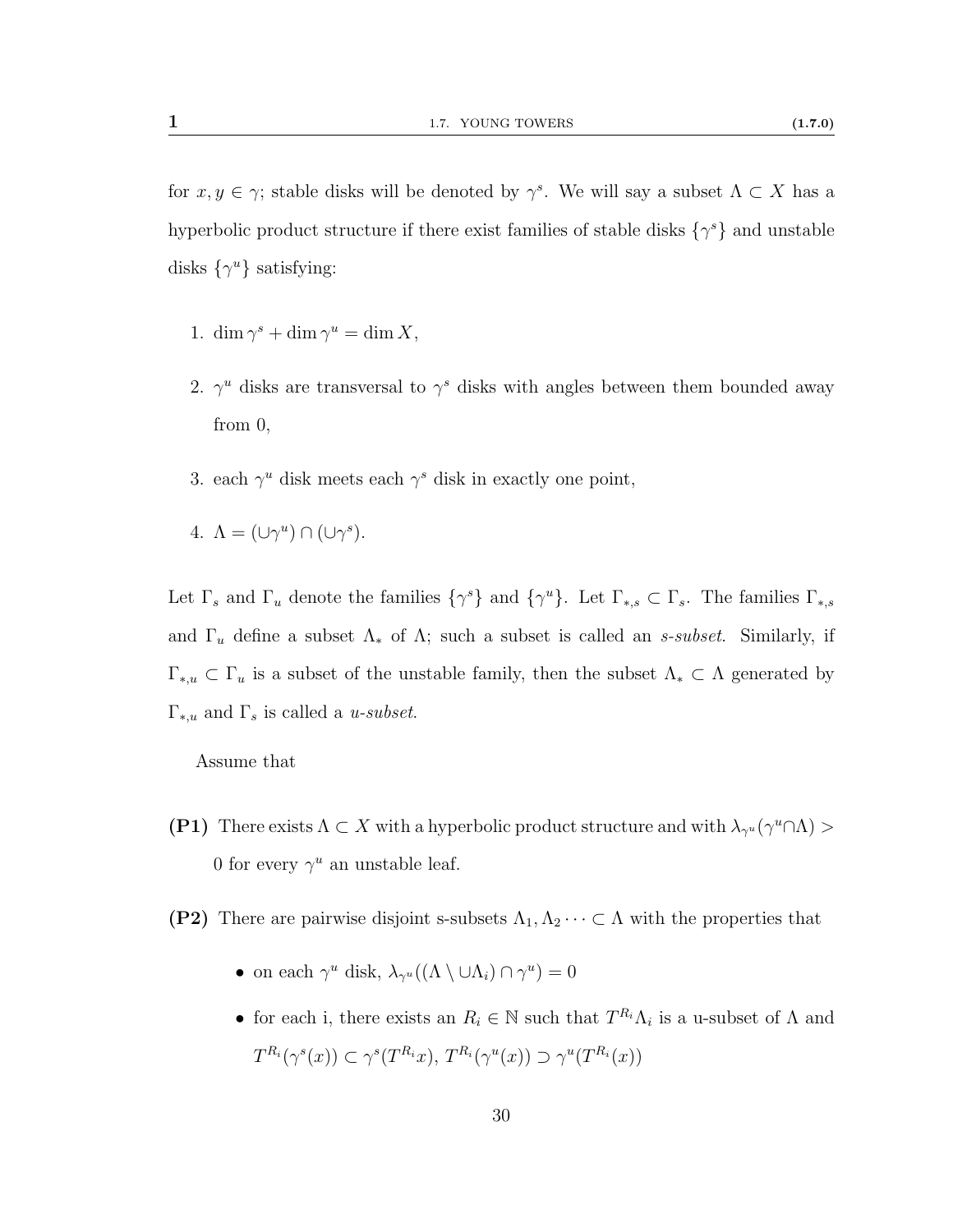- $\bullet\,$  for each  $n$  there are at most finitely many  $i$  with  $R_i=n$
- min  $R_i \ge R_0 > 1$  depending only on T.
- (P3) There exists a  $C > 0$  and  $0 < \alpha < 1$  such that for  $y \in \gamma^{s}(x)$ ,  $d(T^{n}x, T^{n}y) \leq$  $C\alpha^n$  for all  $n \geqslant 0$ .

 $T^{R_i}(\Lambda_i)$  corresponds to a "return" of an s-subset as a u-subset. We can define a notion of how long points stay together under these returns by defining a separation function  $s_0$ . We set  $s_0(x, y) = n$  if the orbits of x and y stay in the same s-subsets  $\Lambda_i$  up to time n, and if  $T^{n+1}x$  and  $T^{n+1}y$  belong to different  $\Lambda_i$ . If two points start in the same  $\Lambda_i$ , then we define  $s_0(T^kx, T^ky) = s_0(x, y) - k$  if  $k < R_i$ . Hence, points do not separate before they return. Defining  $T^u := T|_{\gamma^u}$ , we assume

- (P4) For  $y \in \gamma^u(x)$  and  $0 \leq k \leq n \lt s_0(x, y)$ , we have
	- (a)  $d(T^n(x), T^n(y)) \leq C\alpha^{s_0(x,y)-n}$ (b)

$$
\log \prod_{i=k}^{n} \frac{det DT^u(T^i x)}{det DT^u(T^i y)} \leqslant C\alpha^{s_0(x,y)-n}
$$

<span id="page-38-0"></span>(P5) (a) For  $y \in \gamma^{s}(x)$ ,

$$
\log \prod_{i=n}^{\infty} \frac{det DT^u(T^i(x))}{det DT^u(T^i(y))} \leqslant C\alpha^n \quad \forall n \geqslant 0
$$

(b) For  $\gamma$ ,  $\gamma'$  unstable curves, if  $\Theta$ :  $\gamma \cap \Lambda \to \gamma' \cap \Lambda$  is the holonomy given by  $\Theta(x) = \gamma^{s}(x) \cap \gamma'$ , then  $\Theta$  is absolutely continuous and

$$
\frac{d(\Theta_*^{-1}\lambda_{\gamma'})}{d\lambda_{\gamma}}(x) = \prod_{i=0}^{\infty} \frac{det DT^u(T^i(x))}{det DT^u(T^i(\Theta x))}.
$$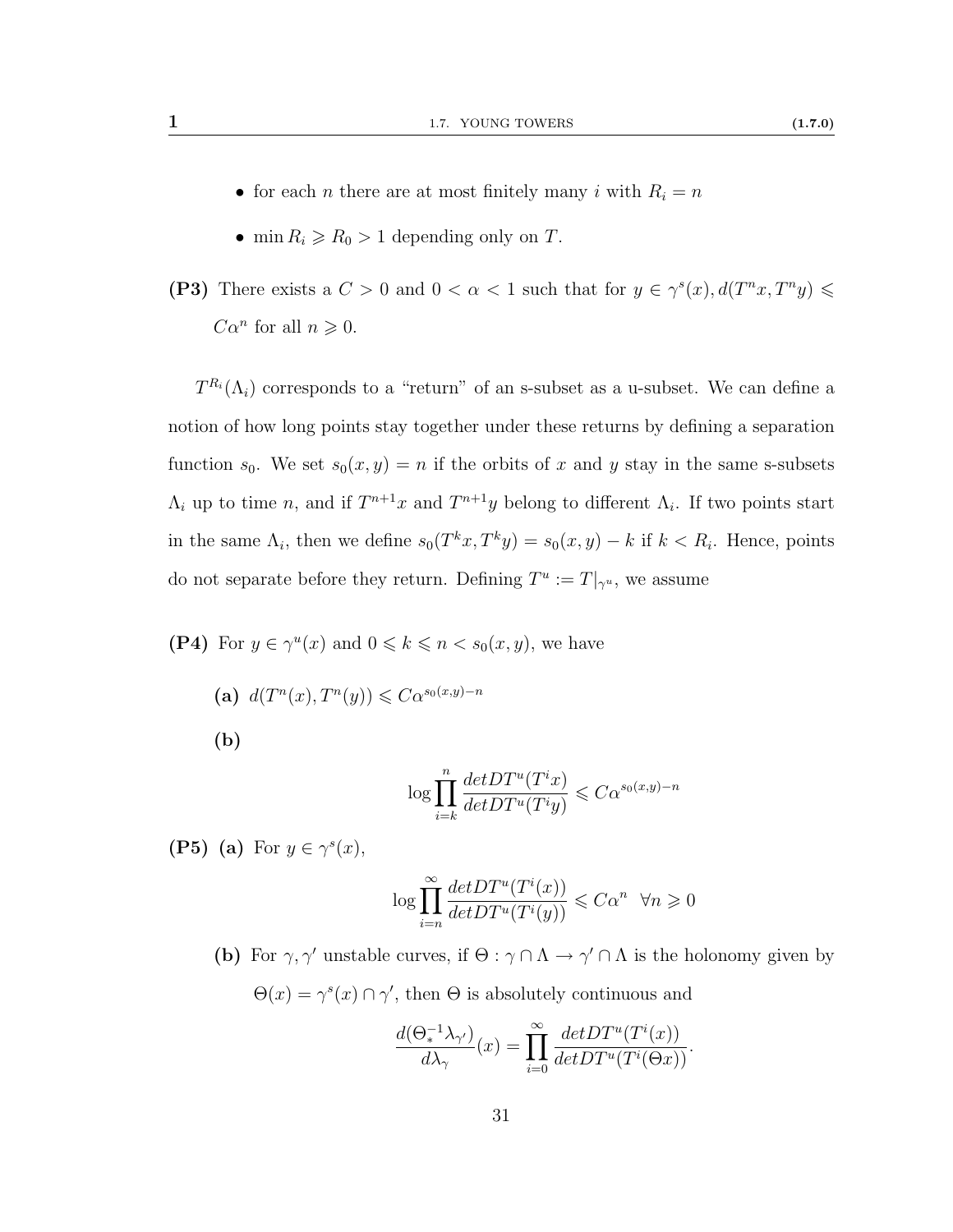Define the Young tower by

$$
\Delta = \cup_{i,l \leq R_i - 1} \{ (x,l) : x \in \Lambda_{0,i} \}
$$

where  $\Lambda_{0,i} := \Lambda_i$  and the tower map  $F : \Delta \to \Delta$  by

$$
F(x, l) = \begin{cases} (x, l+1) & \text{if } x \in \Lambda_{0,i}, l < R_i - 1 \\ (T^{R_i}x, 0) & \text{if } x \in \Lambda_{0,i}, l = R_i - 1 \end{cases}.
$$

For convenience, we will refer to  $\Delta_0 := \cup_i(\Lambda_{0,i},0)$  as the base of the tower  $\Delta$ . We define  $\Delta_l = \{(x, l) : l < R(x)\}\$ , the lth level of the tower. Define the map  $f = T^R : \Delta_0 \to \Delta_0$  i.e.  $f(x) = T^{R(x)}(x)$ . We may form a quotiented tower (see [\[75\]](#page-117-0) for details) by introducing an equivalence relation for points on the same stable manifold.

There exists an invariant measure  $\lambda_0$  for  $f : \Delta_0 \to \Delta_0$  which has absolutely continuous conditional measures on local unstable manifolds in  $\Delta_0$ , with density bounded uniformly from above and below.

The tower structure allows us to construct an invariant measure  $\nu$  for  $F$  on  $\Delta$  by defining for a measurable set  $B \subset \Lambda_l$ ,  $\nu(B) = \frac{\lambda_0 (F^{-l}B)}{\int_{\Delta_0} R d\lambda_0}$  and extending the definition to disjoint unions of such sets in the obvious way. We define a projection  $\pi : \Delta \to X$ by  $\pi(x, l) = T^{l}(x)$ . We note that  $\pi \circ F = T \circ \pi$ . The invariant measure  $\mu$ , which is an SRB measure for  $T: X \to X$ , is given by  $\mu = \pi_* \nu$ .  $W^s_{loc}(x)$  will denote the local stable manifold through x i.e there exists  $\epsilon(x) > 0$  and  $C > 0$ ,  $0 < \alpha < 1$  such that  $W_{loc}^s = \{y : d(x, y) < \epsilon \text{ and } d(T^n y, T^n x) < C\alpha^n \text{ for all } n \geq 0\}.$  We use the notation  $W_{loc}^s$  rather than  $W_{\epsilon}^s(x)$  in contexts where the length of the local stable manifold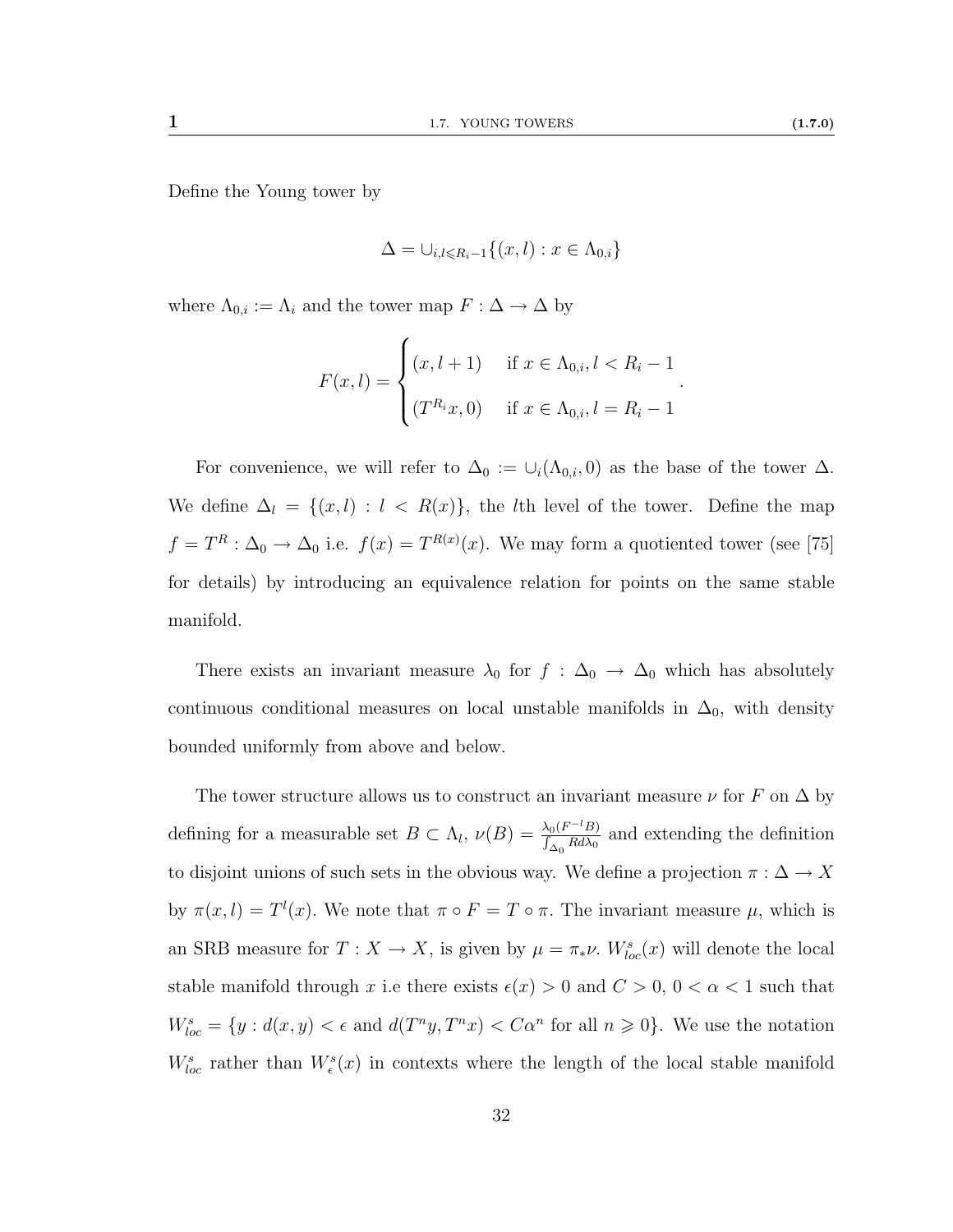is not important. We analogously define  $W^u_{loc}(x)$  and let  $B(x,r)$  denote the ball of radius r centered at the point x. We lift a function  $\phi : X \to \mathbb{R}$  to  $\Delta$  by defining  $\phi(x,l) = \phi(T^lx).$ 

In Chapters [3](#page-61-0) and [4](#page-89-0) we will use the structure of the Young towers in an essential way to prove our results. In chapter [3,](#page-61-0) we will prove condition  $D_2(u_n)$  (a version of condition  $D(u_n)$ , see Section [1.5.3\)](#page-30-0) by using statistical properties proved in [\[75\]](#page-117-0) for the quotiented tower. Our calculations, however, are done on the full tower. We show that the error in considering the quotiented tower, instead of the full tower, becomes arbitrarily small for  $T<sup>n</sup>$  when n is large. In Chapter [4,](#page-89-0) we prove a result about Gibbs-Markov maps, and we then extend it to a larger class of systems modeled by a Young tower by using the fact that the base map  $f$  is a Gibbs-Markov map.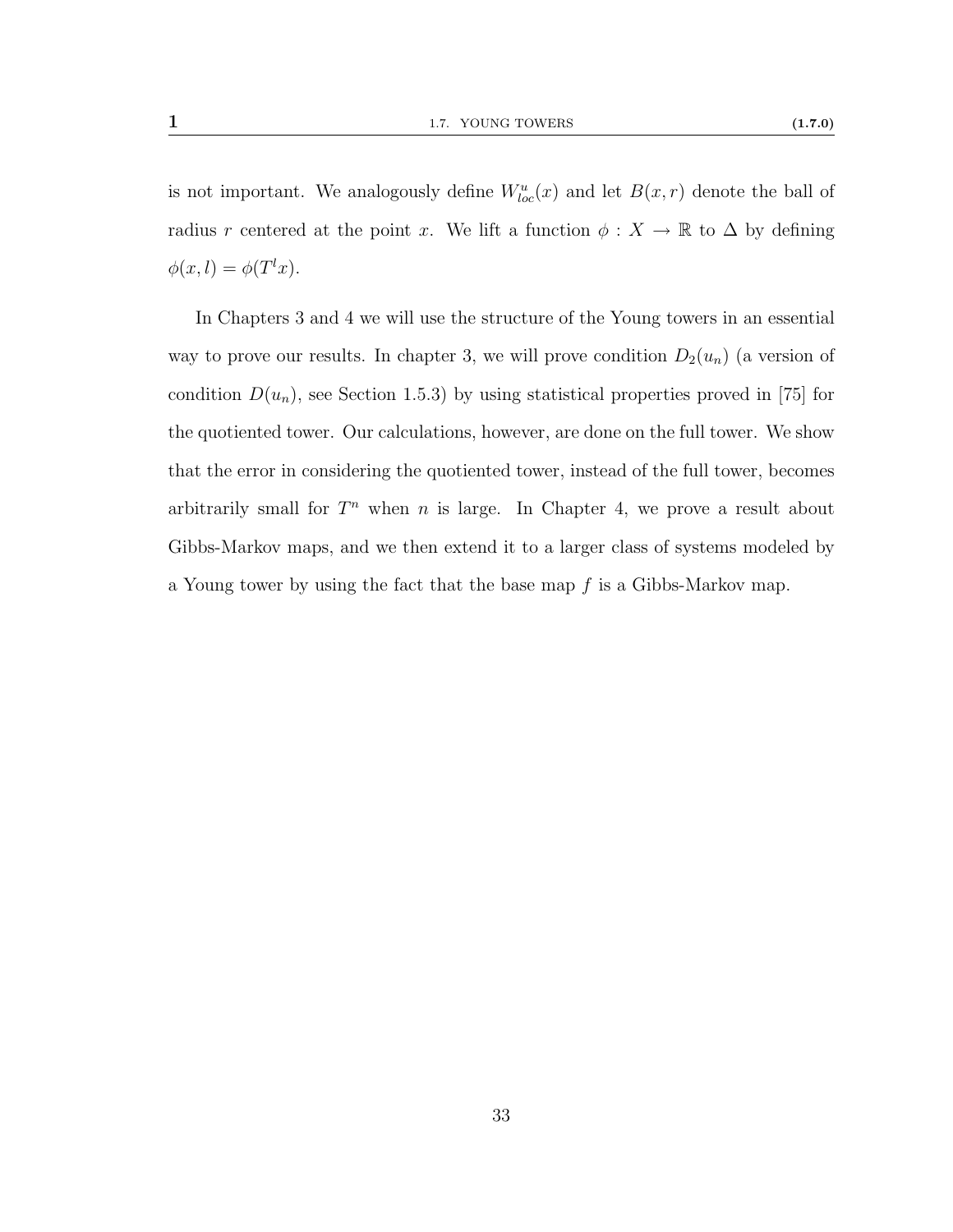# <span id="page-41-0"></span>Chapter 2

# EVT for Skew Extensions

## 2.1 Framework of the Problem

We will assume that  $Y$  is a compact, connected  $M$ -dimensional manifold equipped with metric  $d_Y$  and X is a compact N-dimensional manifold with metric  $d_X$ . Let  $D = M + N$ . Define the product metric on  $X \times Y$  by

$$
d((x_1, \theta_1), (x_2, \theta_2)) = \sqrt{d_X(x_1, x_2)^2 + d_Y(\theta_1, \theta_2)^2}.
$$
 (2.1.1)

Let  $\lambda_X$  denote the Lebesgue measure on X and  $\lambda_Y$  the Lebesgue measure on Y. The product Lebesgue measure on  $X \times Y$  will then be  $\lambda_X \times \lambda_Y$ .

We will call a function  $\Phi: X \times Y \to \mathbb{R}$  Hölder continuous of exponent  $\zeta$  if there exists some constant K such that

$$
|\Phi(x) - \Phi(y)| \le K d((x_1, \theta_1), (x_2, \theta_2))^\zeta
$$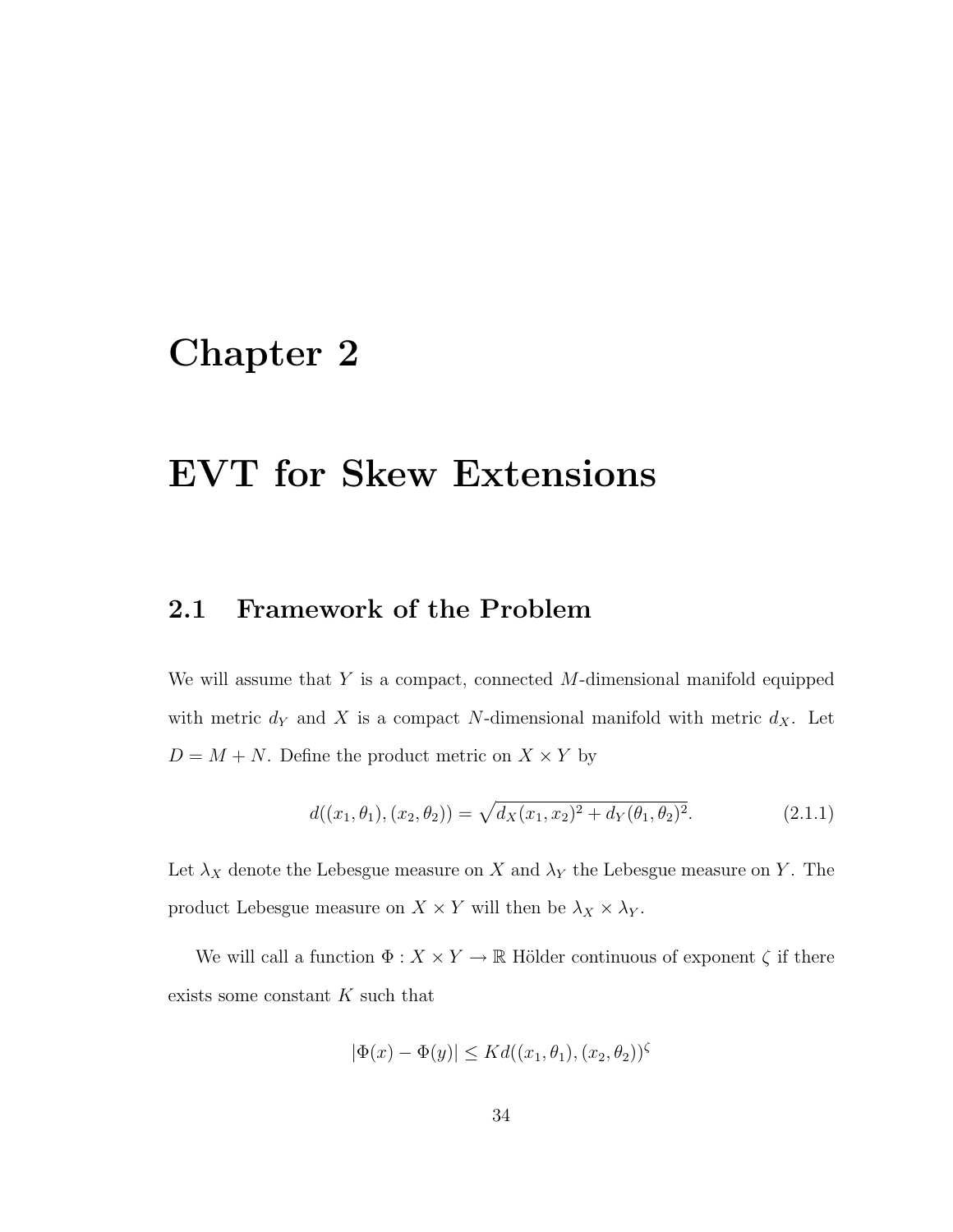for all  $(x_1, \theta_1)$  and  $(x_2, \theta_2)$  in  $X \times Y$ . We define the  $C^{\zeta}$  norm of  $\Phi$  as

$$
\|\Phi\|_{C^{\zeta}} = \sup_{(x,\theta)\in X\times Y} |\Phi(x,\theta)| + \sup_{\substack{(x,\theta),(y,\rho)\in X\times Y\\(x,\theta)\neq(y,\rho)}} \frac{|\Phi(x,\theta)-\Phi(y,\rho)|}{d((x,\theta),(y,\rho))^\zeta}.
$$

If  $f: X \rightarrow X$  is a measurable transformation and  $u: X \times Y \rightarrow Y$  is a measurable function, then we may define T, the Y-skew-extension of f by u by,

$$
T: X \times Y \to X \times Y
$$
  

$$
T(x, \theta) = (f(x), u(x, \theta)).
$$
 (2.1.2)

We make the following assumptions about  $f$ .

- <span id="page-42-1"></span><span id="page-42-0"></span>(A1) f has an ergodic invariant measure  $\mu_X$  with  $supp(\mu_X) = X$ .
- (A2)  $T : X \times Y \to X \times Y$  preserves an invariant probability measure  $\nu$ , with  $\nu \ll \lambda_X \times \lambda_Y$ ,  $H := d\nu/d(\lambda_X \times \lambda_Y) \in \mathbb{L}^{1+\delta}(\mu_X \times \lambda_Y)$  and  $H \in \mathbb{L}^{1+\delta}(\lambda_X \times \lambda_Y)$ (locally) for some  $\delta > 0$ .

From this point on, in Chapter [2,](#page-41-0) we will let  $\lambda := \lambda_X \times \lambda_Y$ .

We will obtain the extreme value statistics of observations which are maximized at a unique point  $(x_0, \theta_0)$ . For the given point  $(x_0, \theta_0)$  we define a function  $\Phi_{(x_0, \theta_0)}$ on  $X \times Y$  by

$$
\Phi_{(x_0,\theta_0)}(x,\theta) = -\log d((x,\theta),(x_0,\theta_0))
$$

(from here on, the dependence on  $(x_0, \theta_0)$  is omitted for notational simplicity). For a given  $v \in \mathbb{R}$  we define  $u_n = v + \frac{1}{L}$  $\frac{1}{D} \log n$  and denote by  $M_n$  (more precisely  $M_n^{(x_0, \theta_0)}$ )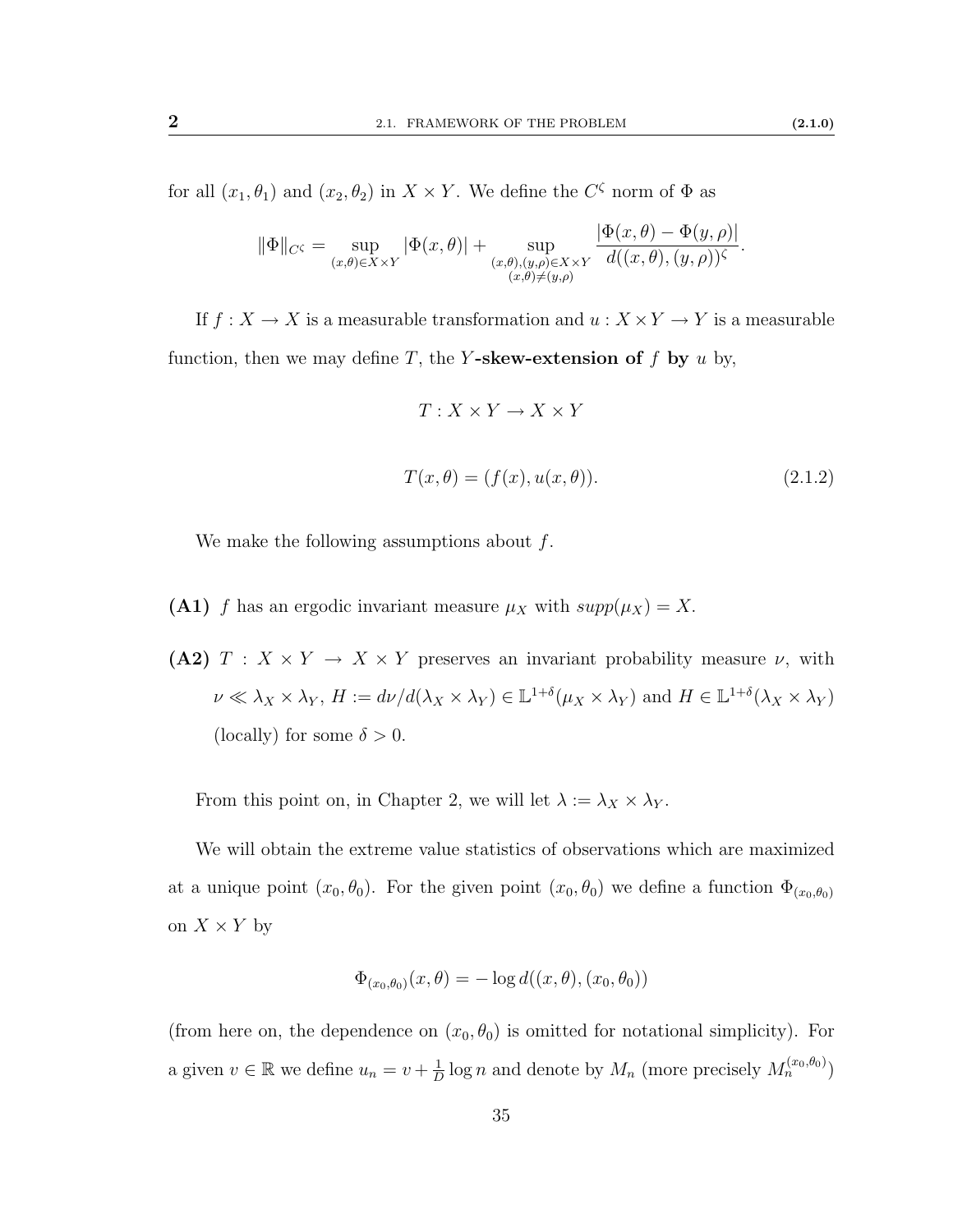the random variable

$$
M_n^{(x_0,\theta_0)} = \max(\Phi, \Phi \circ T, \dots, \Phi \circ T^n).
$$

We will prove the following result:

<span id="page-43-0"></span>**Theorem 2.1.** Assume [\(A1\)](#page-42-0) and [\(A2\)](#page-42-1). Let  $\delta$  be as in (A2) and let  $\kappa > 1$  be conjugate to  $1 + \delta$ , *i.e.*,

$$
\frac{1}{1+\delta}+\frac{1}{\kappa}=1.
$$

<span id="page-43-2"></span>Further, assume

(A3) that there exist constants  $C_1 > 0, \beta > 0$  and an increasing function  $g(n) \approx$  $n^{D\gamma'}$  (with  $0 < \gamma' < \frac{\beta}{D}$  $\frac{\beta}{D}$ ) such that if  $E_n^X := \left\{ x \in X : d_X(f^jx, x) < \frac{1}{n} \right\}$ n for some  $j \in \{1, 2 \dots g(n)\}\$  $\mathcal{L}$ 

then  $\mu_X(E_n^X) < \frac{C_1}{n^{\beta}}$  $\overline{n^{\beta}}$ 

<span id="page-43-1"></span>(A4) that there exists  $0 < \hat{\alpha} \leq 1$  such that, for all Hölder continuous functions  $\Phi$  with Hölder exponent  $\hat{\alpha}$ , and  $\Psi \in \mathbb{L}^{\infty}(\nu)$ ,

$$
\left| \int \Psi \circ T^{j} \Phi d\nu - \int \Phi d\nu \int \Psi d\nu \right| \leq C_{2} \Theta(j) \|\Psi\|_{\infty} \|\Phi\|_{C^{\hat{\alpha}}} \tag{2.1.3}
$$

where  $\Theta(j) \leq j^{-\alpha}$  and  $\alpha > \frac{\frac{1}{D} \left(1 + D\kappa\left(\frac{3}{2} - \frac{1}{\kappa}\right)\right) + \frac{3}{2}}{\min\left\{\gamma', \frac{1}{2}\right\}}$ .

Then for  $\nu$  a.e.  $(x_0, \theta_0)$  and for every  $v \in \mathbb{R}$ ,

$$
\lim_{n \to \infty} \nu \left( M_n^{(x_0, \theta_0)} < u_n \right) = e^{-H(x_0, \theta_0)e^{-Dv}} \tag{2.1.4}
$$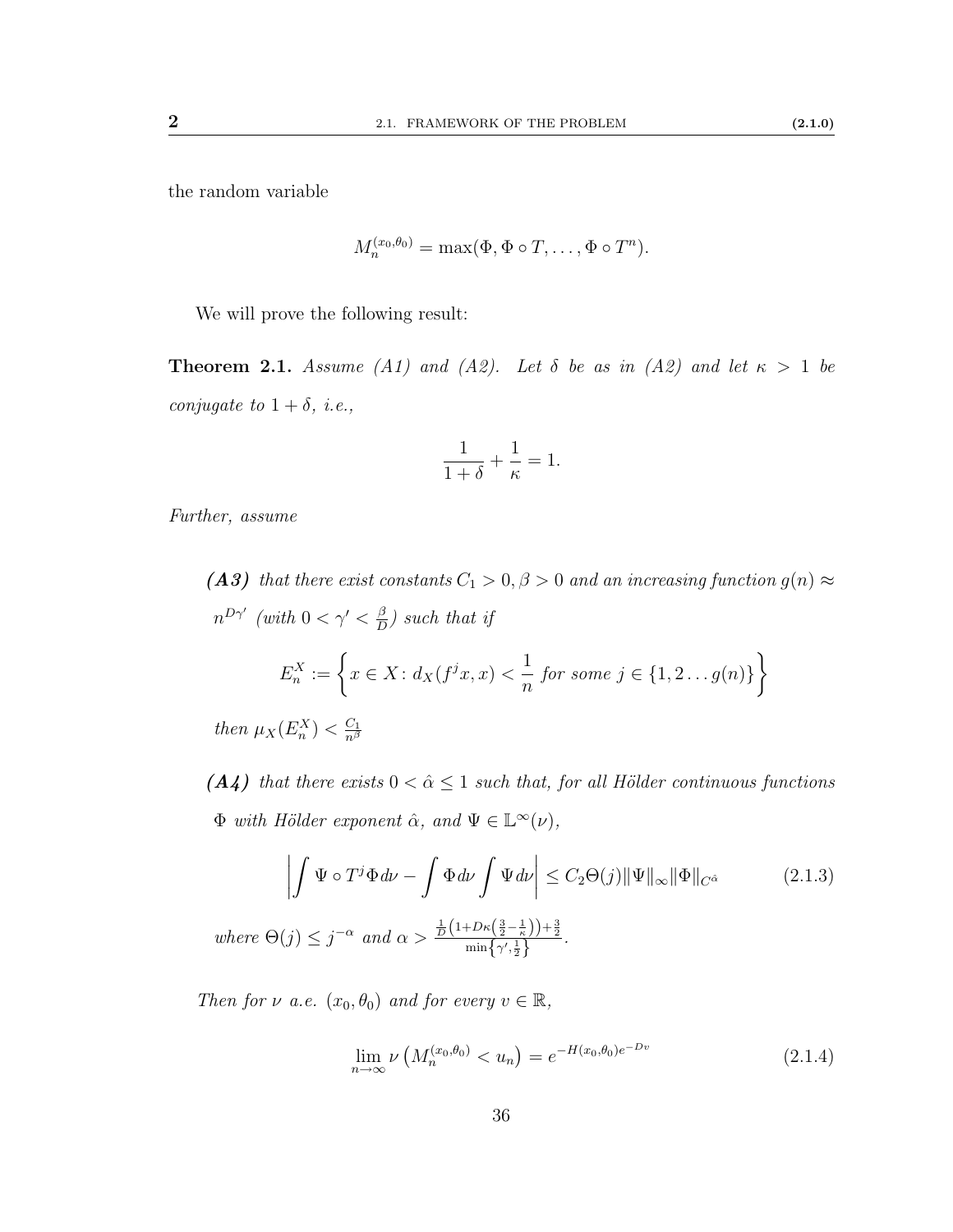We will prove theorem [2.1](#page-43-0) for an arbitrary fiber  $Y$  that is a compact connected M-dimensional manifold. Our corollaries, however, will involve the special cases  $Y = S<sup>1</sup>$  and  $Y = [0, 1]$ . This is because [\(A4\)](#page-43-1) of Theorem [2.1](#page-43-0) requires a decay of correlations to hold and we only consider examples for which this decay is known to hold. Note also that we require  $0 < \hat{\alpha} \leq 1$ . This is because for the proof of Lemma [2.12,](#page-50-0) we need [\(A4\)](#page-43-1) of the above theorem to hold for Lipschitz continuous functions having compact support.

We now make three definitions.

**Definition 2.2** (Residual Set). A set will be called residual if its complement can be written as a countable union of nowhere dense sets.

**Definition 2.3** (Cocycle). A C<sup>r</sup> cocycle h on an interval I into a group Y will be defined as a  $C^r$  map  $h: I \to Y$ .

**Definition 2.4** (Skew-Extension). If h is a cocycle, the skew-extension  $T$  will be defined as  $T(x, \theta) = (f(x), \theta.h(x)).$ 

We now state the corollaries to the above theorem (see Section [2.4\)](#page-56-0).

**Corollary 2.5.** If  $Y = S^1$  and f is one of the following transformations:

- (a) a piecewise  $C^2$  uniformly expanding map  $f: I \to I$  of an interval I.
- (b) a one-dimensional non-uniformly expanding map  $f : I \rightarrow I$  of an interval I with bounded derivative and modeled by a Young tower with exponential decay of correlations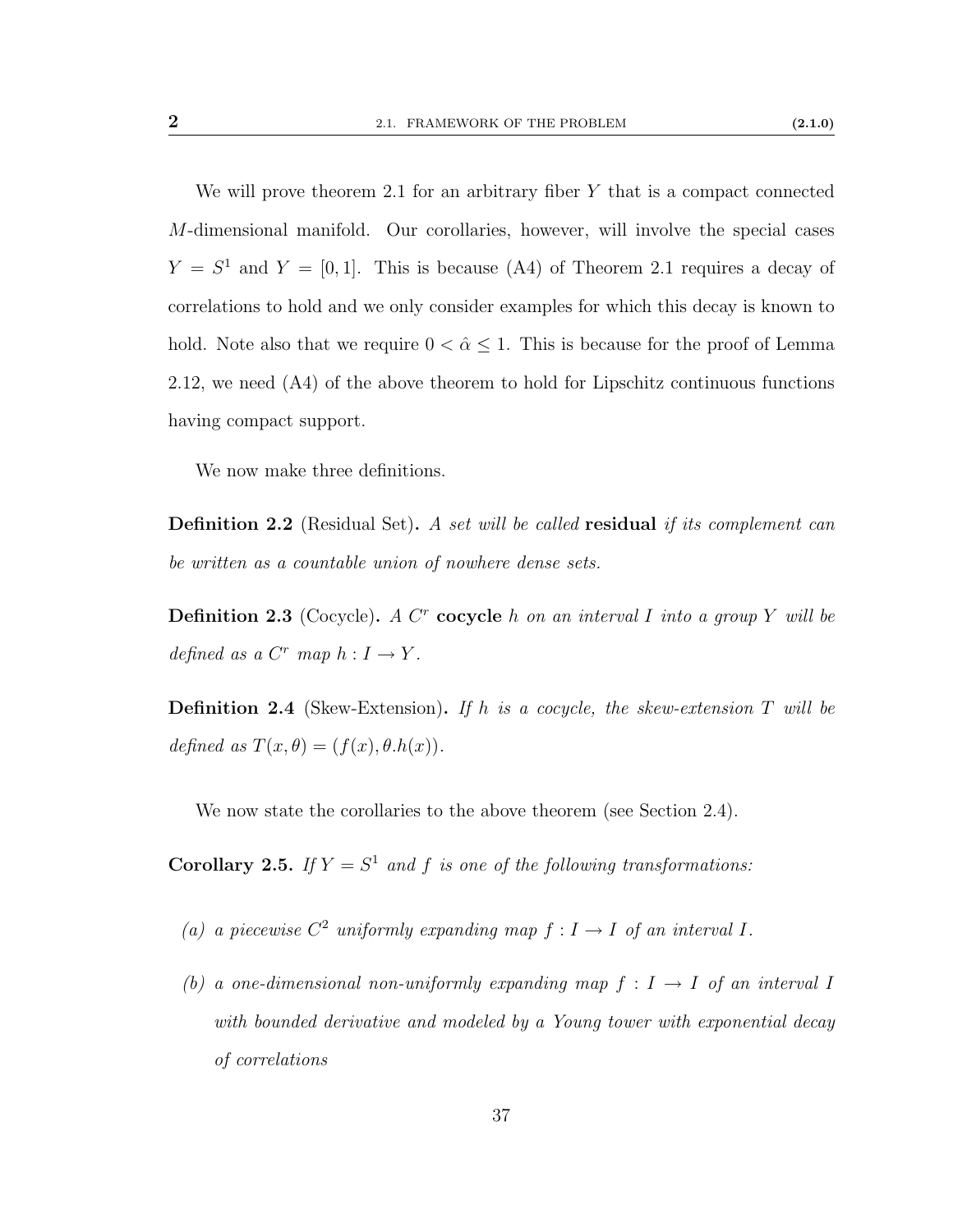then for a residual set of Hölder cocycles  $h: I \to S^1$ , for  $\mu_X \times \lambda_Y$  a.e.  $(x_0, \theta_0)$  and for all  $v \in \mathbb{R}$ ,

$$
\lim_{n \to \infty} \nu \left( M_n^{(x_0, \theta_0)} < u_n \right) = e^{-H(x_0, \theta_0)e^{-Dv}}. \tag{2.1.5}
$$

In the next corollary, we take the skew extension over the map  $f(\omega) = 4\omega \mod 1$ with the map  $T_{\alpha}$  defined in Section [2.4.2.](#page-58-0)

**Corollary 2.6.** Let  $T: S^1 \times [0,1] \to S^1 \times [0,1]$  be the map  $T(\omega, x) = (4\omega, T_{\alpha(\omega)}(x))$ where the maps  $\alpha$  and  $T_{\alpha}$ , an intermittent type map, are as defined in Section [2.4.2.](#page-58-0) Suppose that

$$
\sup_{\omega \in [0,1]} \alpha(\omega) := \alpha_{\max} < \frac{\min\{\gamma', \frac{1}{2}\}}{\min\{\gamma', \frac{1}{2}\} + \frac{1}{D} \left(1 + \frac{D}{2}\right) + \frac{3}{2}}.
$$

Then for  $\nu$  a.e.  $(\omega_0, x_0)$  and for each  $v \in \mathbb{R}$ ,

$$
\lim_{n \to \infty} \nu\left(M_n^{(\omega_0, x_0)} < u_n\right) = e^{-H(\omega_0, x_0)e^{-Dv}}.\tag{2.1.6}
$$

There are other important classes of maps such as Y extensions of Manneville-Pommeau-type maps (for a compact connected Lie group Y, for instance,  $Y = S<sup>1</sup>$ ) and the Viana-type maps that satisfy most, but not all, of our hypotheses. It is not known for  $S^1$  extensions of Manneville-Pommeau-type maps whether a sufficiently high polynomial rate of decay satisfying our hypotheses holds. Similarly, for the Viana map, all of our hypotheses are satisfied except we do not know whether the density of the invariant measure is locally  $\mathbb{L}^{1+\delta}$  for some  $\delta > 0$ . A further discussion of these maps may be found in Section [2.4.](#page-56-0)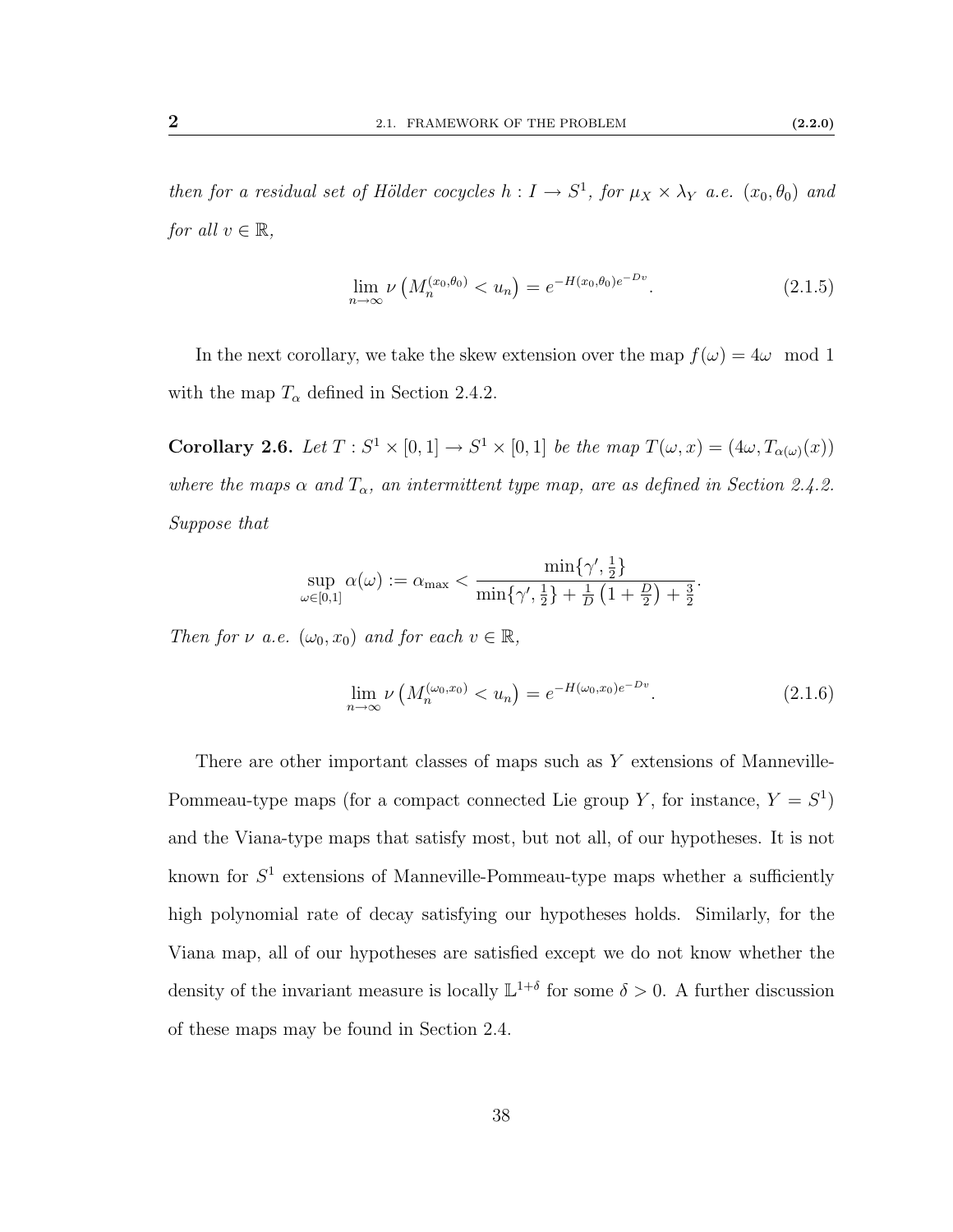## 2.2 Preliminaries

For the rest of this chapter, we will refer to the function  $T^0$  as the identity function and  $\chi_A$  as the characteristic function for A. Upper-case greek letters, such as  $\Phi$ and  $\Psi$ , will usually denote functions, while lower-case letters, such as  $\phi$ , will usually denote scalar constants. We note that this convention is peculiar to this chapter, and we hope it causes no confusion in subsequent chapters.

This section contains the statements of some lemmas from [\[21\]](#page-113-1) and proofs of some other lemmas which we will need for the proof of Theorem [2.1.](#page-43-0) The highlight of this section is Proposition [2.10](#page-47-0) because it allows us to induce to the product system an important and desirable property of the base map  $T$  (see  $(A3)$ ).

**Lemma 2.7.** For any  $k > 0$  and any  $u \in \mathbb{R}$ 

$$
\sum_{j=1}^{k} \chi_{\{\Phi \circ T^{j} \geq u\}} \geq \chi_{\{M_{k} \geq u\}} \geq \sum_{j=1}^{k} \chi_{\{\Phi \circ T^{j} \geq u\}} - \sum_{l \neq j} \chi_{\{\Phi \circ T^{j} \geq u\}} \chi_{\{\Phi \circ T^{l} \geq u\}} \tag{2.2.7}
$$

<span id="page-46-0"></span>**Lemma 2.8.** For any integers r and  $k \geq 0$ ,

<span id="page-46-1"></span>
$$
0 \le \nu(M_r < u) - \nu(M_{r+k} < u) \le k\nu(\Phi \circ T^0 \ge u) \tag{2.2.8}
$$

**Lemma 2.9.** For any positive integers  $m$ ,  $p$  and  $t$ ,

$$
\left| \nu(M_{m+p+t} < u) - \nu(M_m < u) + \sum_{j=1}^p \int \chi_{\{\Phi \circ T^0 \ge u\}} \chi_{\{M_m < u\}} \circ T^{p+t-j} \, d\nu \right|
$$
\n
$$
\le 2p \sum_{j=1}^p \int \chi_{\{\Phi \circ T^0 \ge u\}} \chi_{\{\Phi \circ T^0 \ge u\}} \circ T^j \, d\nu + t\nu(\Phi \circ T^0 \ge u) \tag{2.2.9}
$$

The proofs for these lemmas can be found in [\[21\]](#page-113-1).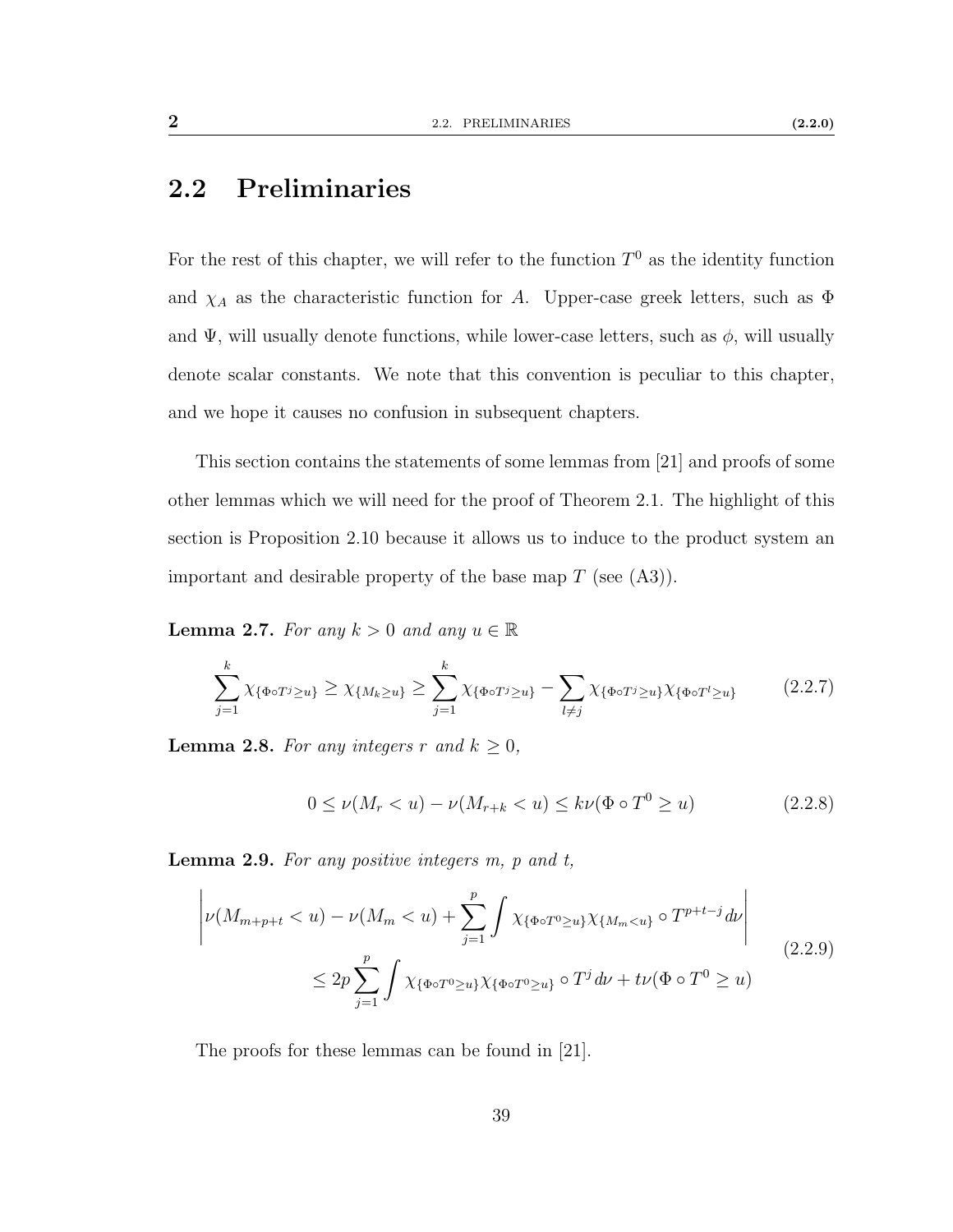<span id="page-47-0"></span>
$$
E_n^X := \left\{ x \in X : d(f^j x, x) < \frac{1}{n} \text{ for some } j \le g(n) \right\}
$$

satisfies  $\mu_X(E_n^X) \leq \frac{C}{n^{\beta}}$  for some constant  $C > 0$  and some  $\beta > 0$ . Then, under the hypotheses of Theorem [2.1,](#page-43-0)  $\nu(\tilde{E}_n) \leq \frac{C}{n^{\beta}}$  where

$$
\tilde{E}_n = \left\{ (x, \theta) \in X \times Y : d(T^j(x, \theta), (x, \theta)) < \frac{1}{n} \text{ for some } j \le g(n) \right\}.
$$

*Proof.*  $(x, \theta) \in \tilde{E}_n$  implies  $d(T^j(x, \theta), (x, \theta)) < \frac{1}{n}$  $\frac{1}{n}$  for some  $j \leq g(n)$  and so

$$
\sqrt{d_X(f^jx,x)^2 + d_Y(u^j(x,\theta),\theta)^2} < \frac{1}{n}
$$

for such j. This forces  $d_X(f^jx, x) < \frac{1}{n}$  $\frac{1}{n}$ . Thus,  $x \in E_n^X$  and so  $\tilde{E}_n \subset E_n^X \times Y$ .

Define a new measure  $\Delta$  on X as  $\Delta(A) := \nu(A \times Y)$ . If  $\lambda_X(A) = 0$  then  $\mu_X(A) = 0$ and so  $\mu_X \times \lambda_Y (A \times Y) = 0$  and thus  $\nu(A \times Y) = 0$ . Therefore,  $\Delta$  is absolutely continuous with respect to the Lebesgue measure on  $X$ . Further,

$$
T^{-1}(A \times Y) = \{(x, \theta) | (fx, u(x, \theta)) \in A \times Y\}
$$

$$
= \{x \in f^{-1}A, (x, \theta) \in u^{-1}Y\}
$$

$$
= \{x \in (f^{-1}A \cap X), \theta \in Y\}
$$

$$
= f^{-1}(A) \times Y
$$

and so  $\nu(T^{-1}(A \times Y)) = \nu(f^{-1}(A) \times Y)$ . Therefore

$$
\Delta(f^{-1}A) = \nu(f^{-1}A \times Y) = \nu(T^{-1}(A \times Y)) = \nu(A \times Y) = \Delta(A).
$$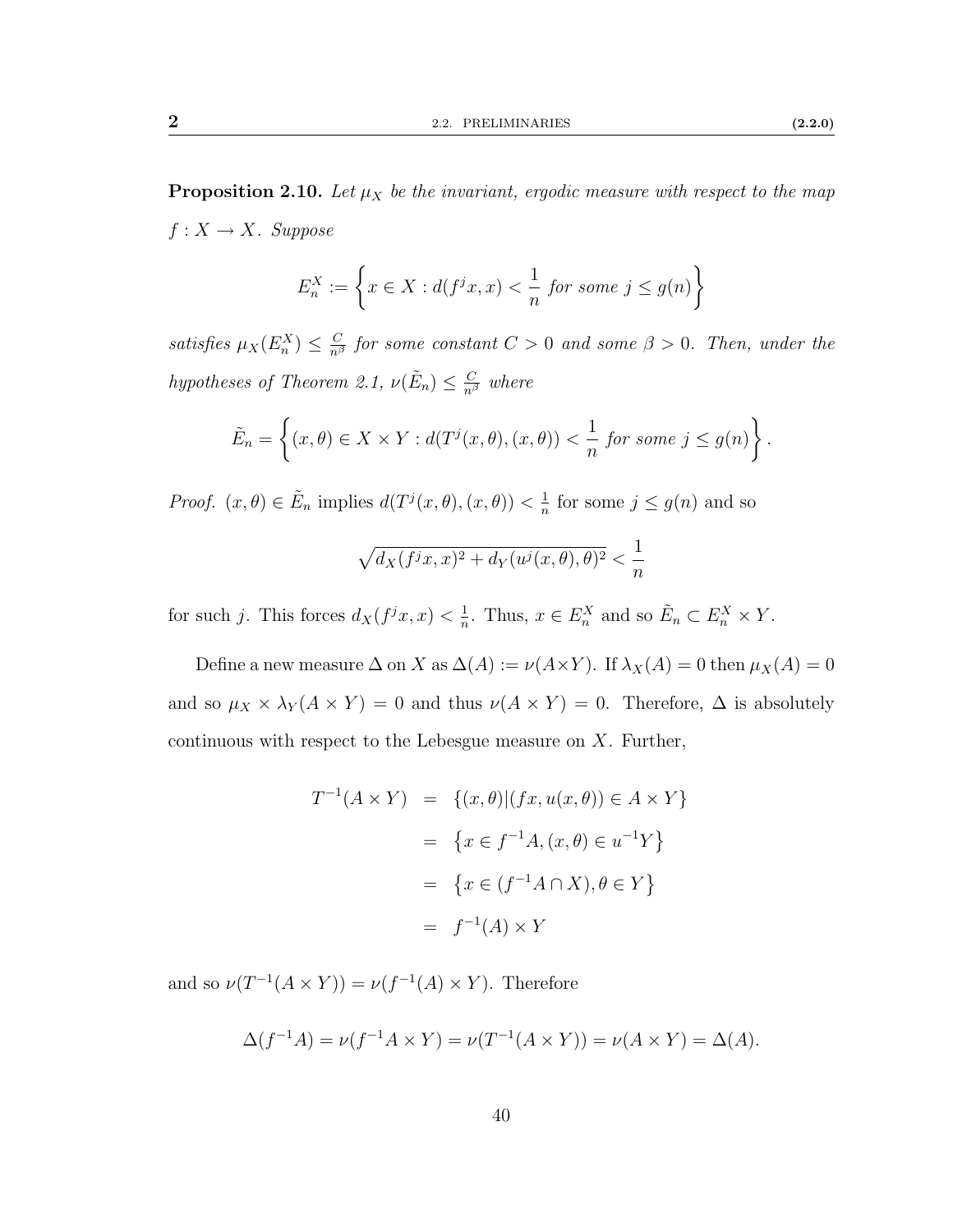To prove that  $\Delta$  is ergodic for f, if  $f^{-1}A = A$  then  $\mu_X(A) = 0$  or 1 from which it follows that  $\mu_X \times \lambda_Y (A \times Y) = 0$  or 1. Therefore by redefining H (recall that H is the density of  $\nu$ ) on a  $\mu_X \times \lambda_Y$  measure 0 set if necessary we have

$$
\nu(A \times Y) = \int_{A \times Y} H d(\mu_X \times \lambda_Y) = 0
$$
 or 1.

Therefore,  $\Delta(A) = 0$  or 1.

Since the measures on X are absolutely continuous with respect to Lebesgue, and hence unique,  $\Delta(A) = \mu_X(A)$  from where it follows that

$$
\nu(\tilde{E}_n) \le \nu(E_n^X \times Y) = \Delta(E_n^X) = \mu(E_n^X) \le \frac{C}{n^{\beta}}.
$$

<span id="page-48-0"></span>

We now prove a version of condition  $D'(u_n)$ .

**Lemma 2.11.** Under the assumptions of Theorem [2.1,](#page-43-0) for  $\nu$  a.e  $(x_0, \theta_0) \in X \times Y$ 

$$
n\sum_{j=1}^{n^{\gamma'}}\nu(\Phi \circ T^0 > u_n, \Phi \circ T^j > u_n) \to 0 \text{ as } n \to \infty.
$$
 (2.2.10)

*Proof.* We begin by recalling that  $H \in L^{1+\delta}(\lambda) \subset L^1(\lambda)$ . Let

$$
E_n = \{(x, \theta) : d(T^j(x, \theta), (x, \theta)) < \frac{1}{n} \text{ for some } j \le g(n)\}
$$

where  $g(n)$  is as in Theorem [2.1.](#page-43-0) Let  $D\gamma' < \psi < \beta$  and recall that  $\gamma' < \psi/D$ . Define the Hardy-Littlewood Maximal function as

$$
\mathfrak{L}_n(x,\theta) := \sup_{r>0} \frac{1}{\lambda(B_r(x,\theta))} \int_{B_r(x,\theta)} H\chi_{E_n} d\lambda.
$$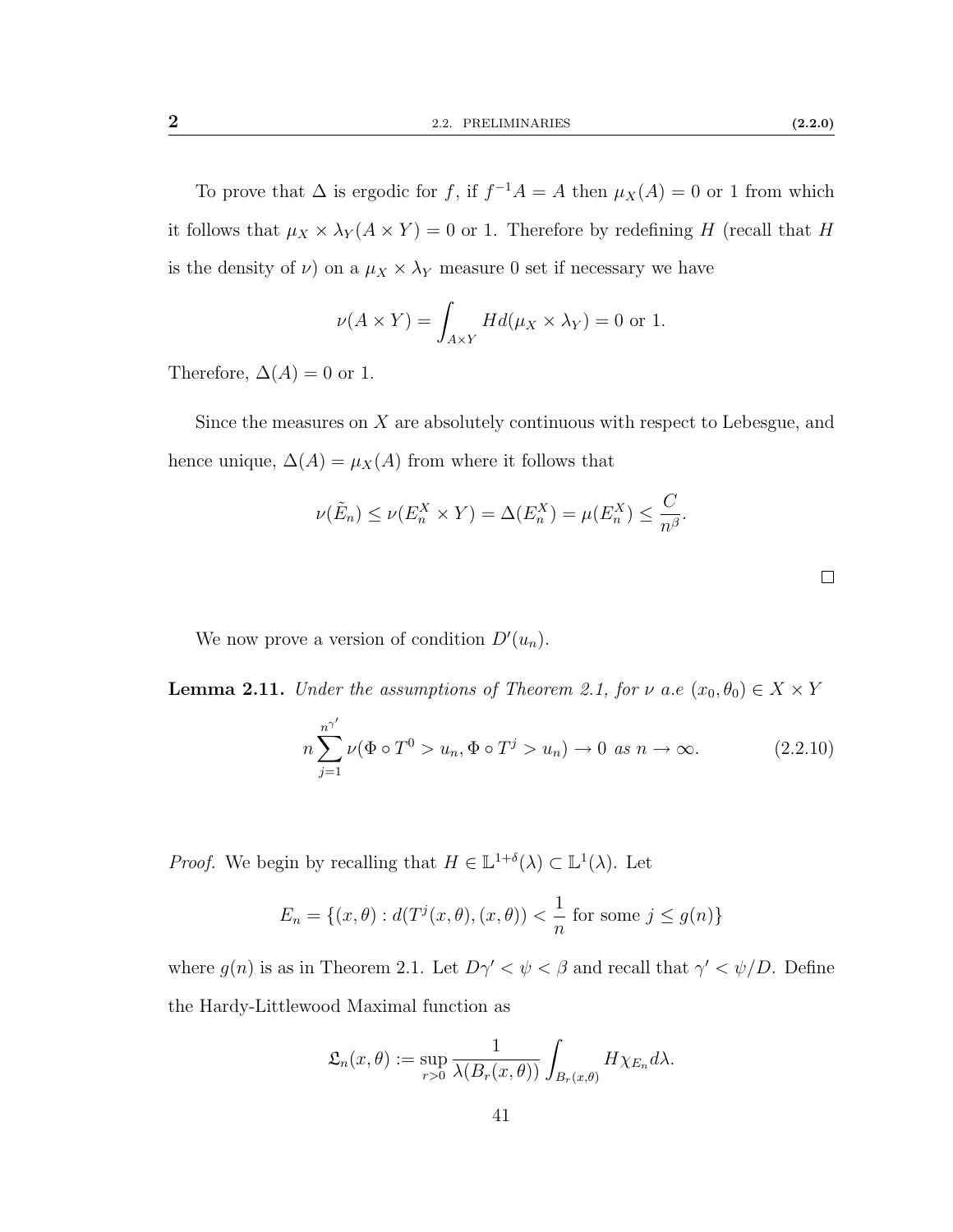By the Hardy-Littlewood Maximal Principle, since  $H\chi_{E_n} \in \mathbb{L}^1(\lambda)$ ,

$$
\lambda(\mathfrak{L}_n(x,\theta) > \delta) \leq \frac{C}{\delta} \|H\chi_{E_n}\|_1 \leq \frac{C}{\delta} \nu(E_n) \leq \frac{C}{\delta n^{\beta}}
$$

Choose  $\gamma$  such that  $\gamma(\beta - \psi) > 1$ . Replacing  $\delta$  by  $\frac{1}{n^{\gamma \psi}}$  and  $n$  by  $n^{\gamma}$  we get

$$
\lambda\left(\mathfrak{L}_{n^{\gamma}} > \frac{1}{n^{\psi\gamma}}\right) \leq \frac{C}{n^{\gamma(\beta-\psi)}}.
$$

Therefore we have

$$
\sum_{n} \lambda \left( \mathfrak{L}_{n^{\gamma}} > \frac{1}{n^{\gamma \psi}} \right) \le \sum_{n} \frac{C}{n^{\gamma(\beta - \psi)}}
$$

which is summable. Hence, by the Borel-Cantelli Lemma, for  $\lambda$  a.e.  $(x_0, \theta_0) \in X \times Y$ , we have  $(x_0, \theta_0) \notin \limsup \{ \mathfrak{L}_{n} \ge \frac{1}{n^{\gamma \psi}} \}$  and so there exists  $N(x_0, \theta_0)$  such that  $n \ge$  $N(x_0, \theta_0) \implies \mathfrak{L}_{n^{\gamma}} \leq \frac{1}{n^{\psi \gamma}}, \text{ i.e.,}$ 

$$
\sup_{r>0} \frac{1}{\lambda(B_r(x_0,\theta_0))} \int_{B_r(x_0,\theta_0)} H\chi_{E_{n\gamma}} d\lambda \leq \frac{1}{n^{\gamma\psi}}.
$$

Set  $r = \frac{1}{n^{\gamma}}$  in the above to get

<span id="page-49-0"></span>
$$
n^{\gamma D} \int_{B_{\frac{1}{n^{\gamma}}}(x_0,\theta_0)} H \chi_{E_{n^{\gamma}}} d\lambda \leq \frac{1}{n^{\psi \gamma}}.
$$

Therefore we have

$$
\nu\left\{\left\{d((x,\theta),(x_0,\theta_0)) < \frac{1}{n^{\gamma}}\right\} \cap E_{n^{\gamma}}\right\} \leq \frac{1}{n^{\psi\gamma+\gamma D}}.\tag{2.2.11}
$$

<span id="page-49-1"></span>Let 
$$
\tilde{g}(n) := g(n/2)
$$
 and  $k = \left(\frac{n^{1/D}}{2e^{-v}}\right)^{\frac{1}{\gamma}}$ . We see that,  
\n
$$
\left\{(x,\theta) : d((x,\theta),(x_0,\theta_0)) \leq \frac{e^{-v}}{n^{1/D}}, d(T^j(x,\theta),(x_0,\theta_0)) \leq \frac{e^{-v}}{n^{1/D}}
$$
 for some  $j \leq \tilde{g}(n^{\frac{1}{D}}/e^{-v})\right\}$   
\n
$$
\subset \left\{(x,\theta) : d((x,\theta),(x_0,\theta_0)) \leq \frac{e^{-v}}{n^{1/D}}, d(T^j(x,\theta),(x,\theta)) < \frac{2e^{-v}}{n^{1/D}}
$$
 for some  $j \leq \tilde{g}\left(\frac{n^{1/D}}{e^{-v}}\right)\right\}$   
\n
$$
\subset \left\{(x,\theta) : d((x,\theta),(x_0,\theta_0)) < \frac{2e^{-v}}{n^{1/D}}, d(T^j(x,\theta),(x,\theta)) < \frac{2e^{-v}}{n^{1/D}}
$$
 for some  $j \leq \tilde{g}\left(\frac{n^{1/D}}{e^{-v}}\right)\right\}$   
\n
$$
\subset \left\{(x,\theta) : d((x,\theta),(x_0,\theta_0)) < \frac{1}{k^{\gamma}}, d(T^j(x,\theta),(x,\theta)) < \frac{1}{k^{\gamma}}
$$
 for some  $j \leq \tilde{g}(2k^{\gamma})\right\}$   
\n
$$
\subset \left\{(x,\theta) : d((x,\theta),(x_0,\theta_0)) < \frac{1}{k^{\gamma}}, d(T^j(x,\theta),(x,\theta)) < \frac{1}{k^{\gamma}}
$$
 for some  $j \leq g(k^{\gamma})\right\}$  (2.2.12)

42

.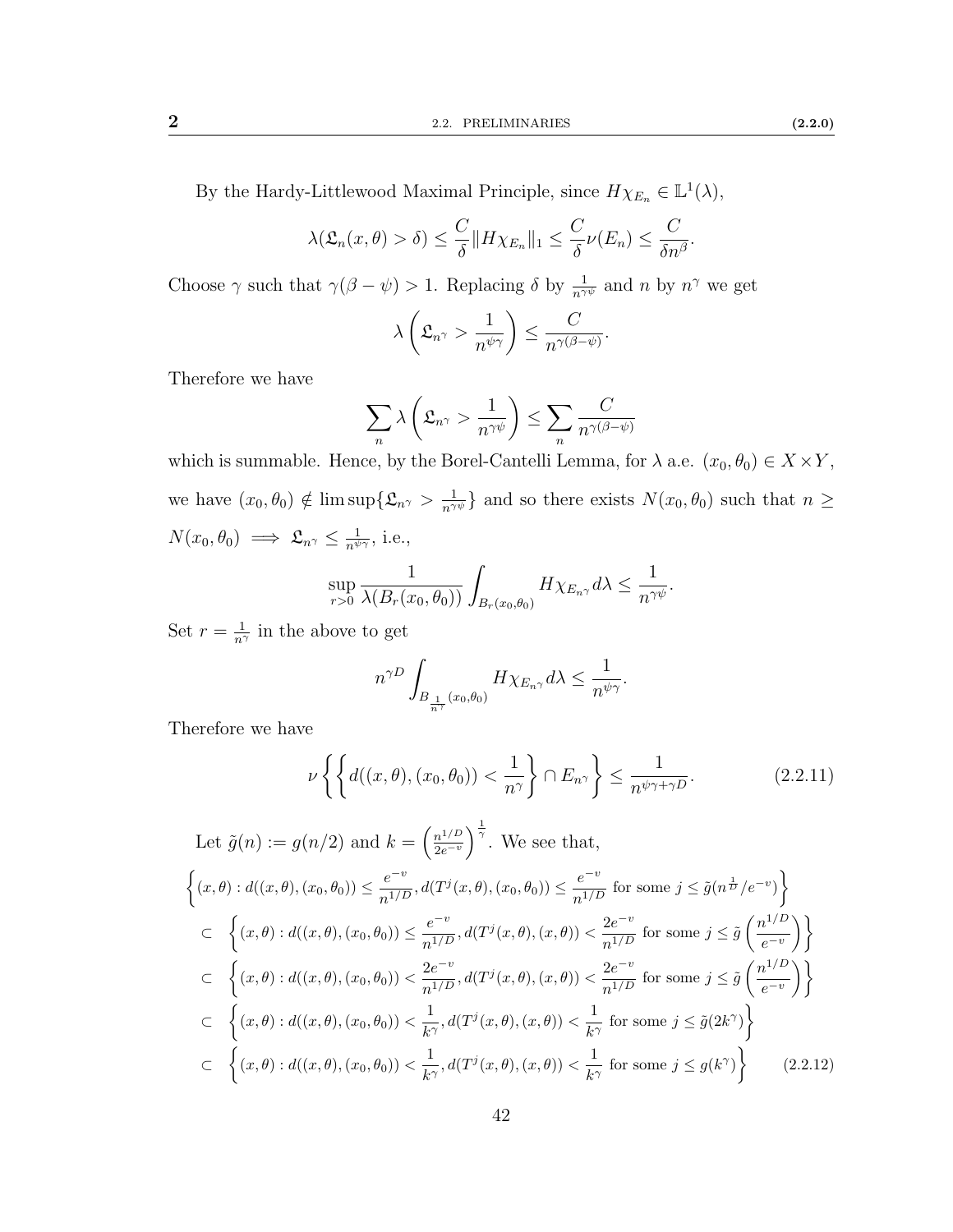.

so that, by [\(2.2.11\)](#page-49-0) and [\(2.2.12\)](#page-49-1), for any  $j \leq g\left(\frac{n^{\frac{1}{D}}}{2e^{-v}}\right)$  $\nu\{\Phi \circ T^0 > u_n, \Phi \circ T^j > u_n\} \leq \frac{(2e^{-v})^{\psi+D}}{1+v^{\psi}}$  $n^{1+\frac{\psi}{D}}$ 

Since  $g(n) \approx n^{D\gamma'}$ ,

$$
\frac{g\left(\frac{n^{1/D}}{2e^{-v}}\right)}{n^{\psi/D}} \approx n^{\gamma'-\psi/D} \to 0,
$$

and so we obtain

$$
n \sum_{j=1}^{g(\frac{n^{1/D}}{2e^{-v}})} \nu{\Phi \circ T^0 > u_n, \Phi \circ T^j > u_n} \to 0.
$$
 (2.2.13)

<span id="page-50-1"></span>

<span id="page-50-0"></span>**Lemma 2.12** (Condition  $D_2(u_n)$ ). Let  $B_r(x, \theta)$  be a ball of radius r and let  $\epsilon > 0$  be arbitrary. Let  $\kappa$  be conjugate to  $1+\delta$  (i.e,  $\frac{1}{1+\delta}+\frac{1}{\kappa}=1$ ) and let A be any measurable set. Then, under the assumptions of Theorem [2.1,](#page-43-0) there exist constants  $C_1$  and  $C_2$ so that

$$
\left|\nu(B_r \cap T^{-t}(A)) - \nu(B_r)\nu(A)\right| \le C_1 \|H\|_{1+\delta}^{\lambda(x,\theta)}\left(\nu(A) + 1\right) r^{\frac{D+\epsilon}{\kappa}} + \frac{C_2}{r^{1+\epsilon}t^{\alpha}} \tag{2.2.14}
$$

*Proof.* We construct a Hölder continuous approximation to the characteristic function for  $B_r$ . Let  $r' = r - r^{1+\epsilon}$ . Construct  $\Phi_B$  by letting it be 1 on the inside of the ball of radius r' around  $(x, \theta)$  and letting it decay to 0 at a linear rate between r and r'. The Lipschitz constant of this function may be chosen to be  $\frac{1}{r^{1+\epsilon}}$ .

Next, we note that  $\lambda(B_r \setminus B'_r) = r^D - (r - r^{1+\epsilon})^D \leq 2^D r^{D+\epsilon}$  and so we have,

$$
\|\Phi_B - \chi_{B_r}\|_{1}^{\nu} = \int |\Phi_B - \chi_{B_r}| d\nu \le \nu(B_r \setminus B_{r'}) = \int H \chi_{B_r \setminus B_{r'}} d\lambda
$$
  

$$
\le \|H\|_{1+\delta}^{\lambda, (x,\theta)} \|\chi_{B_r \setminus B_{r'}}\|_{\kappa}^{\lambda} \le C_1 \|H\|_{1+\delta}^{\lambda, (x,\theta)} r^{\frac{D+\epsilon}{\kappa}}.
$$
\n(2.2.15)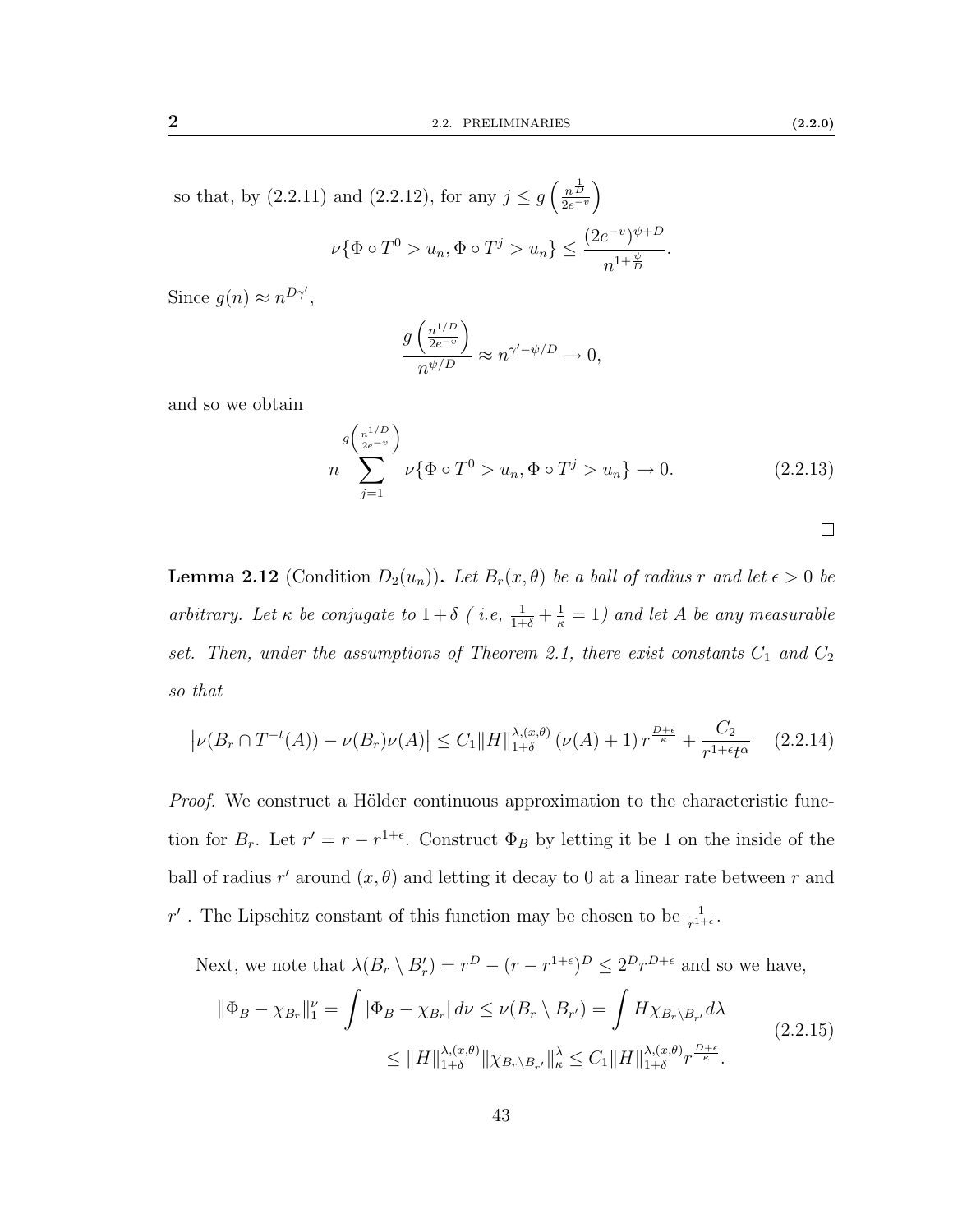Finally,

$$
\left| \int \chi_{B}\chi_{A} \circ T^{t} d\nu - \int \chi_{B} d\nu \int \chi_{A} d\nu \right|
$$
\n
$$
\leq \left| \int \chi_{B}\chi_{A} \circ T^{t} d\nu - \Phi_{B}\chi_{A} \circ T^{t} d\nu \right|
$$
\n
$$
+ \left| \int \Phi_{B}\chi_{A} \circ T^{t} d\nu - \int \Phi_{B} d\nu \int \chi_{A} d\nu \right|
$$
\n
$$
+ \left| \int \Phi_{B} d\nu \int \chi_{A} d\nu - \int \chi_{A} d\nu \int \chi_{B} d\nu \right|
$$
\n
$$
\leq \|\chi_{A} \circ T^{t}\|_{\infty} \|\chi_{B} - \Phi_{B}\|_{1}^{\nu} + \frac{C_{2} \|\chi_{A}\|_{\infty} \|\Phi_{B}\|_{\hat{\alpha}}}{t^{\alpha}} + \nu(A) \|\chi_{B} - \Phi_{B}\|_{1}^{\nu}.
$$
\n(2.2.16)

A substitution of estimates from equation [\(2.2.15\)](#page-50-1) completes the proof.  $\Box$ 

## 2.3 Proof of Theorem

To prove Theorem [2.1,](#page-43-0) we begin by breaking n as a product of p and q with  $p =$ √  $\overline{n}$ . We note that

$$
\nu(M_n < u_n) \approx \nu(M_{n+qt} < u_n)
$$

where t is a monotonically increasing function chosen to satisfy  $\frac{t}{p} \to 0$ . The main estimate in the proof is

$$
\nu(M_{n+qt} < u_n) \approx (1 - p\nu(\Phi \circ T^0 \ge u_n))^q.
$$

The function t needs to be chosen so that terms of the form  $n \sum_{j=1}^p \nu_p(\Phi \circ T^0) \geq$  $u_n, \Phi \circ T^j \geq u_n$ ) that appear in the error to the above approximation can be broken into sums over  $1 \leq j \leq t$  and  $t < j \leq p$  with t being small enough for growth of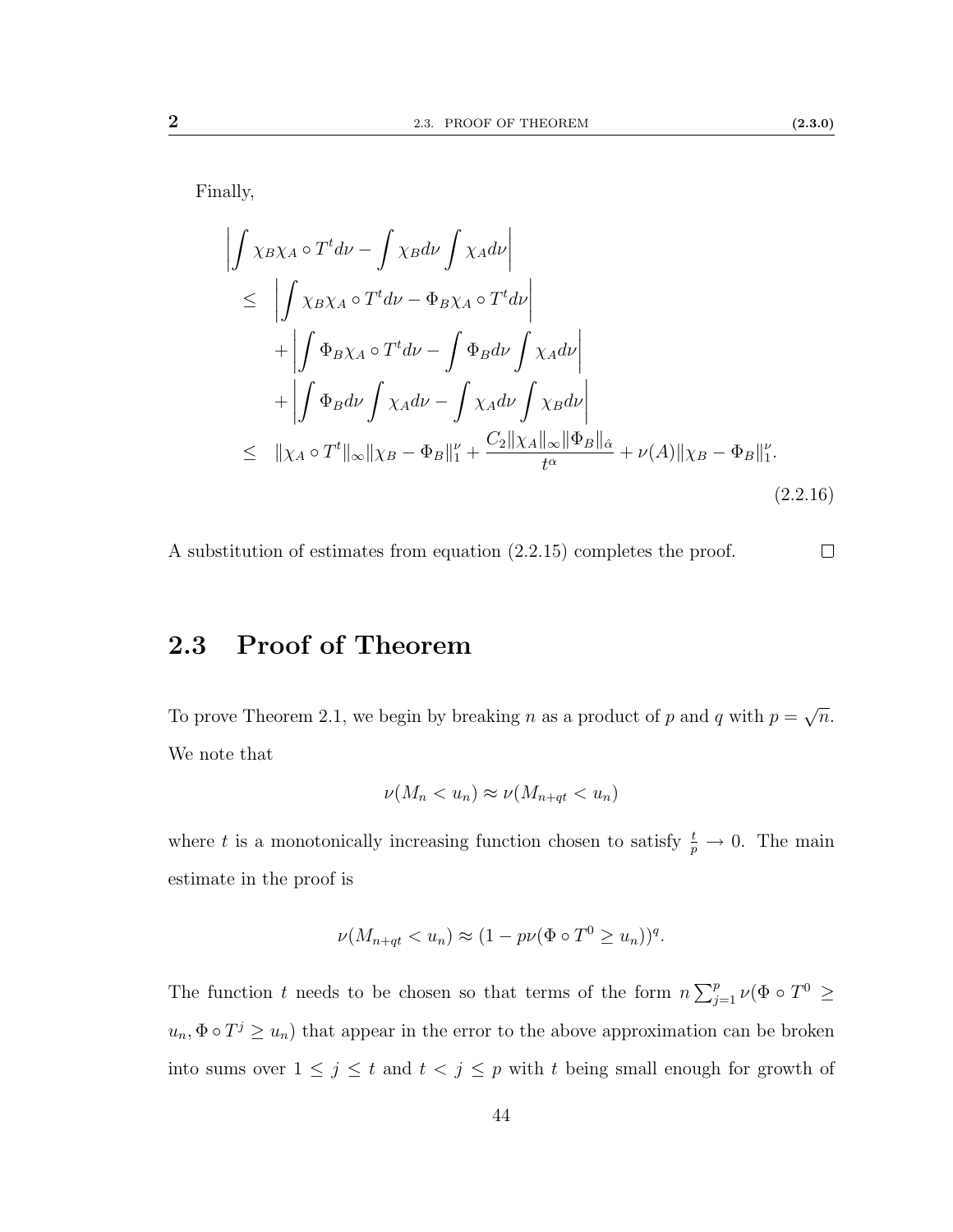terms in the first sum to be killed by Lemma [2.11](#page-48-0) while large enough for growth in the second sum to be killed by Lemma [2.12.](#page-50-0) We call this argument the "Blocking Argument". A similar argument is used in Section [3](#page-61-0) to establish extreme value theory for dispersing billiards and Lozi-like maps.

**Theorem 2.13.** Under the hypotheses of Theorem [2.1,](#page-43-0) for  $\nu$  a.e. $(x, \theta)$  and for any  $v \in \mathbb{R},$ 

$$
\lim_{n \to \infty} \nu \left( M_n^{(x,\theta)} < u_n \right) = e^{-H(x,\theta)e^{-Dv}}. \tag{2.3.17}
$$

*Proof.* Choose  $(x, \theta) \notin \limsup_{n \to \infty} E_n$  such that

$$
\lim_{a \to 0} \frac{1}{\lambda(B_a(x, \theta))} \nu(B_a(x, \theta)) = H(x, \theta).
$$

Then from above

$$
\lim_{n \to \infty} n\nu(B_{\frac{e^{-v}}{n^{1/D}}}(x,\theta)) = e^{-Dv}H(x,\theta).
$$

Choose

<span id="page-52-1"></span><span id="page-52-0"></span>
$$
\epsilon > D\kappa \left(\frac{3}{2} - \frac{1}{\kappa}\right) \tag{2.3.18}
$$

and  $0 < \tau < \min\{\gamma', \frac{1}{2}\}$  $\frac{1}{2}$  such that

$$
\alpha > \frac{\frac{1+\epsilon}{D} + \frac{3}{2}}{\tau} > \frac{\frac{1}{D}\left(1 + D\kappa\left(\frac{3}{2} - \frac{1}{\kappa}\right)\right) + \frac{3}{2}}{\min\left\{\gamma', \frac{1}{2}\right\}}\tag{2.3.19}
$$

Define  $t = n^{\tau}$ ,  $p =$ √  $\overline{n}$  and  $q=$ √  $\overline{n}$ . Note that, by Lemma [2.8,](#page-46-0)

$$
\left|\nu(M_n < u_n) - \nu(M_{q(p+t)} < u_n)\right| \leq qt\nu(\Phi \circ T^0 \geq u_n).
$$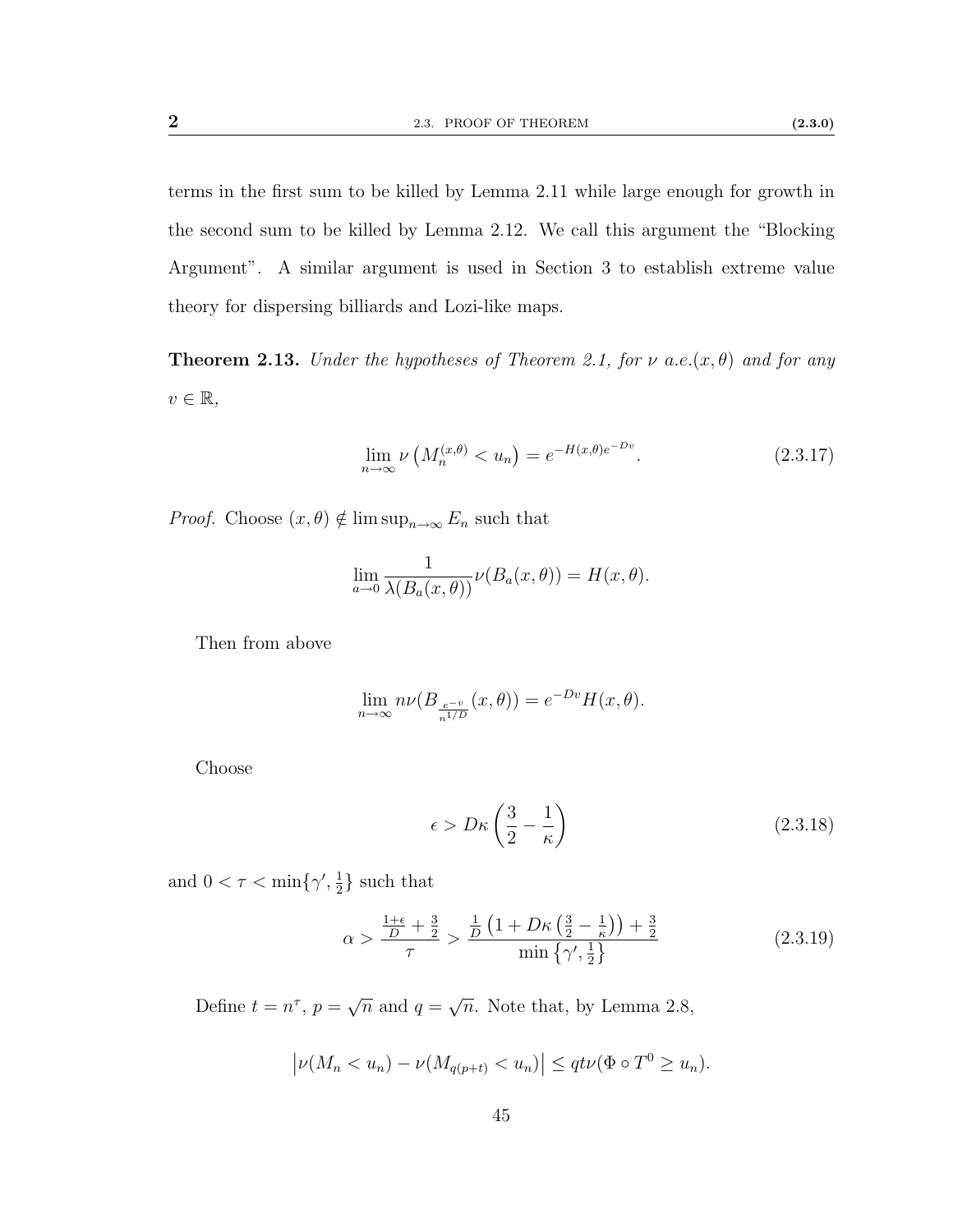Now, for  $1\leq l\leq q$ 

$$
\left| \nu(M_{l(p+t)} < u_n) - (1 - p\nu(\Phi \circ T^0 \ge u_n))\nu(M_{(l-1)(p+t)} < u_n) \right|
$$
\n
$$
= \left| p\nu(\Phi \circ T^0 \ge u_n)\nu(M_{(l-1)(p+t)} < u_n) + \nu(M_{l(p+t)} < u_n) - \nu(M_{(l-1)(p+t)} < u_n) \right|
$$
\n
$$
\le \left| p\nu(\Phi \circ T^0 \ge u_n)\nu(M_{(l-1)(p+t)} < u_n) - \sum_{j=1}^p \int \chi_{\{\Phi \circ T^j \ge u_n\}} \chi_{\{M_{(l-1)(p+t)} < u_n\}} \circ T^{p+t} \mathrm{d} \nu \right|
$$
\n
$$
+ \left| \nu(M_{l(p+t)} < u_n) - \nu(M_{(l-1)(p+t)} < u_n) + \sum_{j=1}^p \int \chi_{\{\Phi \circ T^j \ge u_n\}} \chi_{\{M_{(l-1)(p+t)} < u_n\}} \circ T^{p+t} \mathrm{d} \nu \right|
$$
\n
$$
= \left| p\nu(\Phi \circ T^0 \ge u_n)\nu(M_{(l-1)(p+t)} < u_n) - \sum_{j=1}^p \int \chi_{\{\Phi \circ T^j \ge u_n\}} \chi_{\{M_{(l-1)(p+t)} < u_n\}} \circ T^{p+t} \mathrm{d} \nu \right|
$$
\n
$$
+ \left| \nu(M_{l p+t} < u_n) - \nu(M_{l p+t} - (p+t) < u_n) + \sum_{j=1}^p \int \chi_{\{\Phi \circ T^j \ge u\}} \chi_{\{M_{l p+t} - (p+t) < u_n\}} \circ T^{p+t} \mathrm{d} \nu \right|
$$
\n(2.3.20)

By Lemma [2.2.9](#page-46-1) we have

$$
\left| \nu(M_{lp+lt} < u_n) - \nu(M_{(l-1)(p+t)} < u_n) + \sum_{j=1}^p \int \chi_{\{\Phi \circ T^0 \ge u_n\}} \circ T^j \chi_{\{M_{(l-1)(p+t)}\}} \circ T^{p+t} \mathrm{d} \nu \right|
$$
\n
$$
\le 2p \sum_{j=1}^p \int \chi_{\{\Phi \circ T^0 \ge u_n\}} \chi_{\{\Phi \circ T^0 \ge u_n\}} \circ T^j \mathrm{d} \nu + t\nu(\Phi \circ T^0 \ge u_n) \tag{2.3.21}
$$

For the remaining part,

$$
\left| p\nu(\Phi \circ T^{0} \geq u_{n})\nu(M_{(l-1)(p+t)} < u_{n}) - \sum_{j=1}^{p} \int \chi_{\{\Phi \circ T^{j} \geq u_{n}\}} \chi_{\{M_{(l-1)(p+t)} < u_{n}\}} \circ T^{p+t} \mathrm{d}\nu \right|
$$
\n
$$
\leq \sum_{j=1}^{p} \left| \nu(\Phi \circ T^{0} \geq u_{n})\nu(M_{(l-1)(p+t)} < u_{n}) - \int \chi_{\{\Phi \circ T^{j} \geq u_{n}\}} \chi_{\{M_{(l-1)(p+t)} < u_{n}\}} \circ T^{p+t} \mathrm{d}\nu \right|
$$
\n
$$
\leq p C_{1} \frac{e^{-v \frac{D+\epsilon}{\kappa}}}{n^{\frac{D+\epsilon}{D\kappa}}} + p \frac{C_{2} n^{\frac{1+\epsilon}{D}}}{e^{-v(1+\epsilon)} t^{\alpha}} \tag{2.3.22}
$$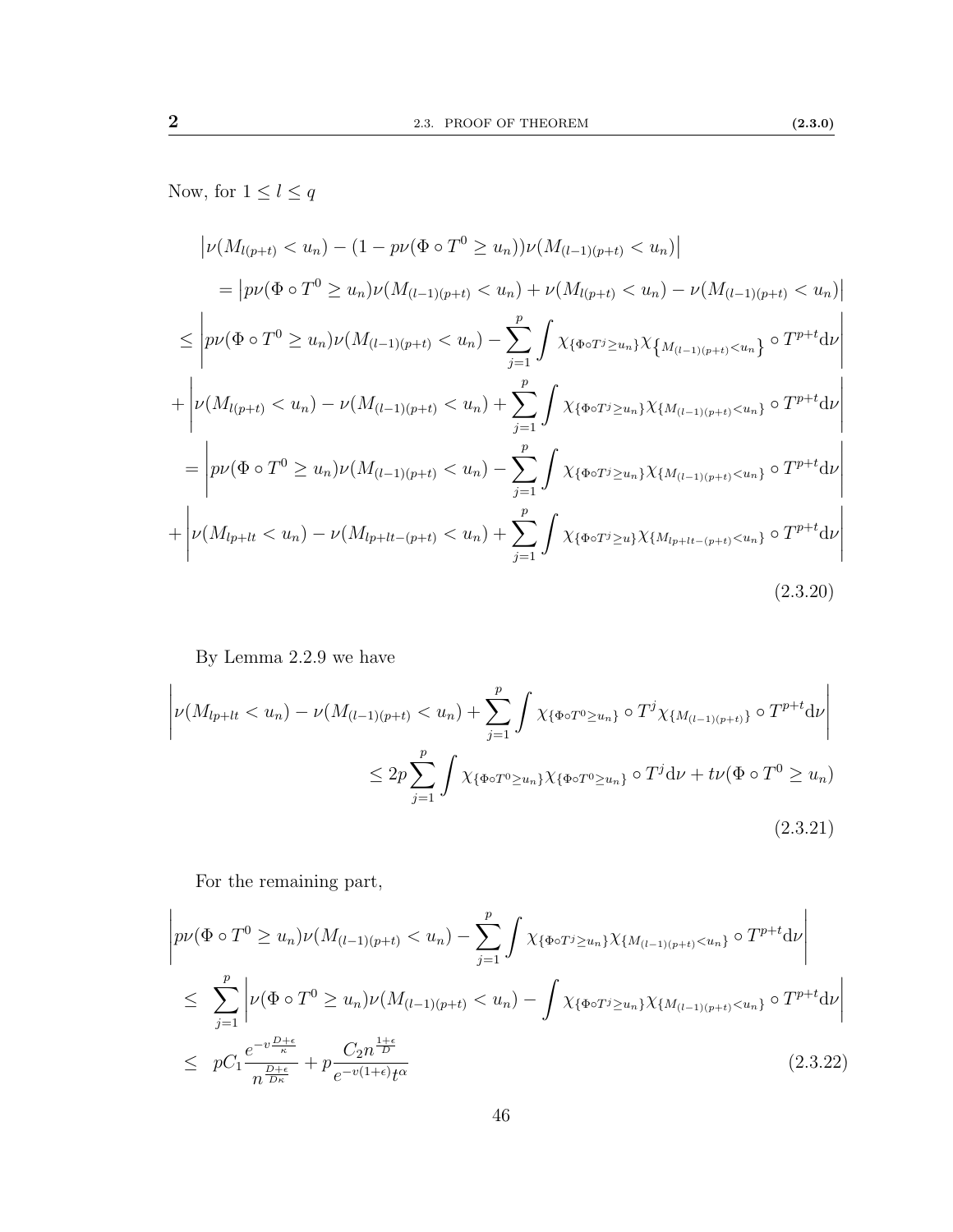for large n by Lemma [2.12.](#page-50-0)

Define

$$
\Gamma_n := t\nu(\Phi \circ T^0 \ge u_n) + 2p \sum_{j=1}^p \int \chi_{\{\Phi \circ T^0 \ge u_n\}} \chi_{\{\Phi \circ T^0 \ge u_n\}} \circ T^j \, d\nu + pC_1 \frac{e^{-v\frac{D+\epsilon}{\kappa}}}{n^{\frac{D+\epsilon}{D\kappa}}} + p \frac{C_2 n^{\frac{1+\epsilon}{D}}}{e^{-v(1+\epsilon)}t^{\alpha}}
$$

Therefore we have, for  $1\leq l\leq q$ 

$$
\left| \nu(M_{l(p+t)} < u_n) - (1 - p\nu(\Phi \circ T^0 \ge u_n))\nu(M_{(l-1)(p+t)} < u_n) \right| \le \Gamma_n.
$$

Since  $n\nu(\Phi \circ T^0 \ge u_n) \to e^{-Dv}H(x,\theta)$ , for n large enough,  $p\nu(\Phi \circ T^0 \ge u_n) < 1$ , and so on applying the above formula inductively we get

$$
\left|\nu(M_{q(p+t)} < u_n) - (1 - p\nu(\Phi \circ T^0 \ge u_n))^q\right| \le q\Gamma_n + \frac{C_3\|H\|_{1+\delta} \left(1 - p\nu(\Phi \ge u_n)\right)^q}{n^{\frac{1}{\kappa}}}.
$$

We now show that  $q\Gamma_n \to 0$  as  $n \to \infty$  and this will complete the proof because

$$
\left(1 - \frac{pq\nu(\Phi \circ T^0 \ge u_n)}{q}\right)^q \to e^{-e^{-Dv}H(x,\theta)}.
$$

By Lebesgue's Differentiation Theorem, for  $\nu$  a.e.  $(x, \theta)$ 

$$
n\nu(\Phi \circ T^0 \ge u_n) \to e^{-Dv}H(x,\theta)
$$

and so since

$$
\frac{t}{p}\to 0 \text{ as } n\to\infty
$$

we have

$$
\lim_{n \to \infty} qt\nu(\Phi \circ T^0 \ge u_n) = 0.
$$

Also,

$$
nC_1 \frac{e^{-v\frac{D+\epsilon}{\kappa}}}{n^{\frac{D+\epsilon}{D\kappa}}} \to 0
$$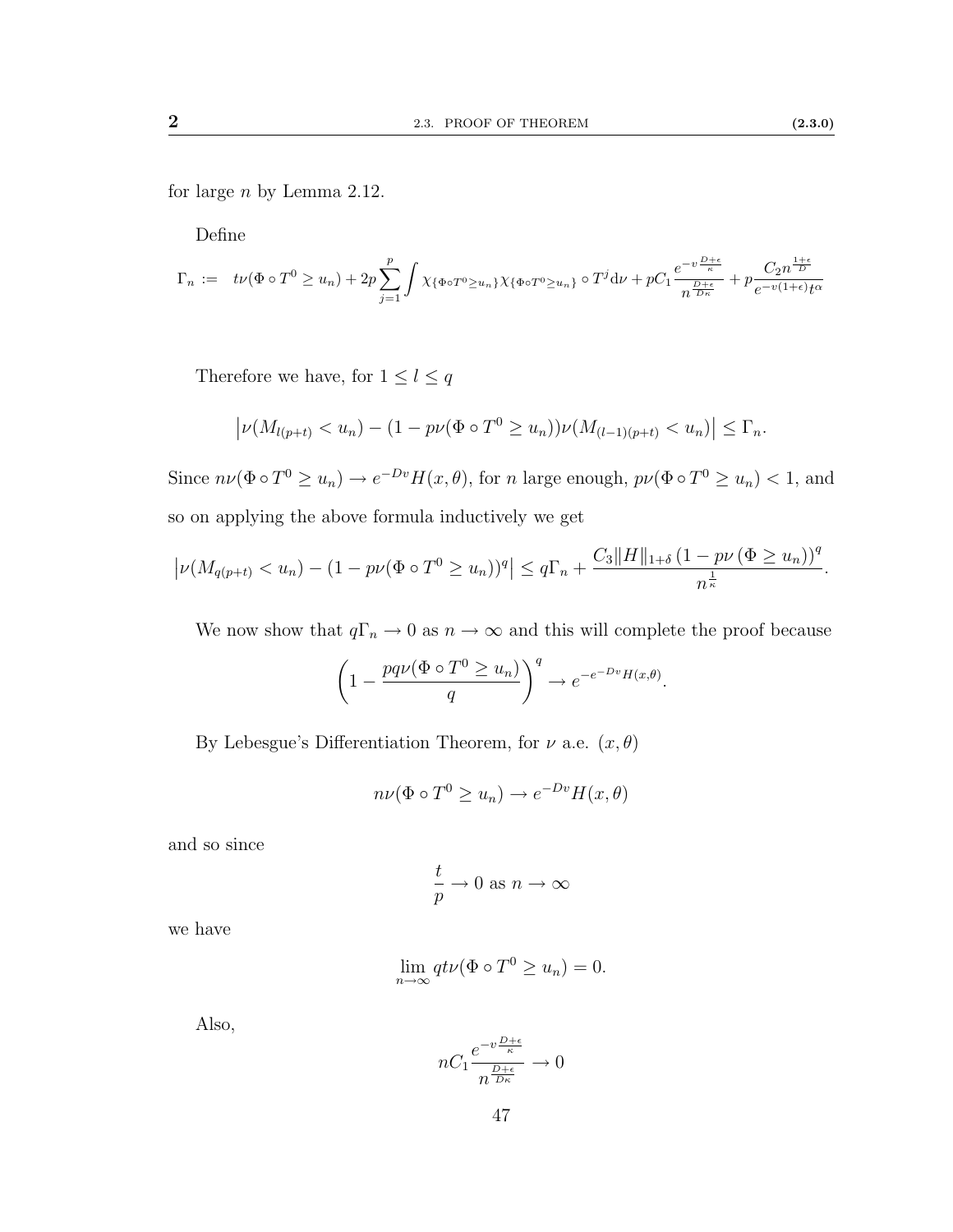because  $\epsilon > \frac{3D\kappa}{2} - D$ . Further,

<span id="page-55-0"></span>
$$
n \frac{C_2 n^{\frac{1+\epsilon}{D}}}{e^{-v(1+\epsilon)}t^{\alpha}} \to 0
$$
 because  $\alpha > \frac{\frac{3}{2} + \frac{1}{D}(1+\epsilon)}{\tau}$ 

by equation [\(2.3.19\)](#page-52-0).

For the remaining part

$$
qp \sum_{j=t}^{p} \nu(\{\Phi \circ T^{0} \ge u_{n}\} \cap T^{-j}\{\Phi \circ T^{0} \ge u_{n}\})
$$
  

$$
\le qp^{2}\nu(\Phi \circ T^{0} \ge u_{n})^{2} + qp^{2}C_{1} \frac{e^{-v\frac{D+\epsilon}{\kappa}}}{n^{\frac{D+\epsilon}{D\kappa}}} + qp^{2} \frac{C_{2}n^{\frac{1+\epsilon}{D}}}{e^{-v(1+\epsilon)}t^{\alpha}}.
$$
\n(2.3.23)

We show that the terms on the right hand side converge to 0 as  $n \to \infty$ . Since  $qp\nu(\Phi \circ T^0 \geq u_n) \to e^{-Dv}H(x,\theta),$ 

$$
qp^2\nu(\Phi \circ T^0 \ge u_n)^2 \sim \frac{e^{-2Dv}H(x,\theta)^2}{q} \to 0 \text{ as } q \to \infty.
$$

Next, by [\(2.3.18\)](#page-52-1),

$$
qp^2C_1\frac{e^{-v\frac{D+\epsilon}{\kappa}}}{n^{\frac{D+\epsilon}{D\kappa}}} \sim \frac{1}{n^{\frac{3}{2}-\frac{D+\epsilon}{D\kappa}}} \to 0.
$$

And, further,

$$
qp^2 \frac{C_2 n^{\frac{1+\epsilon}{D}}}{e^{-v(1+\epsilon)}t^{\alpha}} \sim \frac{1}{n^{\tau\alpha - \frac{3}{2} + \frac{1+\epsilon}{D}}} \to 0.
$$

Also, from Lemma [2.11,](#page-48-0)

$$
qp \sum_{j=1}^{t} \nu(\Phi \circ T^0 > u_n, \Phi \circ T^j > u_n) \to 0 \text{ because } t = n^{\tau} \text{ and } \tau \le \gamma'. \tag{2.3.24}
$$

This completes the proof.

 $\Box$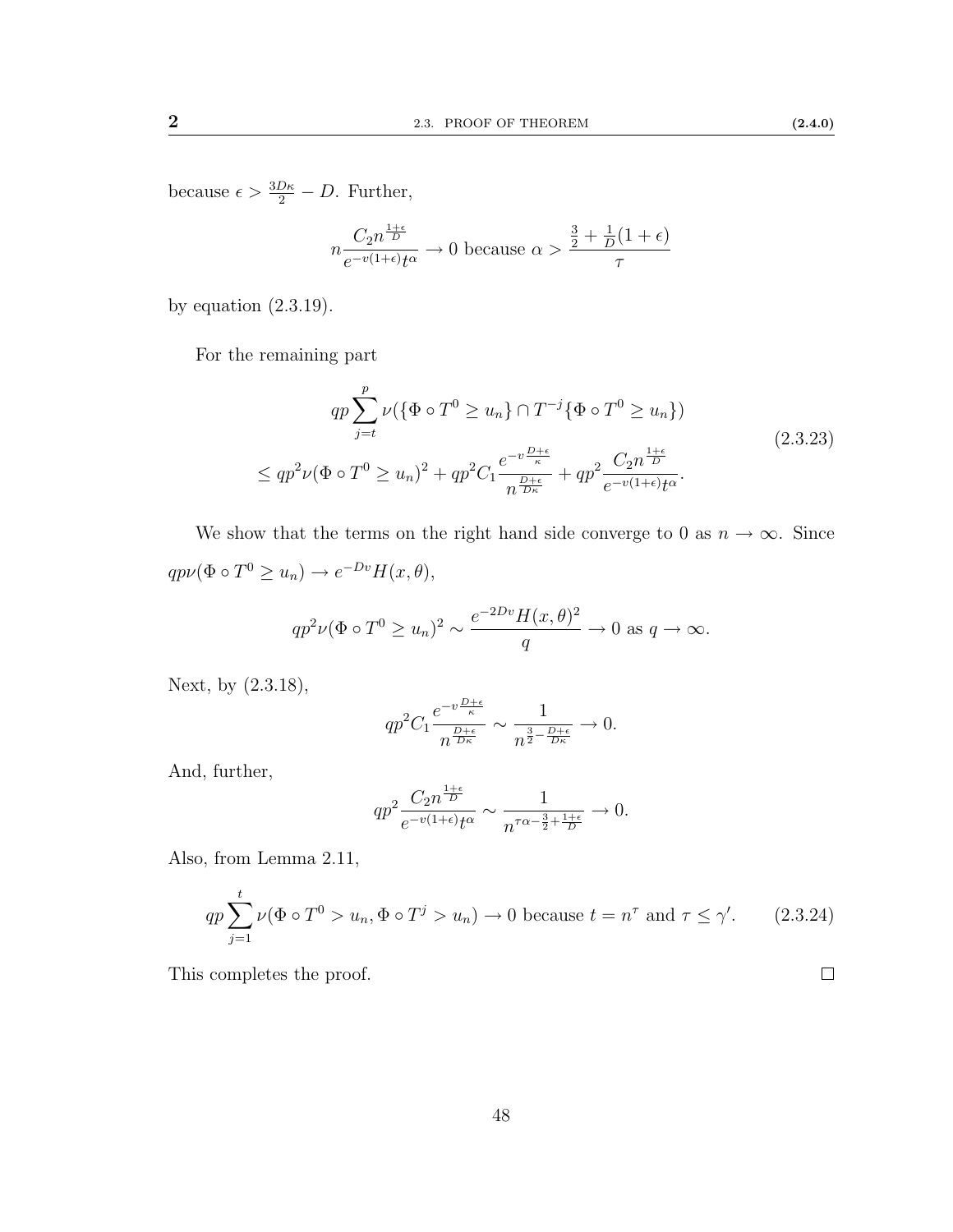## <span id="page-56-0"></span>2.4 Applications and Examples

We now verify the conditions of Theorem [2.1](#page-43-0) and hence establish extreme value theory for  $S^1$  skew extensions of piecewise  $C^2$  uniformly expanding maps of the interval, non-uniformly expanding maps of the interval modeled by Young towers and a skew-product map with a curve of neutral points. We will also discuss briefly two other important classes of maps: extensions to the Manneville-Pommeau-type maps and the Viana-type maps. In the course of the discussion we will sketch why these maps satifsy all but one of the hypotheses of Theorem [2.1.](#page-43-0)

## 2.4.1 Uniformly and non-uniformly expanding maps of an interval modeled by Young towers

#### <span id="page-56-1"></span>2.4.1.1 Piecewise  $C^2$  uniformly expanding maps of the interval

We suppose that  $f: I \to I$  is a piecewise  $C^2$  map of an interval I onto itself in the sense that there is a finite partition  $\{I_i\}$  of the interval I, f is  $C^2$  on the interior of each  $I_j$ ,  $f: I_j \to I$  is onto and monotone, and  $|f'(x)| > 1 + \delta$  for all x lying in the interior of each  $I_j$ . It is known from [\[30\]](#page-114-0) that such maps possess an absolutely continuous mixing invariant measure  $\mu$  and there exists a C such that  $\frac{1}{C} \leq \frac{d\mu}{dm} \leq C$ . Let  $x, y \in \{z : d(z, f^{j}z) < \frac{1}{n}\}$  $\frac{1}{n}$ } ∩  $I_i$ . We can see that, by the mean-value theorem,

$$
(1 + \delta)d(x, y) < (1 + \delta)^j d(x, y) < |(f^j)'| d(x, y) = d(f^j x, f^j y) \\
\leq d(f^j x, x) + d(f^j y, y) + d(x, y)
$$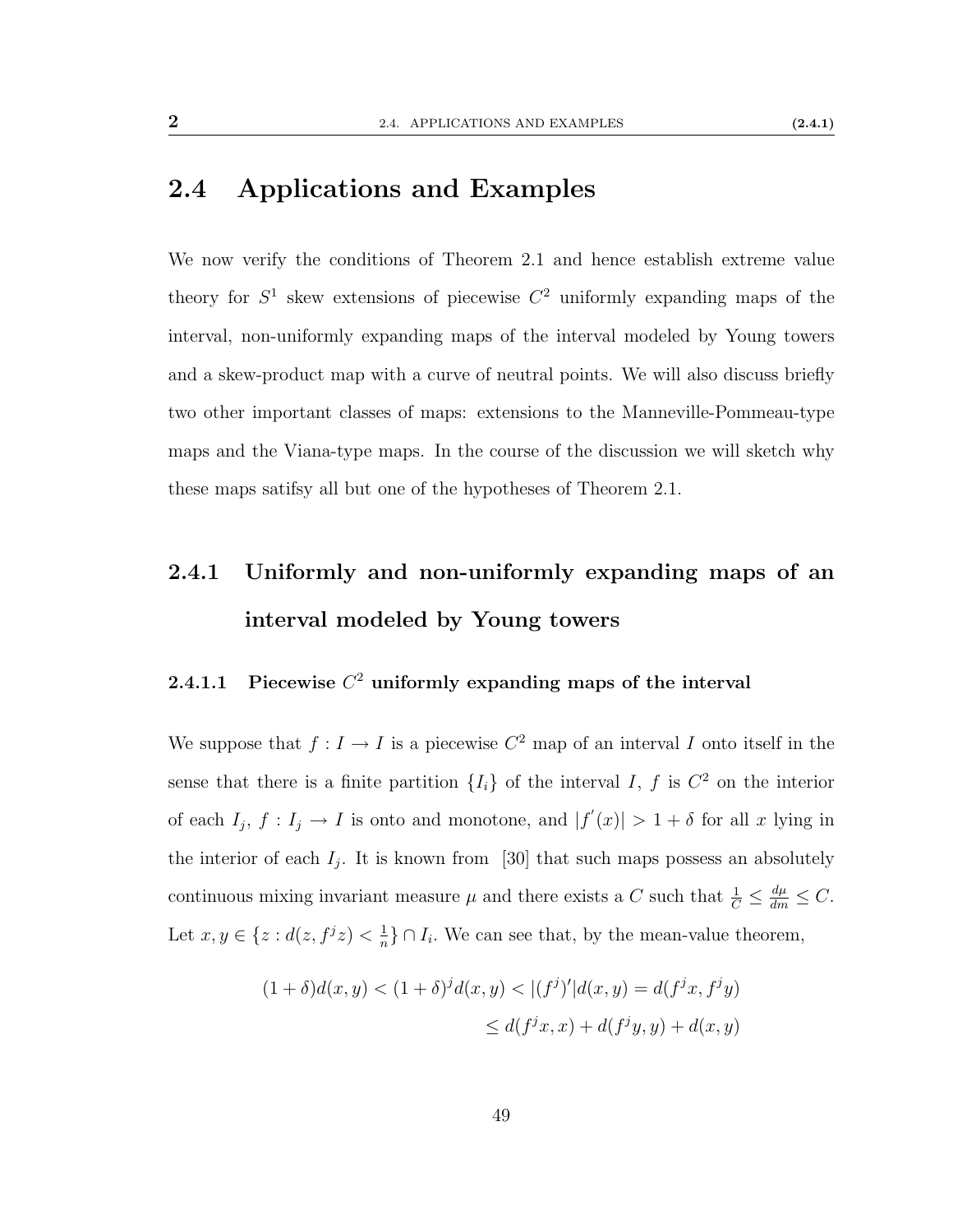and so  $d(x, y) < \frac{2/\delta}{n}$  $\frac{1}{n}$ . Thus on summing over the contribution of each  $I_i$  we get an estimate of the form  $m\{x : d(x, f^{j}x) < \frac{1}{n}\}$  $\frac{1}{n}$ }  $\leq \frac{C_2}{n}$ . Thus, for any  $1 > \gamma' > 0$ ,

$$
m\left\{x: d(x, f^{j}x) < \frac{1}{n} \text{ for some } j \in \{1, ..., n^{2\gamma'}\}\right\} \le \frac{1}{n^{1-2\gamma'}}.
$$

In particular, choosing  $\gamma' < \frac{1}{4}$  $\frac{1}{4}$ , we see that [\(A3\)](#page-43-2) of Theorem [2.1](#page-43-0) holds.

Such maps possess a Young tower with exponential return time tails [\[75\]](#page-117-0), hence, as shown in [\[35\]](#page-114-1) for a residual set of  $S^1$  cocycles  $h: I \to S^1$ , the skew-extension  $T$  of the base map  $f$  has exponential decay of correlations. Thus this class of maps satisfies the conditions of Theorem [2.1.](#page-43-0)

#### 2.4.1.2 Non-uniformly expanding maps modeled by a Young tower

Suppose  $f: X \to X$  is a non-uniformly expanding map of an interval with bounded derivative, i.e.,  $\sup_{x \in X} |f'(x)| < C$ , modeled by a Young tower with exponential return time tails. Collet [\[21\]](#page-113-1) has shown that there exists a  $\beta > 0$  for which  $\mu(E_n^X)$  <  $\frac{C}{n^{\beta}}$  and so by Proposition [2.10](#page-47-0) we may conclude that the system  $T: X \times S^1 \to X \times S^1$ defined by  $T(x, \theta) = (f(x), \theta + h(x))$  for any measurable cocycle h satisfies this property. Further, Gouëzel shows in  $[35]$  that for a residual set of Hölder cocycles, such systems satisfy the second hypothesis [\(A4\)](#page-43-1) of Theorem [2.1](#page-43-0) for an arbitrary  $\alpha$ (by showing that decay is in fact exponential). Since the map  $T$  along the group  $S<sup>1</sup>$ is an isometry, it's density with respect to the Lebesgue measure is 1 and hence the density of the invariant measure is just the density for  $f$ . Collet [\[21\]](#page-113-1) shows that this density lies in  $\mathbb{L}^{1+\delta}$  for some  $\delta$  larger than 0, and so all the hypotheses of Theorem [2.1](#page-43-0) are satisfied.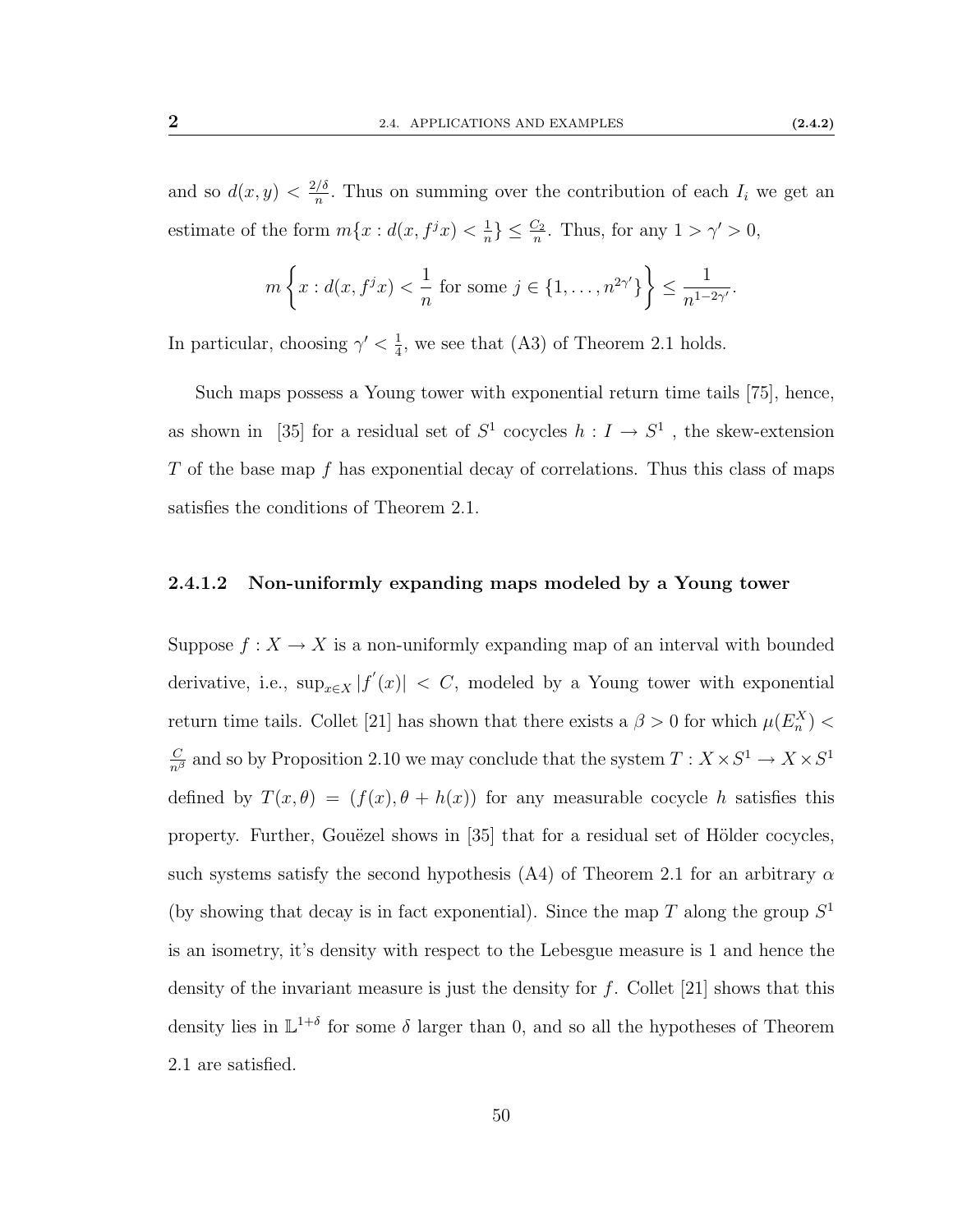#### <span id="page-58-0"></span>2.4.2 Skew product with a curve of neutral points

We consider Gouëzel's map studied, for instance, in [\[32\]](#page-114-2). Define  $f : S^1 \to S^1$  by  $f(x)=4x$  and  $T_\alpha:[0,1]\to[0,1]$  as

$$
T_{\alpha}(y) = \begin{cases} y(1 + 2^{\alpha}y^{\alpha}) & \text{if } 0 \le y \le \frac{1}{2} \\ 2y - 1 & \text{if } \frac{1}{2} < y \le 1 \end{cases}
$$
 (2.4.25)

where  $\alpha : S^1 \to (0,1)$  is a  $C^2$  map with minimum  $\alpha_{\min}$  and a maximum  $\alpha_{\max}$  and satisfies  $0 < \alpha_{\min} < \alpha_{\max} < 1, \alpha_{\max} < \frac{3}{2}$  $\frac{3}{2}\alpha_{\min}$ , and  $\{y : \alpha(y) = \alpha_{\min}\} = \{y_0\}$ with  $\alpha''(y_0) > 0$ . The map  $T : S^1 \times [0,1] \rightarrow S^1 \times [0,1]$  is defined as  $T(x,y) =$  $(f(x), T_{\alpha(x)}(y))$ . From [\[32,](#page-114-2) Theorem 2.10], the density H of the map T is  $\mathbb{L}^1$  with respect to the product  $\mu \times$  Leb where  $\mu$  is the invariant measure on  $S^1$  for f (and is the same as the Lebesgue measure). Since  $f$  is uniformly expanding, by exactly the same argument as in section [2.4.1.1](#page-56-1) we see that [\(A3\)](#page-43-2) of Theorem [2.1](#page-43-0) is satisfied. Further, from [\[31\]](#page-114-3), if  $\Phi$  is any Hölder function with exponent  $\hat{\alpha}$ ,

$$
\left| \int \Phi \Psi \circ T^n - \int \Phi \int \Psi \right| \leq C n^{1 - 1/\alpha_{max}} \|\Phi\|_{\hat{\alpha}} \|\Psi\|_{\infty} \tag{2.4.26}
$$

and so  $(A4)$  is also satisfied. Further, by [\[32,](#page-114-2) Theorem 2.10], the density H is Lipschitz on every compact subset of  $S^1 \times (0,1]$ . The only places in the proof of Theorem [2.1](#page-43-0) that we require the density to be in  $\mathbb{L}^{1+\delta}$  is to estimate the volume of balls, and this requirement can be replaced by the Lipschitz requirement on every compact subset. Recall, that  $B_r$  is a ball about a fixed point  $(x, y)$  of radius r, and

$$
\|\Phi_B - \chi_B\|_1^{\nu} \le \nu(B_r \setminus B_{r'}) = \int H \chi_{B_r \setminus B_{r'}} d\lambda.
$$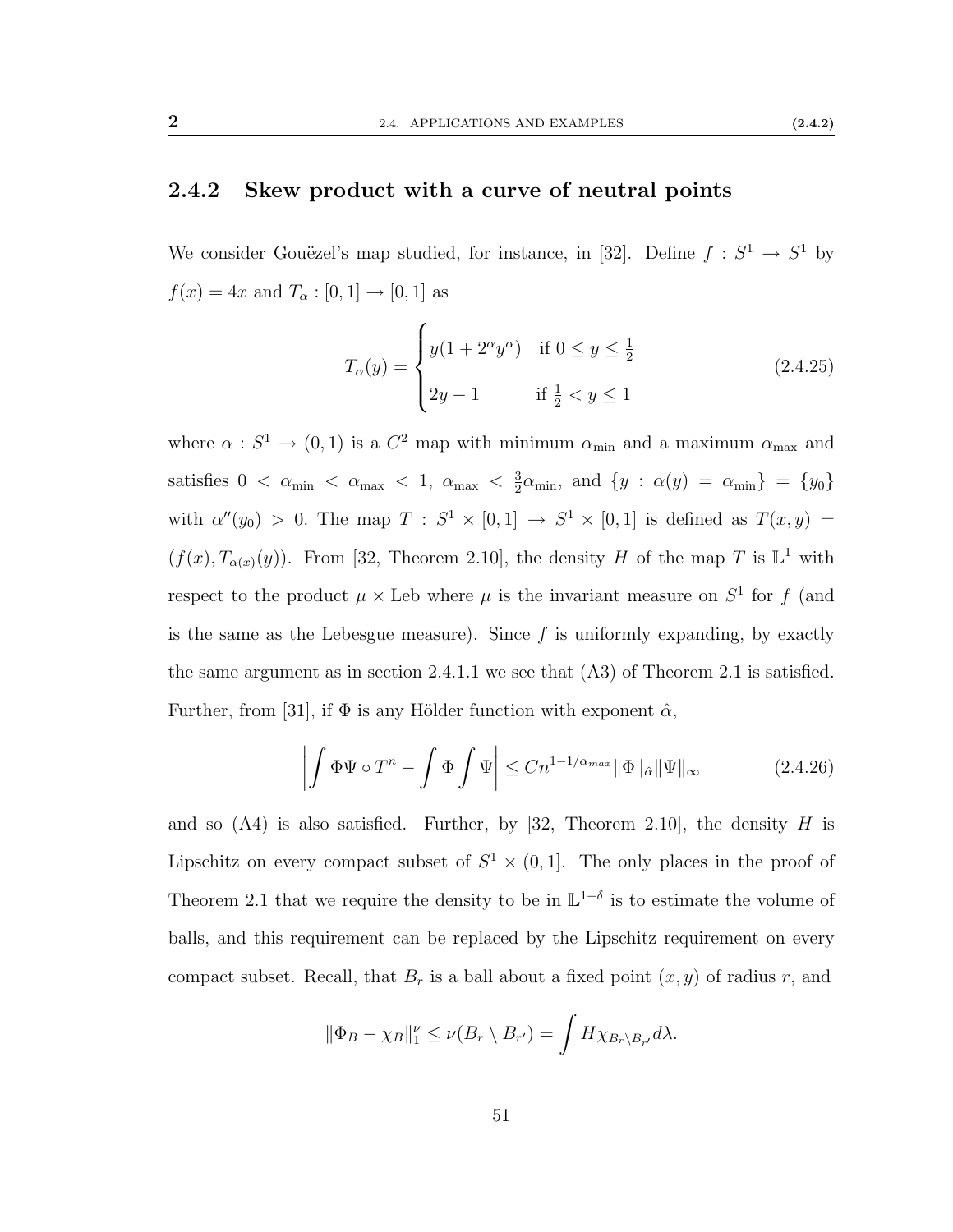Fix a closed ball  $\Gamma$  with center  $(x, y)$ . For r sufficiently small,  $B_r \subset \Gamma$  and so  $\|H\|_{\Gamma}\|_{\infty} < \infty$ . Therefore

$$
\int H \chi_{B_r \setminus B_{r'}} d\lambda \leq ||H||_{\Gamma} ||_{\infty} \lambda(B_r \setminus B_{r'})
$$

and so bounds of the type of Lemma [2.12](#page-50-0) may be obtained with  $\kappa$  set equal to 1. Now, if we choose  $\epsilon > \frac{D}{2}$ , in equation [\(2.3.23\)](#page-55-0) we have

$$
qp^2 \frac{e^{-v(D+\epsilon)}}{n^{1+\frac{\epsilon}{D}}} \to 0.
$$

The last term in equation [\(2.3.23\)](#page-55-0) will converge to 0 if the function  $\alpha$  is chosen so that  $\alpha_{\text{max}}$  satisfies

$$
\alpha_{\max} < \frac{\min\{\gamma', \frac{1}{2}\}}{\min\{\gamma', \frac{1}{2}\} + \frac{1}{D} \left(1 + \frac{D}{2}\right) + \frac{3}{2}}.
$$

#### 2.4.3 Some other extensions

#### 2.4.3.1 The Viana maps

Let f be a uniformly expanding map of the circle  $S^1$  given by  $f(\theta) = d\theta$  mod 1 for  $d \geq 16$ . Suppose  $b: S^1 \to S^1$  is a Morse function, that  $u_\alpha(\theta, x) = a_0 + \alpha b(\theta) - x^2$ and that  $a_0$  is chosen so that  $x = 0$  is pre-periodic for  $a_0 - x^2$ . Let  $T_\alpha(\theta, x) =$  $(f(\theta), u_\alpha(\theta, x))$ . From [\[2\]](#page-112-2), for small enough  $\alpha$ , there is an interval  $I \subset (-2, 2)$  for which  $T_{\alpha}(S^1 \times I) \subset \text{int } (S^1 \times I).$ 

Along the base, this map exhibits a uniformly expanding behavior, and thus, from Proposition [2.10,](#page-47-0) we can conclude that [\(A3\)](#page-43-2) of Theorem [2.1](#page-43-0) is satisfied. Also, it has been shown in [\[33\]](#page-114-4) that such a system displays a decay of correlations at the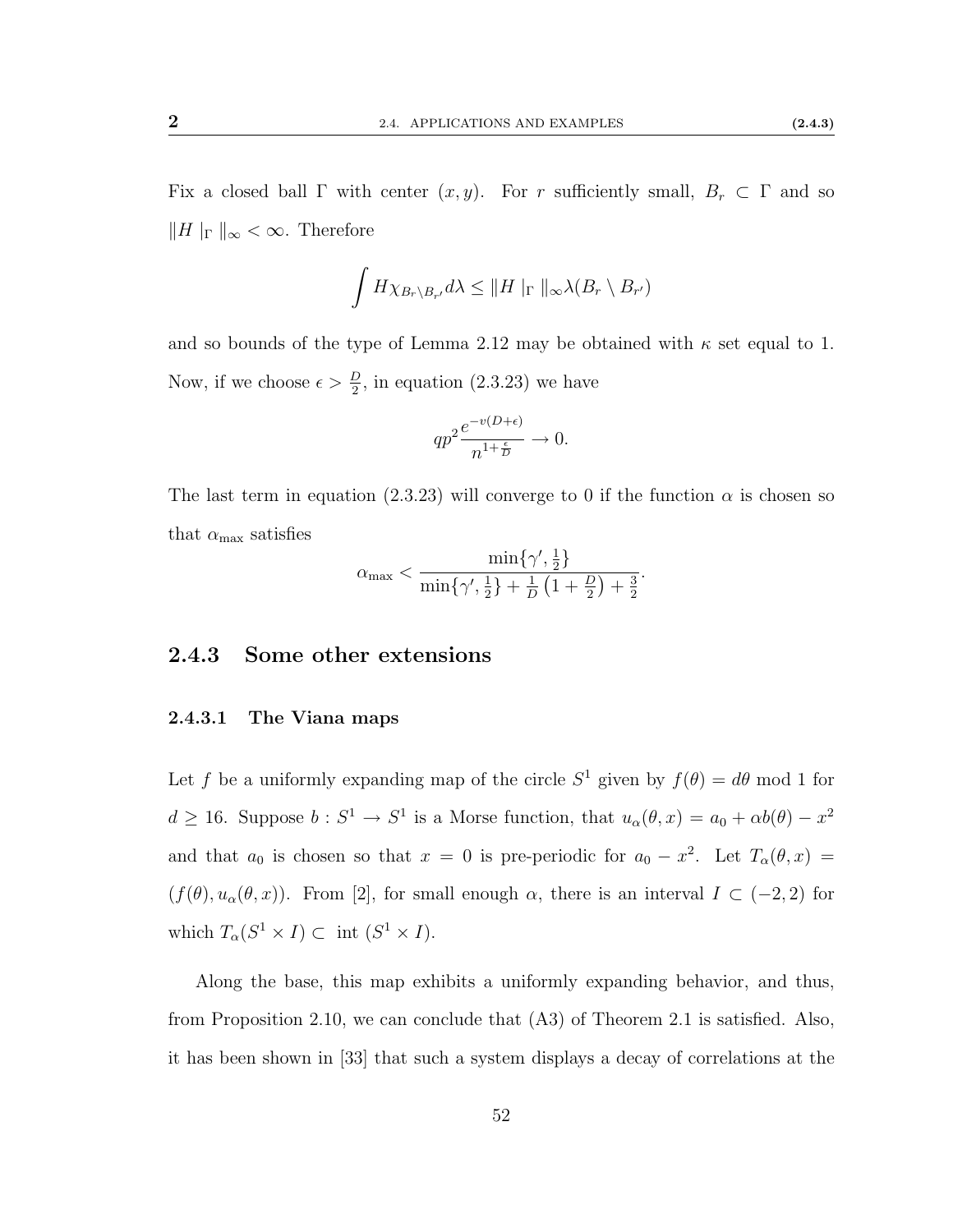rate of  $O(e^{-c\sqrt{n}})$  which is faster than any polynomial. From [\[2\]](#page-112-2), we know that the density of the absolutely continuous invariant measure lies in  $\mathbb{L}^1(\lambda)$ . If we knew that this density was in  $\mathbb{L}^{1+\delta}(\lambda)$  for small  $\delta > 0$ , then all the hypotheses of Theorem [2.1](#page-43-0) would be satisfied and in that case the limiting distribution obtained would be

$$
\lim_{n \to \infty} \nu(M_n^{(x,\theta)} < u_n) = e^{-H(x,\theta)e^{-2v}}
$$

#### 2.4.3.2 Manneville-Pommeau-type maps

We will consider the Liverani-Saussol-Vaienti map  $f:[0,1]\rightarrow[0,1]$  defined as

$$
f(x) = \begin{cases} x(1 + 2^{\omega}x^{\omega}) & x \in [0, \frac{1}{2}) \\ 2x - 1 & x \in [\frac{1}{2}, 1] \end{cases}
$$

Near the origin, this map is  $x \mapsto x + 2^{\omega} x^{1+\omega}$  and the density near the origin is seen to be  $h(x) \approx x^{-\omega}$  so  $h \in \mathbb{L}^{\frac{1}{\omega}-\epsilon}$  for any  $\epsilon > 0$ . It is a result from [\[41\]](#page-115-0) that

$$
\mu_X \left\{ x : d(f^j x, x) < \frac{1}{n} \text{ for some } 0 \le j \le g(n) \right\} \le \left( \frac{g(n)}{\sqrt{n}} \right)^{1-\omega}
$$

so if we choose u to be a cocycle,  $g(n) = n^{\frac{1-\omega}{24}}$  and  $\beta = \frac{1-\omega}{8}$  $\frac{-\omega}{8}$ , we see that for  $Y = S^1$ we have  $D=2, \gamma'=\frac{1-\omega}{24}<\frac{\beta}{D}$  $\frac{\beta}{D}$  and  $\mu_X(E_n^X) < \frac{C}{n^{\beta}}$ . Further, since we have an isometry along the fiber, the density H for  $\nu$  will lie in  $\mathbb{L}^{\frac{1}{\omega}-\epsilon}$  and so all the hypotheses of Theorem [2.1](#page-43-0) are met except that the rate of decay of correlations for such an extension  $T = (f, u)$  is not known. If a rate satisfying [\(A4\)](#page-43-1) can be established, we will be able to establish the extreme value law.

.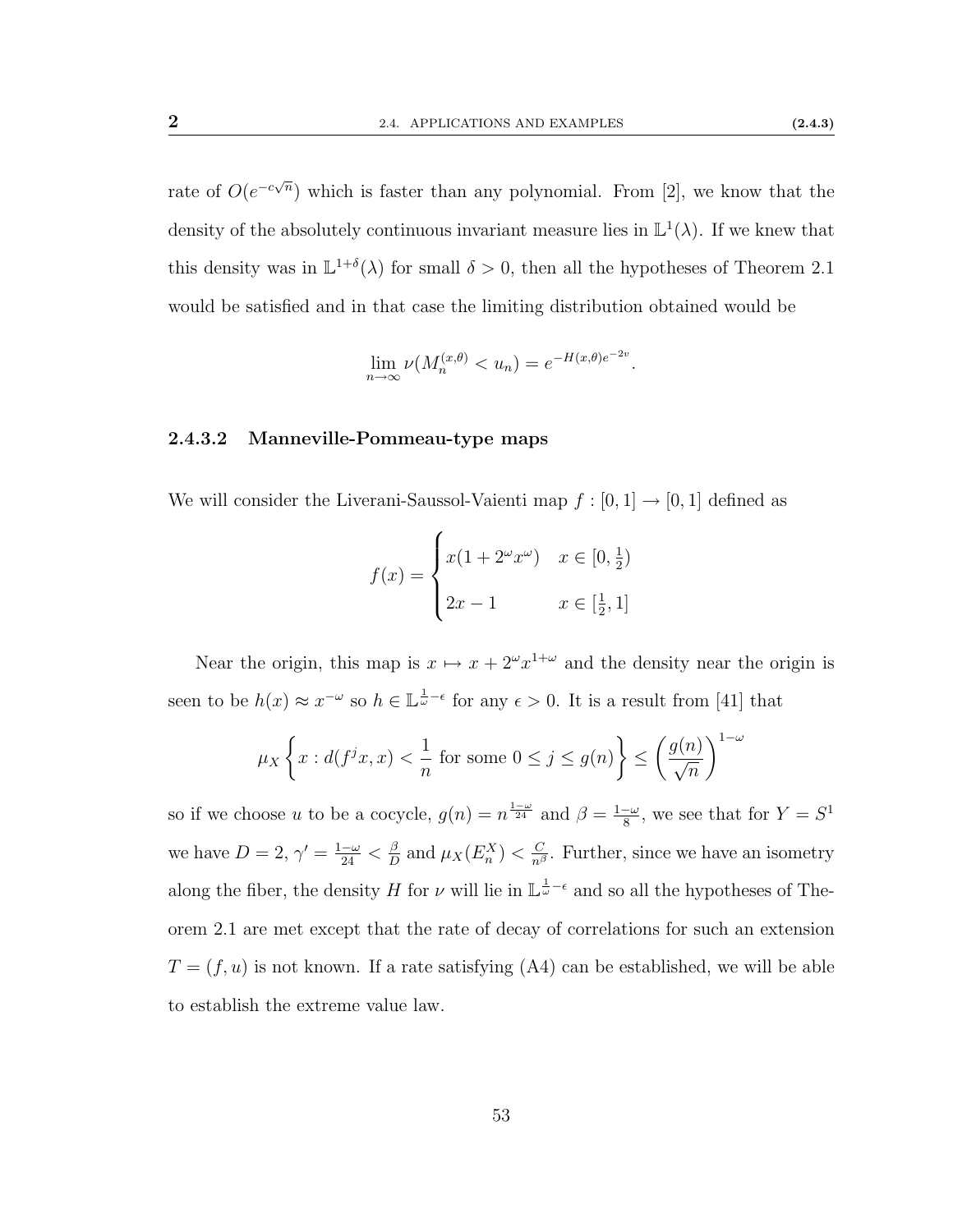# <span id="page-61-0"></span>Chapter 3

# EVT for Uniformly Hyperbolic Maps Exhibiting Singularities

## 3.1 Statement of Results

Let X be a Riemannian manifold with Lebesgue measure  $\lambda$  and let  $T : X \to X$  be a (local) diffeomorphism modeled by a Young tower. The Young tower assumption implies that there exists a subset  $\Lambda \subset X$  such that  $\Lambda$  has a hyperbolic product structure and that [\(P1\)](#page-37-0)-[\(P5\)](#page-38-0) of [\[75\]](#page-117-0) hold. We refer the reader to Young's paper [\[75\]](#page-117-0) and the book by Baladi [\[9\]](#page-112-3) for details. A similar axiomatic construction of a tower is given by Chernov [\[19\]](#page-113-2) which is a good reference for background on dispersing billiard maps and flows.

By taking  $T$  to be a local diffeomorphism we allow the map  $T$  or its derivative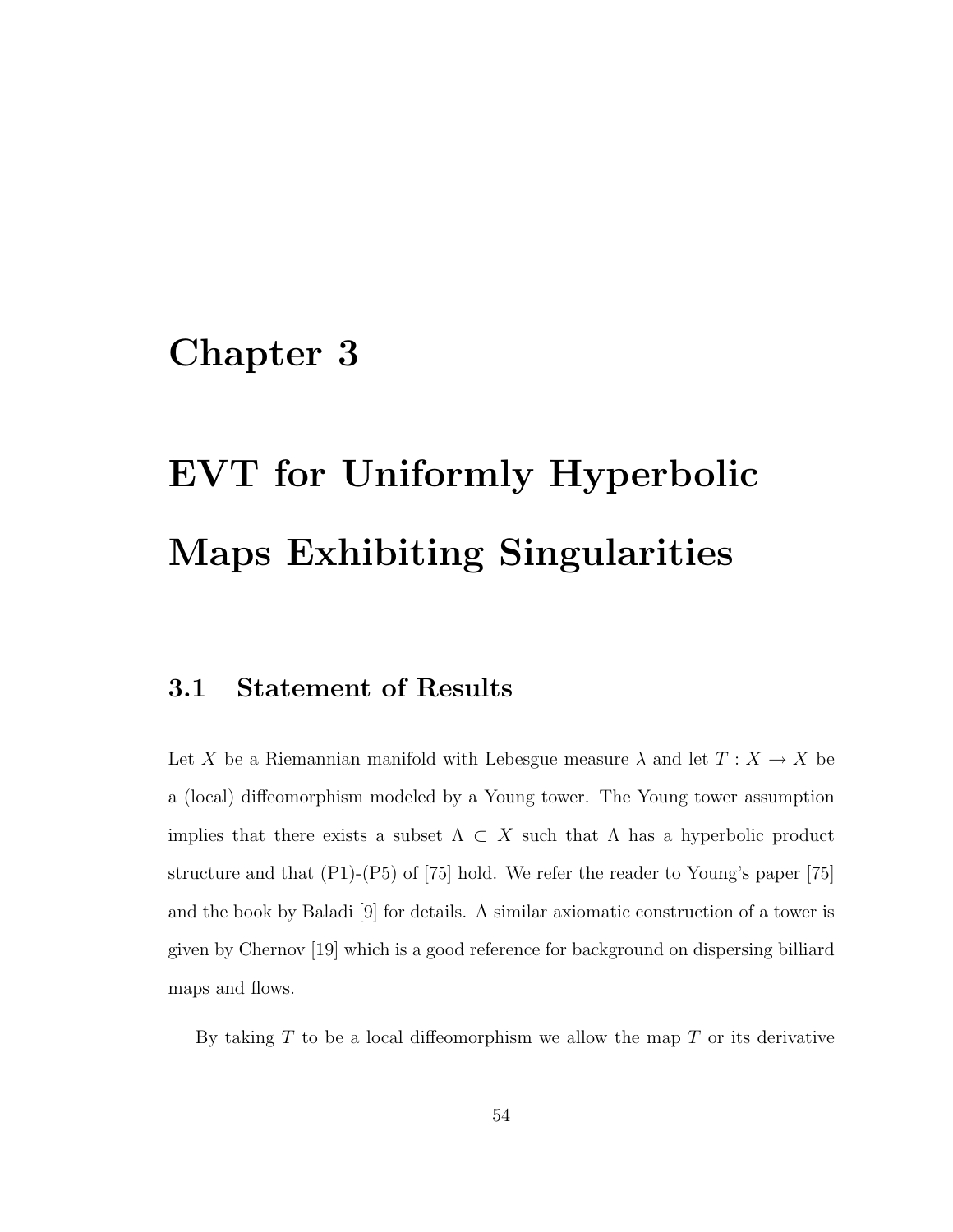to have discontinuities or singularities.

We make the following assumption.

<span id="page-62-0"></span>(A5) For  $\mu$  a.e.  $x_0 \in X$  there exists  $\tilde{d} := \tilde{d}(x_0) > 0$  such that if  $A_{r,\epsilon}(x_0) = \{y \in X :$  $r \leq d(x_0, y) \leq r + \epsilon$  is a shell of inner radius r and outer radius  $r + \epsilon$  about the point  $x_0$  and if r sufficiently small,  $0 < \epsilon \ll r < 1$ , then  $\mu(A_{r,\epsilon}(x_0)) \leq \epsilon^{\tilde{d}}$ .

For systems modeled by a Young tower with exponential return time tails satis-fying [\(A5\)](#page-62-0), we will verify condition  $D_2(u_n)$ . Planar dispersing billiards with finite horizon and Lozi-like maps satisfy [\(A5\)](#page-62-0) and may be modeled by a Young tower with exponential return time tails. For planar dispersing billiards with infinite horizon we will use the results of [\[19\]](#page-113-2). For these systems we also verify condition  $D'(u_n)$ . Our method of proof uses ideas from Collet [\[21\]](#page-113-1) but the arguments need to be modified due to the stable foliation, unbounded derivative and, in the case of Lozi maps, the dissipative nature of the SRB measure.

#### 3.1.1 Framework of the proof

Henceforth, we will fix a reference point  $x_0$  in the support of  $\mu$  and define a stochastic process  $X_n$  given by  $X_n(x) = -\log d(T^n x, x_0)$ . This observation determines the extreme value distribution of more general functions with unique maximum at the point  $x_0$  [\[41,](#page-115-0) [28\]](#page-114-5). We are interested in the distribution of the maximum of  $X_n$ , denoted by

$$
M_n = \max\{X_0, X_1, \ldots, X_n\}.
$$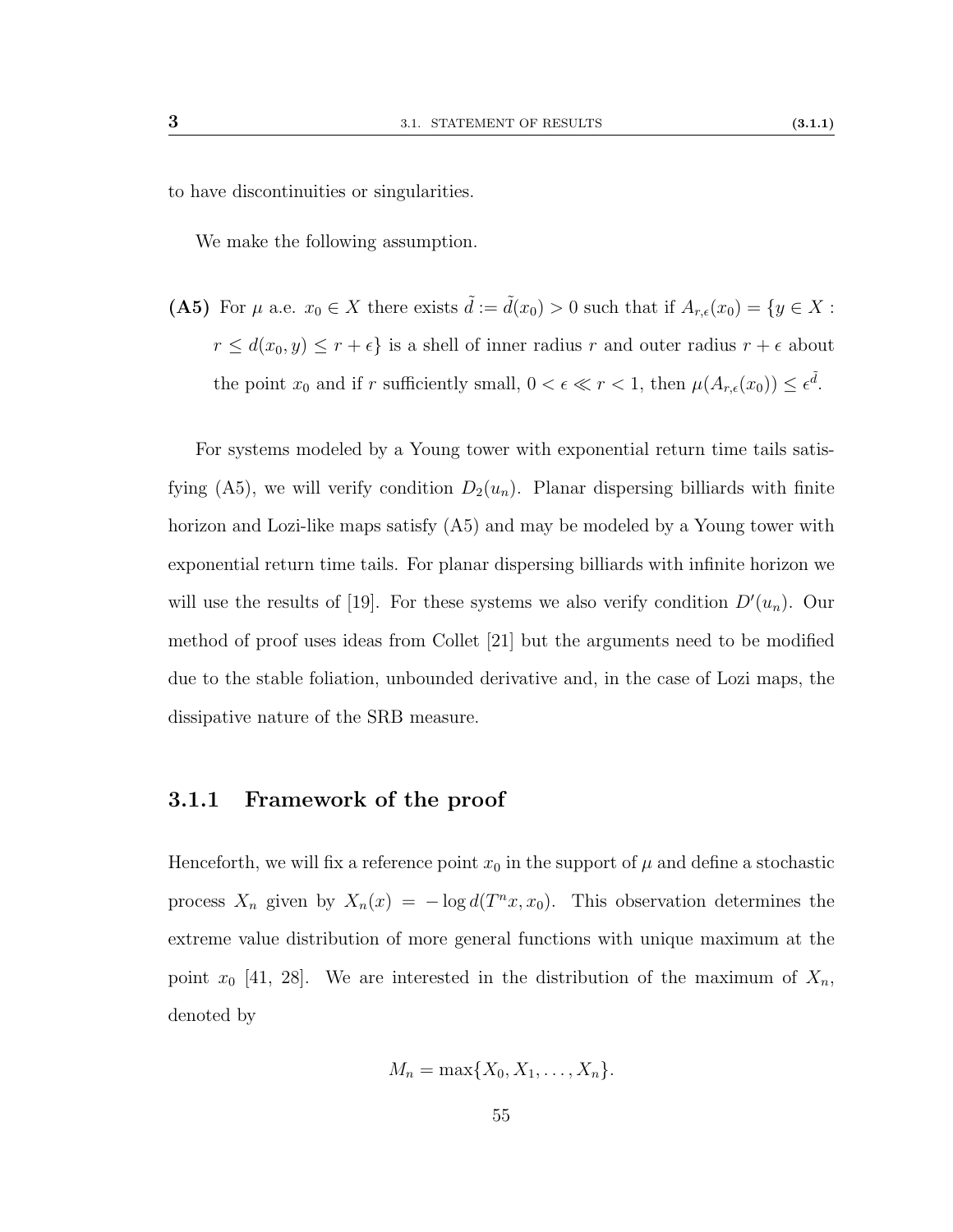We will prove the condition  $D_2(u_n)$  [\[27\]](#page-114-6) for a sequence  $u_n$  for which  $n\mu(B(x_0, e^{-u_n(v)})) \rightarrow$  $e^{-v}$  for some  $v \in \mathbb{R}$ . We define  $\kappa(n)$  to be the rate of decay of correlations of Lipschitz functions with respect to the SRB measure  $\mu$  on the manifold: so that

$$
\left| \int_X \phi \psi \circ T^n d\mu - \int_X \phi d\mu \int_X \psi d\mu \right| \leq \kappa(n) \|\phi\|_{Lip} \|\psi\|_{Lip}
$$

for all Lipschitz  $\phi, \psi: X \to \mathbb{R}$ . In fact we may use the  $L^{\infty}$  norm of  $\psi$  in the estimate above as  $\psi$  is defined on the quotiented tower (see [\[75,](#page-117-0) Section 4]) and in general a faster decay rate than  $\kappa(n)$  holds. We assume in this chapter that there exists  $\theta \in (0,1)$  such that  $\kappa(n) \leq \theta^n$ .

We define

$$
B_{r,k}(x_0) = \left\{ x : T^k(W^s_\eta(x)) \cap \partial B(x_0, r) \neq \emptyset \right\}
$$

where  $B(x_0, r)$  is the ball of radius  $r > 0$  about  $x_0$ .

An immediate consequence of [\(A5\)](#page-62-0) is the following:

<span id="page-63-0"></span>**Proposition 3.1.** Under [\(A5\)](#page-62-0) there exist constants  $C > 0$  and  $0 < \tau_1 < 1$  such that for any  $r, k$ 

$$
\mu(B_{r,k}(x_0)) \leq C\tau_1^k.
$$

*Proof.* As a consequence of [\[75,](#page-117-0) (P2)], there exist  $\alpha \in (0,1)$  and  $C > 0$  such that  $d(T^n(x), T^n(y)) \leq C\alpha^n$  for all  $y \in W^s_{\eta}(x)$ . In particular, this implies that

$$
|T^k(W^s_\eta(x))| \leq C\alpha^k
$$

where  $\left| \ldots \right|$  denotes the length with respect to the Lebesgue measure. Therefore,  $T^{k}(B_{r,k}(x_0))$  lies in an annulus of width  $2C\alpha^{k}$  around the boundary of the ball of radius r centered at the point  $x_0$ . By [\(A5\)](#page-62-0) and invariance of  $\mu$  the result follows.  $\Box$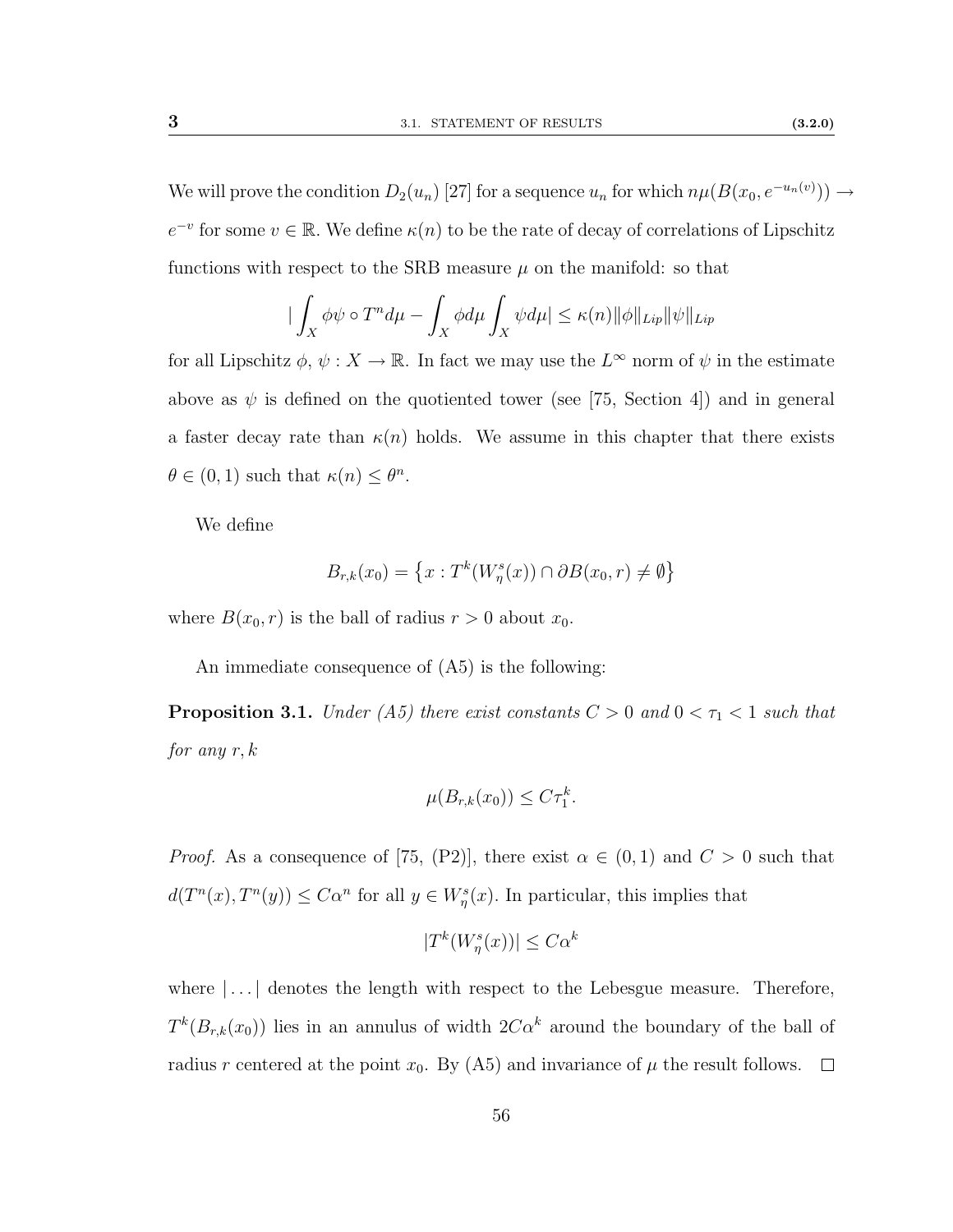## **3.2** Condition  $D_2(u_n)$

In this section, we establish condition  $D_2(u_n)$  for maps modeled by a Young tower with exponential tails satisfying  $(A5)$ . Our main theorem for this section is:

<span id="page-64-0"></span>**Theorem 3.2.** Let  $T : (X, \mu) \rightarrow (X, \mu)$  be a dynamical system modeled by a Young tower with exponential tails satisfying  $(A5)$ . Then the stochastic process  $X_n := -\log d(T^n x, x_0)$  satisfies the condition  $D_2(u_n)$ , namely, for any integers j, l and n,

$$
|\mu({X_0 > u_n} \cap {M_{j,l} \le u_n}) - \mu({X_0 > u_n}) \mu({M_{0,l} \le u_n})| \le \gamma(n, j) \quad (3.2.1)
$$

where  $\gamma(n, j)$  is non-increasing in j for each n and  $n\gamma(n, t_n) \to 0$  as  $n \to \infty$  for some sequence  $t_n = o(n)$ ,  $t_n \to \infty$ .

We now show how  $D_2(u_n)$  is used, along with a version of  $D'(u_n)$  to obtain extreme laws. This uses a blocking argument of Collet [\[21\]](#page-113-1) based on extreme value statistics (Collet attributes this approach to Galambos [\[29\]](#page-114-7)). This argument proceeds along the lines of the proof of Theorem [2.1.](#page-43-0)

#### 3.2.1 The blocking argument.

We will divide successive observations  $\{X_0, \ldots, X_{n-1}\}\$  of length n into q blocks of length  $p + t$ . The gap t will be large enough that successive p blocks are approximately independent but small enough so that  $\mu(M_n \leq u_n)$  is approximately equal to  $\mu(M_{qp} \leq u_n)$ . For the purposes of our applications, which have exponential decay of correlations, we may take  $p \approx$  $\sqrt{n}$  and  $t = t_n = (\log(n))^5$  but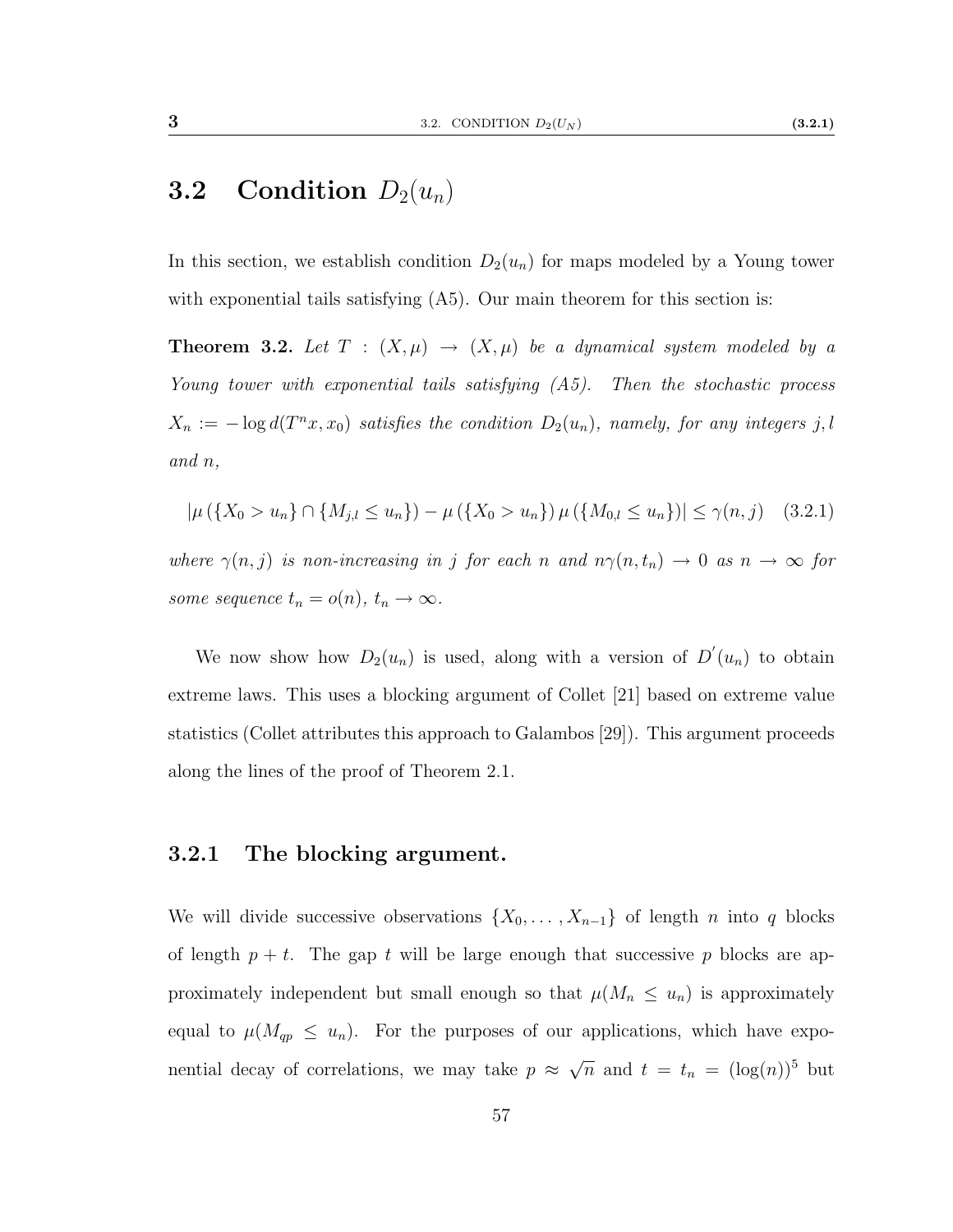the method is quite flexible. Using approximate independence of  $p$  blocks we show  $\mu(M_n > u_n) \approx \mu(M_p > u_n)^q$  and  $\mu(M_n \leq u_n) \approx 1 - \mu(M_p \geq u_n)^q$ . More precisely Collet, using general set inclusions and probabilistic arguments shows

$$
|\mu(M_n \le u_n) - (1 - p\mu(X_0 > u_n))^q| \le q\Gamma_n
$$

where

$$
\Gamma_n = p\gamma(n,t) + t\mu(X_0 > u_n) + 2p \sum_{j=1}^{p-1} \mu(\lbrace X_0 > u_n \rbrace \cap \lbrace X_j > u_n \rbrace).
$$

By assumption

$$
\lim_{n \to \infty} n\mu(X_0 > u_n) = e^{-v}
$$

so

$$
\lim_{n \to \infty} \mu(M_n \le u_n) = e^{-e^{-v}}
$$

provided  $q\Gamma_n \to 0$ . The term  $pq\gamma(n, t_n) \to 0$  from  $D_2(u_n)$  while  $qt\mu(X_0 > u_n) \to 0$ as  $n\mu(X_0 > u_n) \to e^{-v}$  and  $t = o(n)$ . Finally we need to check  $n \sum_{j=1}^{p-1} \mu(\lbrace X_0 \rbrace)$  $u_n$ }  $\cap$  { $X_j > u_n$ }  $\to 0$ . This is a version of  $D'(u_n)$  as in applications p is prescribed as a function of n (for example  $p = \sqrt{n}$ ). In our applications we will give more details √ in our proofs on the interplay of non-recurrence and decay of correlations needed to ensure  $n \sum_{j=1}^{p-1} \mu({X_0 > u_n} \cap {X_j > u_n}) \to 0.$ 

## 3.3 Proof of  $D_2(u_n)$ .

We now turn to the proof of Theorem [3.2.](#page-64-0) The constant  $\tau_1$  below is from [\(A5\)](#page-62-0).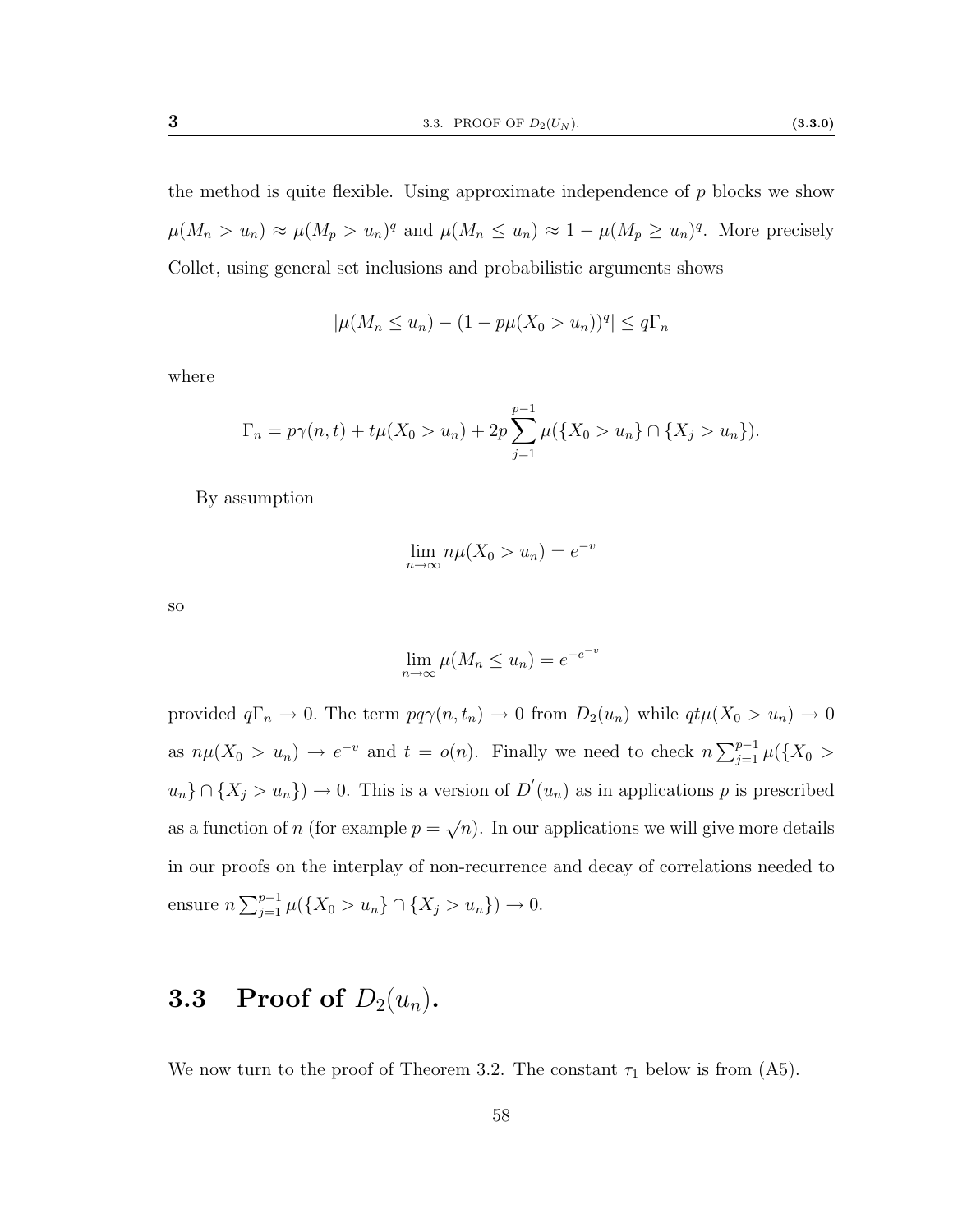$$
\Psi_{a,b} := 1_{\{X_a \le u_n, X_{a+1} \le u_n, \dots, X_{a+b} \le u_n\}}
$$

<span id="page-66-0"></span>There exists  $\tau_2 > 0$ ,  $0 < \tau_1 < \tau_2 < 1$ , such that for all  $j \ge 0$ 

$$
\left| \int \Phi \Psi_{0,l} \circ T^j \, d\mu - \int \Phi \, d\mu \int \Psi_{0,l} \, d\mu \right| \leq \mathcal{O}(1) \left( \| \Phi \|_{\infty} \tau_2^{\lfloor j/2 \rfloor} + \| \Phi \|_{Lip} \theta^{\lfloor j/2 \rfloor} \right) \tag{3.3.2}
$$

*Proof.* Define the function  $\tilde{\Phi}: \Delta \to \mathbb{R}$  by  $\tilde{\Phi}(x,r) = \Phi(T^r(x))$  and the function  $\tilde{\Psi}_{a,b}(x,r) = \Psi_{a,b}(T^r(x))$ . We choose a reference unstable manifold  $\tilde{\gamma}^u \subset \Delta_0$  and by the hyperbolic product structure each local stable manifold  $W^s_\eta(x)$  will intersect  $\tilde{\gamma}^u$ in a unique point  $\hat{x}$ . Here x denotes a point in the base of the tower  $\Delta_0$  and we therefore have  $x \in W^s_{\eta}(\hat{x})$ .

We define the function  $\overline{\Psi}_{a,b}(x,r) := \tilde{\Psi}_{a,b}(\hat{x},r)$ . We note that  $\overline{\Psi}_{a,b}$  is constant along stable manifolds in  $\Delta$  and the set of points where  $\overline{\Psi}_{a,b} \neq \tilde{\Psi}_{a,b}$  is, by definition, the set of  $(x, r)$  which project to points  $T<sup>r</sup>(x)$  for which there exist  $x<sub>1</sub>, x<sub>2</sub>$  on the same local stable manifold as  $T<sup>r</sup>(x)$  for which

$$
x_1 \in \{X_a \le u_n, \dots, X_{a+b} \le u_n\}
$$

but

$$
x_2 \notin \{X_a \le u_n, \dots, X_{a+b} \le u_n\}
$$

This set is contained inside  $\bigcup_{k=a}^{a+b} B_{u_n,k}$ . If we let  $a = \lfloor j/2 \rfloor$  and  $b = l$  then by Proposition [3.1](#page-63-0) we have

$$
\nu\left\{\tilde{\Psi}_{\lfloor j/2\rfloor,l}\neq \overline{\Psi}_{\lfloor j/2\rfloor,l}\right\} \leq \sum_{k=\lfloor j/2\rfloor}^{l+\lfloor j/2\rfloor} \mu(B_{u_n,k}) \leq \mathcal{O}(1)\tau_2^{\lfloor j/2\rfloor},
$$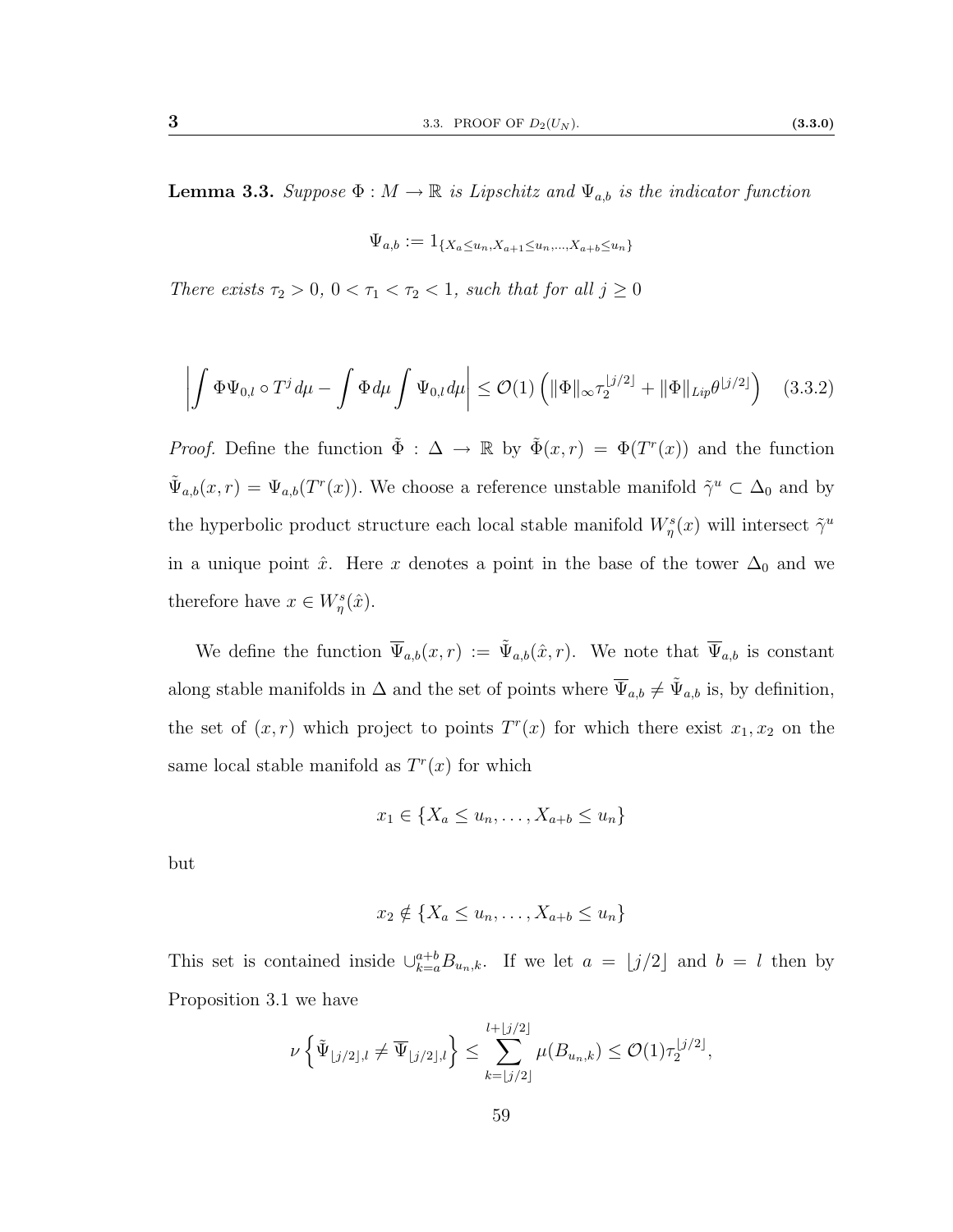$0 < \tau_1 < \tau_2 < 1.$ 

By the decay of correlations as proved in [\[75\]](#page-117-0) under the assumption of exponential tails, we have

$$
\left| \int \tilde{\Phi} \overline{\Psi}_{\lfloor j/2 \rfloor, l} \circ F^{j - \lfloor j/2 \rfloor} d\nu - \int \tilde{\Phi} d\nu \int \overline{\Psi}_{\lfloor j/2, l \rfloor} d\nu \right| \leq \mathcal{O}(1) \|\Phi\|_{\mathrm{Lip}} \|\Psi\|_{\infty} \theta^{\lfloor j/2 \rfloor}.
$$

Therefore,

$$
\left| \int \Phi \Psi_{[j/2]} \circ T^{j-[j/2]} d\mu - \int \Phi d\nu \int \Psi_{[j/2],l} d\mu \right|
$$
  
\n
$$
= \left| \int \tilde{\Phi} \tilde{\Psi}_{[j/2],l} \circ F^{j-[j/2]} d\nu - \int \tilde{\Phi} d\nu \int \tilde{\Psi}_{[j/2,l]} d\nu \right|
$$
  
\n
$$
\leq \left| \int \tilde{\Phi} \left( \tilde{\Psi}_{[j/2],l} - \overline{\Psi}_{[j/2],l} \right) \circ F^{j-[j/2]} d\nu \right| + \mathcal{O}(1) \|\Phi\|_{\text{Lip}} \theta^{\lfloor j/2 \rfloor}
$$
  
\n
$$
+ \left| \int \tilde{\Phi} d\nu \int \left( \overline{\Psi}_{[j/2],l} - \tilde{\Psi}_{[j/2],l} \right) \circ F^{j-[j/2]} d\nu \right|
$$
  
\n
$$
\leq \mathcal{O}(1) \left( \|\Phi\|_{\infty} \nu \left\{ \overline{\Psi}_{[j/2],l} \neq \tilde{\Psi}_{[j/2],l} \right\} + \|\Phi\|_{\text{Lip}} \theta^{\lfloor j/2 \rfloor} \right)
$$
  
\n
$$
\leq \mathcal{O}(1) \left( \|\Phi\|_{\infty} \tau_2^{\lfloor j/2 \rfloor} + \|\Phi\|_{\text{Lip}} \theta^{\lfloor j/2 \rfloor} \right). \tag{3.3.3}
$$

We complete the proof by observing that  $\int \Psi_{0,l} d\mu = \int \Psi_{j/2} d\mu$  by the  $\mu$  invariance of T and that  $\Psi_{|j/2|,l} \circ T^{j-|j/2|} = \Psi_{j,l} = \Psi_{0,l} \circ T^j$ .

 $\Box$ 

To prove condition  $D_2(u_n)$ , we will approximate the characteristic function of the set  $\{X_0 > u_n\}$  by a suitable Lipschitz function. This approximation will decrease sharply to zero near the boundary of the set  $\{X_0 > u_n\}$ . The bound in Lemma [3.3](#page-66-0) involves the Lipschitz norm, therefore, we need to be able to bound the increase in this norm. To this end, we prove our next lemma.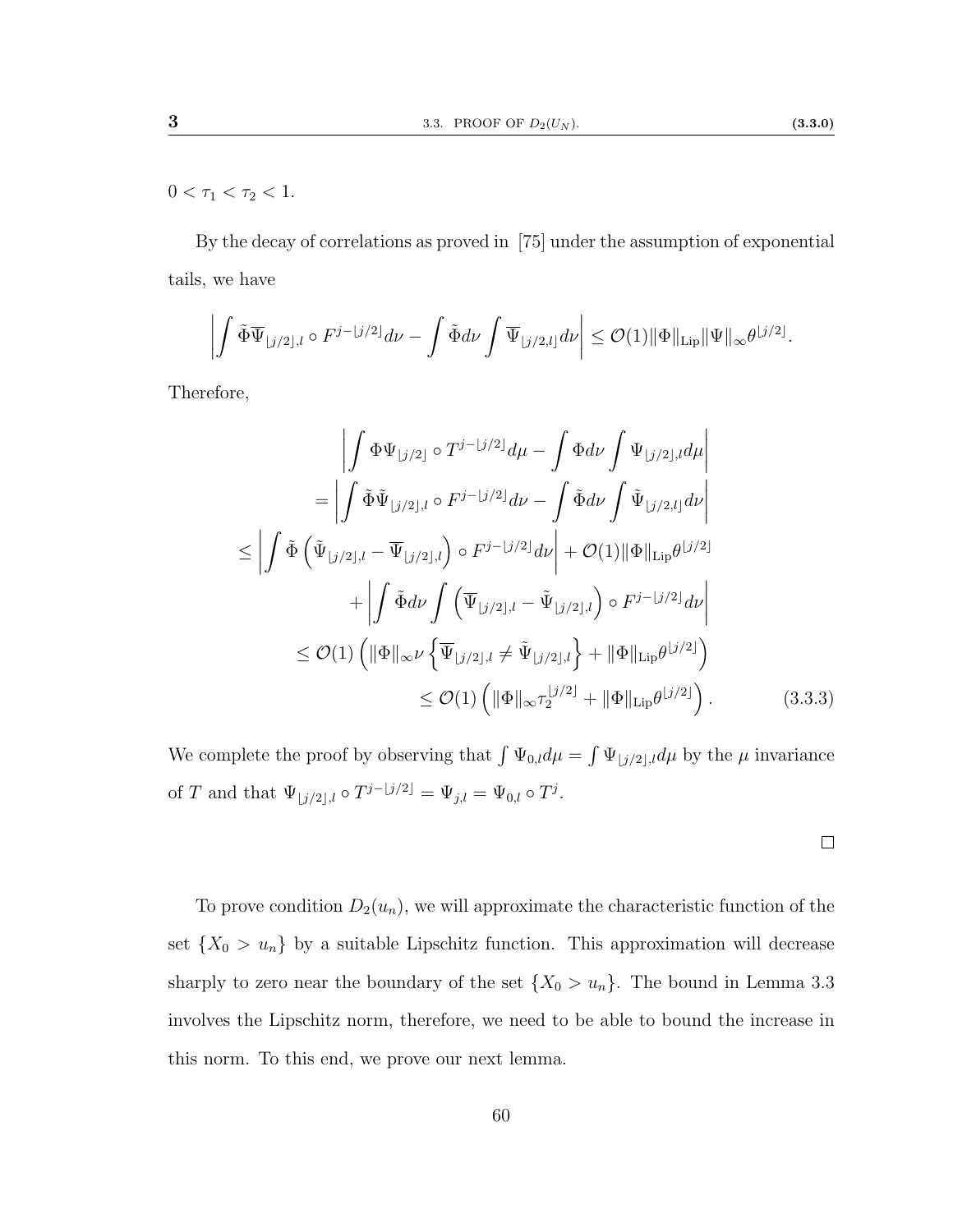**Lemma 3.4.** 1. For  $\mu$  a.e.  $x_0$  for every  $\epsilon > 0$  there exists an  $N \in \mathbb{N}$  such that for all  $n \geq N$ 

$$
\frac{1}{d+\epsilon}(v+\log n)\leq u_n(v)\leq \frac{1}{d-\epsilon}(v+\log n)
$$

2. Denote by  $S(n, x_0) := A_{(e^{-u_n} - e^{-u_n^2}, e^{-u_n^2})}(x_0)$  the annulus formed by the region between balls of radius  $e^{-u_n}$  and  $e^{-u_n} - e^{-u_n^2}$  about  $x_0$ . There exists a  $\delta(x_0) \in$  $(0, 1)$  such that for n large enough

$$
\mu(S(n, x_0)) \le \mathcal{O}(1)(n^{-2\delta v - \delta \log n}).
$$

*Proof.* (1) By the definition of d, for any  $\epsilon > 0$  there exists an  $N_1$  such that for all  $n \geq N_1$ ,  $(e^{-u_n})^{(d+\epsilon)} \leq \mu(B(x, e^{-u_n})) \leq (e^{-u_n})^{(d-\epsilon)}$ . Since we have assumed  $\lim_{n\to\infty} n\mu(B(x,e^{-u_n})) \to e^{-v}$ , we must have  $\limsup n(e^{-u_n})^{d+\epsilon} \leq e^{-v}$ . Since  $e^{-v}$ 0, this implies given  $\eta > 0$  there exists  $N_2$  such that  $n(e^{-u_n})^{d+\epsilon} \leq (1+\eta)e^{-v}$  for all  $n \geq N_2$ .

For the other direction, since  $\liminf n(e^{-u_n})^{d-\epsilon} \geq e^{-v}$  there exists  $N_3$  such that for all  $n \ge N_3$ ,  $n(e^{-u_n})^{d-\epsilon} \ge (1-\eta)e^{-v}$ . Since  $\eta$  was arbitrary the result follows.

(2) The proof follows from part (1) and [\(A5\)](#page-62-0). There exists a  $\delta \in (0,1)$  such that

$$
\mu(S(n, x_0)) \le \mathcal{O}(1)|S(n, x_0)|^{\delta}
$$

where  $|\cdot|$  denotes the width of the annulus. From part (1),  $|S(x_0, n)|^{\delta} \leq e^{-u_n^2 \delta} \leq$  $\exp(-\delta(1/(d+\epsilon)^2v^2 + (\log n)^2 + 2v\log n)) \leq \mathcal{O}(1)(n^{-2\delta' v - \delta' \log n})$  for some  $\delta' > 0$ .

 $\Box$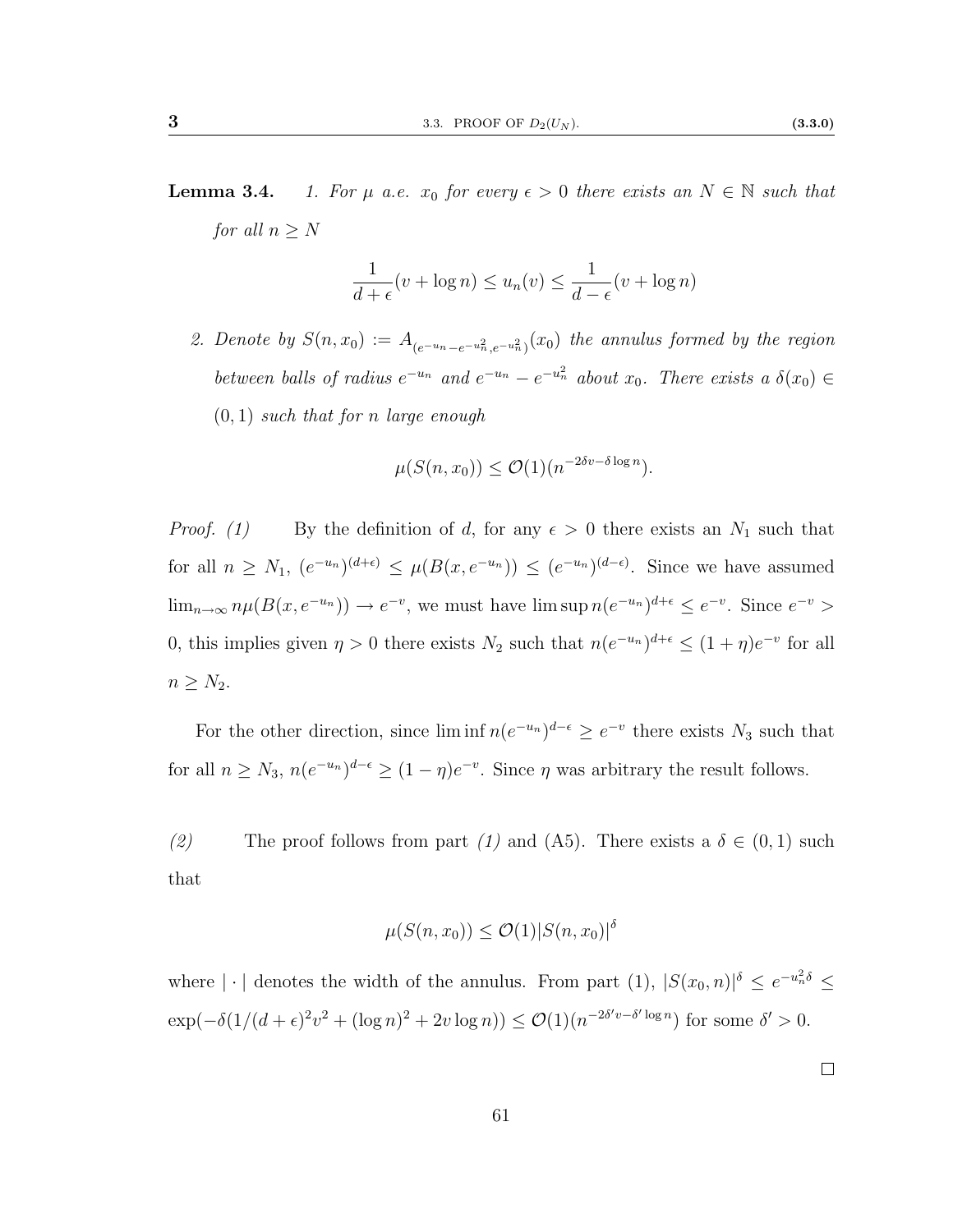We note that if the map  $T$  preserves an absolutely continuous measure, as in the case of dispersing billiards, then this estimate can be obtained trivially. We are now ready to prove Theorem [3.2.](#page-64-0)

*Proof of Theorem [3.2.](#page-64-0)* We approximate the indicator function  $1_{\{X_0 > u_n\}}$  by a Lipschitz continuous function  $\Phi$  as follows. The set  $\{X_0 > u_n\}$  corresponds to a ball of radius  $e^{-u_n}$  centered at the point  $x_0$ . We define  $\Phi$  to be 1 inside a ball centered at  $x_0$  of radius  $e^{-u_n} - e^{-u_n^2}$  and decaying to 0 at a linear rate on  $S(n, x_0)$  so that on the boundary of  $\{X_0 > u_n\}$ ,  $\Phi$  vanishes. The Lipschitz norm of  $\Phi$  is seen to be bounded by  $\exp(u_n^2)$ . Since

$$
\left| \int 1_{\{X_0 > u_n\}} \Psi_{\lfloor j/2 \rfloor, l} \circ T^{j - \lfloor j/2 \rfloor} d\mu - \mu(X_0 > u_n) \int \Psi_{\lfloor j/2 \rfloor, l} d\mu \right|
$$
  

$$
\leq \left| \int \left( 1_{\{X_0 > u_n\}} - \Phi \right) \Psi_{\lfloor j/2 \rfloor, l} d\mu \right| + \mathcal{O}(1) \left( \| \Phi \|_{\infty} j^2 \tau_2^{\lfloor j/4 \rfloor} + \| \Phi \|_{\text{Lip}} \theta^{\lfloor j/2 \rfloor} \right)
$$
  

$$
+ \left| \int \left( 1_{\{X_0 > u_n\}} - \Phi \right) d\mu \int \Psi_{\lfloor j/2 \rfloor, l} d\mu \right|, \qquad (3.3.4)
$$

and because  $||1_{\{X_0 > u_n\}} - \Phi||_1 \leq \mu(S(n, x_0))$ , we have

$$
|\mu({X_0 > u_n})| \cap {M_{j,l} \le u_n}) - \mu({x_0 > u_n})\mu({M_{0,l} \le u_n}) \le \gamma(n,j)
$$

where

$$
\gamma(n,j) = \mathcal{O}(1) \left( n^{-2\delta' v - \delta' \log n} + n^{2v + \log n} \theta_1^{\lfloor j/2 \rfloor} \right)
$$

where  $\theta_1 = \max \{\tau_2, \theta\}$ . Let  $j = t_n = (\log n)^5$ . Then  $n\gamma(n, t_n) \to 0$  as  $n \to \infty$ . Note that we had considerable freedom of choice of  $t_n$ . Anticipating our applications, we choose  $t_n = (\log n)^5$ .

 $\Box$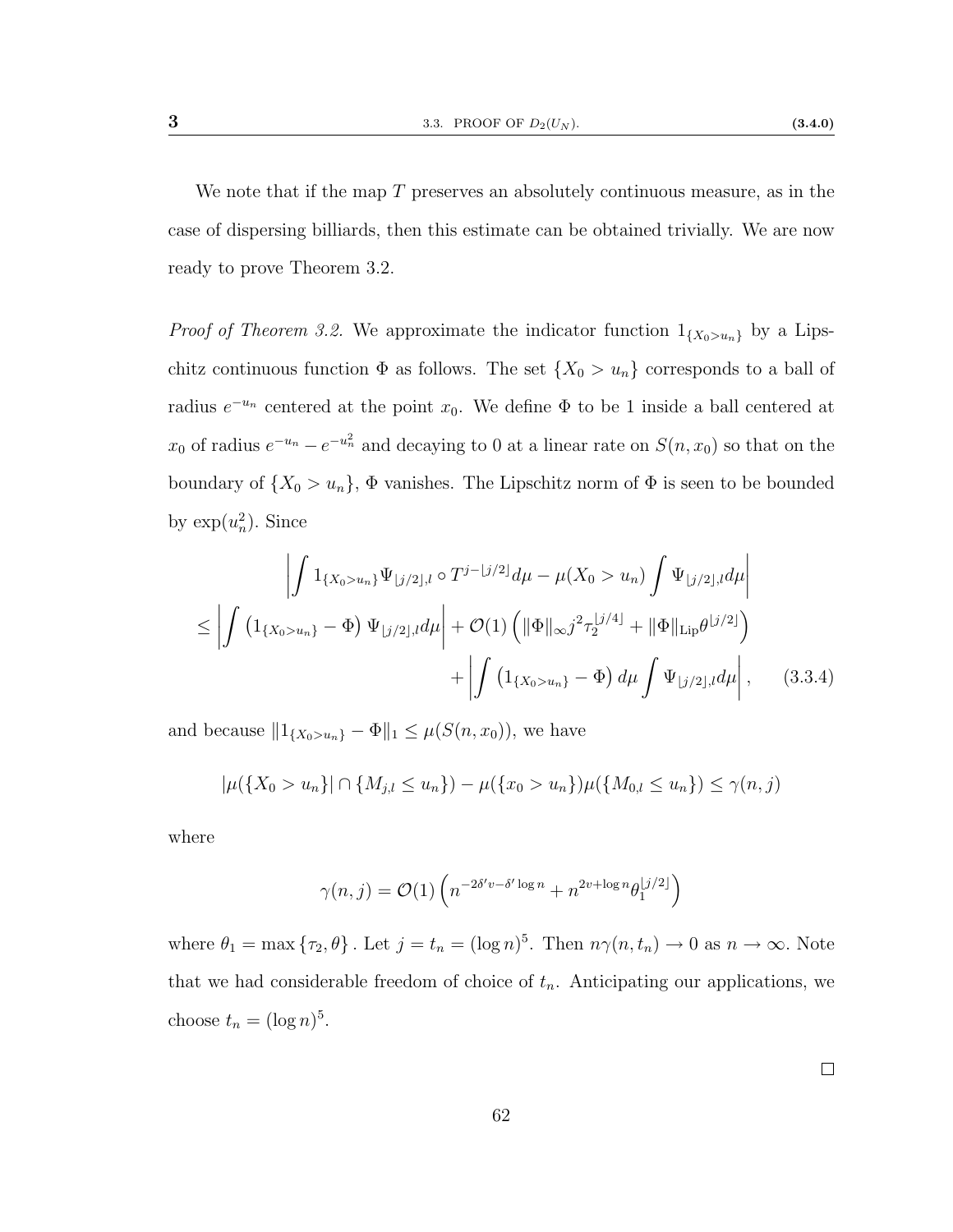## 3.4 Applications

We now prove condition  $D'(u_n)$  for some concrete examples. We consider Lozi maps and Sinai dispersing billiards. These are (almost) hyperbolic systems that admit invariant cone fields, but the derivative map  $DT$  is discontinuous or singular. We discuss these in further detail below.

#### <span id="page-70-0"></span>3.4.1 Planar dispersing billiard maps and flows



Figure 3.4.1 Planar dispersing billiards with convex circular scatterers, also known as Lorenz gas. The picture shown here is on  $\mathbb{T}^2$ , the two-dimensional torus. The light gray dots (in the center right of the image) shows the initial position of two trajectories, while the dark dots show their position at time  $t = 1$ .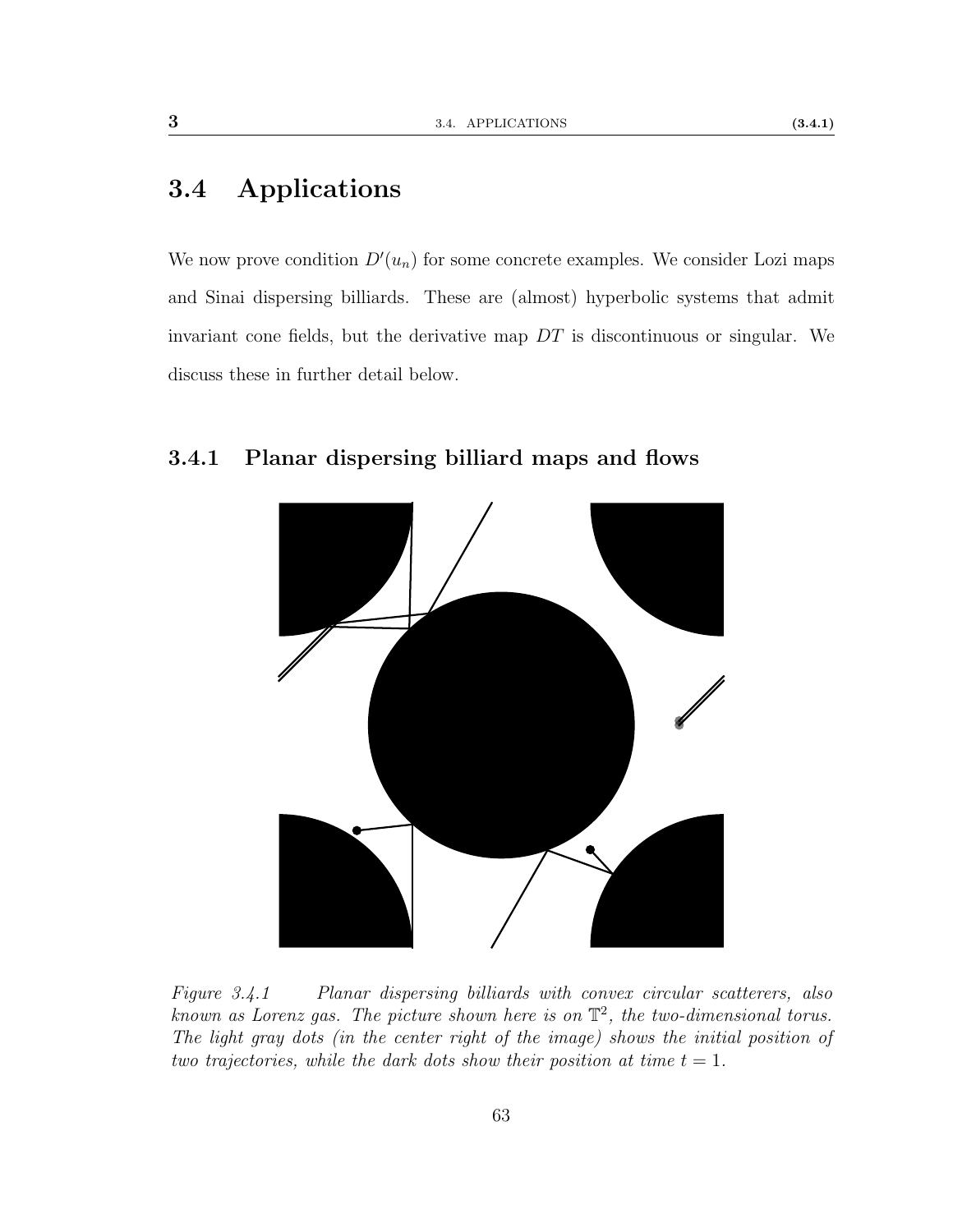Let  $\Gamma = {\lbrace \Gamma_i, i = 1 : k \rbrace}$  be a family of pairwise disjoint, simply connected  $C^3$ curves with strictly positive curvature on the two-dimensional torus  $\mathbb{T}^2$ .

The billiard flow  $B_t$  is the dynamical system generated by the motion of a point particle in  $Q = \mathbb{T}^2/(\cup_{i=1}^k (i_1 \text{interior } \Gamma_i))$  with constant unit velocity inside Q and with elastic reflections at  $\partial Q = \bigcup_{i=1}^{k} \Gamma_i$ , where elastic means "angle of incidence equals angle of reflection" (see figure [3.4.1\)](#page-70-0).

If each  $\Gamma_i$  is a circle then this system is called a periodic Lorentz gas, a wellstudied model in physics. The billiard flow is Hamiltonian and preserves a probability measure (which is Liouville measure)  $\tilde{\mu}$  given by  $d\tilde{\mu} = C_Q dq dt$  where  $C_Q$  is a normalizing constant and  $q \in Q, t \in \mathbb{R}$  are Euclidean coordinates.

From the flow  $B_t$ , we may construct the "collision map"  $T : \partial Q \to \partial Q$  by considering only the positions and angles of collisions. Let  $r$  be a one-dimensional coordinatization of Γ corresponding to length and let  $n(r)$  be the outward normal to  $\Gamma$  at the point r. For each  $r \in \Gamma$  we consider the tangent space at r consisting of unit vectors v such that  $(n(r), v) \geq 0$ . This gives us the possible angles a particle can take after it collides with the boundary. We identify each such unit vector  $v$  with an angle  $\theta \in [-\pi/2, \pi/2]$ , which is the angle the outgoing trajectory makes with the unit normal. The boundary X is then parametrized by  $X := \partial Q = \Gamma \times [-\pi/2, \pi/2]$ so that X consists of the points  $(r, \theta)$ .  $T : X \to X$  is the Poincaré map that gives the position and angle  $T(r, \theta) = (r_1, \theta_1)$  after a point  $(r, \theta)$  flows under  $B_t$  and collides again with  $X$ , according to the rule "angle of incidence equals angle of reflection". Thus if a trajectory starting at  $(r, \theta)$  flies for time  $h(r, \theta)$  before it collides with  $\partial Q$  again, we may set  $T(r, \theta) = B_{h(r,\theta)}(r, \theta)$ . The billiard map preserves a measure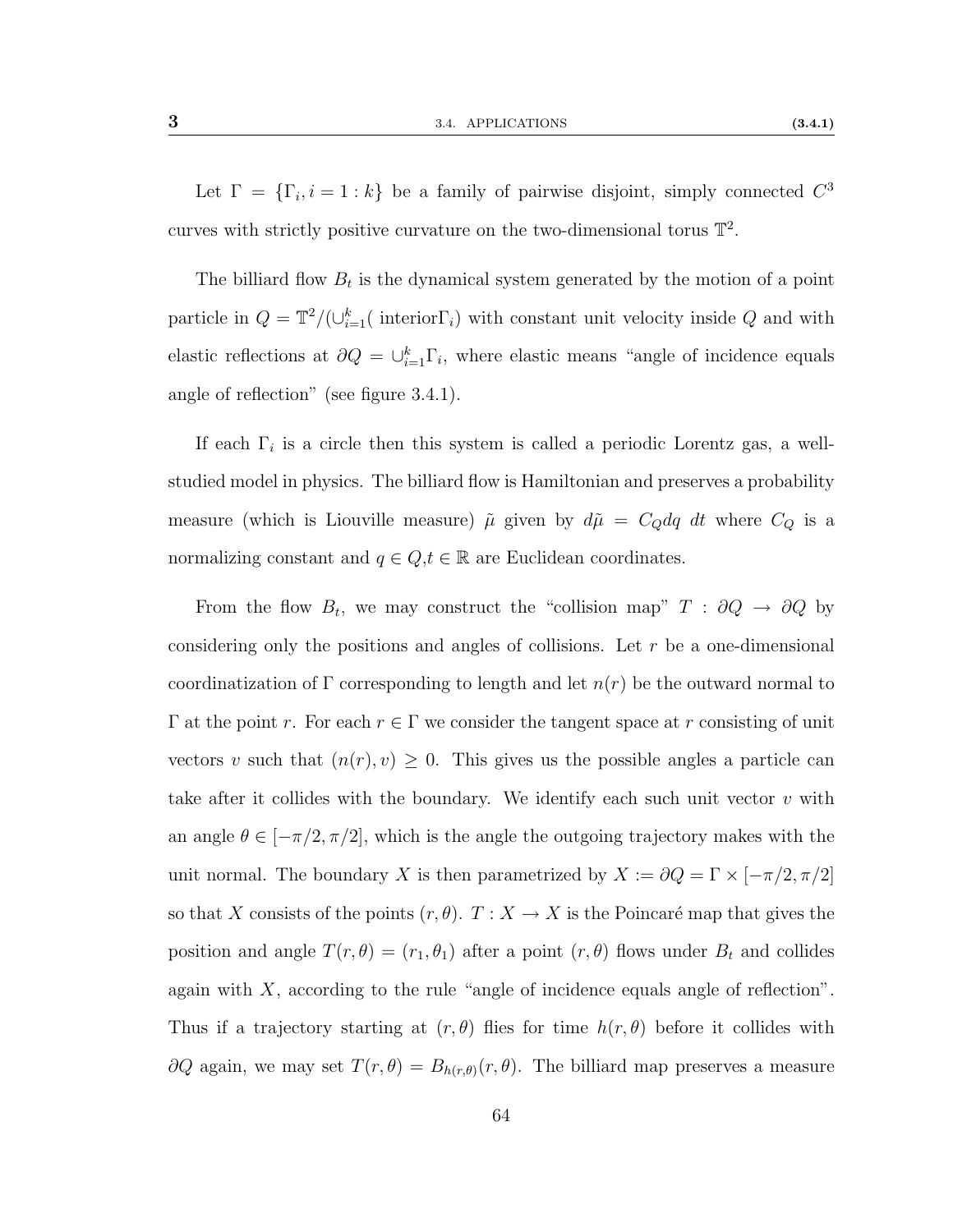$d\mu = c_X \cos \theta dr d\theta$  equivalent to two-dimensional Lebesgue measure  $dm = dr d\theta$  with density  $\rho(x)$  where  $x = (r, \theta)$ .

Under the assumption of finite horizon, namely, that the time of flight  $h(r, \theta)$  is bounded above, Young [\[75\]](#page-117-0) proved that the billiard map has exponential decay of correlations for Hölder observations. This settled a long-standing question about the rate of decay of correlations in such systems. Chernov [\[19\]](#page-113-0) extended this result to planar dispersing billiards with infinite horizon where  $h(x, r) < \infty$  for all but finitely many points  $(r, \theta)$  but is not essentially bounded. Chernov also proved exponential decay for dispersing billiards with corner points (a class of billiards we do not discuss in this chapter). A good reference for background results for this section are the papers [\[17,](#page-113-1) [16,](#page-113-2) [75,](#page-117-0) [19\]](#page-113-0). We first establish extreme value statistics for billiard maps and then, in the next section, deduce corresponding limit laws for billiard flows using the results of Holland et al [\[41\]](#page-115-0).

[\(A5\)](#page-62-0) is satisfied by planar dispersing billiards with finite and infinite horizon as the invariant measure is equivalent to Lebesgue. This is proved in [\[17,](#page-113-1) Appendix 2] where it is shown that  $\tilde{d}$  may be taken as 1 in the case of finite horizon and 4/5 in the case of infinite horizon. The proof of  $D_2(u_n)$  is immediate in the case of dispersing billiard maps with finite horizon, as they are modeled by a Young tower in [\[75\]](#page-117-0), have exponential decay of correlations. Chernov [\[19,](#page-113-0) Section 5] (see also [\[17,](#page-113-1) Section 5]) constructs a Young tower for billiards with infinite horizon to prove exponential decay of correlations so that condition  $D_2(u_n)$  is satisfied by this class of billiard map as well. Hence we need only prove condition  $D'(u_n)$ .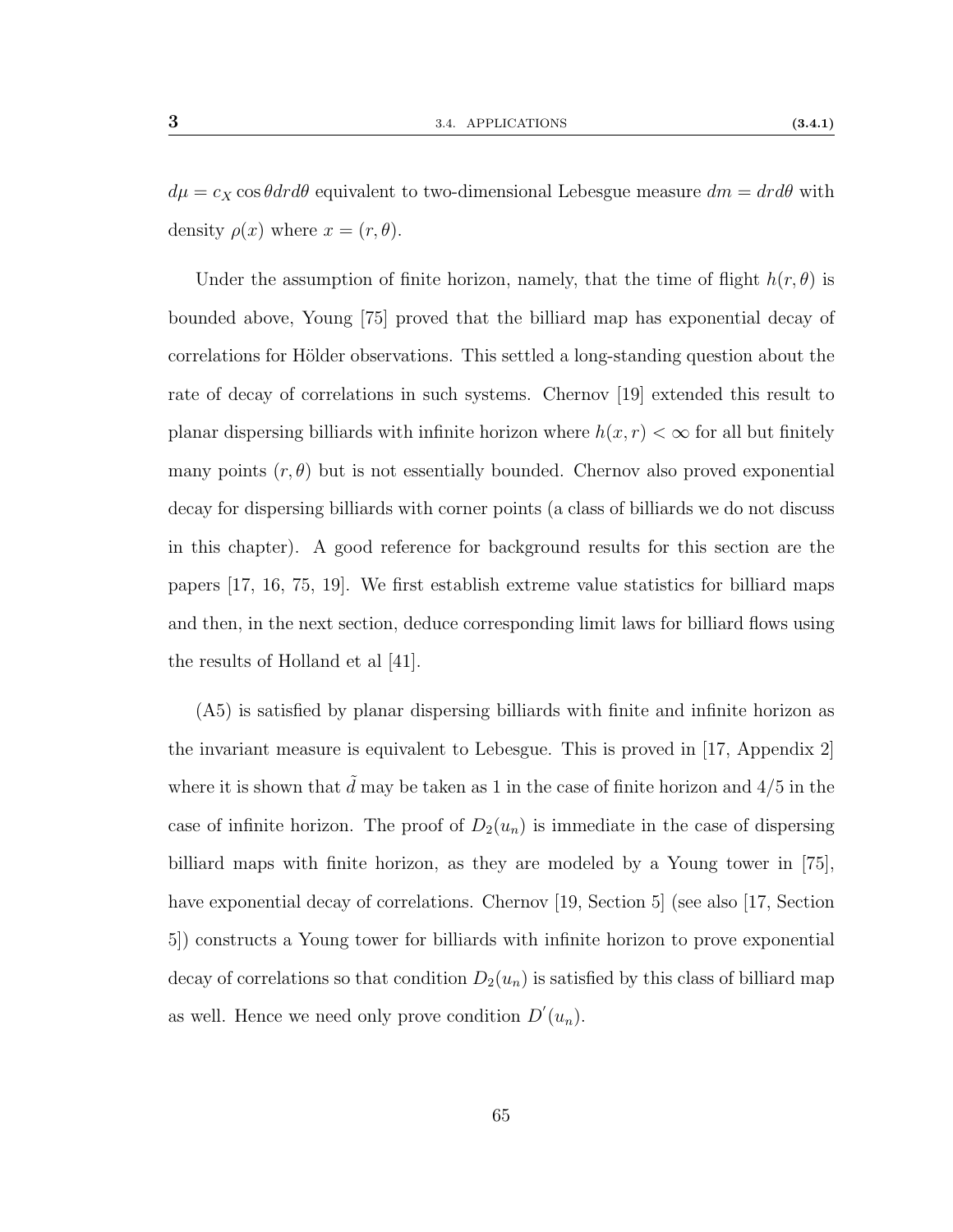It is known (see [\[19,](#page-113-0) Lemma 7.1] for finite horizon and [\[19,](#page-113-0) Section 8] for infinite horizon) that dispersing billiard maps expand in the unstable direction in the Euclidean metric  $|.| = \sqrt{(dr)^2 + (d\phi)^2}$ , in that  $|DT_u^n v| \ge C\varrho^n |v|$  for some constants  $C, \, \rho > 1$  which is independent of v. In fact  $|L_n| \geq C \varrho^n |L_0|$  where  $L_0$  is a segment of unstable manifold (once again in the Euclidean metric) and  $L_n$  is  $T^nL_0$ .

We choose  $N_0$  so that  $\rho := C \varrho^{N_0} > 1$  and then  $T^{N_0}$  (or  $DT^{N_0}$ ) expands unstable manifolds (tangent vectors to unstable manifolds) uniformly in the Euclidean metric.

It is common to use the p-metric in proving ergodic properties of billiards. Young uses this semi-metric in [\[75\]](#page-117-0). Recall that for any curve  $\gamma$ , the p-norm of a tangent vector to  $\gamma$  is given as  $|v|_p = \cos \phi(r)|dr|$  where  $\gamma$  is parametrized in the  $(r, \phi)$  plane as  $(r, \phi(r))$ . The Euclidean metric in the  $(r, \phi)$  plane is given by  $ds^2 = dr^2 + d\phi^2$ ; this implies that  $|v|_p \le \cos \phi(r) ds \le ds = |v|$ . We will use  $l_p(C)$  to denote the length of a curve in the p-metric and  $l(C)$  to denote length in the Euclidean metric. If  $\gamma$  is a local unstable manifold or local stable manifold then  $C_1 l(\gamma)_p \leq l(\gamma) \leq C_2 \sqrt{l_p(\gamma)}$ .

For planar dispersing billiards there exists an invariant measure  $\mu$  (which is equivalent to 2-dimensional Lebesgue measure) and through  $\mu$  a.e. point x there exists a local stable manifold  $W^s_{loc}(x)$  and a local unstable manifold  $W^u_{loc}(x)$ . The SRB measure  $\mu$  has absolutely continuous (with respect to Lebesgue measure) conditional measures  $\mu_x$  on each  $W^u_{loc}(x)$ . The expansion by DT is unbounded however in the p-metric at  $\cos \theta = 0$  and this may lead to quite different expansion rates at different points on  $W^u_{loc}(x)$ . To overcome this effect and obtain uniform estimates on the densities of conditional SRB measure it is common to definite homogeneous local unstable and local stable manifolds. This is the approach adopted in [\[17,](#page-113-1) [16,](#page-113-2) [19,](#page-113-0) [75\]](#page-117-0).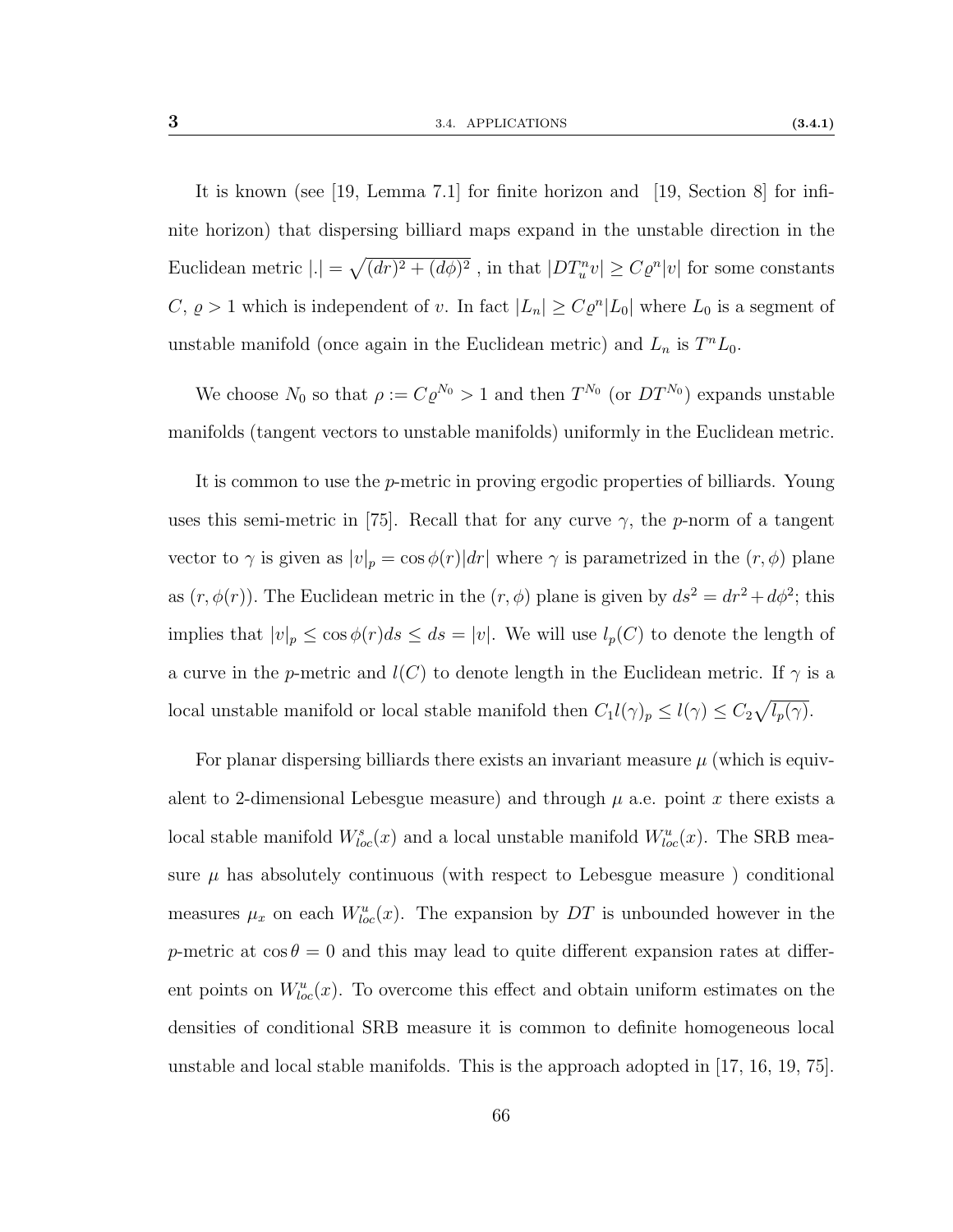Fix a large  $k_0$  and define

$$
I_k = \{(r, \theta) : \frac{\pi}{2} - k^{-2} < \theta < \frac{\pi}{2} - (k+1)^{-2}\}
$$
\n
$$
I_{-k} = \{(r, \theta) : -\frac{\pi}{2} + (k+1)^{-2} < \theta < -\frac{\pi}{2} + k^{-2}\}
$$

and

$$
I_0 = \{ (r, \theta) : -\frac{\pi}{2} + k_0^{-2} < \theta < \frac{\pi}{2} - k_0^{-2} \}.
$$

In our setting we call a local unstable (stable) manifold  $W^u_{loc}(x)$  ( $W^s_{loc}(x)$ ) homogeneous if for all  $n \geq 0$   $T^n W^u_{loc}(x)$   $(T^{-n} W^s_{loc}(x))$  does not intersect any of the line segments in  $I_{k_0} \cup \cup_k (I_k \cup I_{-k})$ . Homogeneous  $W^u_{loc}(x)$  have almost constant conditional SRB densities  $\frac{d\mu_x}{d\lambda_x}$  in the sense that there exists  $C > 0$  such that  $\frac{1}{C} \leq \frac{d\mu_x(z_1)}{d\lambda_x}$  $\frac{d_{x}(z_{1})}{d\lambda_{x}}/\frac{d\mu_{x}(z_{2})}{d\lambda_{x}}$  $\frac{\iota_x(z_2)}{d\lambda_x} \leq$ C for all  $z_1, z_2 \in W^u_{loc}(x)$  (see [\[19,](#page-113-0) Section 2] and the remarks following Theorem 3.1).

From this point on, all the local unstable (stable) manifolds that we consider will be homogeneous. Bunimovich et al [\[17,](#page-113-1) Appendix 2, Equation A2.1] give quantitative estimates on the length of homogeneous  $W^u_{loc}(x)$ . They show that there exists  $C, \tau >$ 0 such that  $\mu\{x: l(W^s_{loc}(x)) < \epsilon \text{ or } l(W^u_{loc}(x)) < \epsilon \} \leq C\epsilon^{\tau}$  where  $l(C)$  denotes 1dimensional Lebesgue measure or length of a rectifiable curve C. In our setting  $\tau$ could be taken to be  $\frac{2}{9}$ , its exact value will play no role, but for simplicity, in the forthcoming estimates we assume  $0 < \tau < \frac{1}{2}$ .

The natural measure  $\mu$  has absolutely continuous conditional measures  $\mu_x$  on local unstable manifolds  $W^u_{loc}(x)$  which have almost uniform densities with respect to Lebesgue measure on  $W^u_{loc}(x)$  by [\[19,](#page-113-0) Equation 2.4].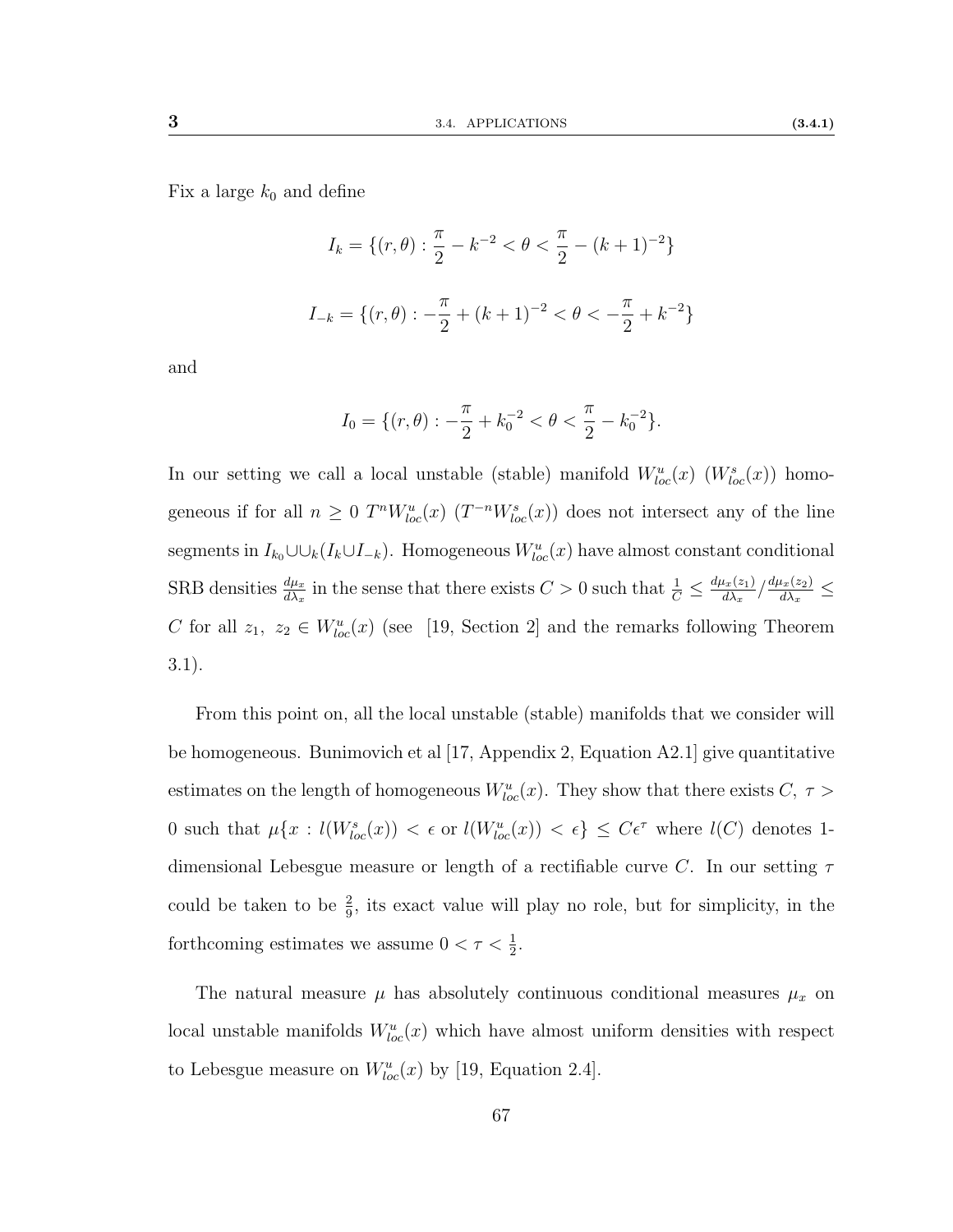We prove,

<span id="page-75-0"></span>**Theorem 3.5.** Let  $T : X \to X$  be a planar dispersing billiard map. Then for  $\mu$ a.e.  $x_0$  the stochastic process defined by  $X_n(x) = -\log(d(x_0, T^n x))$  satisfies a Type I extreme value law in the sense that  $\lim_{n\to\infty}\mu(M_n \leq (v + \log n + \log(\rho(x_0)))/2)$  $e^{-e^{-v}}$ .

*Proof.* Let  $A_{\sqrt{\epsilon}} = \{x : |W^u_{loc}(x)| > \epsilon\}$  $\sqrt{\epsilon}$  then  $\mu(A_{\sqrt{\epsilon}}^c) < C\epsilon^{\tau/2}$ . Let  $x \in A_{\sqrt{\epsilon}}$  and consider  $W^u_{loc}(x)$ . Since  $|T^{-k}W^u_{loc}(x)| < \lambda^{-1}|W^u_{loc}(x)|$  for  $k > N_0$  the optimal way for points  $T^{-k}(y)$  in  $T^{-k}W_{loc}^u(x)$  to be close to their preimages  $y \in W_{loc}^u(x)$  is for  $T^{-k}W_{loc}^u(x)$  to overlay  $W_{loc}^u(x)$ , in which case it has a fixed point and it is easy to see that

$$
l\{y\in W^u_{loc}(x): d(y,T^{-k}y)<\epsilon\}\leq l\{y\in \mathbb{R}: d(y,\frac{y}{\lambda})<\epsilon\}\leq (1-\lambda^{-1})^{-1}\epsilon.
$$

Accordingly  $l\{y \in W_{loc}^u(x) : d(y, T^{-k}y) < \epsilon\} \leq C$  $\sqrt{\epsilon}l\{y \in W_{loc}^u(x)\}$ . Recalling that the density of the conditional SRB-measure  $\lambda_x$  is bounded above and below with respect to one-dimensional Lebesgue measure we obtain  $\mu_x(A_{\sqrt{\epsilon}} \cap \{y \in W_{loc}^u(x) \in W_{loc}^u(x) \}$  $d(y, T^{-k}y) < \epsilon$ })  $\lt C\sqrt{\epsilon}$ . Integrating over all unstable manifolds in  $A_{\sqrt{\epsilon}}$  (throwing away the set  $\mu(A_{\sqrt{\epsilon}}^c)$  we have  $\mu\{x: d(T^{-k}x, x) < \epsilon\} < C\epsilon^{\tau/2}$ . Since  $\mu$  is T-invariant, and because T is invertible,  $\mu\{x: d(T^k x, x) < \epsilon\} < C\epsilon^{\tau/2}$  for  $k > N_0$ . Hence for any iterate  $T^k$ ,  $k > N_0$ 

$$
\mathcal{E}_k(\epsilon) := \mu\{x : d(T^k x, x) < \epsilon\} < C\epsilon^{\tau/2}
$$

Recall that the scaling constant  $u_n(v)$  is chosen so that  $n\mu(B(x_0, e^{-u_n(v)}) \to e^{-v}$ . For hyperbolic billiards we take  $u_n(v) = \frac{1}{2}(v + \log n + \log(\rho(x_0)))$  and shrinking balls of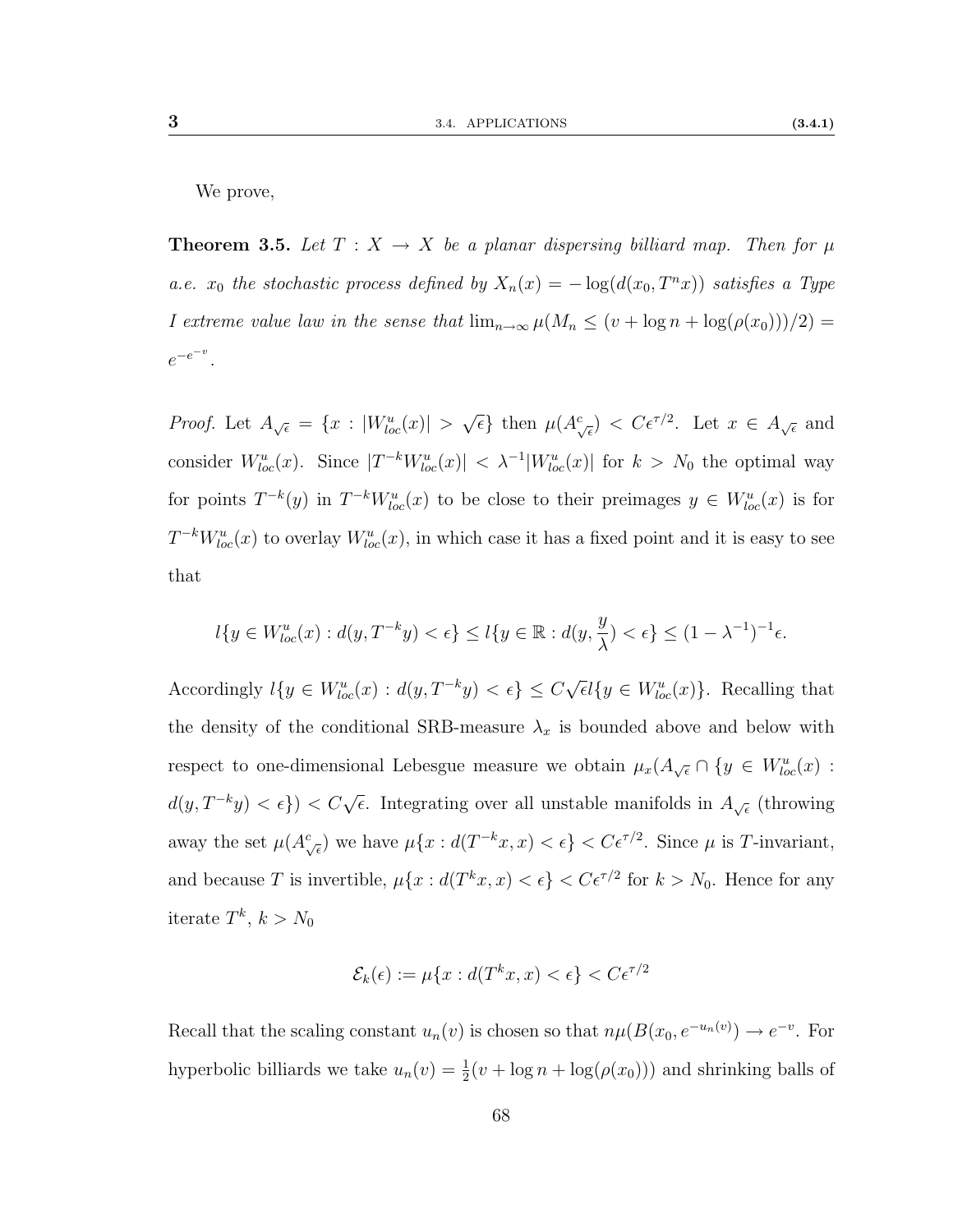radius roughly  $\frac{1}{\sqrt{2}}$  $\frac{1}{n}$  about points. This leads to the use of  $\frac{1}{\sqrt{n}}$  $\overline{k}$  in the next definition. Define

$$
E_k := \{ x : d(T^j x, x) \le \frac{2}{\sqrt{k}} \text{ for some } 1 \le j \le (\log k)^5 \}
$$

We have shown that for any  $\delta > 0$ , for all sufficiently large k,  $\mu(E_k) \leq k^{-\tau/4+\delta}$ . For simplicity we take  $\mu(E_k) \leq k^{-\sigma}$  where  $\sigma < \tau/4 - \delta$  and omit the constant  $e^{-v}$  in the following equations.

Define the Hardy-Littlewood maximal function  $\mathfrak{L}_l$  for  $\phi(x) = 1_{E_l}(x)\rho(x)$  where  $\rho(x) = \frac{d\mu}{dm}(x)$ , so that

$$
\mathfrak{L}_l(x) := \sup_{a>0} \frac{1}{\lambda(B_a(x))} \int_{B_a(x)} 1_{E_l}(y) \rho(y) dm(y)
$$

A theorem of Hardy and Littlewood [\[53,](#page-116-0) Theorem 2.19] implies that

$$
\lambda(|M_l| > C) \le \frac{\|1_{E_l}\rho\|_1}{C}
$$

where  $\|\cdot\|_1$  is the  $L^1$  norm with respect to m. Let

$$
F_k := \{ x : \mu(B_{k-\gamma/2}(x) \cap E_{k\gamma/2}) \ge (k^{-\gamma\beta/2})k^{-\gamma/2} \}
$$

Then  $F_k \subset \{M_{k^{\gamma/2}} > k^{-\gamma\beta/2}\}\$  and hence

$$
\lambda(F_k) \le \mu(E_{k^{\gamma/2}})k^{\gamma\beta/2} \le Ck^{-\gamma\sigma}k^{\gamma\beta/2}
$$

If we take  $0 < \beta < \sigma$  and  $\gamma > \sigma/2$  then for some  $\delta > 0$ ,  $k^{-\gamma \sigma} k^{\gamma \beta/2} < k^{-1-\delta}$  and hence

$$
\sum_k \lambda(F_k) < \infty
$$

Thus for  $\lambda$  a.e. (hence  $\mu$  a.e.)  $x_0 \in X$  there exists  $N(x_0)$  such that  $x_0 \notin F_k$  for all  $k > N(x_0)$ . Thus along the subsequence  $n_k = k^{\gamma/2}$ ,  $\mu(X_0 > u_{n_k}, X_0 \circ T^j >$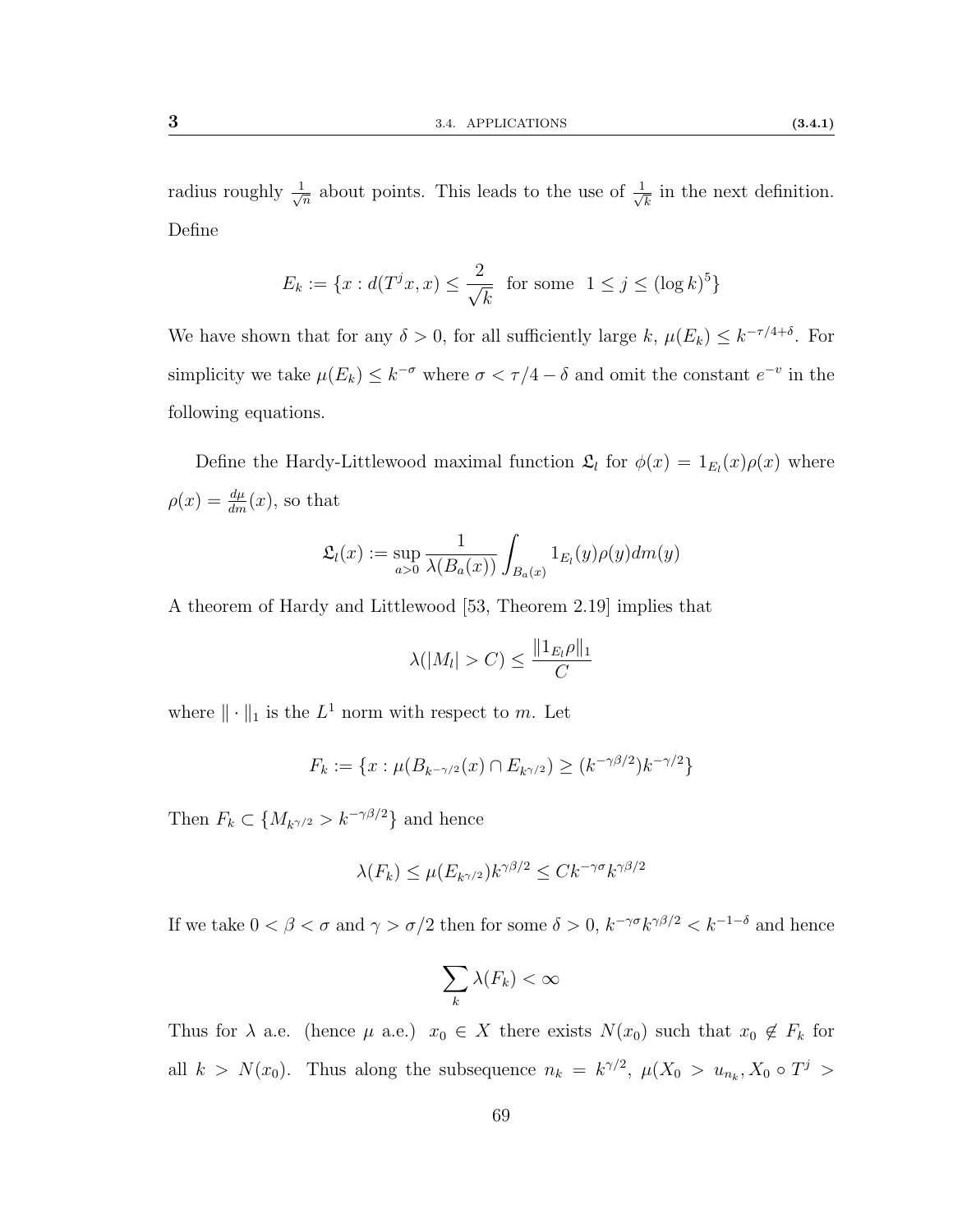$u_{n_k}$ )  $\leq n_k^{-1-\delta}$  $\int_{k}^{-1-\delta}$  for  $k > N(x_0), j \leq (\log n_k)^5$ . This is sufficient to obtain an estimate for all  $u_n$ . From the estimate for  $n_k$ , we may deduce that if  $k^{\gamma/2} \leq n \leq (k+1)^{\gamma/2}$ , then  $\mu(X_0 > u_n, X_0 \circ T^j > u_n) \leq \mu(X_0 \geq u_n, X_0 \circ T^j \geq u_n) \leq n_k^{-1-\delta}$  $\frac{-1}{k}$  for  $j \leq$  $\min\{(\log(n_k))^5, (\log(n))^5\}$ . But if n is large enough (note that this forces k to be large), then

$$
k^{\gamma/2} \le n \le (k+1)^{\gamma/2} \implies 0 \le \log n - \gamma/2 \log k \le \frac{\gamma}{2} \log \frac{k+1}{k} \to 0.
$$

Hence  $\log n \approx \log n_k$ , so we may in fact take  $j \leq (\log n)^5$ .

We now control the iterates  $1 \leq j \leq N_0$ . If  $x_0$  is not periodic then

$$
s(x_0) := \min_{1 \le i < j \le N_0} d(T^i x_0, T^j x_0) > 0
$$

and hence for large enough n, for all  $1 \leq j \leq N_0$ ,  $\mu(X_0 > u_n, X_0 \circ T^j > u_n) = 0$ .

Recalling that  $u_n$  was chosen so that  $n\mu(B_{e^{-u_n}}(x)) \to e^{-v}$ , we get, for any  $1 \leq$  $j \leq (\log n)^5$ ,

$$
\mu(X_0 > u_n, X_0 \circ T^j > u_n) \le 2n^{-1-\delta}
$$

Hence

$$
\lim_{n \to \infty} n \sum_{j=1}^{(\log n)^5} \mu(X_0 > u_n, X_0 \circ T^j > u_n) = 0
$$

We now use exponential decay of correlations to show

$$
\lim_{n \to \infty} n \sum_{(\log n)^5}^{\infty} \mu(X_0 > u_n, X_0 \circ T^j > u_n) = 0
$$

We let  $1_{u_n}$  denote the indicator function of the set  $\{X_0 > u_n\}$ . We approximate the indicator function  $1_{u_n}$  by a Lipschitz function  $\phi_n$  which is 1 on a neighborhood of  $x_0$  of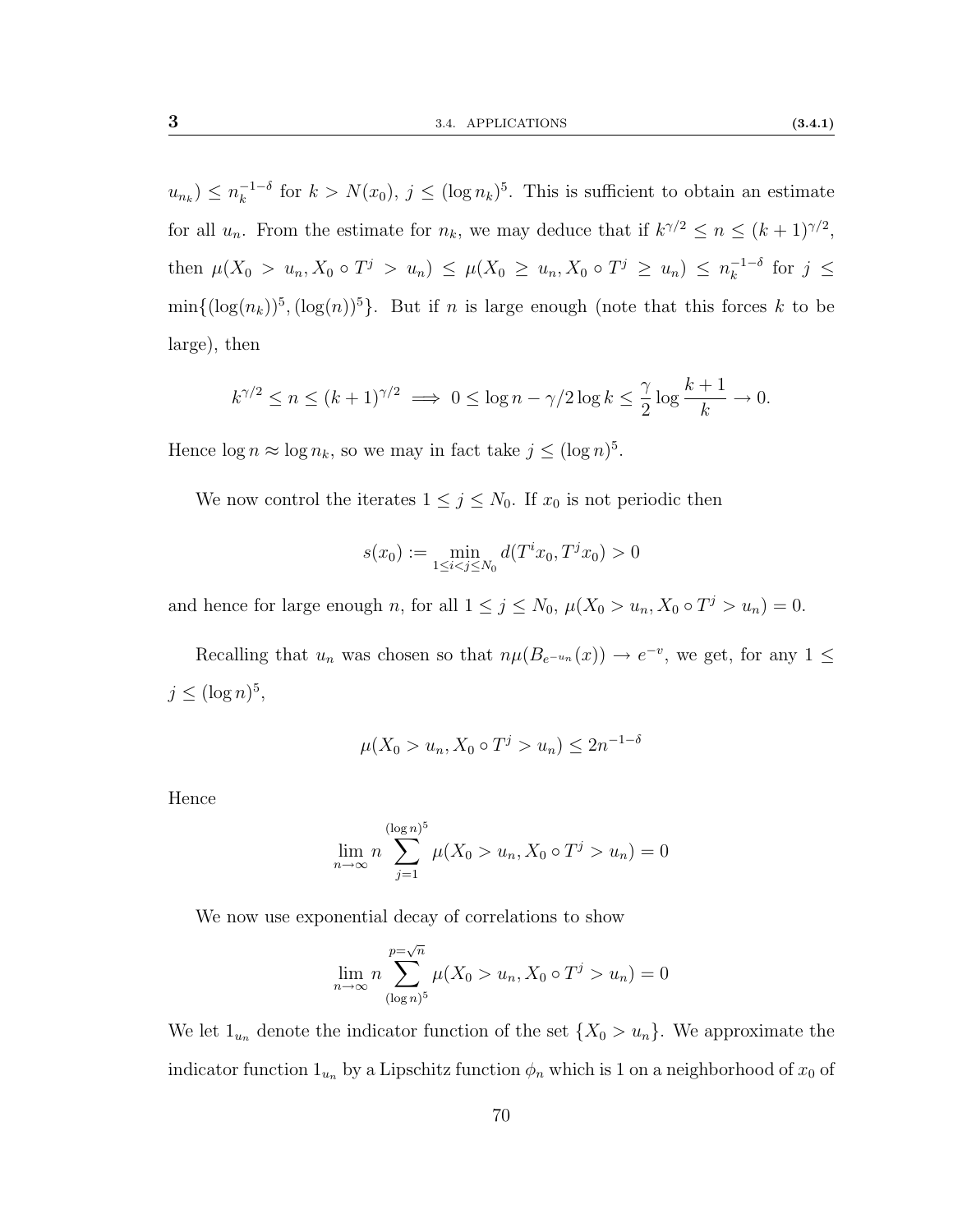radius  $e^{-u_n} - e^{-u_n^2}$  and linearly decays to 0 outside it, so that on the boundary of the ball of radius  $e^{-u_n}$ ,  $\phi_n = 0$ .  $\phi_n$  has Lipschitz norm bounded by  $e^{(u_n)^2} \approx e^{(v + \log n)^2/4}$ .

Note that

$$
\begin{aligned}\n|\int 1_{u_n} 1_{u_n} \circ T^j \, d\mu - (\int 1_{u_n} d\mu)^2| &\leq |\int \phi_n \, \phi_n \circ T^j \, d\mu - (\int \phi_n \, d\mu)^2| \\
&\quad + |\int \phi_n \, d\mu)^2 - (\int 1_{u_n} d\mu)^2| \\
&\quad + |\int 1_{u_n} 1_{u_n} \circ T^j \, d\mu - \int \phi_n \, \phi_n \circ T^j \, d\mu|\n\end{aligned}
$$

If  $(\log n)^5 \leq j \leq p = \sqrt{3}$  $\overline{n}$  then by decay of correlations  $\int \phi_n(x) \phi_n \circ T^j(x)$  –  $\left(\int \phi_n\right)^2 d\mu \leq Ce^{2u_n^2} \theta^j \leq Ce^{-2\log n} = \frac{C}{n^2}$  $\frac{C}{n^2}$ , if *n* is sufficiently large. Furthermore if *n* is large  $|(\int \phi_n d\mu)^2 - (\int 1_{u_n} d\mu)^2| < Cn^{-2(\delta v - \delta \log n)} < Cn^{-2}$ .

Finally  $|\int \phi_n \phi_n \circ T^j d\mu - 1_{u_n} 1_{u_n} \circ T^j d\mu| \leq \mu(\phi_n(x) \neq 1_{X_0 > u_n}) + \mu(\phi_n \circ T^j(x) \neq 1_{X_0 > u_n})$  $1_{X_0 \circ T^j(x)} \leq \frac{C}{n^2}$  since the supports of  $\phi_n$  and  $\phi_n \circ T^j$  are contained inside the supports of  $1_{u_n}$  and  $1_{u_n} \circ T^j$ .

Hence

$$
n \lim_{n \to \infty} \sum_{j=(\log n)^5}^{\infty} \mu(X_0 > u_n, X_0 \circ T^j > u_n) = 0.
$$

This concludes the proof of Theorem [3.5.](#page-75-0)

 $\Box$ 

#### 3.4.1.1 Billiard flows

In section [3.4.1,](#page-62-1) we established extreme value theory for the map  $T$  obtained by restricting attention to successive collisions for the billiards flow  $B_t$ . The full flow  $B_t$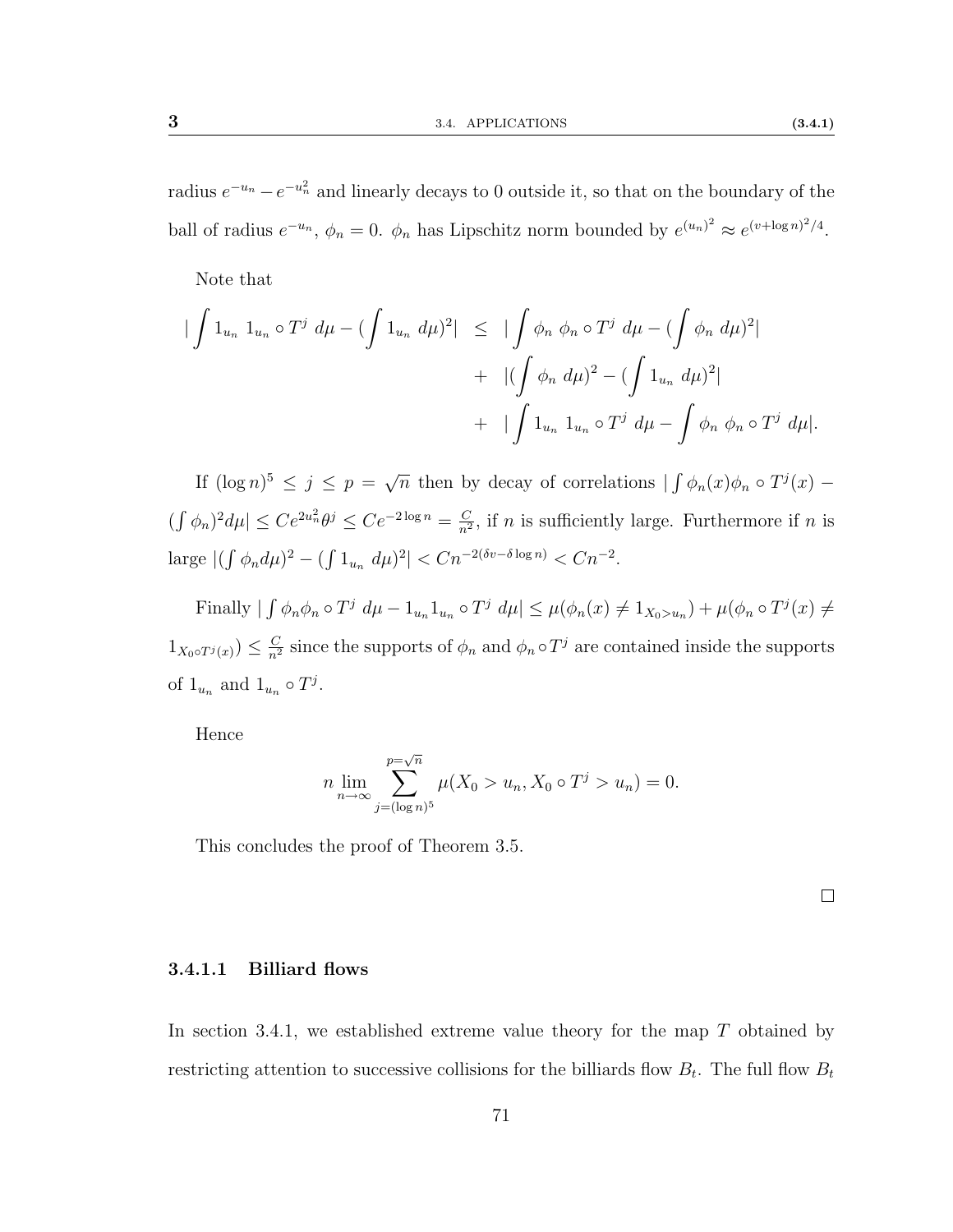can be viewed, given the collision map  $T$ , as a suspension flow over  $T$ , with time of flight given by the function  $h$ . This viewpoint lets us exploit the results of Holland et al. [\[41\]](#page-115-0), on extreme value theory for suspension flows as a consequence of the theory for the base maps.

Suppose  $B_t: Q \to Q$  is the billiard flow preserving the ergodic invariant natural measure  $\tilde{\mu}$  and h is the average first return time of the billiard flow from the boundary to the boundary with respect to  $\mu$  i.e.  $\bar{h} = C_X \int_X h(r, \phi) \cos \phi d\phi dr$  where  $h(r, \phi)$  is the time of flow till the point  $(r, \phi) \in \partial Q$  hits the boundary again  $\partial Q$ . As a consequence of [\[41,](#page-115-0) Theorem 2.10], we have the following corollary,

**Corollary 3.6.** For  $\tilde{\mu}$  a.e.  $p_0 \in Q$ , if  $\phi(p) = -\log d(p, p_0)$  and  $M_t := \max_{s \leq t} {\phi(B_s(p))}$ then

$$
\lim_{t \to \infty} \tilde{\mu}(M_t \le v + \log(t/\bar{h}) + \log \rho(x_0)/2) = e^{-e^{-v}}.
$$

#### 3.4.2 Lozi-like maps

The Lozi mapping T is a homeomorphism of  $\mathbb{R}^2$  given by

$$
(x, y) \rightarrow (1 + y - a|x|, bx)
$$

where  $\alpha$  and  $\beta$  are parameters. It has been studied as a model of chaotic dynamics intermediate in complexity (or difficulty) between Axiom A diffeomorphisms and Henon diffeomorphisms [\[57,](#page-116-1) [22,](#page-113-3) [74\]](#page-117-1). The derivative is discontinuous on the y-axis and this leads to arbitrarily short smooth local unstable manifolds. Misuiurewicz [\[57\]](#page-116-1)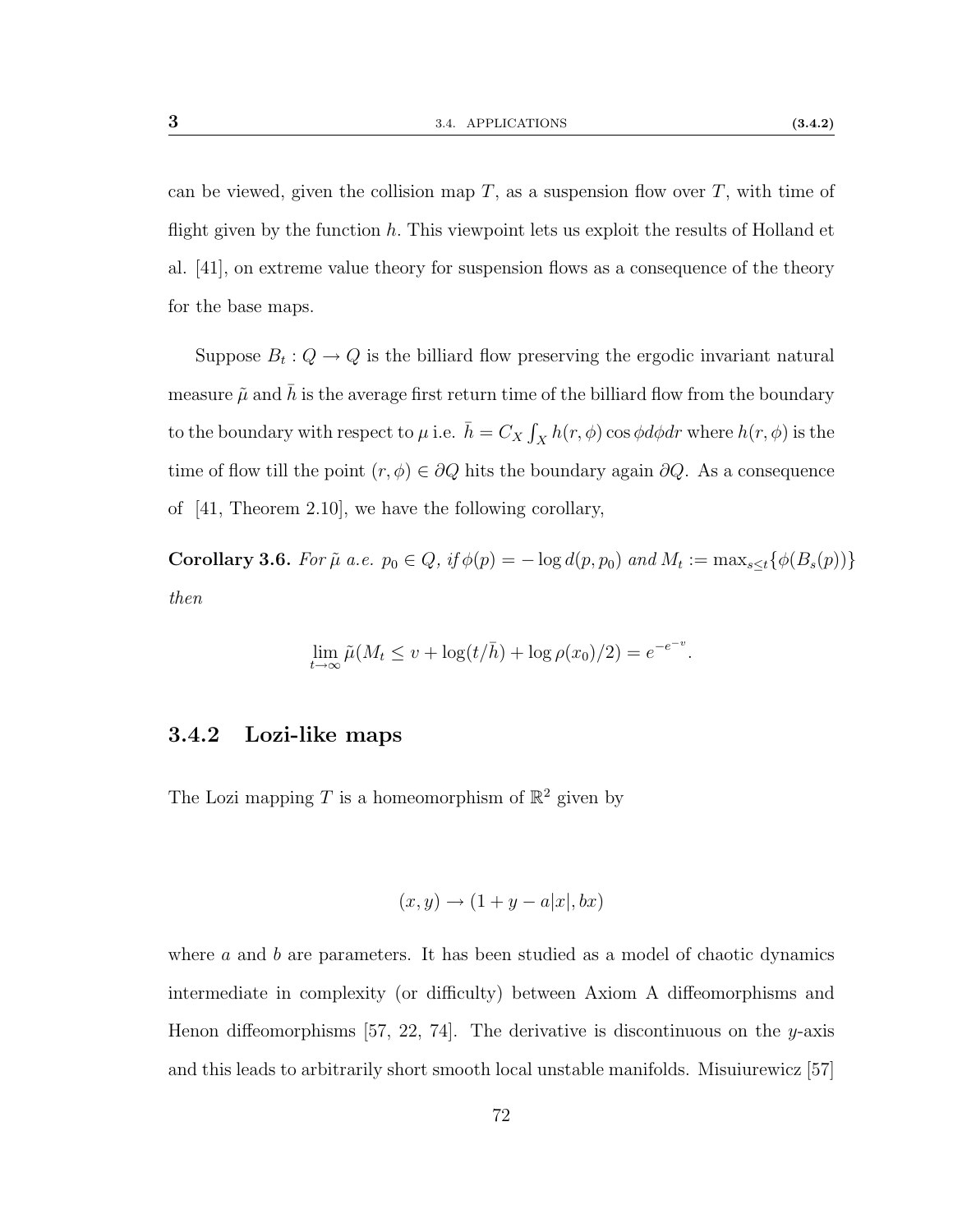proved that there exists an open set G of parameters such that if  $(a, b) \in G$  the map T is hyperbolic. If  $(a, b) \in G$ , then  $T_{a,b}$  has invariant stable and unstable directions (where the derivative is defined) and the angle between them is bounded below by  $\pi/5$ . We will restrict our attention to maps with parameters in the set G.

These maps admit a strict cone, and the tangent derivatives, where defined, sat-isfy uniform expansion estimates [\[22\]](#page-113-3) in that there exists  $\rho > 1$  such that  $|DT^n v| \ge$  $\rho^n v$  for all  $v \in E^u$  (the unstable direction) and correspondingly for  $E^s$  (the stable direction).  $T_{a,b}$  has an invariant ergodic probability measure  $\mu$  [\[22\]](#page-113-3) which is absolutely continuous with respect to the one-dimensional Lebesgue measure along local unstable curves. In fact the conditional invariant measure on local unstable manifolds is simply one-dimensional Lebesgue measure [\[22\]](#page-113-3). Young [\[74\]](#page-117-1) established similar results for a broader class of maps, 'generalized' Lozi maps which are piecewise  $C<sup>2</sup>$ mappings of the plane. But one reason for restricting to maps  $T_{a,b}$ ,  $(a, b) \in G$  is that for such maps Collet and Levy have also shown that for  $\mu$  almost every point on the attractor the Hausdorff dimension of  $\mu$  exists and is constant [\[22\]](#page-113-3). We need this fact for verifying Lemma [3.4,](#page-0-0) which is an essential ingredient in the verification of condition  $D_2(u_n)$  for these maps.

The existence of a dimension  $d$  implies that for almost every  $x$  in the attractor, the dimension constant  $d(x)$  in the definition of  $u_n$  is the same. We will use a sequence of scaling constants  $u_n(x_0, v)$  defined for a generic point  $x_0$  by the requirement that  $n\mu(B(x_0, e^{-u_n(x_0, v)})) \to e^{-v}.$ 

In later work [\[75,](#page-117-0) Section 7] Young constructs SRB measures via a tower construction for a broader class of piecewise  $C^2$  uniformly hyperbolic maps of the plane. The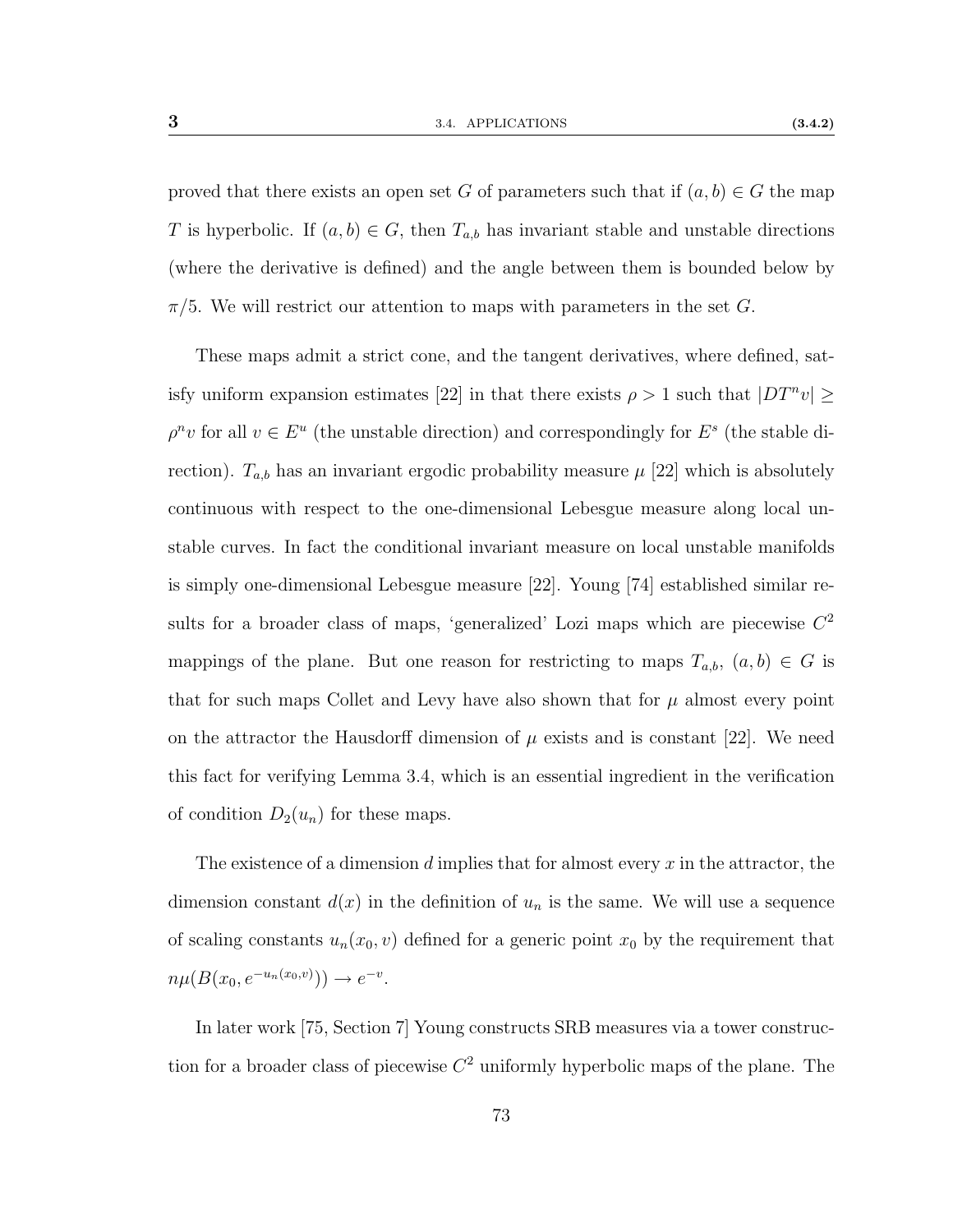Lozi map  $T_{a,b}$ , with  $(a, b) \in G$ , b sufficiently small, may be modeled by a Young tower with exponential tails [\[75\]](#page-117-0). Hence the Lozi maps we consider satisfy exponential decay of correlations for Hölder continuous observations.

We now summarize the ergodic properties of the Lozi maps that we will use. T has an invariant SRB-measure  $\mu$  and  $\mu$  a.e. point x has a local stable manifold  $W^s_{loc}(x)$ and local unstable manifold  $W^u_{loc}(x)$ . In [\[22,](#page-113-3) Proposition IV.1] it is shown that the conditional measures of  $\mu$  on the local unstable manifolds are the corresponding 1-d Lebesgue measures. Furthermore  $\mu$  a.e. point x has a quadrilateral  $\beta(x)$  with a local product structure, in the sense that  $y \in \beta(x)$  implies there exists a unique  $z \in \beta(x)$  such that  $z = W^u_{loc}(y) \cap W^s_{loc}(x)$  and a unique  $z' \in \beta(x)$  such that  $z' =$  $W^s_{loc}(y) \cap W^u_{loc}(x)$  [\[22,](#page-113-3) Section 4]. Suppose that  $W^u_{loc}(x)$  and  $W^u_{loc}(x')$  are local unstable manifolds. Then the holonomy  $h: W^u_{loc}(x) \to W^u_{loc}(x')$  is defined on the set  $D(h) :=$  $\{x \in W^u_{loc}(x) : W^s_{loc}(x) \cap W^s_{loc}(x') \neq \emptyset\}.$  The holonomy between local unstable manifolds satisfies the following quantitative estimates,

<span id="page-81-0"></span>**Proposition 3.7.** [\[22,](#page-113-3) Proposition II.4] Given  $W^u_{loc}(x)$  and  $W^u_{loc}(x')$  there is a constant L such that for any Borel subset  $A \subset W^u_{loc}(x) \cap D(h)$ ,

$$
(1 - L(d(W_{loc}^u(x), W_{loc}^u(x'))^{1/3})l(A) \le l(h(A)) \le (1 + L(d(W_{loc}^u(x), W_{loc}^u(x'))^{1/3})l(A)
$$

Note that the local unstable manifolds lie in a strict cone and the conditional invariant measure on local unstable manifolds is one-dimensional Lebesgue measure. Suppose that  $x_0 \in X$ ,  $A_{r,\epsilon}(x_0)$  is an annulus with center  $x_0$  and  $\lambda_x$  is conditional measure on  $W^u_{loc}(x)$  with x in the quadrilateral  $\beta(x_0)$ .

**Proposition 3.8.** [\(A5\)](#page-62-0) is satisfied for the Lozi maps, if  $(a, b) \in G$ .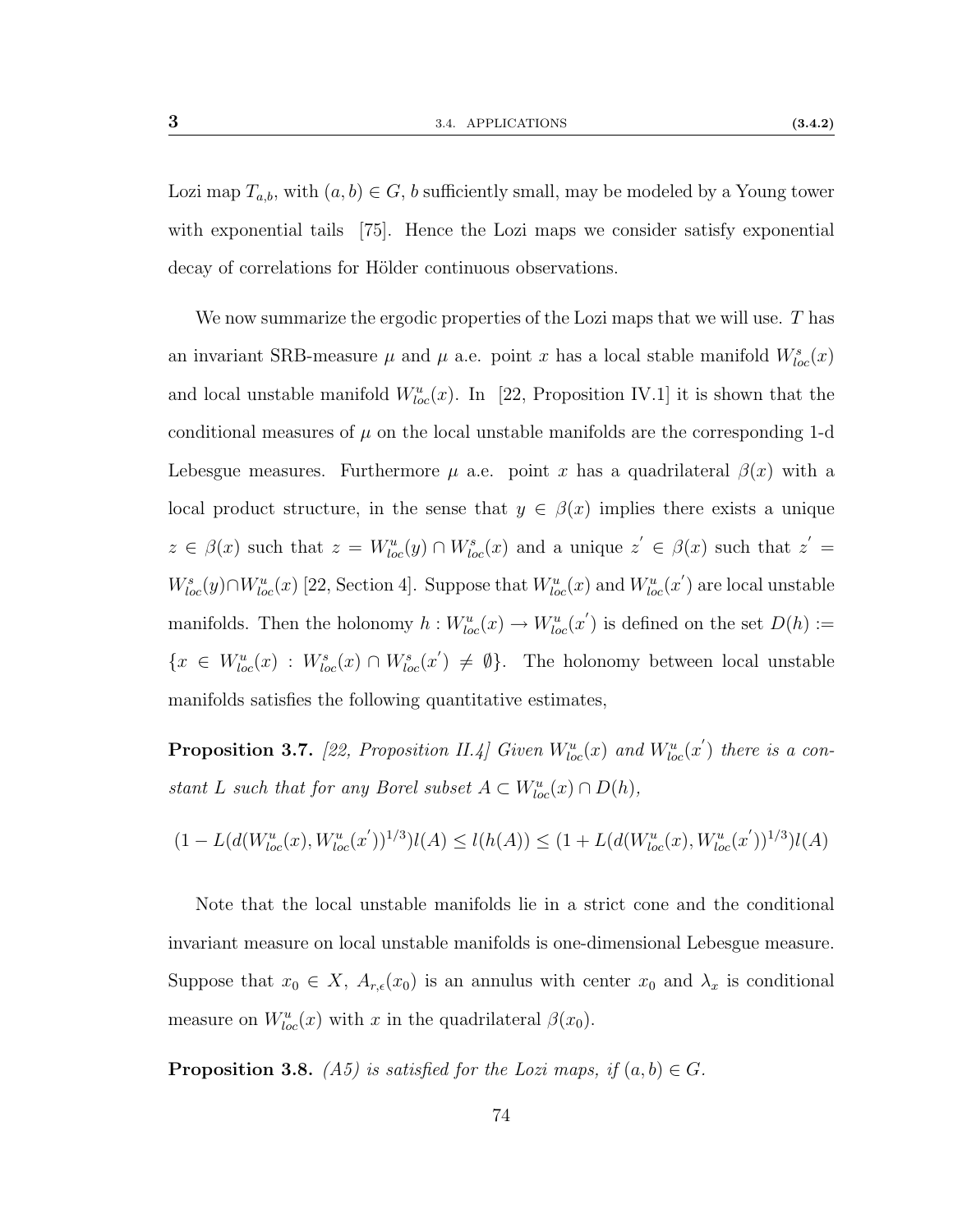$\Box$ 

*Proof.* Around almost every point  $x_0$ , there exists a quadrilateral  $\beta(x_0)$  which has a hyperbolic product structure. Furthermore, the conditional measure on each local unstable manifold is the 1-d Lebesgue measure. If any unstable leaf completely stretches across the annulus of width  $\epsilon$  around a ball of inner radius r, then it intersects the annulus in a curve of length at most C √  $\overline{\epsilon}$  for some constant C which may depend only on  $x_0$  but not on  $\epsilon$  or r. Since the measure is supported on the unstable leafs, the assertion holds.

Thus we need only show condition  $D'(u_n)$ . We will establish  $D'(u_n)$  in this section and prove the following theorem.

<span id="page-82-0"></span>**Theorem 3.9.** Let  $T_{a,b}: X \to X$  be a Lozi map with  $(a,b) \in G$  with b sufficiently small. Then for  $\mu$  a.e.  $x_0$  the stochastic process defined by  $X_n(x) = -\log(d(x_0, T^n x))$ satisfies a Type I extreme value law in the sense that  $\lim_{n\to\infty}\mu(M_n \leq u_n(x_0, v))$  =  $e^{-e^{-v}}$ 

**Remark 3.10.** We do not know the precise scaling constants  $u_n(x_0, v)$ , but for all  $\epsilon > 0$ ,  $\lim_{n\to\infty}\mu(M_n \leq (1-\epsilon)(\log n + v)/d)) \leq e^{-e^{-v}} \leq \lim_{n\to\infty}\mu(M_n \leq (1+\epsilon)(\log n + v)/d)$  $\epsilon$ )(log  $n + v/d$ )) which provides an estimate of the correct sequence  $u_n$ .

*Proof.* We need only establish  $D'(u_n)$ . We will denote the length of a rectifiable curve C by  $l(C)$  in the usual Euclidean metric. As tangent vectors to local unstable manifolds lie in a strict cone the projected length onto either the horizontal or vertical axis of a connected component C of  $T^k W^u_{loc}(x)$  is bounded below by  $\kappa l(\mathcal{C})$  for some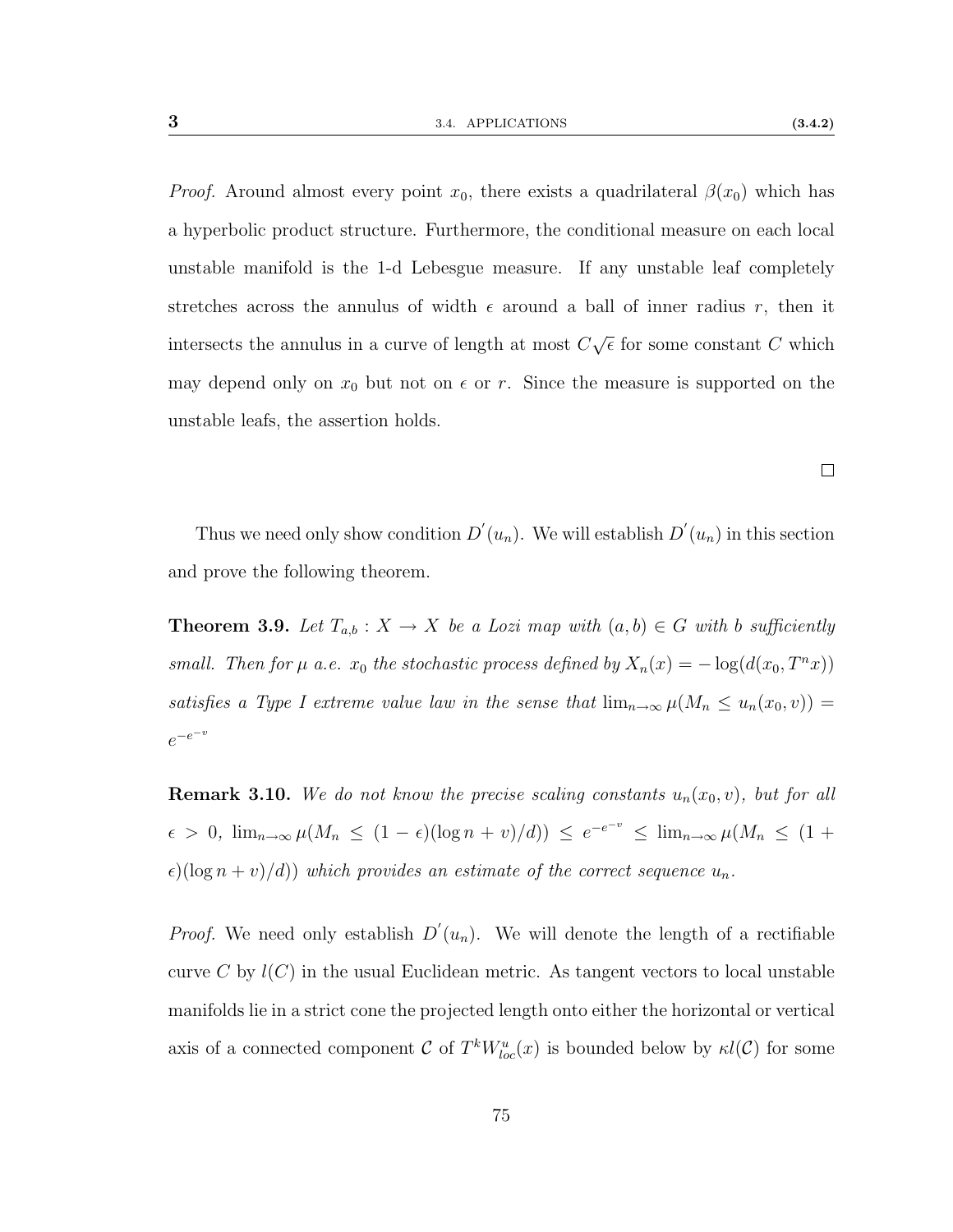$\kappa > 0$ . This constant will be absorbed into our C's below, so that the expansion of a local unstable manifold under  $T^j$  may be used to estimate the measure of points which satisfy  $d(x, T^j x) < \epsilon$ . The projection of  $W^u_{loc}(x)$  onto the horizontal axis expands uniformly for all  $j > N_0$  for some  $N_0$ , but as in the case of billiards this does not affect our argument if  $x_0$  is not a periodic point. For simplicity of exposition we

One would think that as the derivative is bounded and there is uniform expansion in the unstable direction, which lies within a cone, the proof of  $D'(u_n)$  would be immediate but the presence of discontinuities for the derivative complicates the picture. If  $W^u_{loc}(x)$  is a local unstable manifold then  $T^n(W^u_{loc}(x))$  is either a line segment or a connected broken line segment. Here is what could possibly go wrong in the latter case. Suppose that the map  $T$  (restricted to local unstable manifolds), expands uniformly and  $|T'(x)| > \rho > 1$ . Let L be a segment of unstable manifold and consider  $T^n L$ . It expands but may encounter the set of discontinuities/singularities S. Suppose  $T^nL$  is partitioned into X smooth components  $\beta_i$  with corresponding pre-image intervals  $\alpha_i \subset L$  so that  $T^n \alpha_i = \beta_i$ . Suppose the map  $T^n$  folds back on itself many times and places each  $\beta_i$  atop  $\alpha_i$  such that the left endpoint  $x_i$  of  $\alpha_i$  lies very close to the left endpoint  $T^n x_i$  of  $\beta_i$ . If  $|\beta_i| < \epsilon$  then each point in  $\alpha_i$  lies within  $\epsilon$  of its image under  $T^n$ . We have to show this cannot happen. We use the structure of a Young tower to do this.

We first show there exists  $\sigma > 0$  such that that for a generic point z (generic here means a set of points of full measure) if  $\epsilon$  is sufficiently small then  $\lambda_z(y \in W^u_{loc}(z)$ :  $d(y,T^jy) < \epsilon$   $\epsilon^{\sigma} l(W^u_{loc}(z))$  where  $\lambda_z$  is conditional measure on  $W^u_{loc}(z)$ .

assume  $N_0 = 1$ .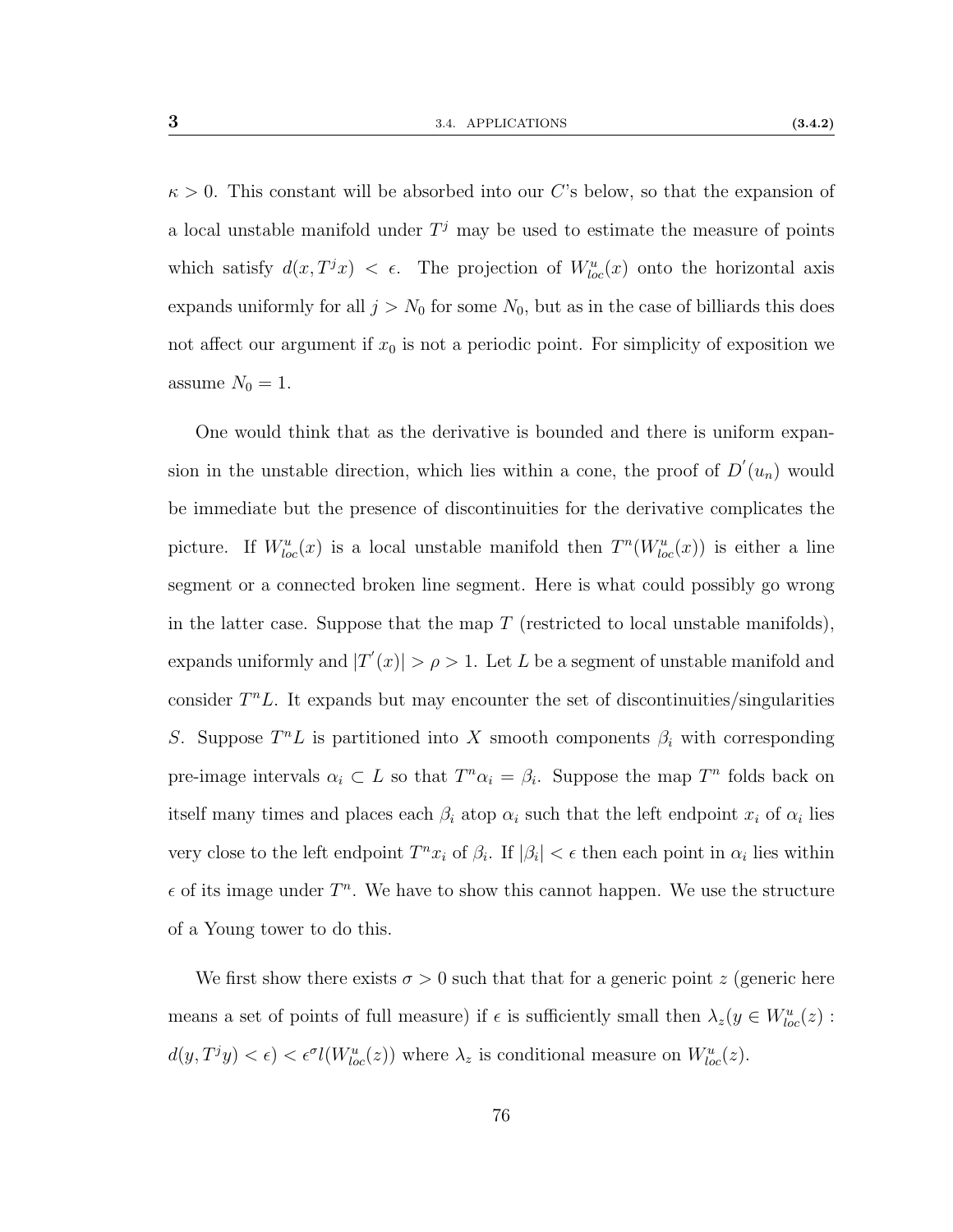Assume that  $z = \pi(x,r)$  for some  $(x,r) \in \Delta$  i.e. for some  $i, x \in \Lambda_i \subset \Lambda_0$ ,  $r < R(x) = R_i$  we have  $T^r x = z$ . We may assume without loss of generality that  $W^u_{loc}(z) \supset T^r(W^u_{loc}(x) \cap \Lambda_i)$ , otherwise we could refine the partition on the tower by defining a new return time on the base  $R_k(y) = R(y) + \ldots + R(f^k y)$ . By refining in this way we could also require  $(T^R)'(x) > 2$ . This is equivalent to considering a tower with return time partition  $\bigvee_{0}^{k} P_0 := \bigvee_{j=0}^{k-1} f^{-j} P_0$  on the base, where  $P_0$  is the original partition into sets  $\{\Lambda_i\}$ . For large enough k,  $W^u_{loc}(z) \supset T^r(W^u_{loc}(x) \cap \Lambda_i)$ . Note that the new tower will also have exponential return time tails. We identify  $W^u_\rho(z) := T^r(W^u_{loc}(x) \cap \Lambda_i) \cap W^u_{loc}(z) \subset X$  with  $W^u_{loc}(x,r)$  on the tower. The portion of local unstable manifold  $W^u_\rho(z)$  may not be symmetrical about z but this will not affect our argument.

There exists  $\tau > 0$  such that if  $\epsilon > 0$  is sufficiently small then except for a set of  $\Lambda_i$ s of  $\lambda_0$  measure less than  $\epsilon^{\tau}$ ,  $|W^u_{\eta}(y) \cap \Lambda_i|$  > √  $\overline{\epsilon}$  for all  $y := (y, 0) \in \Lambda_i$ . This observation uses exponential decay of the return time. To see this suppose that  $\Lambda_n$ has return time  $R_n$ . Let  $\gamma$  be the length of  $\Lambda_0$  in the unstable direction. Since  $|T'(x)| < K$  is bounded we have  $K^{R_n}|\Lambda_n| \approx \gamma$  and hence  $|\Lambda_n| \geq \gamma e^{-R_n \log K}$ . So if  $R_n < \frac{-\log \epsilon}{2 \log K}$  $\frac{-\log \epsilon}{2 \log K}$  then  $|\Lambda_n| > \gamma \sqrt{\epsilon}$ . Since we have exponential return time tails,  $m(x \in$  $\Lambda_0: R(x) > T$   $\leq C\theta^T$  for some  $0 < \theta < 1$ . Hence  $\lambda_0(\cup\Lambda_n \subset \Lambda_0: |\Lambda_n| <$  $\sqrt{\epsilon}$ ) <  $\epsilon^{\tau}$ for some  $\tau \approx \frac{-\log \theta}{2 \log K}$  $\frac{-\log \theta}{2 \log K}$ . Choose  $0 < \sigma < 1$  so that  $\epsilon^{\sigma} > \epsilon^{\tau} + \sqrt{2 \log K}$ .  $\bar{\epsilon}$  for sufficiently small  $\epsilon > 0$ .

Now  $T^{j}(W_{\rho}^{u}(z))$  expands uniformly for  $j=1$  to  $R_{i}-r$  then makes a full crossing of the base  $\Lambda_0$ . By full crossing we mean that on the quotiented tower  $T^j(W^u_\rho(z)) = \tilde{\Lambda_0}$ , where  $\tilde{\Lambda_0}$  is  $\Lambda_0$  quotiented along stable manifolds. By the same argument as in the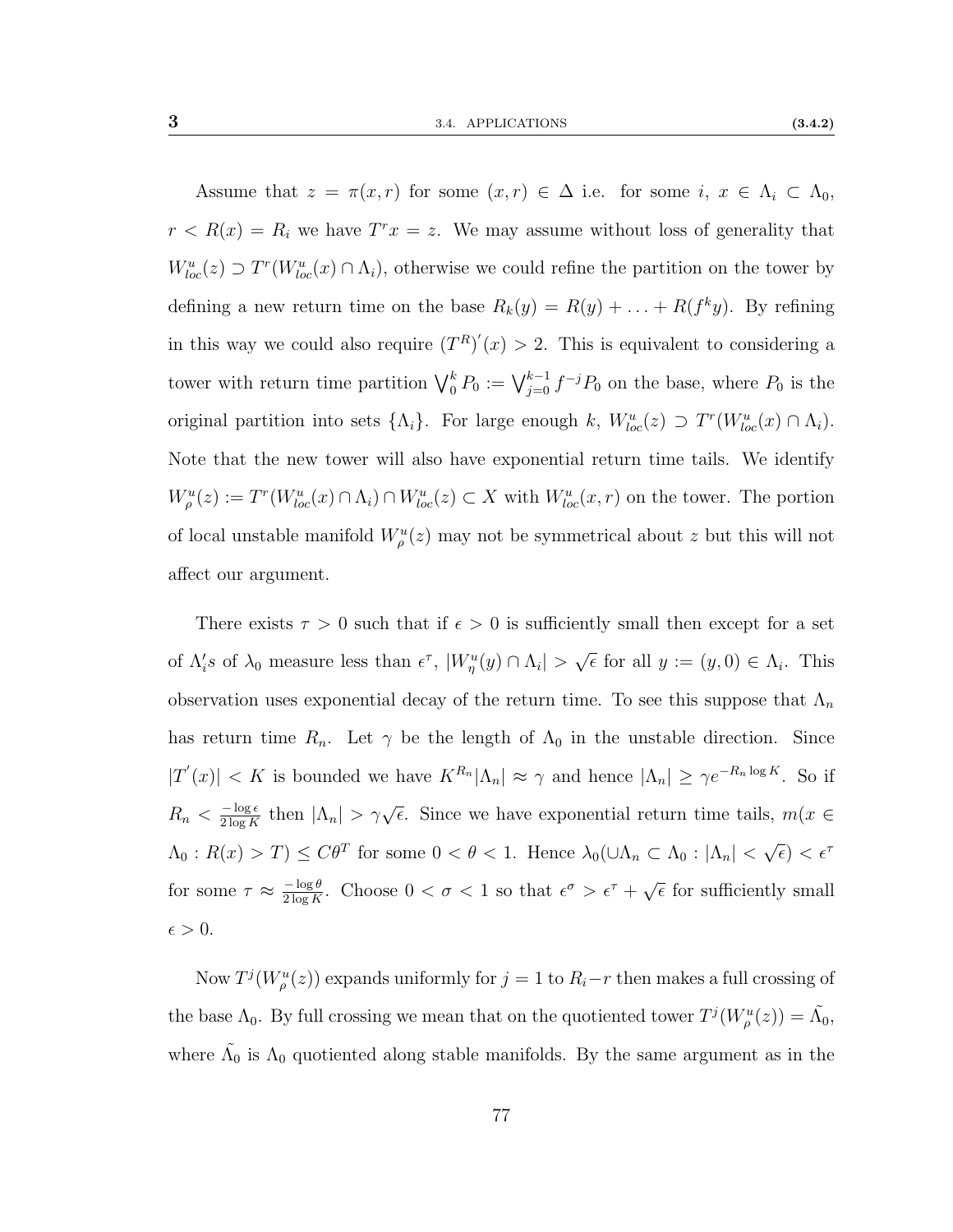case of billiards, by uniform expansion, for sufficiently small  $\epsilon > 0$  for each  $j < R_i - r$ ,  $l\{x \in W_{\rho}^{u}(z) : d(x,T^{j}x) < \epsilon\} \leq \tilde{C}\epsilon < C\sqrt{\epsilon}l(W_{\rho}^{u}(z))$  where l is one-dimensional Lebesgue measure. For  $j = R_i - r$ ,  $T^j(W^u_\rho(z))$  has made a full crossing and this partitions  $W^u_\rho(z)$  into components  $C_k$  such that for each  $C_k$ ,  $T^{R_i-r}C_k$  crosses  $\Lambda_k$ . By bounded distortion, (except for a set of measure less than  $\epsilon^{\tau}l(W_{\rho}^u(z))$  corresponding to those  $C_k$  such that  $T^{R_i-r}C_k$  crosses  $\Lambda_k$  and  $|\Lambda_k| < \sqrt{\Lambda_k}$  $\overline{\epsilon}$ ) each  $C_k$  satisfies  $l(T^{R_i-r}C_k) > \sqrt{\frac{1}{r}}$  $\overline{\epsilon}$ . If  $l(T^{R_i-r}C_k) > \sqrt{\epsilon}$  then  $l(y \in C_k : d(y, T^{R_i-r}y) < \epsilon) \le$ √  $\overline{\epsilon} l(C_k).$ This proves  $l(y \in W^u_\rho(z) : d(T^{R_i-r}y, y) < \epsilon) \leq \epsilon^{\sigma} l(W^u_\rho(z))$  as  $\epsilon^{\sigma} > \sqrt{\epsilon}$  $\bar{\epsilon} + \epsilon^{\tau}$ .

Each set  $T^{R_i-r}C_k$  expands uniformly under  $T^s$  until  $s = R_k$ , so for  $s < R_k$ ,  $l(y \in C_k : d(y, T^{s+R_i-r}y) < \epsilon) \le$ √  $\bar{\epsilon}l(C_k)$ . When  $s = R_k$ ,  $T^sT^{R_i-r}C_k$  has made a full crossing and  $C_k$  is partitioned into sets  $A_j^k$  such that  $T^sT^{R_i-r}A_j^k = \Lambda_j \cap T^sT^{R_i r}C_k$ . By bounded distortion except for a set of  $A_j^k$ 's of measure less than  $\epsilon^{\tau}l(C_k)$ , each  $A_j^k$ satisfies  $l(T^sT^{R_i-l}A_j^k)$  $\sqrt{\epsilon}$  in which case  $l(y \in A_j^k : d(y, T^{s+R_i-r}y) < \epsilon) \le$  $\sqrt{\epsilon}l(A_j^k)$ . Thus  $l(y \in C_k : d(y, T^{s+R_i-r}y) < \epsilon) \leq \epsilon^{\sigma} l(C_k)$  for  $0 \leq s \leq R_k$ .

Given t we induce a partition of  $W^u_\rho(z)$  by writing, for each  $x \in W^u_\rho(z)$ ,  $t =$  $R(x) - r + R(fx) + \ldots + R(f^{n(x)}(x)) + k(x)$ , so that  $F^t(x)$  has made precisely n returns to the base and moved k levels up the tower. This defines a partition of  $W_{\rho}^{u}(z)$  into intervals  $I_t^j$  $t$  such that points in  $I_t^j$  have not been separated on the tower for  $n-1$  returns to the base  $(n(x))$  a random variable), then made a full crossing and moved up to level  $k(x)$ . By bounded distortion and the same argument as in the case of the components  $C_k$ , for each  $I_r^j$ ,  $l(x \in I_r^j : d(x, T^r x) < \epsilon) \leq \epsilon^{\sigma} l(I_r^j)$ . This proves that for all  $j, l(y \in W^u_\rho(z) : d(y, T^j y) < \epsilon$   $\epsilon^{\sigma} l(W^u_\rho(z))$ .

Now let  $x \in X$  be a generic point so that for a (sufficiently small) local unstable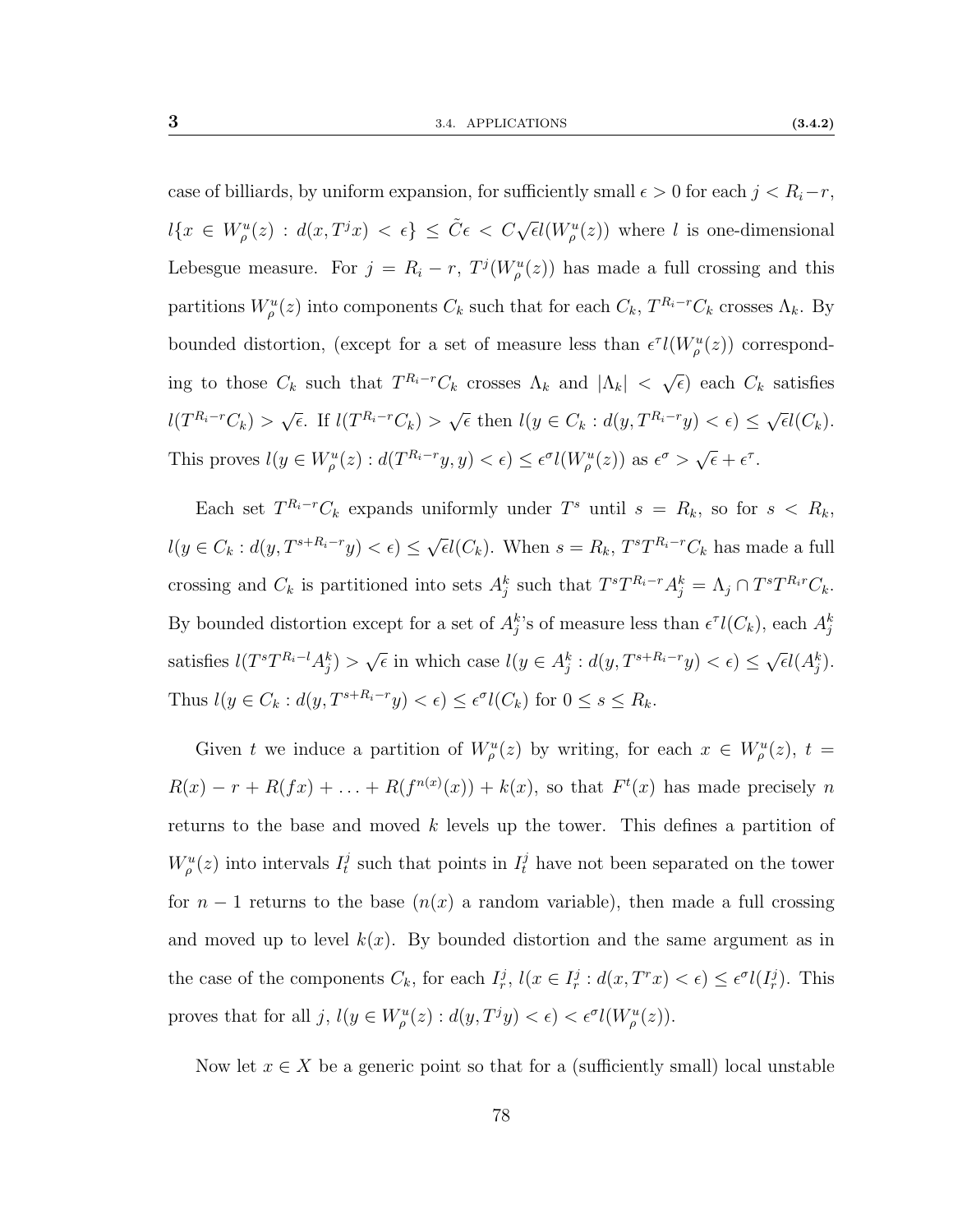manifold  $W^u_\eta(x)$  we have  $l(y \in W^u_\eta(x) : d(y,T^jy) < \epsilon$   $\epsilon$ <sup>o</sup>l( $W^u_\eta(x)$ ). We consider  $W^u_{\eta}(x)$  as a measure space equipped with one-dimensional conditional Lebesgue measure  $\lambda_x$ .

Let

$$
E_k := \{ y \in W^u_\eta(x) : d(T^j y, y) \le \frac{3}{\sqrt{k}} \text{ for some } 1 \le j \le (\log k)^5 \}
$$

We have shown that for any  $\delta > 0$ , for all sufficiently large k,  $\lambda_x(E_k) \leq k^{-\sigma+\delta}$ . For simplicity, we will take  $\lambda_x(E_k) \leq k^{-\sigma/2}$ .

Define the Hardy-Littlewood maximal function  $\mathfrak{L}_l$  for  $\phi(y) = 1_{E_l}(y)$  so that

$$
\mathfrak{L}_l(p) := \sup_{a>0} \frac{1}{2a} \int_{I_a(p)} 1_{E_l}(y) d\lambda_x(y)
$$

where  $I_a(x) = \{y \in W^u_{\eta}(x) : d(y, p) \leq a\}$ . By the Hardy and Littlewood Theo-rem [\[53,](#page-116-0) Theorem 2.19], for any  $C > 0$ ,

$$
\lambda_x(|\mathfrak{L}_l|>C)\leq \frac{\|1_{E_l}\|_1}{C}
$$

where  $\|\, ,\,\|_1$  is the  $L^1$  norm with respect to  $\lambda_x$ . Let, for some  $\beta$  and  $\gamma,$ 

$$
F_k := \{ z \in W^u_\eta(x) : \lambda_x(I_{k^{-\gamma/2}}(z) \cap E_{k^{\gamma/2}}) \ge (k^{-\gamma\beta/2})k^{-\gamma/2} \}
$$

Then  $F_k \subset \{ \mathfrak{L}_{k^{\gamma/2}} > k^{-\gamma \beta/2} \}$  and hence

$$
\lambda_x(F_k) \le \lambda_x(E_{k^{\gamma/2}})k^{\gamma\beta/2} \le Ck^{-\gamma\sigma/4}k^{\gamma\beta/2}
$$

If we take  $0 < \beta < \sigma/4$  and  $\gamma > 8/\sigma$  then for some  $\delta > 0$   $\lambda_x(F_k) < k^{-1-\delta}$ . This implies that

$$
\sum_{k} \lambda_{x}(F_{k}) < \infty
$$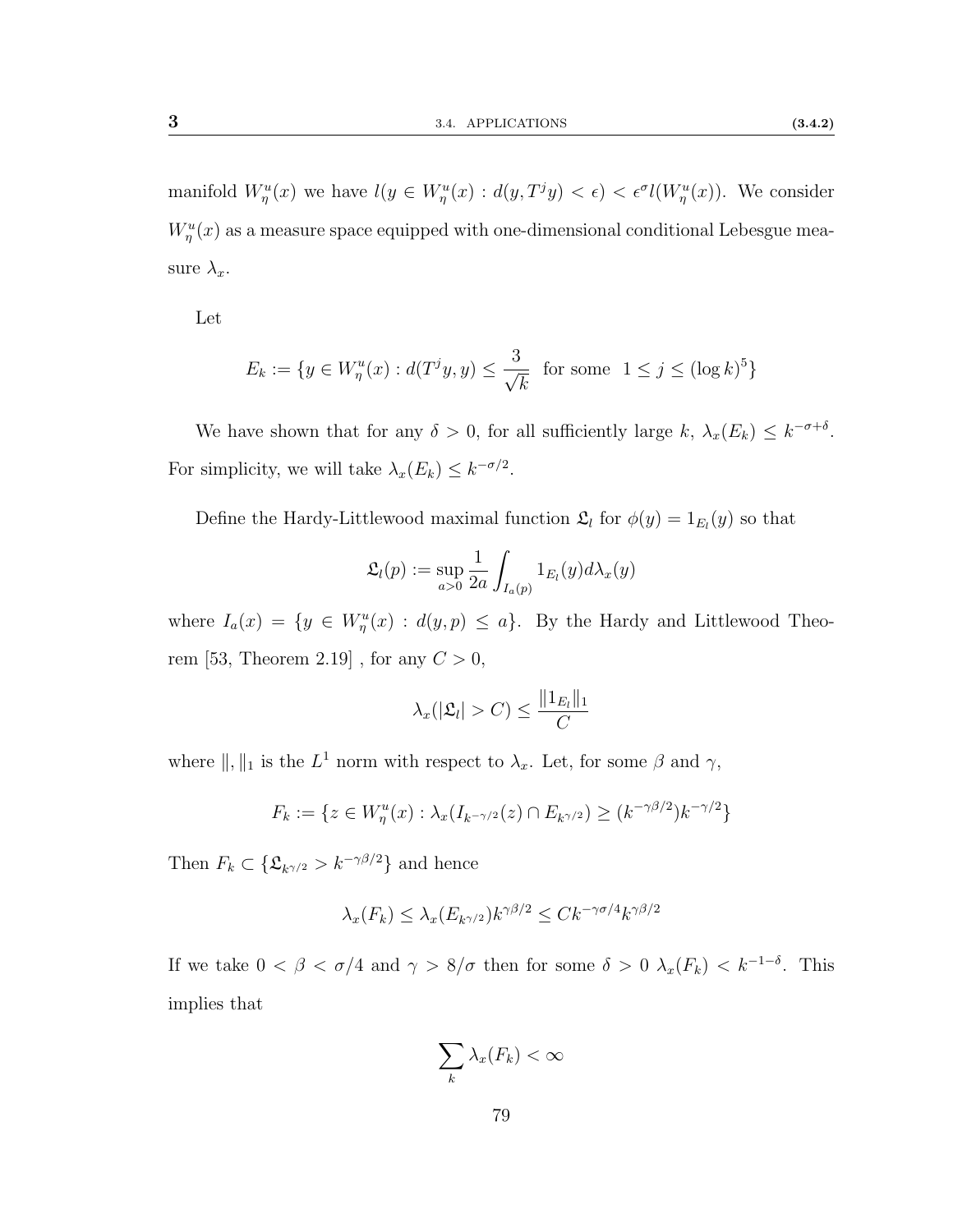and hence by the Borel-Cantelli lemma for  $\lambda_x$  a.e.  $x_0$  there exists  $N(x_0)$  such that  $x_0 \notin F_k$  for all  $k > N(x_0)$ .

Since x was arbitrary and the invariant measure is carried on unstable manifolds this implies that for  $\mu$  a.e.  $x_0$  there exists an  $N(x_0)$  such that  $\lambda_{x_0} \{y \in$  $W^u_{k^{-\gamma/2}}(x_0) : d(T^jy,x_0) < \frac{3}{\sqrt{k^2}}$  $\frac{3}{k^{\gamma/2}}$  for any  $j = 1, ..., (\log k^{\gamma/2})^5$  } <  $(k^{\gamma/2})^{-1-\delta}$  for all  $k \ge N(x_0)$ , or, equivalently,  $l({y \in W_{k-\gamma/2}^u(x_0) : d(T^jy, x_0) < 3}/$ √  $k^{\gamma/2}$  for any  $j=$  $(1,\ldots,(\log k^{\gamma/2})^5) < (k^{\gamma/2})^{-1-\delta}k^{-\gamma/2}$ . As in the case of billiards, since

$$
\lim_{k \to \infty} \left(\frac{k+1}{k}\right)^{\gamma/2} = 1,
$$

we obtain the same estimate for all  $k$  sufficiently large, not just along the subsequence  $k^{\gamma/2}.$ 

If max $\{d(y,x_0), d(z,x_0)\}\leq \frac{1}{\sqrt{2}}$  $\frac{1}{k}$  and  $z \in W^s_\eta(y)$  then  $d(T^jz,x_0) < \frac{1}{\sqrt{s}}$  $\overline{\overline{k}}$  implies that  $d(T^jy, x_0) < \frac{2}{\sqrt{3}}$  $\frac{d}{dx}$  since  $d(T^jy, x_0) \leq d(T^jy, T^jz) + d(T^jz, x_0)$ . Thus  $d(T^jy, x_0) >$  $\frac{2}{ }$  $\frac{k}{k}$  for all  $j = 1, \ldots, (\log k)^5$  implies that  $d(T^j z, x_0) > \frac{1}{\sqrt{N}}$  $\frac{1}{k}$  for all  $j = 1, \ldots, (\log k)^5$ for all  $z \in W^s_{\frac{1}{\sqrt{k}}}(y)$ .

Since the holonomy map satisfies the quantitative estimates of Proposition [3.7](#page-81-0) on each unstable manifold  $W^u_\eta(x)$  in a neighborhood of  $x_0$  of diameter  $\frac{1}{\sqrt{2}}$  $\frac{1}{k}$  for sufficiently large  $k, l\{y \in W_{1/\sqrt{k}}^{u}(x) : d(T^{j}y, y) < \frac{1}{\sqrt{k}}\}$  $\frac{1}{k}$  for any  $j = 1, \ldots, (\log k)^5$  } < √  $\overline{k}^{-1-\delta}$ (1+ √  $\overline{k}^{-1/3})k^{-1/2} <$ √  $\overline{k}^{-1-\delta'}$  $k^{-1/2}$  for some  $\delta' > 0$ . Thus the *fractional* conditional measure on each unstable manifold in a  $\frac{1}{\sqrt{2}}$  $\frac{1}{k}$  neighborhood of  $x_0$  of points  $y \in W^u_\eta(x)$  such that  $d(T^jy, y) < \frac{1}{k}$  $\frac{1}{k}$  for any  $j = 1, ..., (\log k)^5$  is bounded by  $(\sqrt{k}^{-1-\delta}(1+\sqrt{k}^{-1/3}))$  < √  $\overline{k}^{-\delta'-1}$ .

Recalling that  $u_n$  was chosen so that  $n\mu(B_{e^{-u_n}}(x)) \to e^{-v}$ , we obtain that for any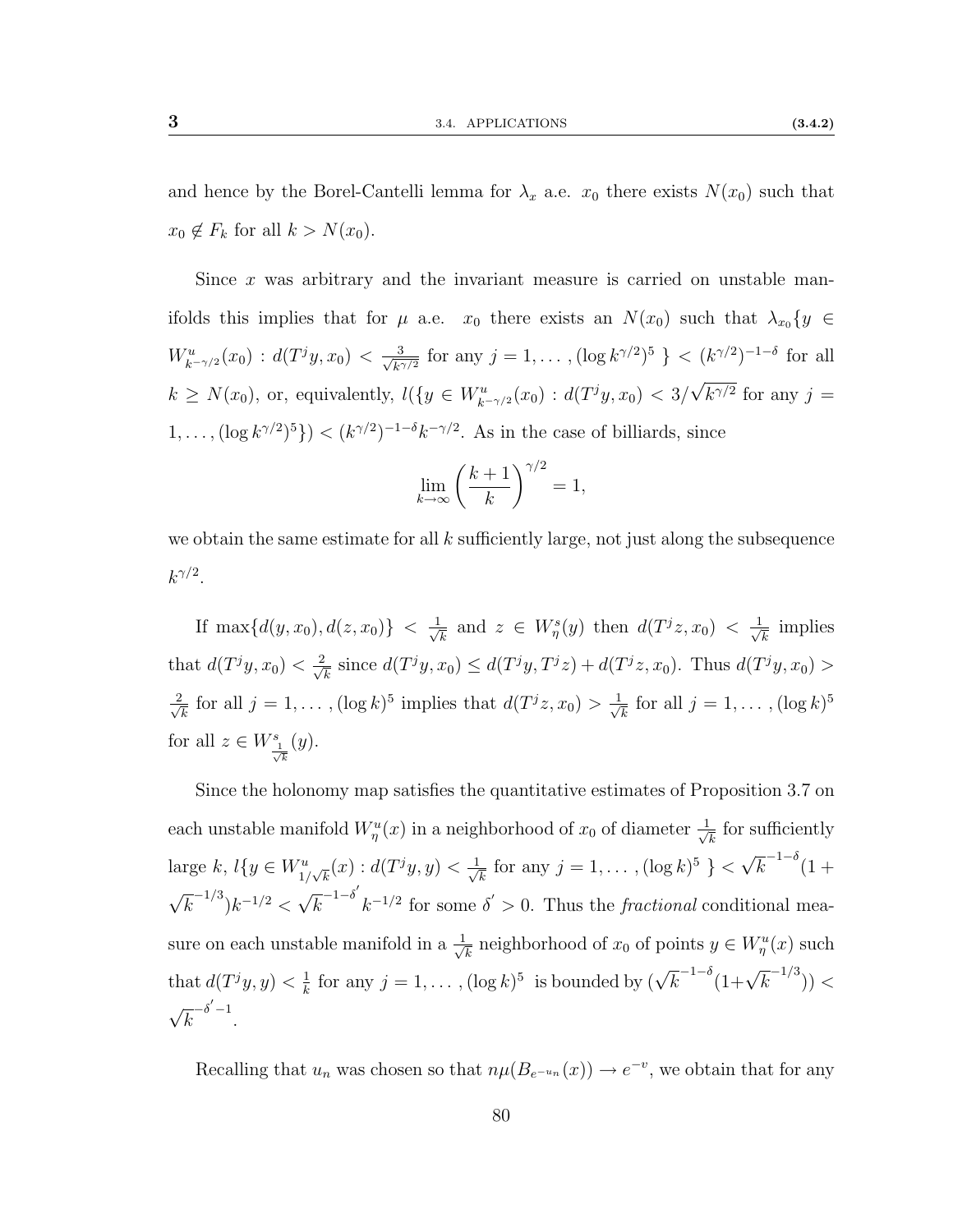$1 \leq j \leq (\log n)^5$ ,

$$
\mu(X_0 > u_n, X_0 \circ T^j > u_n) \le Cn^{-1-\delta'/2}
$$

Hence  $n \sum_{j=1}^{(\log n)^5} \mu(X_0 > u_n, X \circ T^j > u_n)) \to 0.$ 

The argument that exponential decay of correlations implies that  $n \sum_{(\log n)^5}^p \mu(X_0 >$  $u_n, X_0 \circ T^j > u_n$   $\to 0$  is the same as that for billiards. This concludes the proof of Theorem [3.9.](#page-82-0)

 $\Box$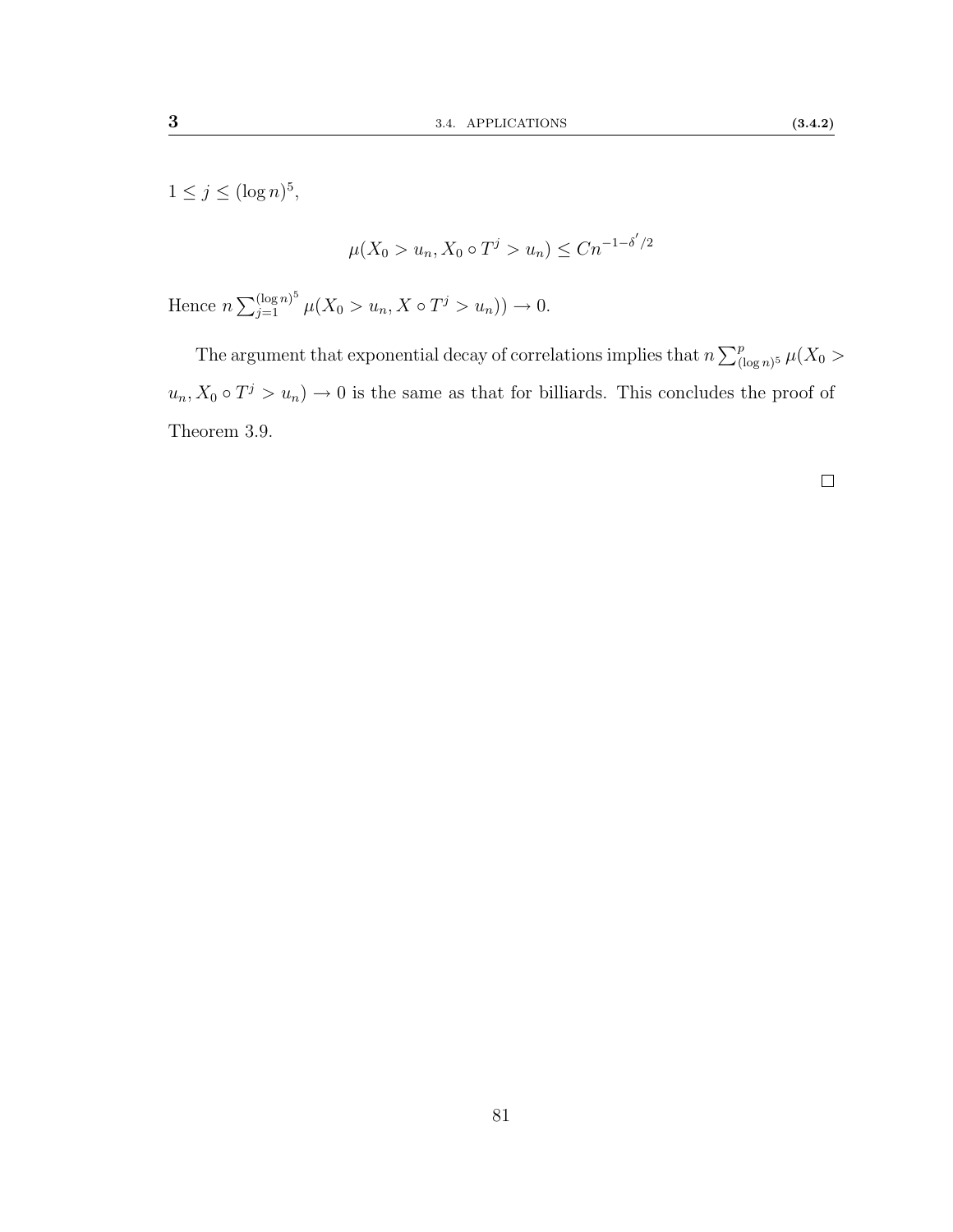## Chapter 4

# Some Borel-Cantelli Lemmas

### 4.1 Setting and Statements of Results

#### 4.1.1 Gibbs-Markov maps

We first describe 1D Gibbs-Markov maps (see Definition [4.2\)](#page-90-0) and then show that for such maps, sequences of intervals satisfying a bounded ratio criterion have the sBC property. The base map of a Young tower (see section [1.7\)](#page-36-0) is a Gibbs-Markov system and our result for such systems, Theorem [4.7,](#page-94-0) will play a crucial role in the proof of Theorems [4.9](#page-94-1) and [4.12.](#page-95-0)

Let  $(X, \mathcal{B}, m)$  be a Lebesgue probability space. Let P be a countable measurable partition of X such that  $m(\alpha) > 0$  for all  $\alpha \in \mathcal{P}$ .

**Definition 4.1.** A measure-preserving map  $T : X \rightarrow X$  is said to be a **Markov**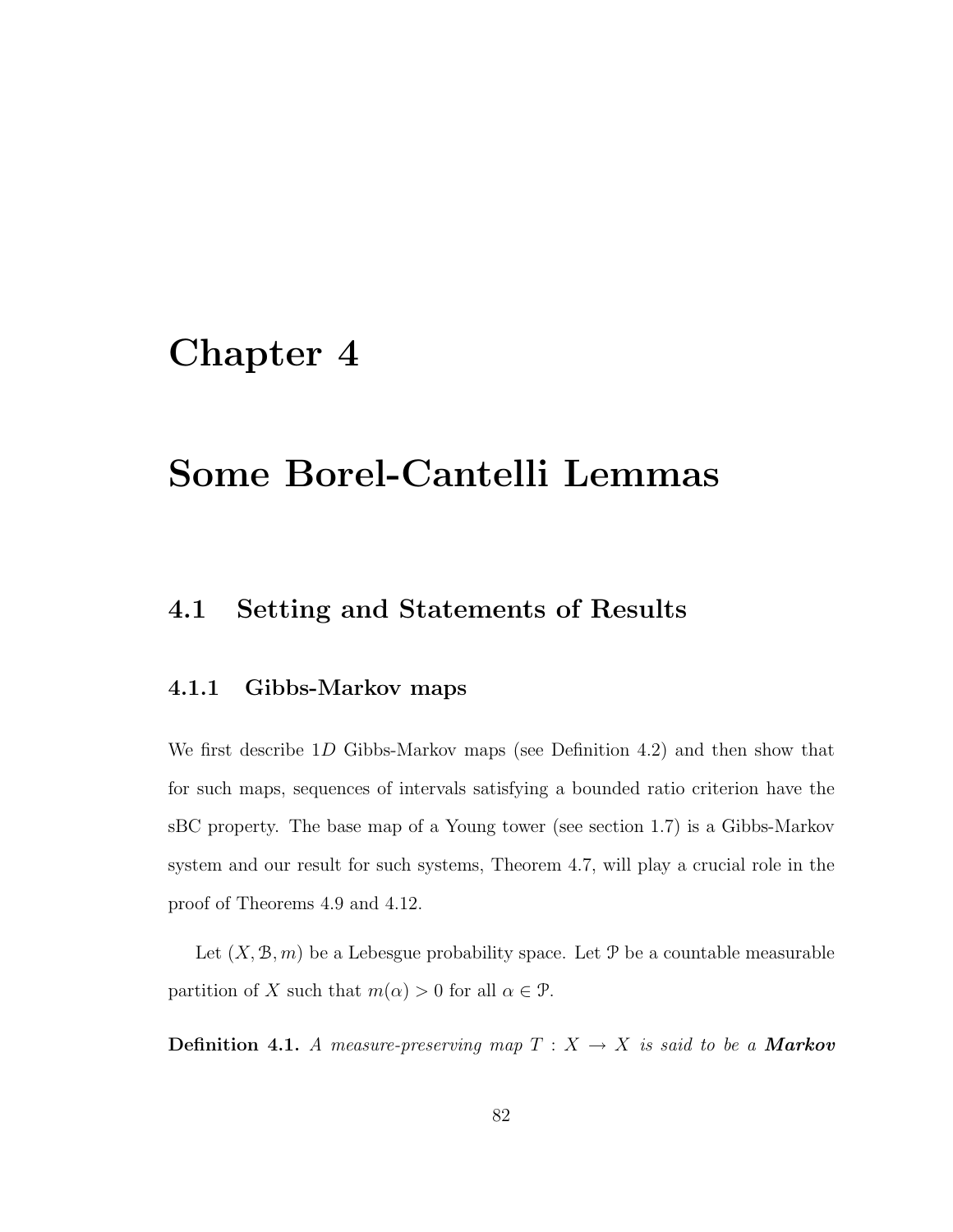map if the following are satisfied.

- 1. (P generates B) We have  $\sigma({T^{-i}}(\alpha): \alpha \in \mathcal{P}, i \in \mathbb{Z}^+$ ) = B (mod m), where σ(·) denotes the σ-algebra generated by its argument.
- 2. (Markov property) For all  $\alpha, \beta \in \mathcal{P}$ , if  $m(T(\alpha) \cap \beta) > 0$  then  $\beta \subset T(\alpha)$  $(mod m).$
- 3. (local invertibility) For all  $\alpha \in \mathcal{P}$ ,  $T|\alpha$  is invertible.

For  $n \in \mathbb{N}$ , let  $\mathcal{P}_n$  be the refinement of  $\mathcal P$  defined by

$$
\mathcal{P}_n = \bigvee_{i=0}^{n-1} T^{-i}(\mathcal{P}) = \left\{ \bigcap_{i=0}^{n-1} T^{-i}(\alpha_i) : \alpha_i \in \mathcal{P} \text{ for } 0 \leq i \leq n-1 \right\}.
$$

Define

$$
J_{T^k} = \frac{d(m \circ T^k)}{dm}.
$$

<span id="page-90-0"></span>**Definition 4.2.** The quintet  $(X, \mathcal{B}, m, T, \mathcal{P})$  is said to be a **Gibbs-Markov system** if  $T$  is a Markov map and the following properties also hold.

- <span id="page-90-3"></span><span id="page-90-2"></span>(H1) (full branches) For all  $\alpha \in \mathcal{P}$ ,  $T(\alpha) = X \pmod{m}$ .
- (H2) (uniform expansion) There exists  $K_1 > 0$  and  $\gamma_1 \in (0,1)$  such that  $m(\alpha) \leq$  $K_1 \gamma_1^n$  for all  $n \in \mathbb{N}$  and  $\alpha \in \mathcal{P}_n$ .
- <span id="page-90-1"></span>(H3) (distortion control) There exists  $K_2 > 0$  and  $\gamma_2 \in (0,1)$  such that for all  $n \in \mathbb{N}$ and  $\alpha \in \mathcal{P}_n$ , we have

$$
\left| \log \left( \frac{J_{T^n}(x)}{J_{T^n}(y)} \right) \right| \leqslant K_2 \gamma_2^n \tag{4.1.1}
$$

for all  $x, y \in \alpha$ .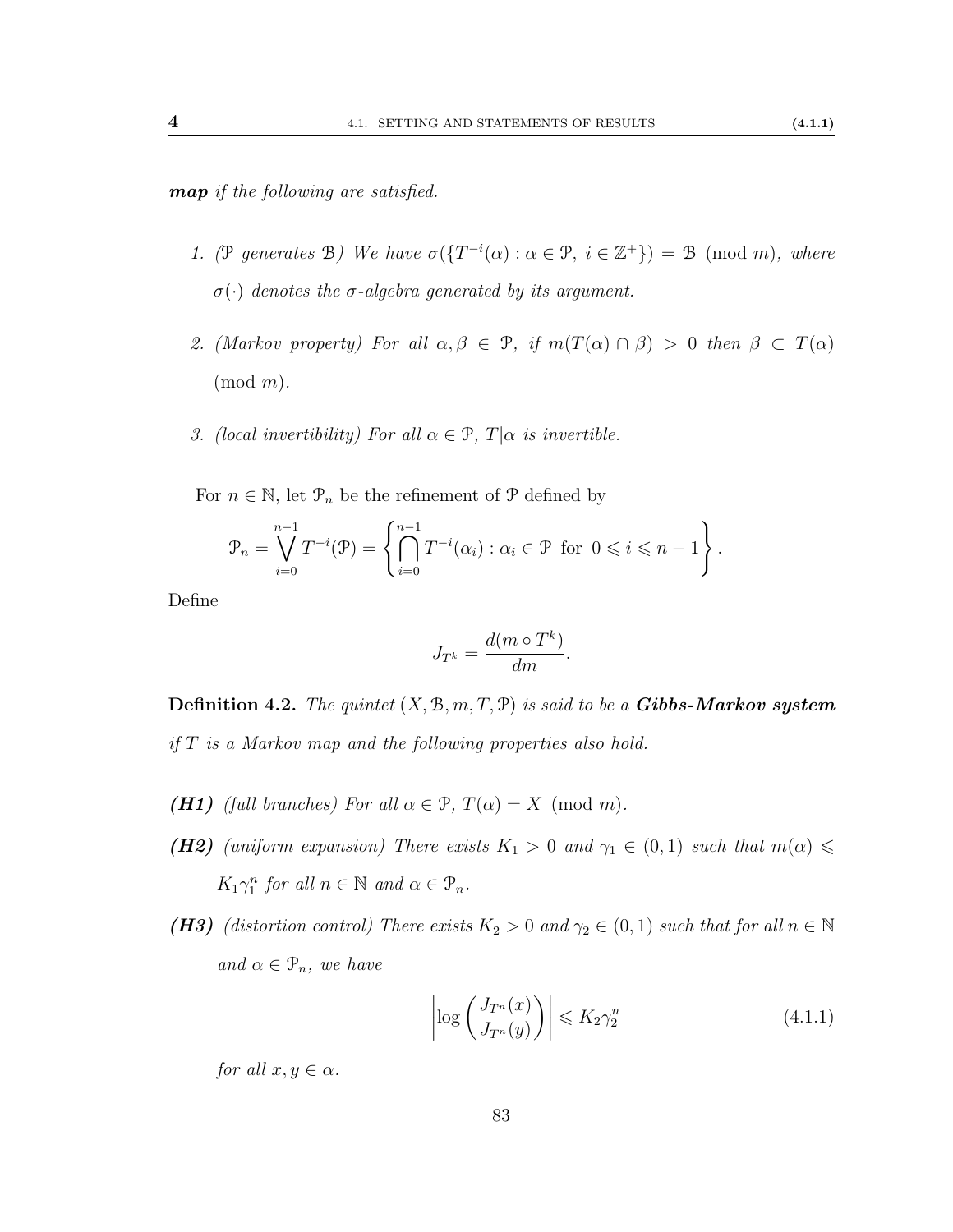A consequence of  $(H3)$  $(H3)$  $(H3)$  is that for every  $\omega \in \mathcal{P}_n$  and for every B measurable set  $A, m(A \cap \omega)/m(\omega) \leq \mathcal{O}(1)m(T^{n}A)/m(X)$ . We will use this observation in the proof of Theorem [4.9.](#page-94-1)

**Remark 4.3.** Some authors weaken  $(H1)$  in the definition of Gibbs-Markov systems by requiring that  $m(T(\alpha)) > K > 0$  for some K independent of  $\alpha$ .

**Definition 4.4.** The Gibbs-Markov system  $(X, \mathcal{B}, m, T, \mathcal{P})$  is said to be a 1D Gibbs-Markov system if X is a compact interval and  $P$  is a partition of X into subintervals.

Now let X be a compact interval. A map  $T : X \to X$  is said to be piecewisedifferentiable if there exists a coutable partition  $\mathcal P$  of X into intervals with disjoint interiors such that for all  $I \in \mathcal{P}$ , T is differentiable on the interior of I. A piecewisedifferentiable map  $T : X \to X$  is said to be uniformly expanding if there exists  $K > 1$  such that  $|T'(x)| \geq K$  for all x at which  $T'(x)$  exists. We similarly define piecewise- $C^k$  maps for  $k \geq 2$ .

For certain piecewise-differentiable uniformly expanding maps, Kim [\[45,](#page-115-1) Theorem 2.1] establishes the sBC property for sequences of intervals. His result can be more usefully stated as

**Proposition 4.5** ([\[45\]](#page-115-1)). Suppose T is a piecewise-differentiable uniformly expanding map of the compact interval X and suppose that  $T$  admits a unique absolutely continuous invariant probability measure  $\mu$  with density bounded away from 0. Assume that there exists a summable sequence  $(\kappa(n))_{n=1}^{\infty}$  and  $C > 0$  such that for all  $f \in L^1(\mu)$ and  $\psi \in BV(X)$ , we have

<span id="page-91-0"></span>
$$
\left| \int_X (f \circ T^n)(\psi) \, d\mu - \left( \int_X f \, d\mu \right) \left( \int_X \psi \, d\mu \right) \right| \leqslant C\kappa(n) \|f\|_1 \|\psi\|_{\text{BV}}.\tag{4.1.2}
$$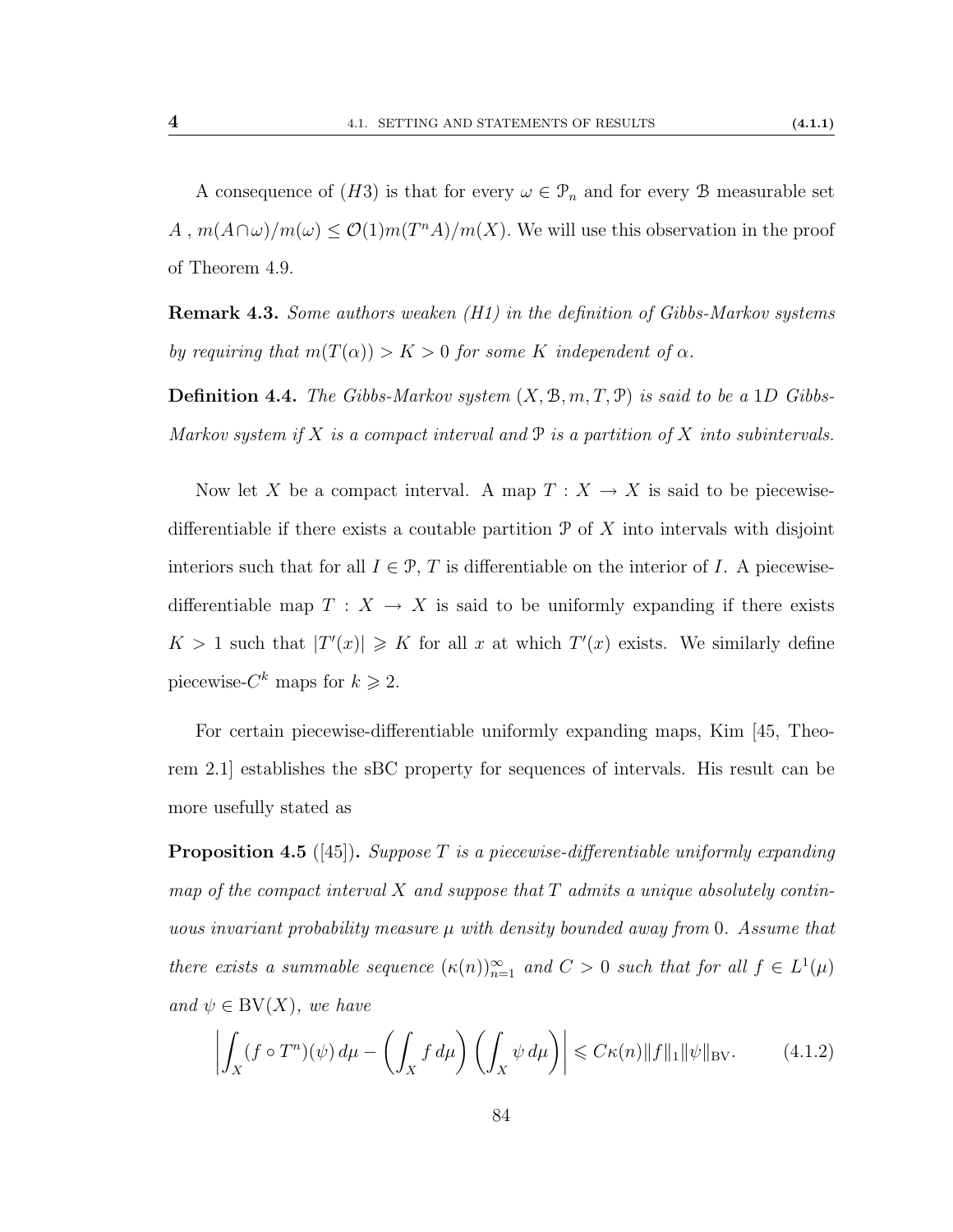<span id="page-92-1"></span>

If  $(A_n)$  is a sequence of intervals in X and  $\sum_{n=0}^{\infty} \mu(A_n) = \infty$  then  $(A_n)$  is an sBC sequence.

The proof is the same as that of [\[45,](#page-115-1) Theorem 2.1]. As a corollary we have the following sBC result for certain one-dimensional Gibbs-Markov systems.

<span id="page-92-0"></span>**Lemma 4.6.** Suppose that  $(X, \mathcal{B}, m, T, \mathcal{P})$  is a piecewise- $C^2$  1D Gibbs-Markov system for which there exists  $L > 0$  such that

$$
\sup_{\alpha \in \mathcal{P}} \sup_{x \in \overline{\alpha}} \frac{|T''(x)|}{T'(x)^2} \leqslant L < \infty. \tag{4.1.3}
$$

Let  $(A_n)_{n=0}^{\infty}$  be a sequence of intervals in X. If  $\sum_{n=0}^{\infty} m(A_n) = \infty$ , then  $(A_n)$  is an sBC sequence.

**Proof of Lemma [4.6.](#page-92-0)** Condition  $(4.1.3)$  is sometimes called the Adler property. It enables us to show that  $g := 1/T'$  is of bounded variation. Rychlik [\[63\]](#page-116-2) has shown that for piecewise-differentiable uniformly expanding maps with  $q$  of bounded variation, correlations decay exponentially; that is,  $(4.1.2)$  holds with  $\kappa(n)$  decaying exponentially (see also [\[9,](#page-112-0) [40\]](#page-115-2)). Kim uses the result of Rychlik to establish the sBC property for sequences of intervals in the setting of piecewise-differentiable uniformly expanding maps with q of bounded variation, although his proof is valid if  $(\kappa(n))$  is summable.

To see that g is of bounded variation, let  $x, y \in \alpha \in \mathcal{P}$ . Using [\(4.1.3\)](#page-92-1) and [\(H3\)](#page-90-1),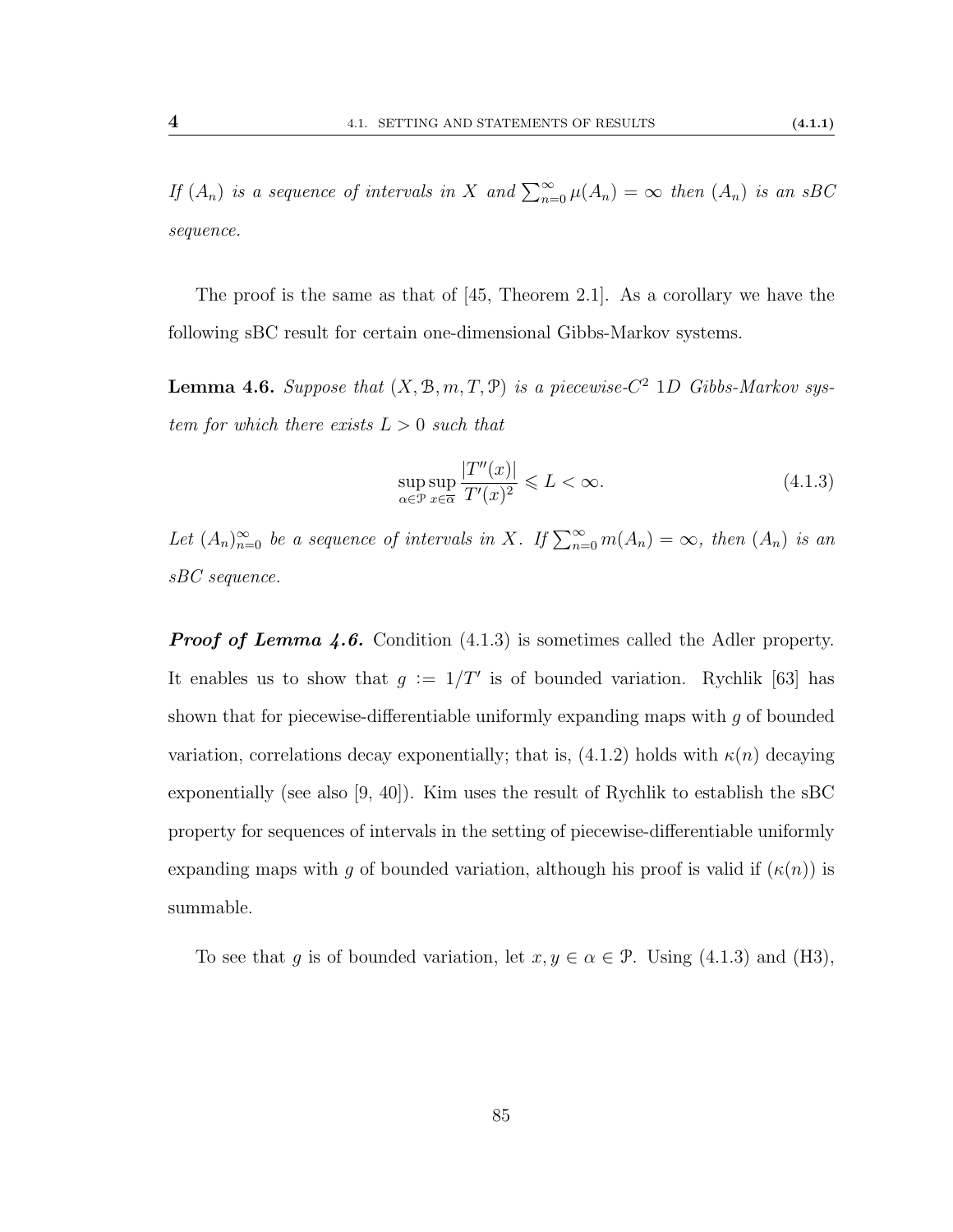we have

$$
|g(x) - g(y)| = \left| \frac{T'(y) - T'(x)}{T'(x)T'(y)} \right|
$$
  
\n
$$
\leq \int_x^y \frac{|T''(s)|}{|T'(x)T'(y)|} ds
$$
  
\n
$$
= \int_x^y \left( \frac{|T''(s)|}{T'(s)^2} \right) \left( \frac{T'(s)^2}{|T'(x)T'(y)|} \right) ds
$$
  
\n
$$
\leq K |x - y|.
$$

Using the distortion estimate [\(H3\)](#page-90-1) again, for every  $\alpha \in \mathcal{P}$  and for every  $x \in \alpha$ , we have

$$
e^{-K_2}\left(\frac{\lambda(X)}{\lambda(\alpha)}\right) \leqslant |T'(x)| \leqslant e^{K_2}\left(\frac{\lambda(X)}{\lambda(\alpha)}\right)
$$

where  $\lambda$  denotes Lebesgue measure on R. Consequently, if  $x \in \alpha \in \mathcal{P}$  and  $y \in \beta \in \mathcal{P}$ , then

$$
|g(x) - g(y)| \leq \frac{1}{|T'(x)|} + \frac{1}{|T'(y)|} \leq K(\lambda(\alpha) + \lambda(\beta)).
$$

We will now let  $x_{n_i+1}, \ldots, x_{n_{i+1}} \in \alpha_{i+1}, 0 \leq i < \infty$ ,  $\sup\{n_i\} = N$  be any finite partition of X. If an  $\alpha_{i+1}$  contains none of the points  $x_i$ , we let  $n_{i+1} = n_i$ . Let  $\mathfrak A$ denote the set of intervals  $\alpha_i$  which contain at least one of the points  $x_1, \ldots, x_N$ . The elements of  $\mathfrak A$  can be numbered as  $\alpha^1, \ldots \alpha^t$  for some t, where  $t \leq N$ . We can calculate the variation of  $g$  as

$$
|g(x_1) - g(x_N)| \leq \sum_{i=0}^{\infty} K |x_{n_{i+1}} - x_{n_i+1}| + \sum_{j=1}^{t-1} K(\lambda(\alpha^j) + \lambda(\alpha^{j+1}))
$$
  

$$
\leq K\lambda(X) + K\lambda(X) + K\lambda(X) := K_N < \infty.
$$

Since  $\sup_N K_N = 3K\lambda(X)$ , g is of bounded variation if the Adler condition holds.  $\square$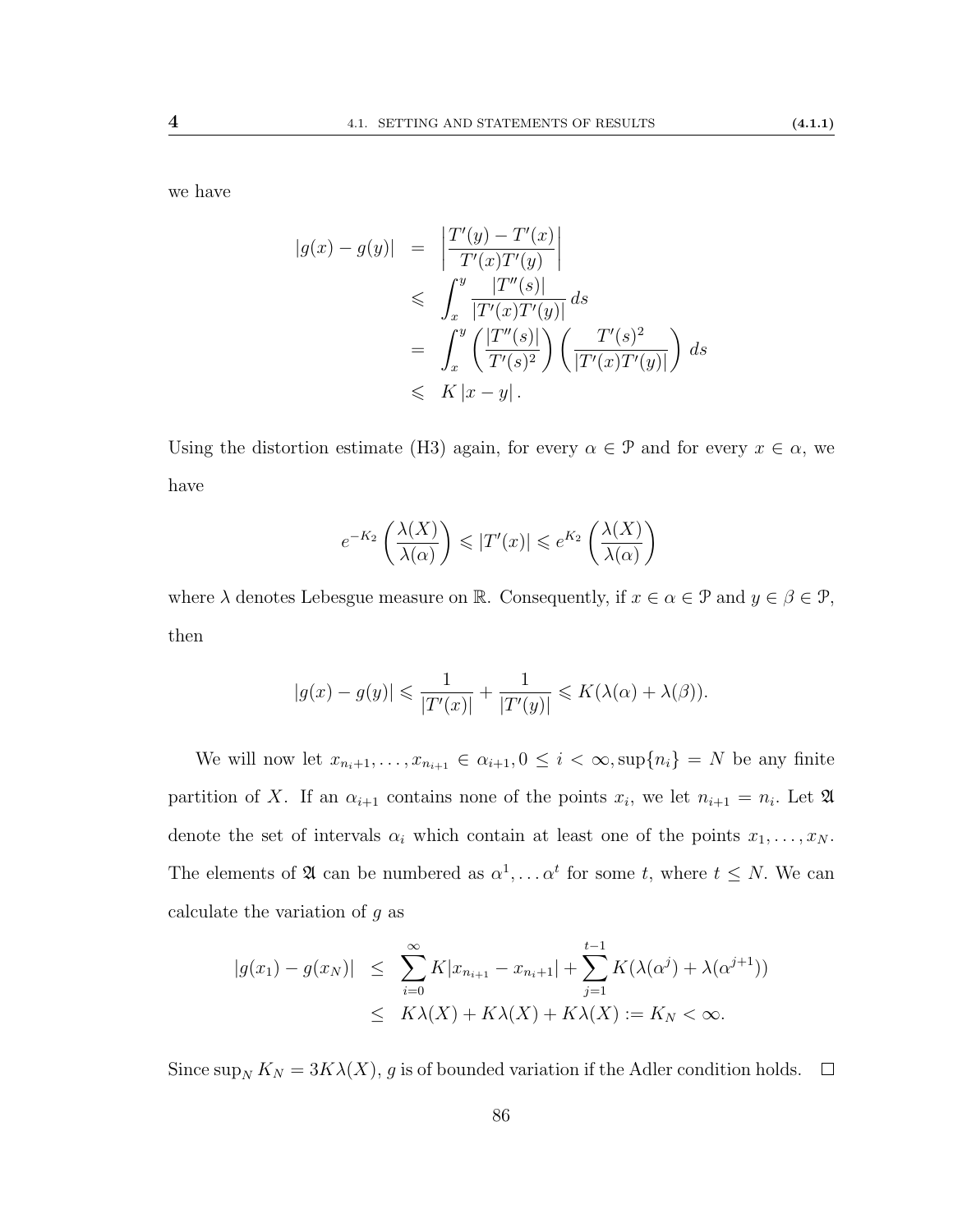We now state a result for 1D Gibbs-Markov systems without the Adler condition but with a bounded ratio restriction on the sequence of intervals. The proof of Theorem [4.7](#page-94-0) is given in Section [4.2.](#page-97-0)

<span id="page-94-0"></span>**Theorem 4.7.** Let X be a compact interval and let  $\mathcal{P}$  be a countable partition of X into subintervals. Suppose that  $(X, \mathcal{B}, m, T, \mathcal{P})$  is a Gibbs-Markov system. Let  $(A_n)_{n=0}^{\infty}$  be a sequence of intervals in X for which there exists  $C > 0$  such that  $m(A_j) \leqslant Cm(A_i)$  for all  $j \geqslant i \geqslant 0$ . If  $\sum_{n=0}^{\infty} m(A_n) = \infty$ , then  $(A_n)$  is an sBC sequence.

We have already described Young towers for maps of an arbitrary compact manifold  $X$ . In the 1-D setting, we make the following additional assumptions:

<span id="page-94-2"></span>(A6)  $\Delta_0$ , the base of the Young tower  $\Delta$ , is an interval, as are the partitions  $\Lambda_i$  of  $\Delta_0$ .

While a general one-dimensional non-uniformly expanding map may not be modeled by a Young tower in which the base is an interval and in which the partitions of the base are also intervals, [\(A6\)](#page-94-2) is true for all common examples in the mathematical literature, in the sense that all the partition elements can be enclosed within disjoint intervals. Therefore, the setting of our results is not a restrictive setting.

**Definition 4.8.** We say that  $(M, \mathcal{B}, \mu, T)$  is a 1D system modeled by a Young tower if it satisfies the setting described in Section [1.7](#page-36-0) and satisfies [\(A6\)](#page-94-2).

<span id="page-94-1"></span>**Theorem 4.9.** Let  $(M, \mathcal{B}, \mu, T)$  be a 1D system modeled by a Young tower  $\Delta$ . Let  $g:\mathbb{R}^+\rightarrow\mathbb{R}^+$  be a decreasing function and let  $(I(n))_{n=0}^\infty$  be a nested sequence of closed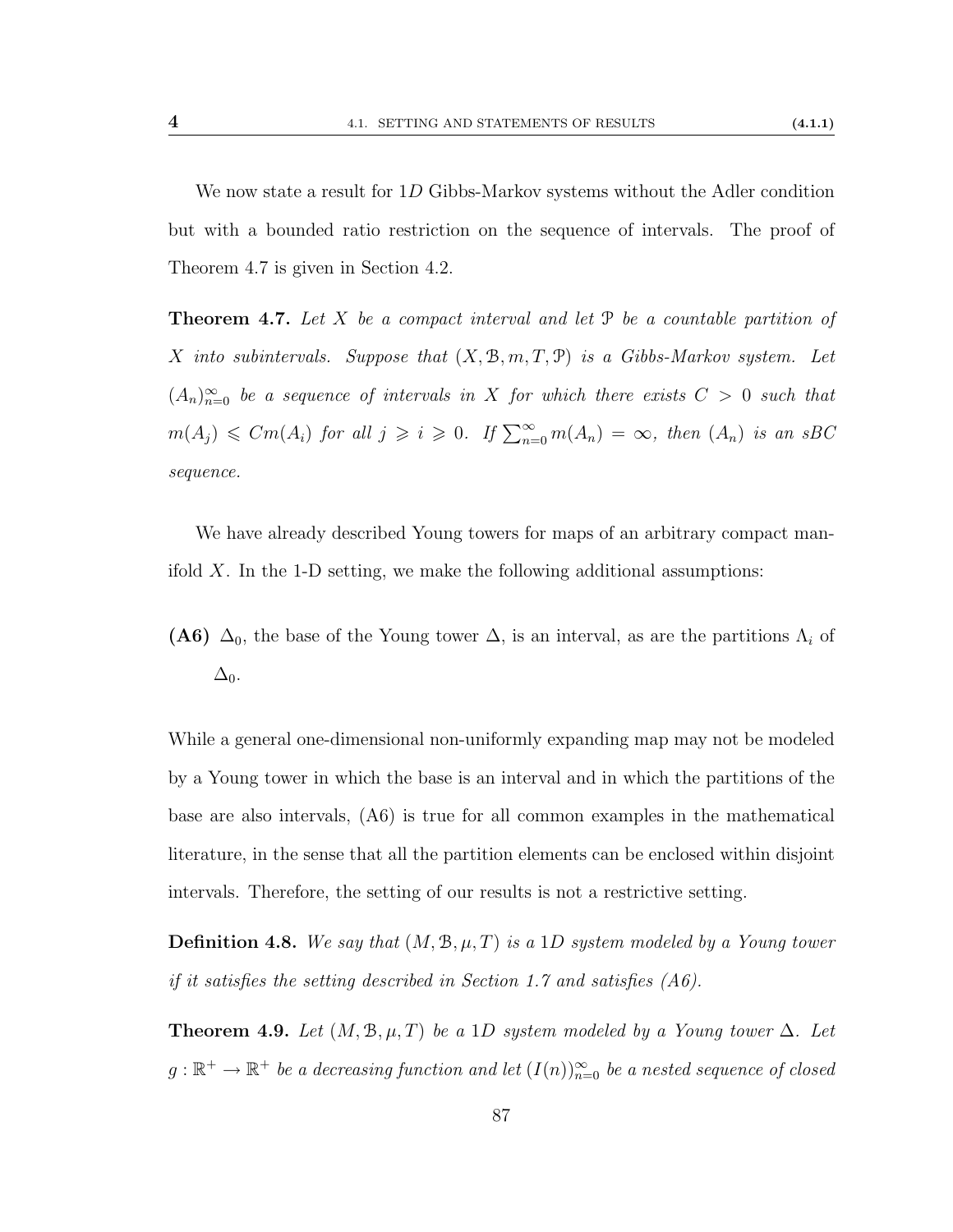intervals in M such that  $I(n)$  has length  $g(n)$  for all  $n \in \mathbb{Z}^+$ . If  $\sum_{n=0}^{\infty} g(n) = \infty$  and

$$
J_{\infty} := \bigcap_{n=0}^{\infty} I(n) \subset \pi(\Delta),
$$

then the following hold.

- 1. If  $J_{\infty}$  is an interval, then  $(I(n))$  is an sBC sequence.
- 2. There exists a set  $\Gamma \subset M$ ,  $\mu(\Gamma) = 1$ , such that if  $p \in \Gamma$  and  $p = J_{\infty}$  then  $(I(n))$ is a dBC sequence satistying

$$
\underline{\lim}_{n \to \infty} \frac{S_n(x)}{E_n} \geq 1 \quad a.s.
$$

**Remark 4.10.** If  $J_{\infty}$  is an interval then the conclusion of Theorem [4.9](#page-94-1) follows immediately from the Birkhoff ergodic theorem.

**Remark 4.11.** For any  $p \in M$  and for every k and l, either  $\Lambda_{k,l} \cap \pi^{-1}(p) = \emptyset$  or  $\Lambda_{k,l}\cap\pi^{-1}(p)$  consists of a single point  $\hat{p}_{k,l}$ . The set  $\Gamma$  consists of points  $p\in M$  such that  $\hat{p}_{k,l} \in \text{int}(\Lambda_{k,l})$  for all k and l for which  $\hat{p}_{k,l}$  is defined and

$$
\lim_{r \to 0} \frac{\mu(I(p,r))}{2r} = \frac{d\mu}{d\lambda}(p) > 0,
$$

where  $I(p,r)$  is the ball (interval) centered at p of radius r.

The following dBC result for nested intervals centered at a point  $p \in M$  does not require that  $p \in \Gamma$ .

<span id="page-95-0"></span>**Theorem 4.12.** Suppose that  $(M, \mathcal{B}, \mu, T)$  is a 1D system modeled by a Young tower  $\Delta$ . Let  $p \in M$  and let  $g : \mathbb{R}^+ \to \mathbb{R}^+$  be a decreasing function. For  $n \in \mathbb{Z}^+$ , let  $I(n)$ denote the closed interval centered at p of length  $g(n)$ . If  $\sum_{n=0}^{\infty} g(n) = \infty$  and  $p \in \pi(\Delta)$ , then  $(I(n))$  is a dBC sequence with respect to Lebesgue measure  $\lambda$ .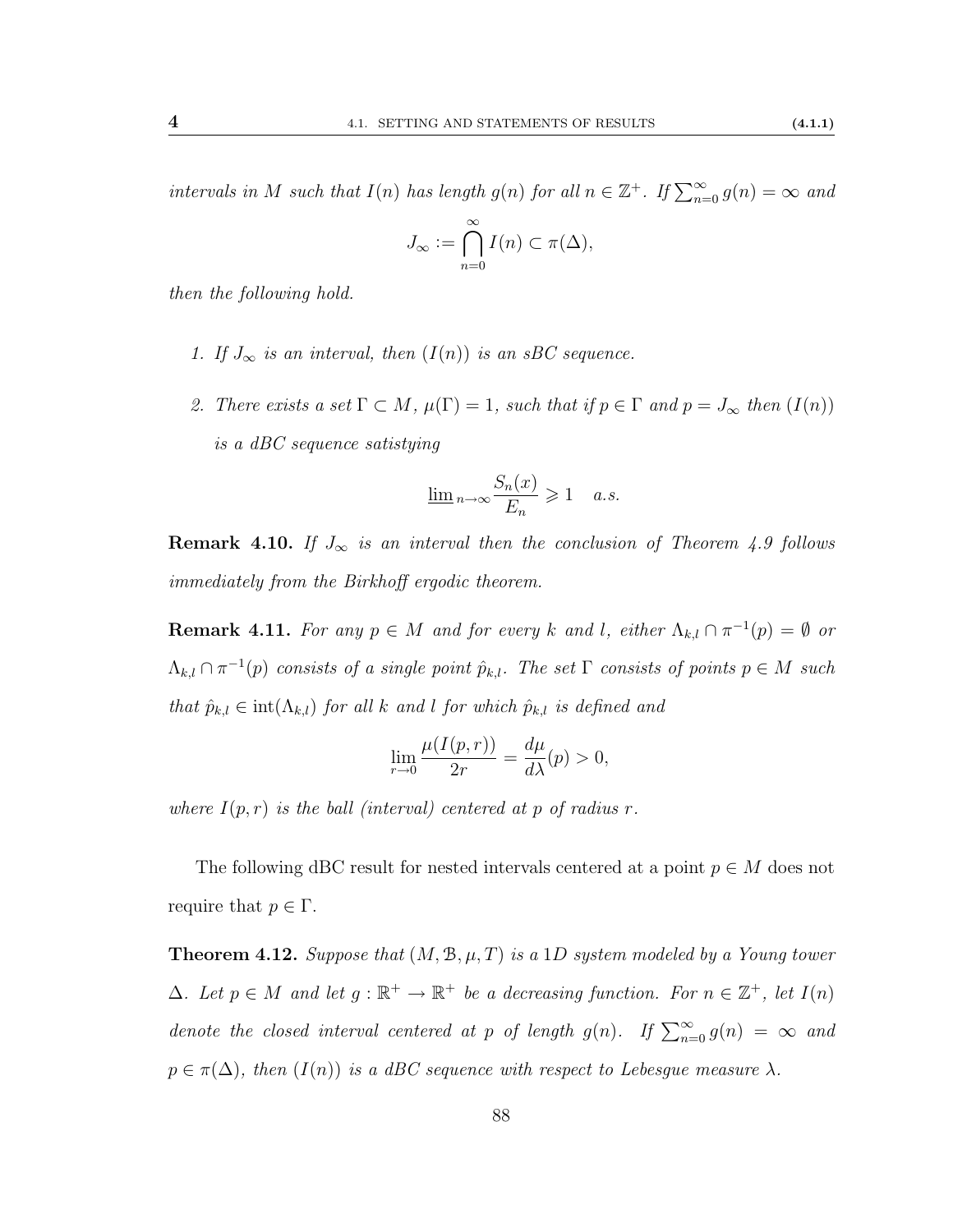As mentioned earlier, if  $(M, \mathcal{B}, \mu, T)$  is a  $C^{1+\epsilon}$  dynamical system on a compact interval M such that  $\mu$  is ergodic,  $\mu \ll \lambda$ , and  $\mu$  has a positive Lyapunov exponent, then the system can be modeled by a Young tower (personal communication by José Alves and Henk Bruin; see also [\[4,](#page-112-1) [5,](#page-112-2) [15\]](#page-113-4)). This implies the following corollary.

**Corollary 4.13.** Suppose that  $(M, \mathcal{B}, \mu, T)$  is a  $C^{1+\varepsilon}$  dynamical system on a compact interval M such that the invariant probability measure  $\mu$  is ergodic and absolutely continuous with respect to Lebesque measure. If  $(M, \mathcal{B}, \mu, T)$  has a positive Lyapunov exponent, then Theorems [4.9](#page-94-1) and [4.12](#page-95-0) apply to  $(M, \mathcal{B}, \mu, T)$ .

**Remark 4.14.** In the context of Theorem [4.9,](#page-94-1)  $(I(n))$  may not be a dBC sequence if  $J_{\infty} \not\subset \pi(\Delta)$ . Kim [\[45\]](#page-115-1) constructs explicit examples of this phenomenon in the context of the Liverani-Saussol-Vaienti maps defined by [\(1.6.13\)](#page-35-0) (see [\[49\]](#page-115-3)). Theorem [4.9](#page-94-1) applies if  $0 < \alpha < 1$ . For every  $0 < \alpha < 1$ , Kim proves that the sequence  $A(n) =$  $[0, n^{-1/(1-\alpha)})$  satisfies  $\sum_{n=0}^{\infty} \mu(A(n)) = \infty$  but for  $\mu$  a.e.  $x \in M$ ,  $T_{\alpha}^{n}(x) \in A(n)$  for only finitely many values of n. The intervals  $A(n)$  satisfy

$$
\bigcap_{n=0}^{\infty} A(n) = \{0\}
$$

and  $0 \notin \pi(\Delta)$  for the Young tower modeling  $([0, 1], \mu, T_\alpha)$  (for an explicit construction of this tower see e.g.  $\langle 12 \rangle$ .

#### 4.1.2 One-dimensional maps

Theorem [4.9](#page-94-1) applies to many classes of one-dimensional maps. Here we give a partial list.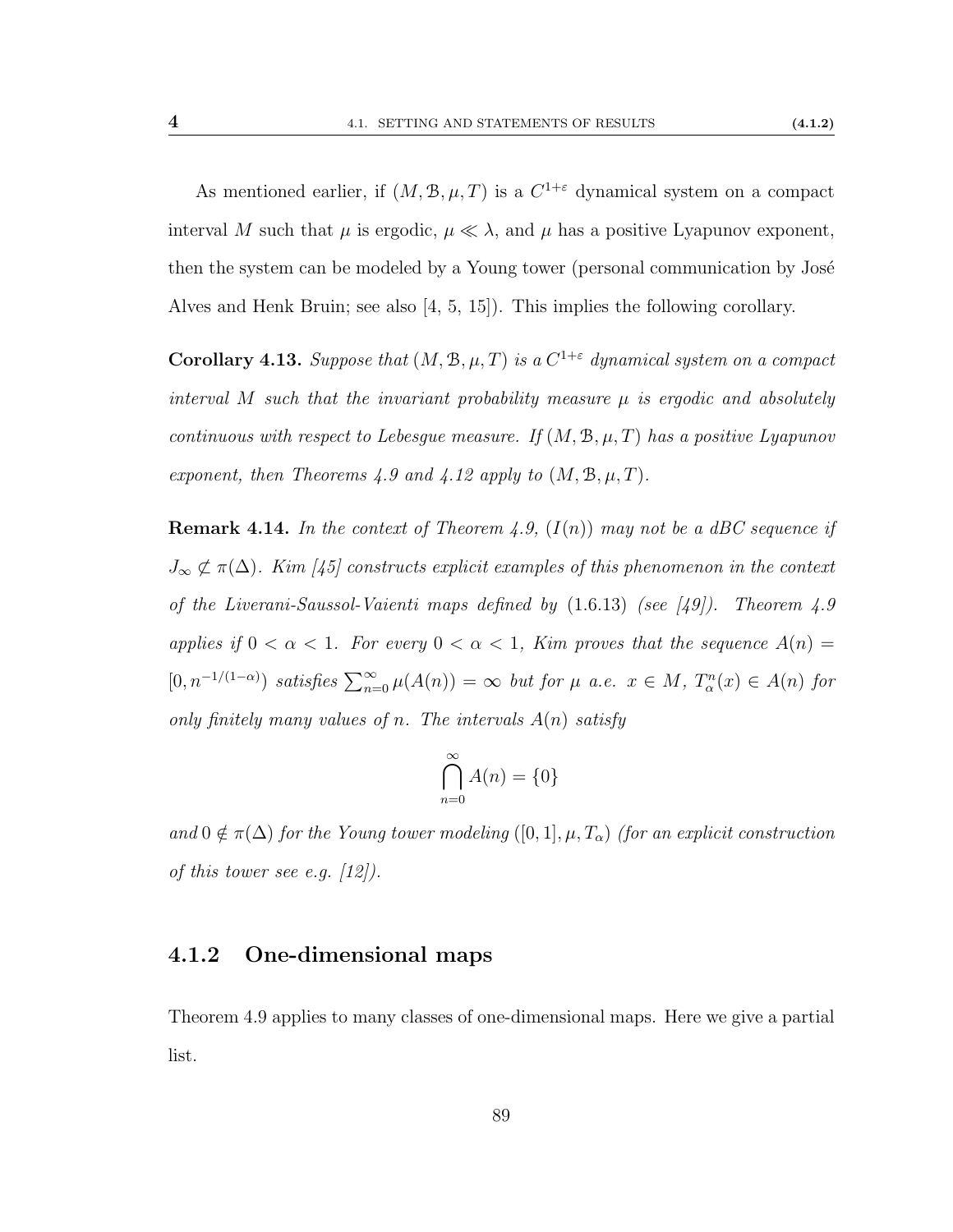- 1. Pomeau-Manneville intermittent-type maps (such as Liverani-Saussol-Vaienti maps) [\[49,](#page-115-3) [62\]](#page-116-3). See [\[34,](#page-114-0) [45\]](#page-115-1) for related results.
- 2. Certain classes of multimodal maps; see Bruin et al. [\[14\]](#page-113-6).
- 3. A class of non-uniformly expanding circle maps; see Young [\[76,](#page-117-2) Section 6]. Let  $T : \mathbb{S}^1 \to \mathbb{S}^1$  be a map of degree  $d > 1$  such that T is  $C^1$  on  $\mathbb{S}^1$  and  $C^2$  on  $\mathbb{S}^1 \setminus \{0\}, T' > 1$  on  $\mathbb{S}^1 \setminus \{0\}, T(0) = 0, T'(0) = 1$ , and for some  $0 < \alpha < 1$ , we have  $-xT''(x) \sim |x|^{\alpha}$  for  $x \neq 0$ .

### <span id="page-97-0"></span>4.2 Proof for the Gibbs-Markov Case

We prove Theorem [4.7](#page-94-0) by using a sufficient condition for the sBC property given in [\[46,](#page-115-4) [66\]](#page-117-3). This sufficient condition has also been used by Chernov and Kleinbock [\[20\]](#page-113-7) and by Kim [\[45\]](#page-115-1).

**Proposition 4.15.** Let  $(X, \mathcal{B}, m)$  be a probability space and let  $(B_n)_{n=0}^{\infty}$  be a sequence of measurable subsets of X such that  $\sum_{n=0}^{\infty} m(B_n) = \infty$ . If there exists a constant  $C > 0$  such that for all  $N \geqslant M \geqslant 0$ 

<span id="page-97-1"></span>
$$
\sum_{i,j=M}^{N} m(B_i \cap B_j) - m(B_i)m(B_j) \leq C \sum_{i=M}^{N} m(B_i), \qquad (4.2.4)
$$

then for every  $\varepsilon > 0$ , we have

$$
\sum_{i=0}^{N-1} \mathbf{1}_{B_i}(x) = \sum_{i=0}^{N-1} m(B_i) + \mathcal{O}\left(\left(\sum_{i=0}^{N-1} m(B_i)\right)^{\frac{1}{2}} \log^{\frac{3}{2}+\varepsilon}\left(\sum_{i=0}^{N-1} m(B_i)\right)\right)
$$

for m-a.e.  $x \in X$ .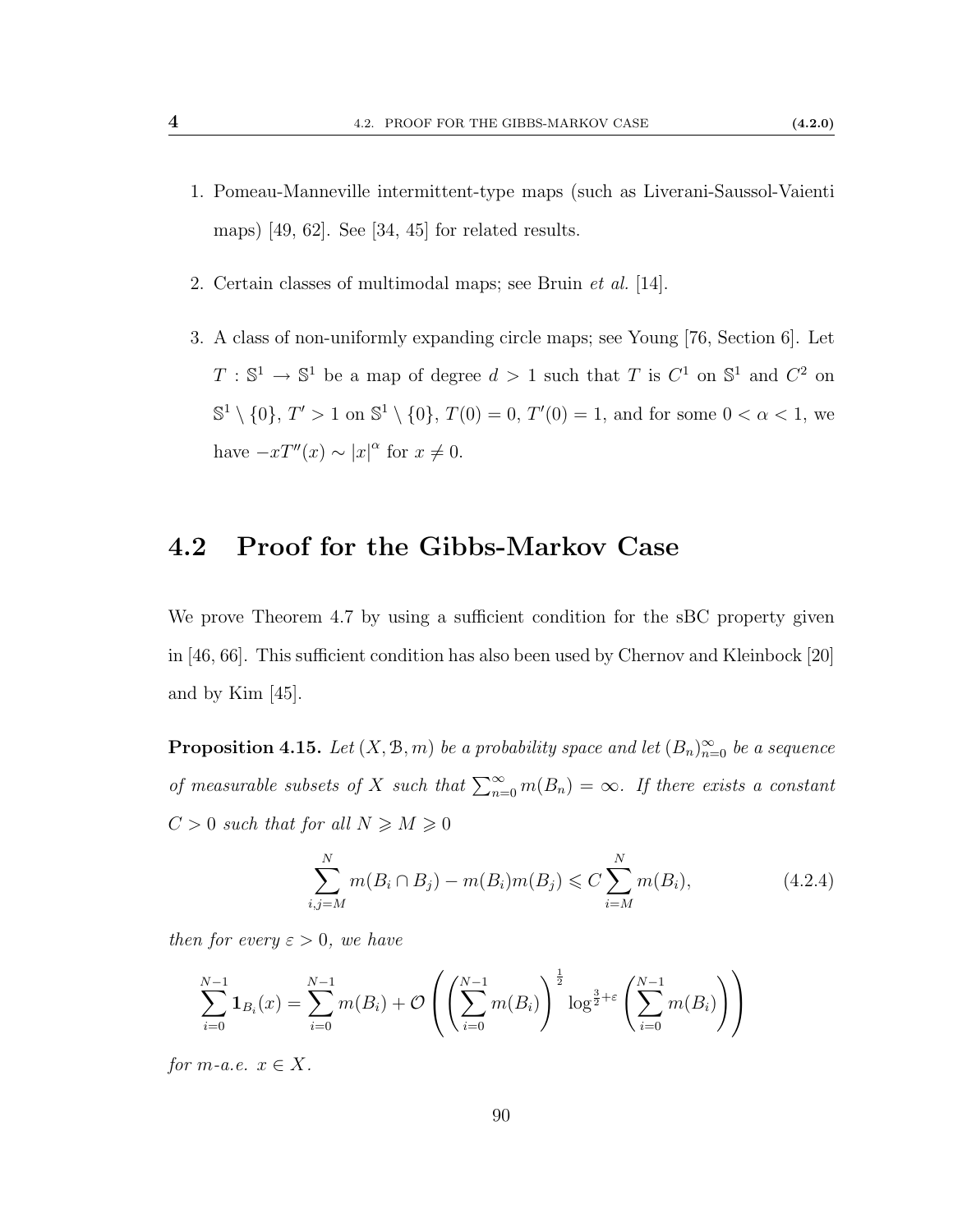**Remark 4.16.** The implied constant in the error estimate

$$
\mathcal{O}\left(\left(\sum_{i=0}^{N-1} m(B_i)\right)^{\frac{1}{2}} \log^{\frac{3}{2}+\varepsilon}\left(\sum_{i=0}^{N-1} m(B_i)\right)\right)
$$

is not uniform but a function of x.

Our proof uses the fact that Gibbs-Markov maps are exponentially continued fraction mixing [\[1,](#page-112-3) page 164] in the sense that there exists  $\tau \in (0,1)$  and a constant  $K_3 > 0$  such that

$$
|m(\alpha \cap T^{-(n+k)}(\beta)) - m(\alpha)m(\beta)| \leq K_3 \tau^n m(\alpha)m(\beta)
$$

for all measurable  $\beta \in \mathcal{B}$ ,  $\alpha \in \mathcal{P}_k$ .

*Proof of Theorem [4.7.](#page-94-0)* Throughout this proof C will be used to denote a constant, whose value may change from line to line. Set  $B_i = T^{-i}(A_i)$  in [\(4.2.4\)](#page-97-1). Notice that if  $j \geq i$ , then  $T^{-i}(A_i) \cap T^{-j}(A_j) = T^{-i}(A_i \cap T^{-(j-i)}(A_j))$ . Since T preserves m, we have  $m(T^{-i}(A_i \cap T^{-(j-i)}(A_j))) = m(A_i \cap T^{-(j-i)}(A_j))$ . We therefore estimate

$$
\sum_{i,j=M}^{N} m(B_i \cap B_j) - m(B_i)m(B_j) = 2 \sum_{i=M}^{N} \sum_{j=i+1}^{N} m(A_i \cap T^{-(j-i)}(A_j)) - m(A_i)m(A_j)
$$
  
 
$$
+ \sum_{i=M}^{N} m(A_i) - (m(A_i))^2.
$$
 (4.2.5)

For the diagonal terms, we have the straightforward estimate

$$
\sum_{i=M}^{N} m(A_i) - (m(A_i))^2 \leq \sum_{i=M}^{N} m(A_i). \tag{4.2.6}
$$

Now assume that  $j > i$ . We estimate  $m(A_i \cap T^{-(j-i)}(A_j)) - m(A_i)m(A_j)$ .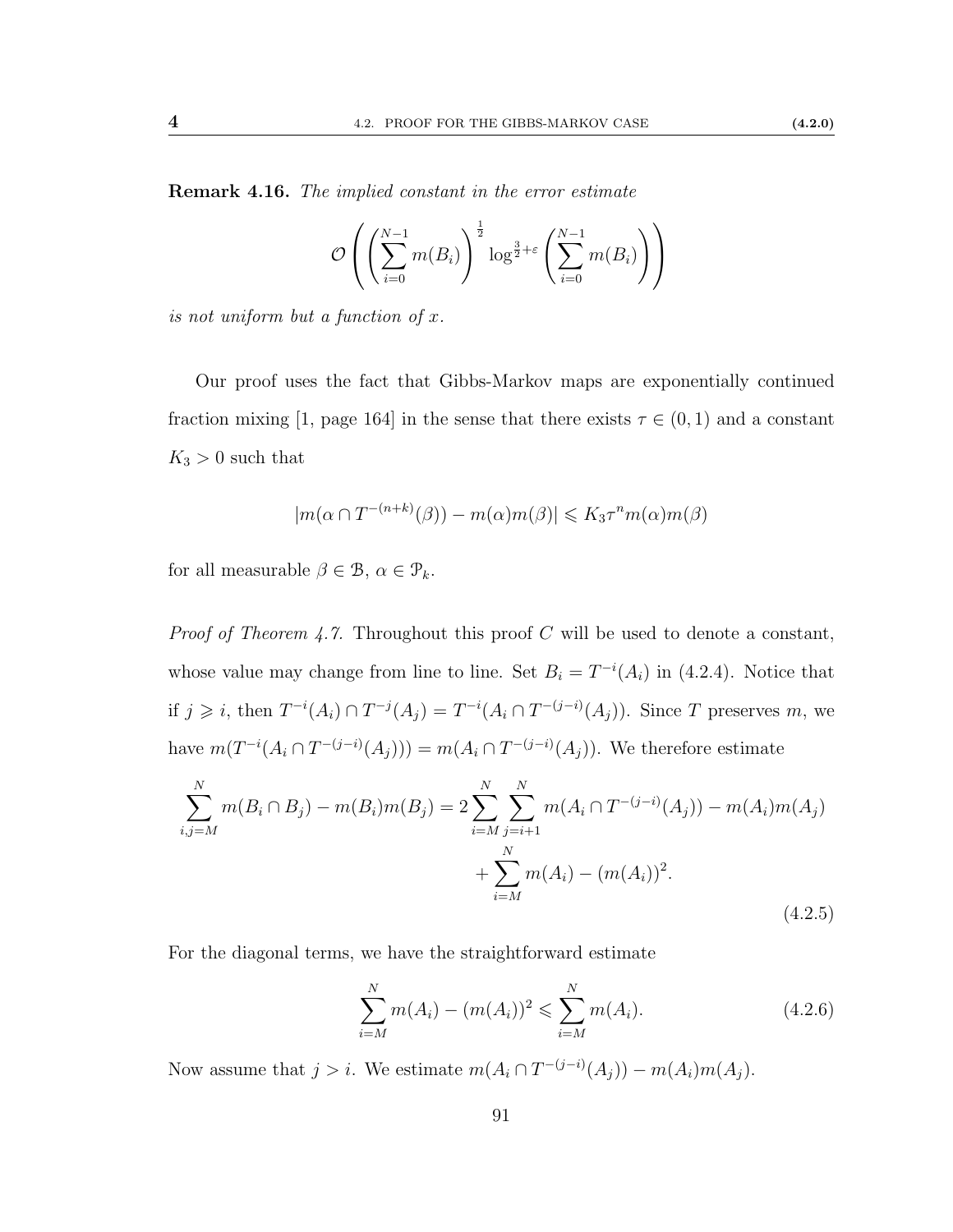Let  $\mathcal{V}_{i,j} = \{ \alpha \in \mathcal{P}_{[(j-i)/2]} : \alpha \cap A_i \neq \emptyset \}.$  Let  $N(i)$  be the largest integer such that  $A_i$  intersects at most 2 partition elements of  $\mathcal{P}_{[(j-i)/2]}$  for  $j-i < N(i)$ . If  $N(i) > j - i > 1$  and  $j - i$  is even, we have the estimate

$$
m(A_i \cap T^{-(j-i)}A_j) - m(A_i)m(A_j) \leq m(A_i \cap T^{-(j-i)}A_j)
$$
  
= 
$$
m(A_i \cap T^{-(j-i)/2}(T^{-(j-i)/2}A_j))
$$
  

$$
\leq 2C\gamma_1^{(j-i)/2}m(T^{-(j-i)/2}A_j)
$$
  
= 
$$
2C\gamma_1^{(j-i)/2}m(A_j)
$$
  

$$
\leq C\gamma_1^{(j-i)/2}m(A_i).
$$

This holds because

1. using [\(H1\)](#page-90-2)–[\(H3\)](#page-90-1), for each  $\alpha \in \mathcal{V}_{i,j}$  we have

$$
m(\alpha \cap T^{-(j-i)/2}(T^{-(j-i)/2}A_j)) \leq Cm(\alpha)m(T^{-(j-i)/2}A_j)
$$
  
and 
$$
m(\alpha) \leq K_1\gamma_1^{(j-i)/2},
$$

- 2.  $\#\mathcal{V}_{i,j} \leqslant 2$  since  $j i < N(i)$ , and
- 3.  $m(A_j) \leq Cm(A_i)$  by assumption.

If  $j - i$  is odd we estimate

$$
m(A_i \cap T^{-(j-i)}A_j) - m(A_i)m(A_j) \leq m(A_i \cap T^{-(j-i)}A_j)
$$
  
= 
$$
m(A_i \cap T^{-(j-i+1)/2}(T^{-(j-i-1)/2}A_j))
$$

and proceed as before. In particular, if  $j - i = 1$  we use the simple estimate  $m(A_i \cap$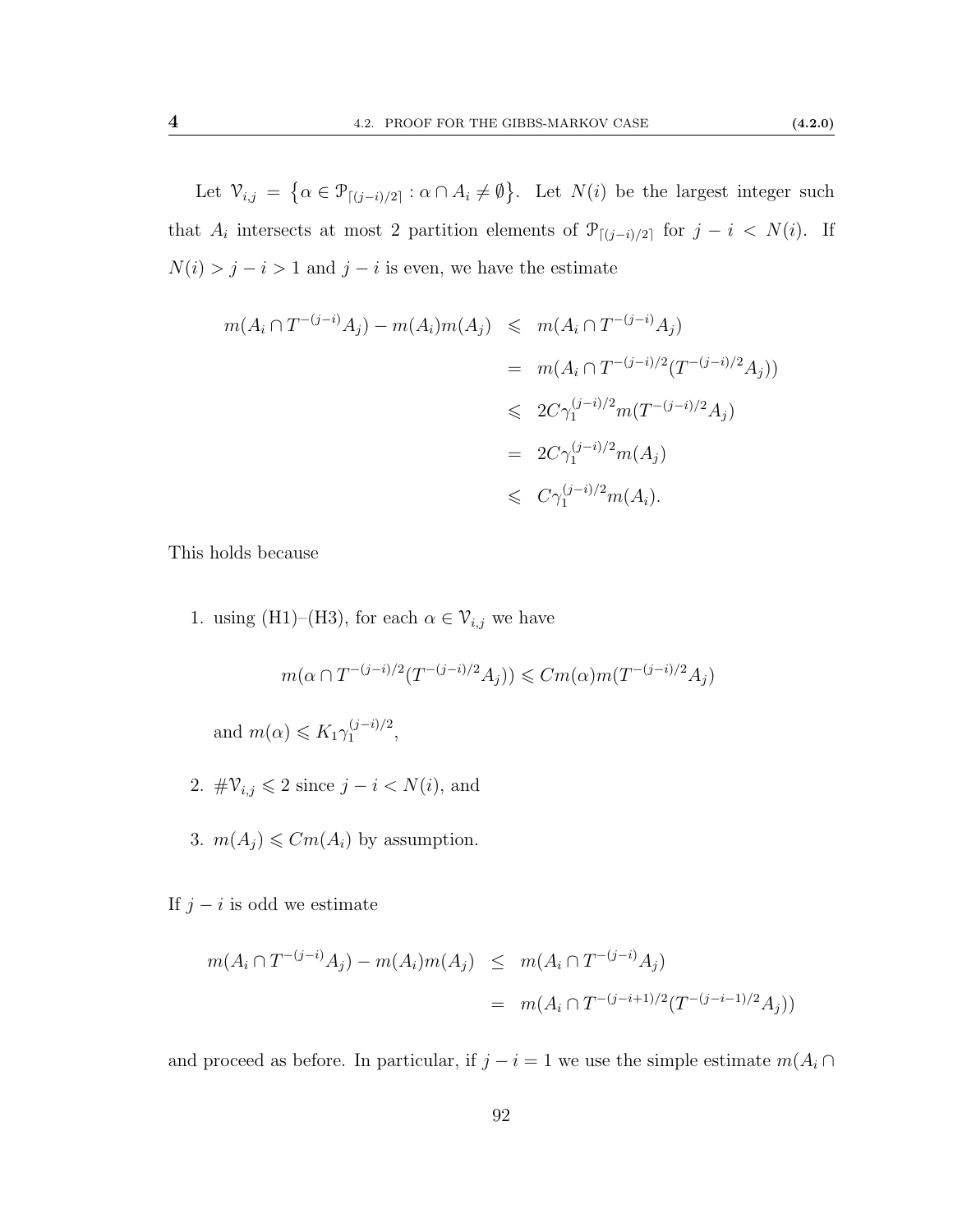$T^{-(j-i)}A_j \leq m(A_j)$ . Thus

$$
\sum_{j=i+1}^{i+N(i)-1} m(A_i \cap T^{-(j-i)}A_j) - m(A_i)m(A_j) \leq Cm(A_i)
$$

We now consider  $j - i \geq N(i)$ . We can no longer assume that  $A_i$  intersects at most 2 elements of  $\mathcal{P}_{[(j-i)/2]}$ . In this case the collection  $\mathcal{V}_{i,j}$  induces a partition of  $A_i$ . Define

$$
\mathcal{V}_{i,j}^1 = \{ \alpha \in \mathcal{V}_{i,j} : \alpha \subset (\inf(A_i), \sup(A_i)) \}.
$$

Since P consists of subintervals,  $\mathcal{V}_{i,j}^2 := \mathcal{V}_{i,j} \setminus \mathcal{V}_{i,j}^1$  contains at most 2 elements. For  $k = 1, 2$  define

<span id="page-100-0"></span>
$$
Q_{i,j}^k = \bigcup \left\{ \alpha : \alpha \in \mathcal{V}_{i,j}^k \right\}.
$$

We have

$$
\sum_{j=i+N(i)}^{N} m(A_i \cap T^{-(j-i)}A_j) - m(A_i)m(A_j)
$$
\n
$$
= \sum_{j=i+N(i)}^{N} m(A_i \cap Q_{i,j}^1 \cap T^{-(j-i)}A_j) - m(A_i)m(A_j)
$$
\n
$$
+ \sum_{j=i+N(i)}^{N} m(A_i \cap Q_{i,j}^2 \cap T^{-(j-i)}A_j) - m(A_i)m(A_j)
$$
\n
$$
\leqslant \sum_{j=i+N(i)}^{N} m(A_i \cap Q_{i,j}^1 \cap T^{-(j-i)}A_j) - m(A_i \cap Q_{i,j}^1)m(A_j)
$$
\n
$$
+ \sum_{j=i+N(i)}^{N} m(A_i \cap Q_{i,j}^2 \cap T^{-(j-i)}A_j) - m(A_i \cap Q_{i,j}^2)m(A_j)
$$
\n(4.2.7*b*)

We estimate  $(4.2.7a)$  first. For this we will use the exponential continued fraction mixing estimate of Aaronson [\[1,](#page-112-3) page 164]. There exists  $C > 0$  and  $\tau \in (0, 1)$ , both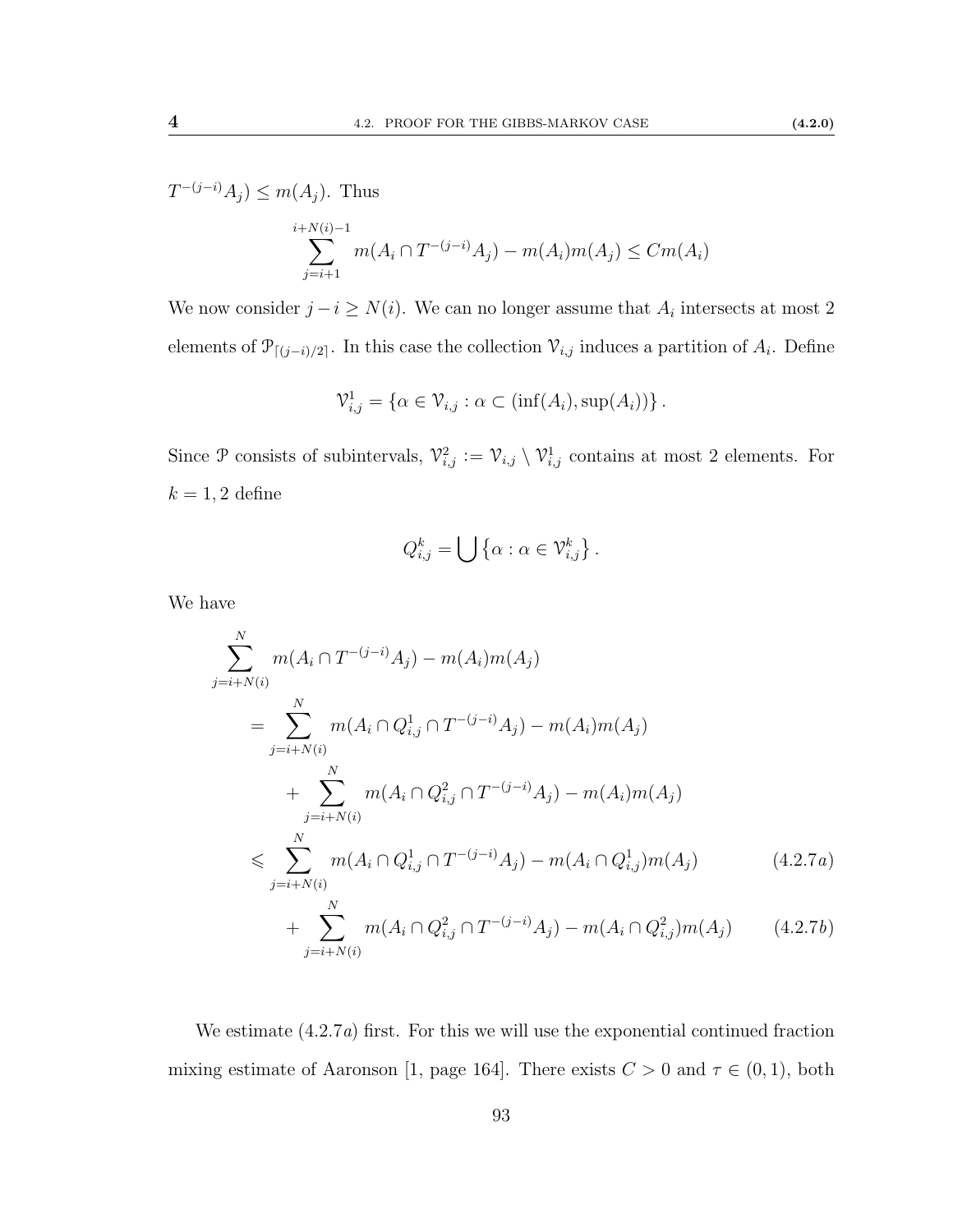independent of i and j, such that for  $\alpha \in \mathcal{V}_{i,j}^1$ , we have

$$
\left| m(\alpha \cap T^{-(j-i)}(A_j)) - m(\alpha)m(A_j) \right| \leq C\tau^{(j-i)/2}m(\alpha)m(A_j).
$$

Thus

$$
\sum_{j=i+N(i)}^{N} \sum_{\alpha \in \mathcal{V}_{i,j}^1} m(\alpha \cap T^{-(j-i)}A_j) - m(\alpha)m(A_j) \leqslant \sum_{j=i+N(i)}^{N} \sum_{\alpha \in \mathcal{V}_{i,j}^1} \tau^{(j-i)/2} m(\alpha)m(A_j)
$$
  

$$
\leqslant \sum_{j=i+N(i)}^{N} \tau^{(j-i)/2} m(A_i)m(A_j)
$$

For  $(4.2.7b)$  we note that if  $\beta \in \mathcal{V}_{i,j}^2$  then  $m(\beta) \leqslant K_1 \gamma_1^{\lceil (j-i)/2 \rceil}$  $1^{(|(j-i)/2|)}$ . Consider the partition of  $\beta$  induced by  $\mathcal{P}_{j-i}$ .

For  $\omega \in \mathcal{P}_{j-i}$  such that  $\omega \subset \beta$ ,  $T^{j-i}(\omega) = X$  by [\(H1\)](#page-90-2), so the distortion estimate [\(H3\)](#page-90-1) and uniform expansion [\(H2\)](#page-90-3) give

$$
m(\beta \cap T^{-(j-i)}(A_j)) = \sum_{\substack{\omega \in \mathcal{P}_{j-i} \\ \omega \subset \beta}} m(\omega \cap T^{-(j-i)}(A_j)) \leq C\gamma_1^{(j-i)/2}m(A_j)
$$

and hence

$$
\sum_{j=i+N(i)}^{N} m(A_i \cap Q_{i,j}^2 \cap T^{-(j-i)}A_j) - m(A_i \cap Q_{i,j}^2)m(A_j) \leq \sum_{j=i+N(i)}^{N} 2C\gamma_1^{(j-i)/2}m(A_j).
$$

This concludes the proof as  $m(A_j) \leq Cm(A_i)$ .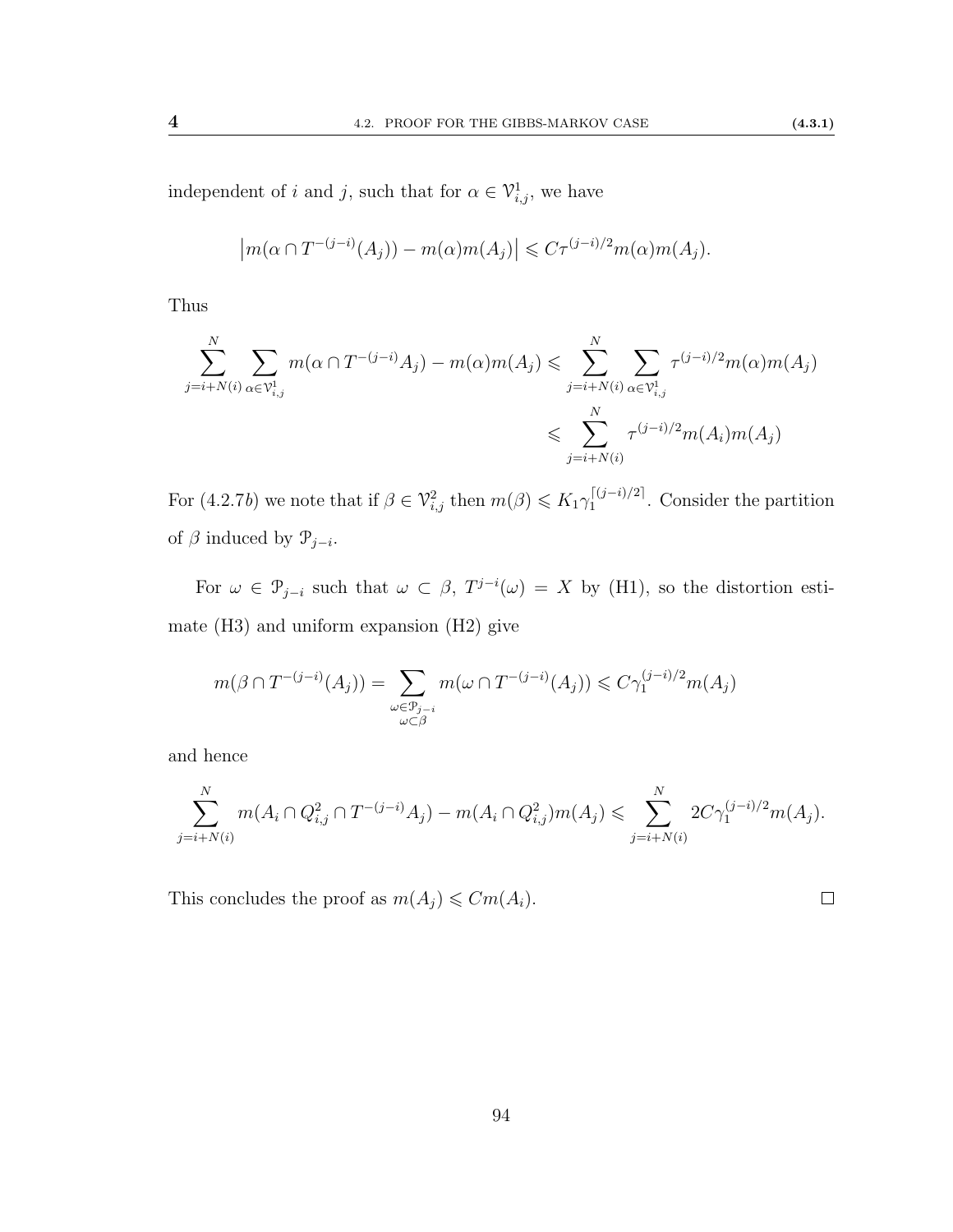### 4.3 Proofs

## 4.3.1 Relating base dynamics to tower dynamics and preliminaries

For  $x \in \Lambda_0$  and  $n \in \mathbb{N}$ , we define

$$
R_n(x) = \sum_{i=0}^{n-1} R(f^i(x)).
$$

As a consequence of the Birkhoff ergodic theorem, we have

Lemma 4.17. Assume the setting of Theorem [4.9](#page-94-1) and define

$$
\langle R \rangle = \int_{\Lambda_0} R \, dm.
$$

Then for m a.e.  $x \in \Lambda_0$ , we have

<span id="page-102-2"></span>
$$
\lim_{n \to \infty} \frac{R_n(x)}{n} = \langle R \rangle.
$$
\n(4.3.8)

We now prove some elementary lemmas which will be useful in the proofs of Theorems [4.9](#page-94-1) and [4.12.](#page-95-0)

<span id="page-102-0"></span>**Lemma 4.18.** Suppose  $g : \mathbb{R}^+ \to \mathbb{R}^+$  is decreasing and  $\sum_{i=0}^{\infty} g(i) = \infty$ .

<span id="page-102-1"></span>(A) For all  $a > 0$  we have

$$
\frac{\int_0^{(1+a)n} g(t) dt}{\int_0^n g(t) dt} \leq 1 + a
$$

for all  $n \in \mathbb{N}$ .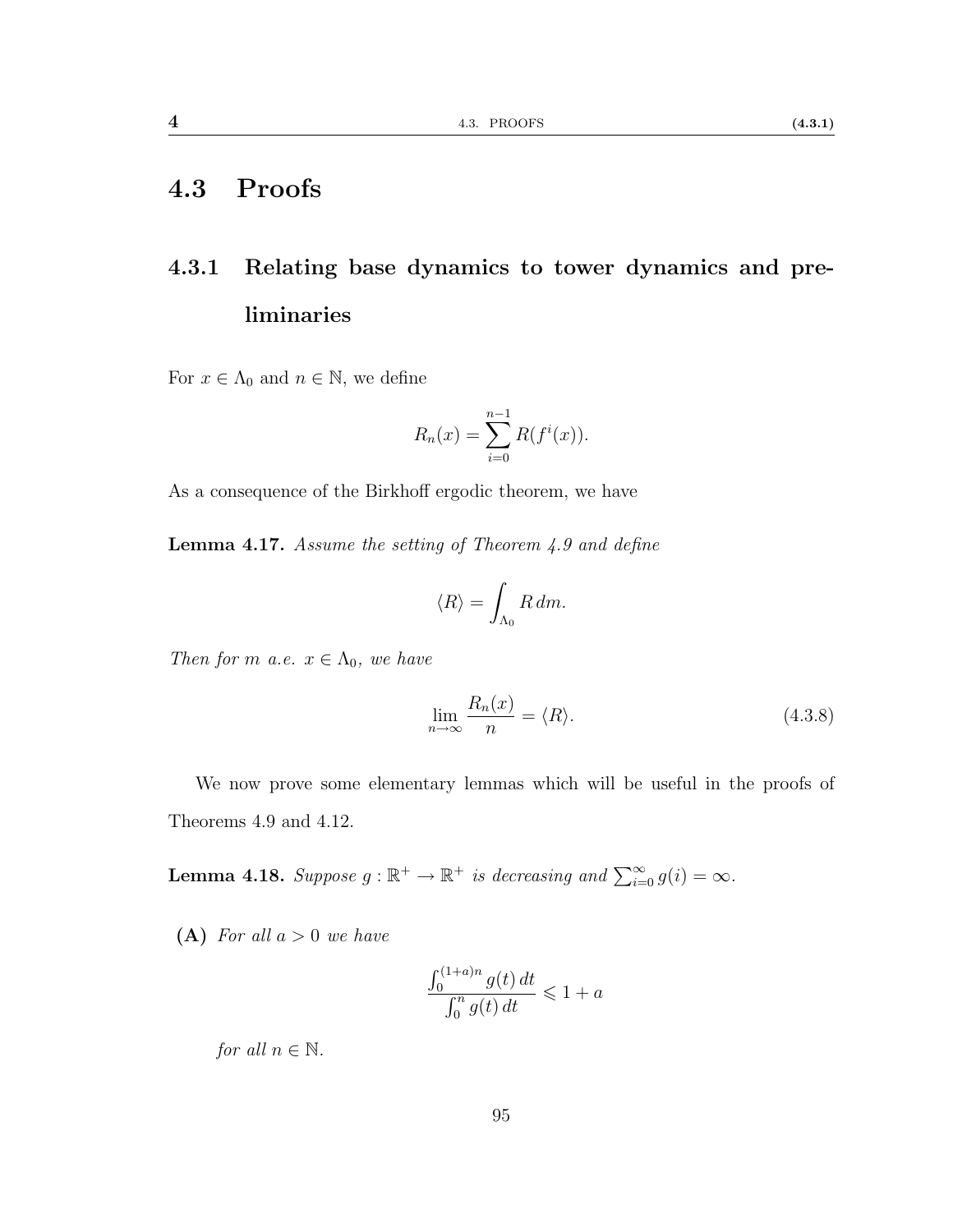<span id="page-103-0"></span>(B)

$$
\lim_{n \to \infty} \frac{\int_0^n g(t) \, dt}{\sum_{i=0}^{n-1} g(i)} = 1.
$$

*Proof of Lemma [4.18.](#page-102-0)* For part  $(A)$ , observe that since g is decreasing,

$$
\int_{0}^{(1+a)n} g(t) dt = \int_{0}^{n} g(t) dt + \int_{n}^{(1+a)n} g(t) dt
$$
  
\n
$$
\leqslant \int_{0}^{n} g(t) dt + (an)g(n)
$$
  
\n
$$
\leqslant \int_{0}^{n} g(t) dt + a (g(1) + g(2) + \dots + g(n))
$$
  
\n
$$
\leqslant \int_{0}^{n} g(t) dt + a \left( \int_{0}^{1} g(t) dt + \dots + \int_{n-1}^{n} g(t) dt \right)
$$
  
\n
$$
\leqslant (1+a) \int_{0}^{n} g(t) dt.
$$

For part [\(B\)](#page-103-0), the bound

$$
\sum_{i=0}^{n-1} g(i) \geq \int_0^n g(t) dt \geq \sum_{i=1}^n g(i)
$$

implies the result since  $\sum_{i=0}^{\infty} g(i) = \infty$ .

**Lemma 4.19.** Let  $(a_n)$  and  $(b_n)$  be sequences in  $\mathbb{R}^+$  such that

$$
\lim_{n \to \infty} \frac{a_n}{b_n} = L
$$

for some L. If  $\sum_{i=0}^{\infty} a_i = \infty$ , then

$$
\lim_{n \to \infty} \frac{\sum_{i=0}^{n-1} a_i}{\sum_{i=0}^{n-1} b_i} = L.
$$

*Proof.*  $a_n = Lb_n + c_n$  where  $\lim_{n \to \infty} c_n/b_n = 0$ . Therefore,

$$
\frac{\sum_{i=0}^{\infty} a_i}{\sum_{i=0}^{\infty} b_i} = L + \frac{\sum_{i=0}^{\infty} c_i}{\sum_{i=0}^{\infty} b_i}.
$$

 $\Box$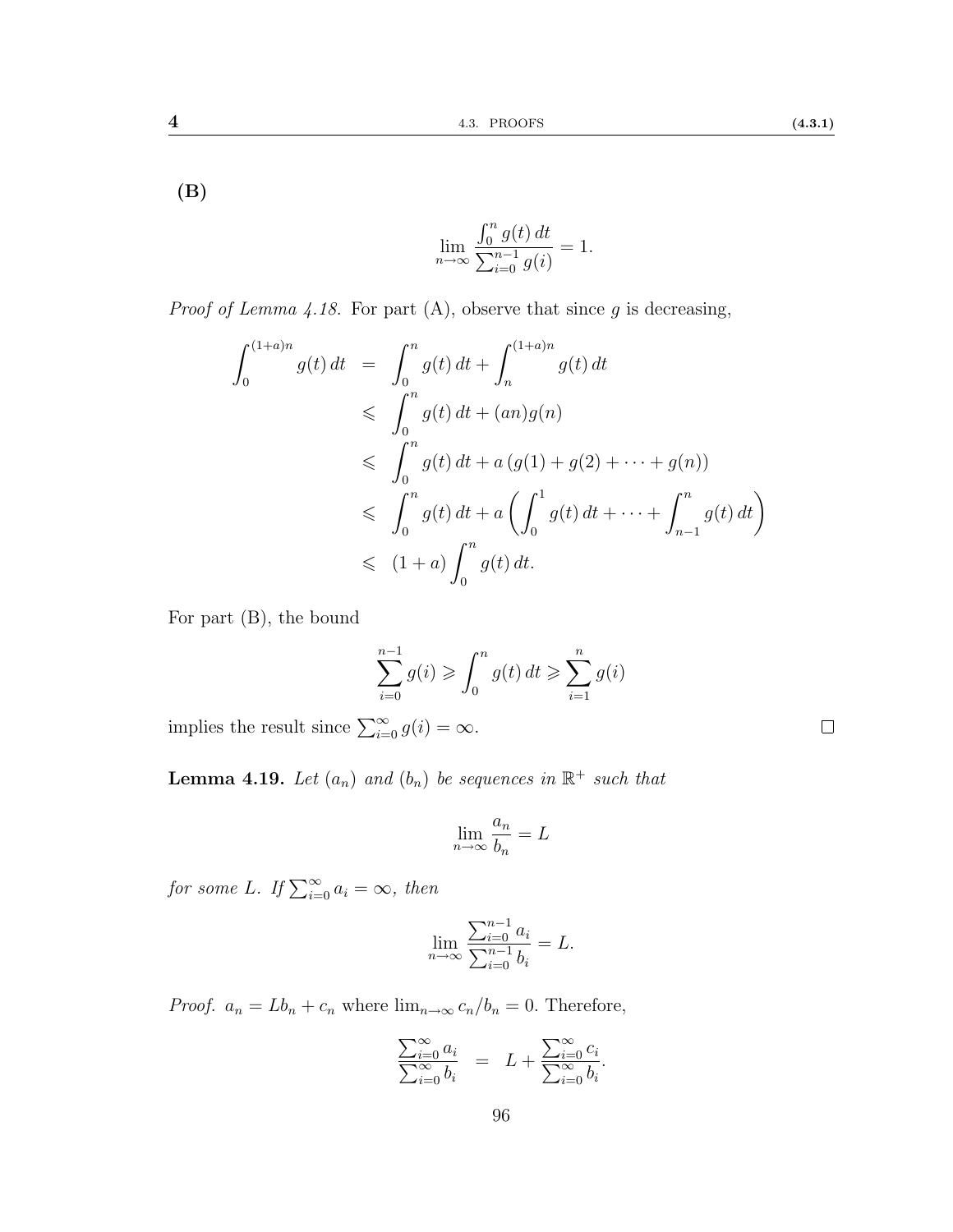If  $\sum_{n=0}^{\infty} b_n < \infty$ , then  $\sum_{n=0}^{\infty} c_n \le \sum_{n=0}^{\infty} b_n < \infty$  and so  $\sum_{n=0}^{\infty} a_n < \infty$ . So,  $\sum b_n$ diverges. Since  $|c_n|/b_n \to 0$ , there exists an  $N_{\epsilon}$  such that  $|c_n| \leq \epsilon b_n$  for all  $n \geq N_{\epsilon}$ , from where it follows that for any  $M > N_{\epsilon}$ ,  $\sum_{n \geq N_{\epsilon}}^{M} |c_n| / \sum_{n \geq N_{\epsilon}}^{M} b_n \leq \epsilon$ . Hence, for any  $N > N_{\epsilon}$ 

$$
\left| \frac{\sum_{i=0}^{N} a_i}{\sum_{i=0}^{N} b_i} - L \right| \leq \frac{\sum_{i=0}^{N} |c_i|}{\sum_{i=0}^{N} b_i} \leq \frac{\sum_{i
$$

Choose N so large that  $\sum_{i \le N_{\epsilon}} |c_i| / \sum_{i=0}^{N} b_i < \epsilon$ .

#### 4.3.2 Proofs of Theorem [4.9](#page-94-1)

Assume that

$$
\bigcap_{n=0}^{\infty} I(n) = \{p\}.
$$

The case that  $\bigcap_{n=0}^{\infty} I(n)$  is an interval follows from the Birkhoff ergodic theorem. We will consider partition elements  $\Lambda_{k,l}$  of the tower such that  $\pi^{-1}(p) \cap \Lambda_{k,l} \neq \emptyset$ . Since  $\pi^*\nu = \mu$ , these are the only partition elements we need to consider to determine whether  $F^{n}(x,0) \in \pi^{-1}(I(n))$  infinitely often (and hence whether  $T^{n}(x) \in I(n)$ infinitely often). For all k and l such that  $\pi^{-1}(p) \cap \Lambda_{k,l} \neq \emptyset$ , let  $\hat{p}_{k,l}$  denote the point of intersection. We assume that  $\hat{p}_{k,l} \in \text{int}(\Lambda_{k,l})$  for all k and l for which  $\hat{p}_{k,l}$  exists.

We first consider the sequence  $\Lambda_{k,l} \cap \pi^{-1}(I(n))$  for a fixed partition element  $\Lambda_{k,l}$ . For  $n \in \mathbb{Z}^+$  define

$$
A'_n = \Lambda_{k,l} \cap \pi^{-1} \left( I(n \langle R \rangle) \right), \qquad G'_n = F^{-l}(A'_n)
$$

 $\Box$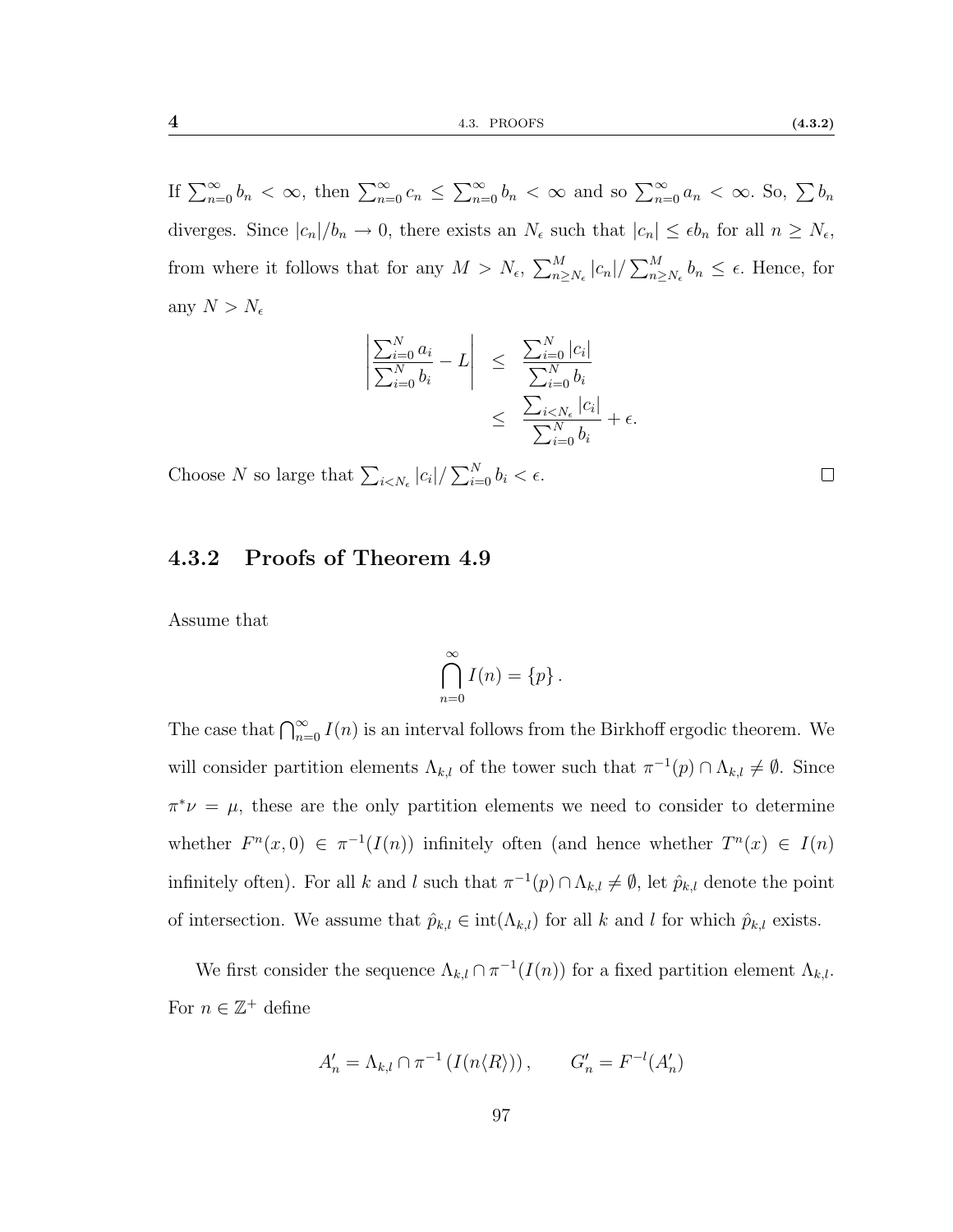and for  $n \in \mathbb{N}$  let

$$
\alpha(n) = \sum_{j=0}^{n-1} m(G'_j).
$$

For  $x \in \Lambda_0$  and  $n \in \mathbb{N}$ , define

$$
\hat{S}(n,x) = \# \left\{ j < n : F^j(x,0) \in \Lambda_{k,l} \cap \pi^{-1}(I(j)) \right\}.
$$

<span id="page-105-0"></span>**Step 1.** We relate the recurrence properties of F to those of  $f := T<sup>R</sup>$ . We claim that

$$
\lim_{n \to \infty} \frac{\hat{S}(n,x)}{\alpha(\lfloor n \langle R \rangle^{-1} \rfloor)} = 1.
$$

for m a.e.  $x \in \Lambda_0$ . As the proof of the claim proceeds, we will place finitely many restrictions on x. Each of these restrictions will be satisfied by a set of full measure. First, assume that x satisfies  $(4.3.8)$ . Ergodicity relates the clock associated with the tower map F to the clock associated with the return map f. For small  $\varepsilon \in \mathbb{R}$ , define the sets

$$
A_{n,\varepsilon} = \Lambda_{k,l} \cap \pi^{-1}(I(n(\langle R \rangle + \varepsilon))), \qquad G_{n,\varepsilon} = F^{-l}(A_{n,\varepsilon})
$$

and the sums

$$
\mathcal{S}_{\varepsilon}(n,x) = \sum_{j=0}^{n-1} \mathbf{1}_{G_{j,\varepsilon}} \circ f^j(x), \qquad \mathcal{E}_{\varepsilon}(n) = \sum_{j=0}^{n-1} m(G_{j,\varepsilon}).
$$

For sequences  $(u_n)$  and  $(v_n)$  in  $\mathbb{R}$ , we write  $u_n \approx v_n$  if

$$
\lim_{n \to \infty} \frac{u_n}{v_n} = 1.
$$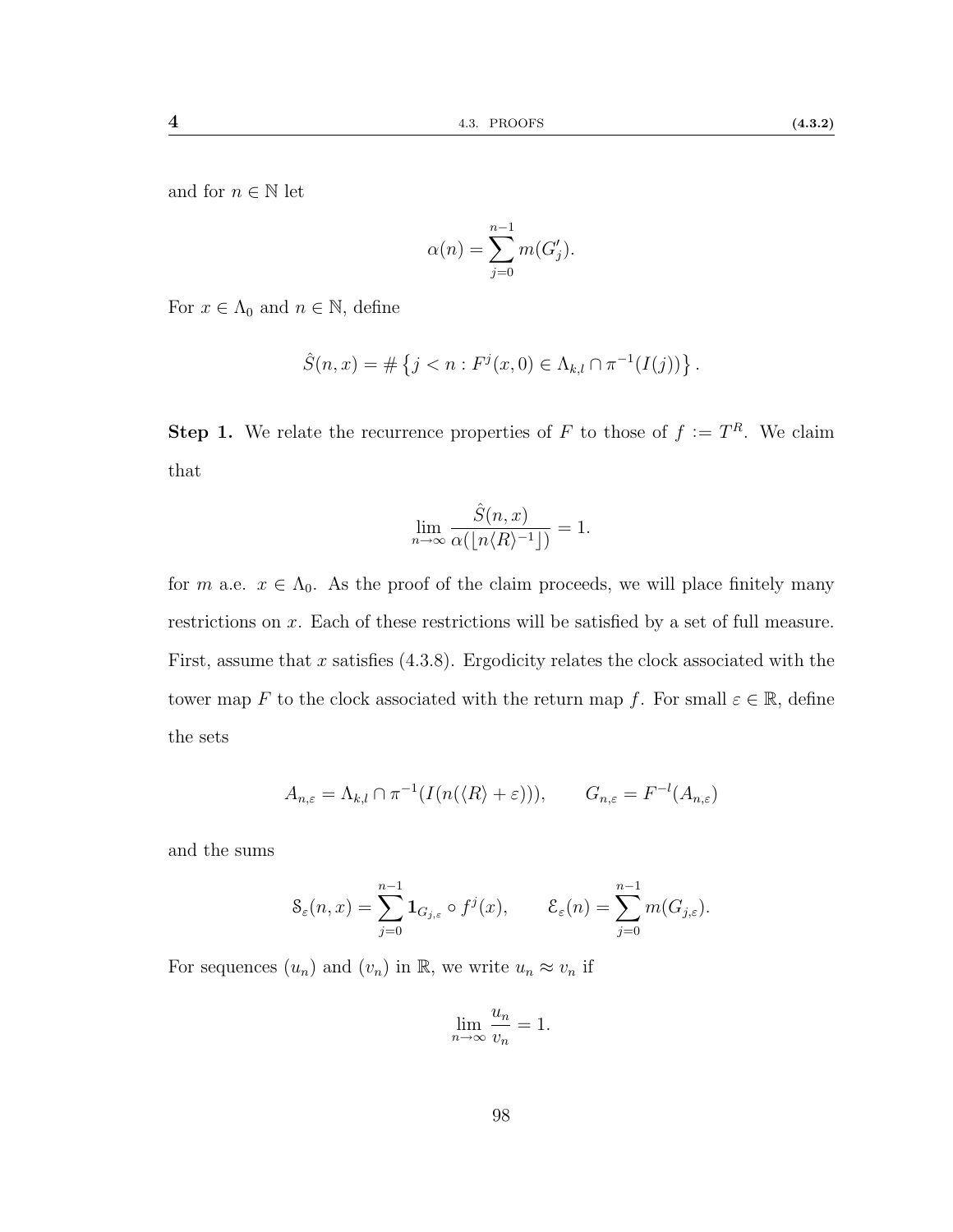Since  $\hat{p}_{k,l} \in \text{int}(\Lambda_{k,l})$ , we have  $\mathcal{E}_{\varepsilon}(n) \to \infty$  as  $n \to \infty$ . Theorem [4.7](#page-94-0) gives the sBC property for the base transformation: for m a.e.  $x \in \Lambda_0$ , we have

<span id="page-106-0"></span>
$$
\lim_{n \to \infty} \frac{\mathcal{S}_{\varepsilon}(n, x)}{\mathcal{E}_{\varepsilon}(n)} = 1.
$$
\n(4.3.9)

.

We now examine  $\hat{S}(n, x)$ . Define  $q(n, x)$  by

$$
R_{q(n,x)}(x) \leqslant n < R_{q(n,x)+1}(x).
$$

Observe that  $\hat{S}(n,x) - \hat{S}(R_{q(n,x)},x) \in \{0,1\}$ . This is so because the levels of the Young tower are pairwise disjoint and so the orbit of  $(x, 0)$  must enter  $\Lambda_{k,l}$  in order to increment  $\hat{S}$  and this can happen at most once from time  $R_{q(n,x)}$  to time n. Thus it suffices to examine  $\hat{S}(R_{q(n,x)}, x)$ . Using [\(4.3.8\)](#page-102-2), for  $\varepsilon > 0$  small we obtain

$$
\begin{aligned}\n&\left(\frac{\mathcal{S}_{\varepsilon}(q(n,x),x)+\psi(x,\varepsilon)}{\mathcal{E}_{\varepsilon}(q(n,x))}\right)\left(\frac{\mathcal{E}_{\varepsilon}(q(n,x))}{\alpha(q(n,x))}\right) \\
&\leqslant \frac{\hat{S}(R_{q(n,x)},x)}{\alpha(q(n,x))} \\
&\leqslant \left(\frac{\mathcal{S}_{-\varepsilon}(q(n,x),x)+\zeta(x,\varepsilon)}{\mathcal{E}_{-\varepsilon}(q(n,x))}\right)\left(\frac{\mathcal{E}_{-\varepsilon}(q(n,x))}{\alpha(q(n,x))}\right)\n\end{aligned}
$$

where  $\psi$  and  $\zeta$  are independent of n. Using [\(4.3.9\)](#page-106-0) and Lemma [4.18,](#page-102-0) this implies

$$
\lim_{n \to \infty} \frac{\hat{S}(n, x)}{\alpha(q(n, x))} = 1
$$

and therefore another application of Lemma [4.18](#page-102-0) gives

$$
\lim_{n\to\infty}\frac{\hat{S}(n,x)}{\alpha(\lfloor n\langle R\rangle^{-1}\rfloor)}=1
$$

<span id="page-106-1"></span>since  $q(n, x) \approx n \langle R \rangle^{-1}$ .

Step 2. We claim that

$$
\alpha(\lfloor n\langle R\rangle^{-1}\rfloor) \approx \sum_{j=0}^{n-1} \nu(\hat{I}_{k,l}(j))
$$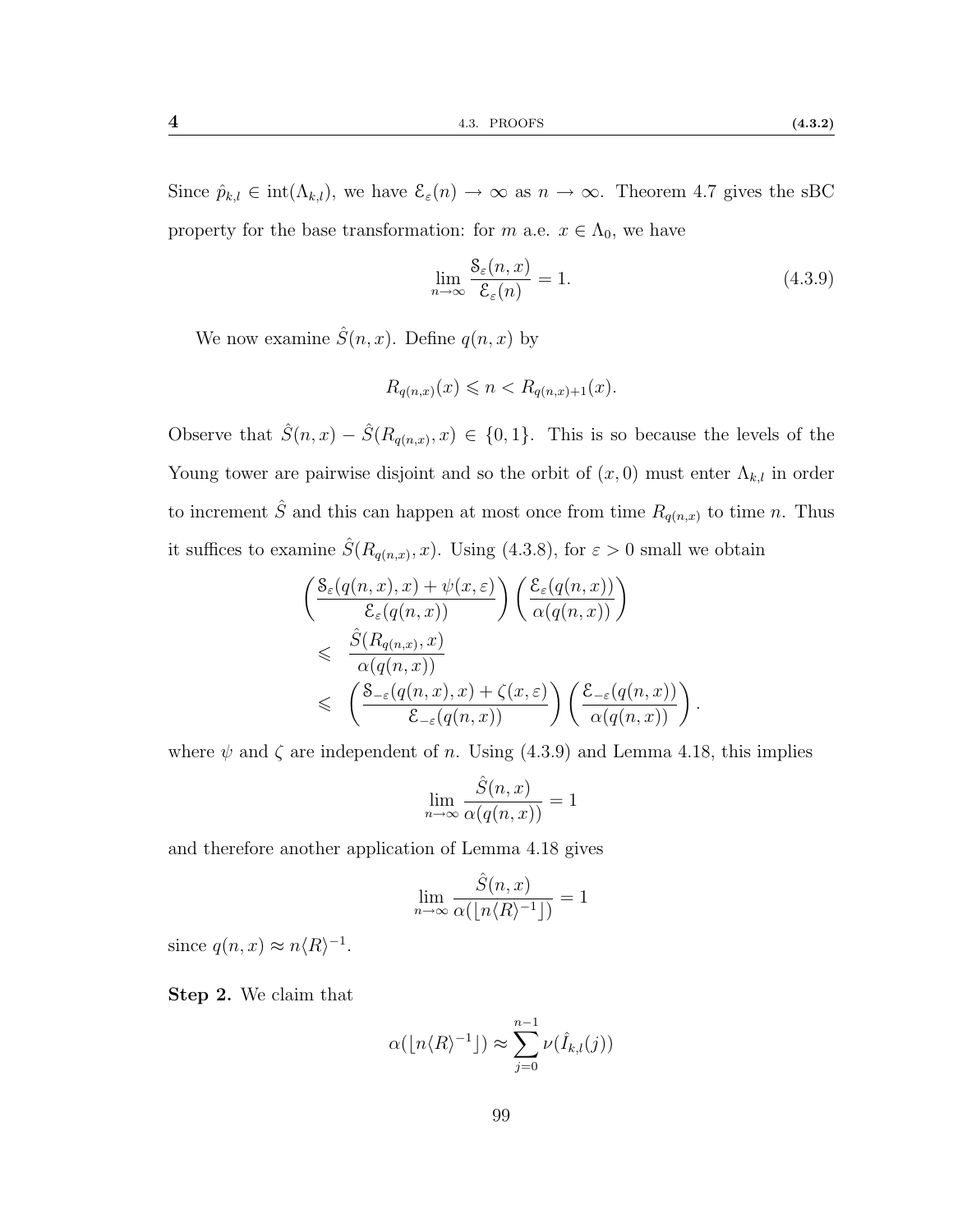where

$$
\hat{I}_{k,l}(j) = \Lambda_{k,l} \cap \pi^{-1}(I(j)).
$$

This follows from a change of variable argument. Let  $\tilde{p}_{k,l} \in \Lambda_k$  satisfy  $T^l(\tilde{p}_{k,l}) = p$ . Defining  $\rho = \frac{dm}{d\lambda}$ , we have

$$
\alpha(\lfloor n\langle R\rangle^{-1}]\rfloor) = \sum_{j=0}^{\lfloor n\langle R\rangle^{-1}\rfloor-1} m(G'_j) \approx \frac{\rho(p)}{|DT^l(\tilde{p}_{k,l})|} \sum_{j=0}^{\lfloor n\langle R\rangle^{-1}\rfloor-1} g(j\langle R\rangle)
$$

$$
\approx \frac{\rho(p)}{|DT^l(\tilde{p}_{k,l})|} \int_0^{n\langle R\rangle^{-1}} g(t\langle R\rangle) dt
$$

$$
= \frac{\rho(p)}{\langle R\rangle |DT^l(\tilde{p}_{k,l})|} \int_0^n g(u) du
$$

$$
\approx \frac{\rho(p)}{\langle R\rangle |DT^l(\tilde{p}_{k,l})|} \sum_{j=0}^{n-1} g(j)
$$

$$
\approx \sum_{j=0}^{n-1} \nu(\hat{I}_{k,l}(j)).
$$

Steps [\(1\)](#page-105-0) and [\(2\)](#page-106-1) imply that

$$
\hat{S}(n,x) \approx \sum_{j=0}^{n-1} \nu(\hat{I}_{k,l}(j)).
$$

**Step 3.** We now study the sequence of preimages  $(\pi^{-1}(I(n))_{n=0}^{\infty}$  on the whole tower ∆. By definition,

$$
\frac{d\,\mu}{d\,\lambda}(p) = \sum_{\hat{p}_{l,k}\in\pi^{-1}(p)} \frac{d\,\nu}{d\,\lambda}(\hat{p}_{l,k}).
$$

Consequently, for every  $\delta > 0$ , there exists  $N(\delta)$  such that the truncated tower  $\Delta_{N(\delta)} := \{\Lambda_{k,l} : k \leq N(\delta) \text{ and } l < \min\{N(\delta), L_k\}\}\$  satisfies

$$
\mu(I(n) \cap \pi(\Delta_{N(\delta)})) \geq (1 - \delta)\mu(I(n))
$$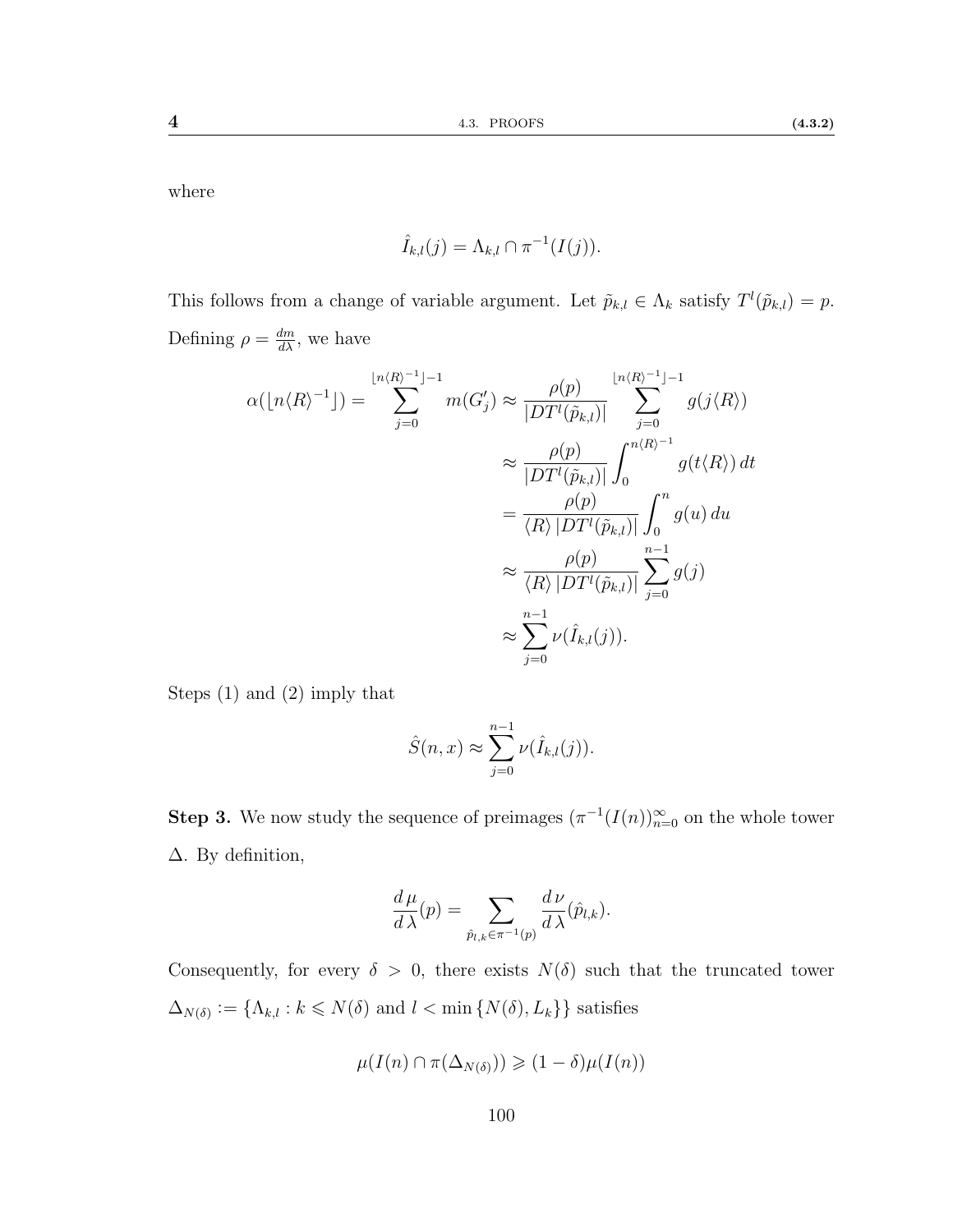for all *n* sufficiently large. Now fix  $\delta > 0$ . Repeat steps [\(1\)](#page-105-0) and [\(2\)](#page-106-0) for every  $\hat{p}_{k,l} \in \pi^{-1}(p)$ . For m a.e.  $x \in \Lambda_0$ , we have

<span id="page-108-0"></span>
$$
\#\left\{0 \leqslant j < n : F^j(x,0) \in \hat{I}_{k,l}(j)\right\} \approx \sum_{j=0}^{n-1} \nu(\hat{I}_{k,l}(j)) \tag{4.3.10}
$$

for every k and l such that  $\Delta_{N(\delta)} \cap \pi^{-1}(p) \neq \emptyset$ . For  $x \in \Lambda_0$ , define

$$
U(n,x) = \#\left\{0 \leqslant j < n : F^j(x,0) \in \bigcup_{\hat{I}_{k,l}(j) \subset \Delta_{N(\delta)}} \hat{I}_{k,l}(j)\right\}.
$$

Estimate [\(4.3.10\)](#page-108-0) and the fact that the levels of the tower are pairwise disjoint imply the existence of  $\kappa(\delta)$  satisfying  $1 - \delta \leq \kappa(\delta) \leq 1$  for which m a.e.  $x \in \Lambda_0$  satisfies

$$
U(n,x) \approx \kappa(\delta) \sum_{j=0}^{n-1} \mu(I(j))
$$

for every  $\delta > 0$ . Define

$$
V(n,x) = \#\left\{0 \leqslant j < n : F^j(x,0) \in \bigcup_{\hat{I}_{k,l}(j) \in \Delta} \hat{I}_{k,l}(j)\right\}.
$$

Since  $\delta > 0$  is arbitrary, we conclude that for m a.e.  $x \in \Lambda_0$ , we have

$$
\underline{\lim}_{n \to \infty} \frac{V(n, x)}{\sum_{j=0}^{n-1} \mu(I(j))} \geq 1
$$

and therefore

<span id="page-108-1"></span>
$$
\lim_{n \to \infty} \frac{S_n(x)}{\sum_{j=0}^{n-1} \mu(I(j))} \geq 1
$$
\n(4.3.11)

where

$$
S_n(x) = \# \left\{ 0 \leq j < n : T^j(x) \in I(j) \right\}.
$$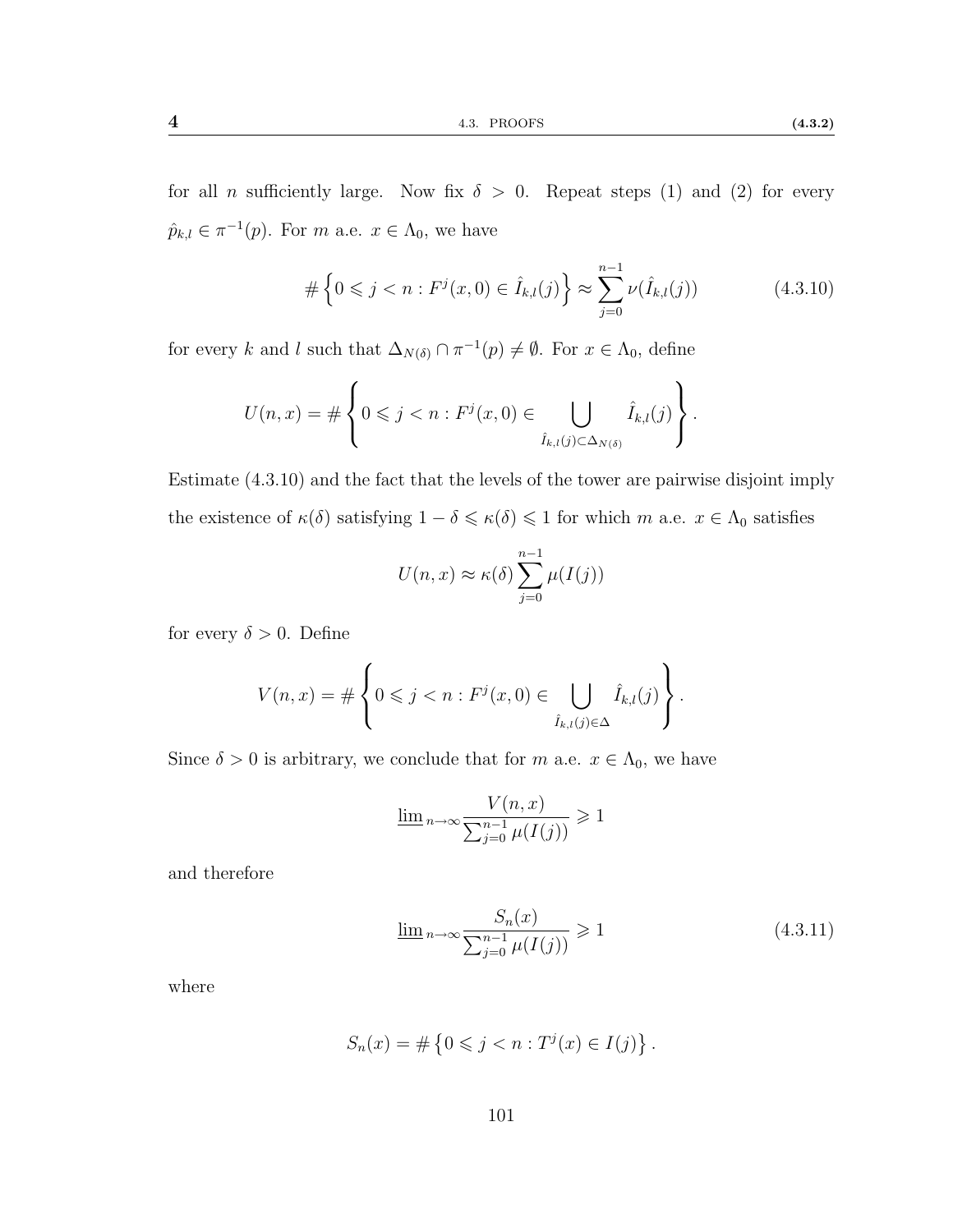The arguments in steps  $(1)$ – $(3)$  extend to  $\nu$  a.e. element of every level of the tower  $\Delta$ . Relating the dynamics on the tower to those on M, since  $\pi \circ F = T \circ \pi$ and  $\pi_* \nu = \mu$ , we conclude that [\(4.3.11\)](#page-108-1) holds for  $\mu$  a.e.  $x \in M$ . This concludes the proof of Theorem [4.9.](#page-94-0)

## 4.3.3 Proof of Theorem [4.12](#page-95-0)

Since  $p \in \pi(\Delta)$  we may consider a single preimage  $\hat{p}_{k,l} \in \pi^{-1}(p)$  and note that  $J(n) = \pi^{-1}(I(n)) \cap \Lambda_{k,l}$  has the property that  $\sum_n \nu(J_n) = \infty$ . We then use the same argument to the one given in steps [\(1\)](#page-105-0) and [\(2\)](#page-106-0) of the proof of Theorem [4.9](#page-94-0) to obtain the dBC property.

## 4.4 Almost-sure Results in EVT for Dynamical Systems

Including the results in Chapters [2](#page-41-0) and [3,](#page-61-0) there has been much recent work on the extreme value theory of deterministic dynamical systems [\[21,](#page-113-0) [24,](#page-114-0) [27,](#page-114-1) [27,](#page-114-1) [28,](#page-114-2) [36,](#page-114-3) [37,](#page-114-4) [38,](#page-115-0) [41\]](#page-115-1). If  $\phi: X \to \mathbb{R}$  is an integrable observable on a dynamical system  $(X, \mu, T)$ , we define  $\phi_j(x) = \phi \circ T^j(x)$  and in turn define  $(M_n)$ , the sequence of successive maxima, by

$$
M_n(x) = \max_{0 \le j \le n-1} \phi_j(x).
$$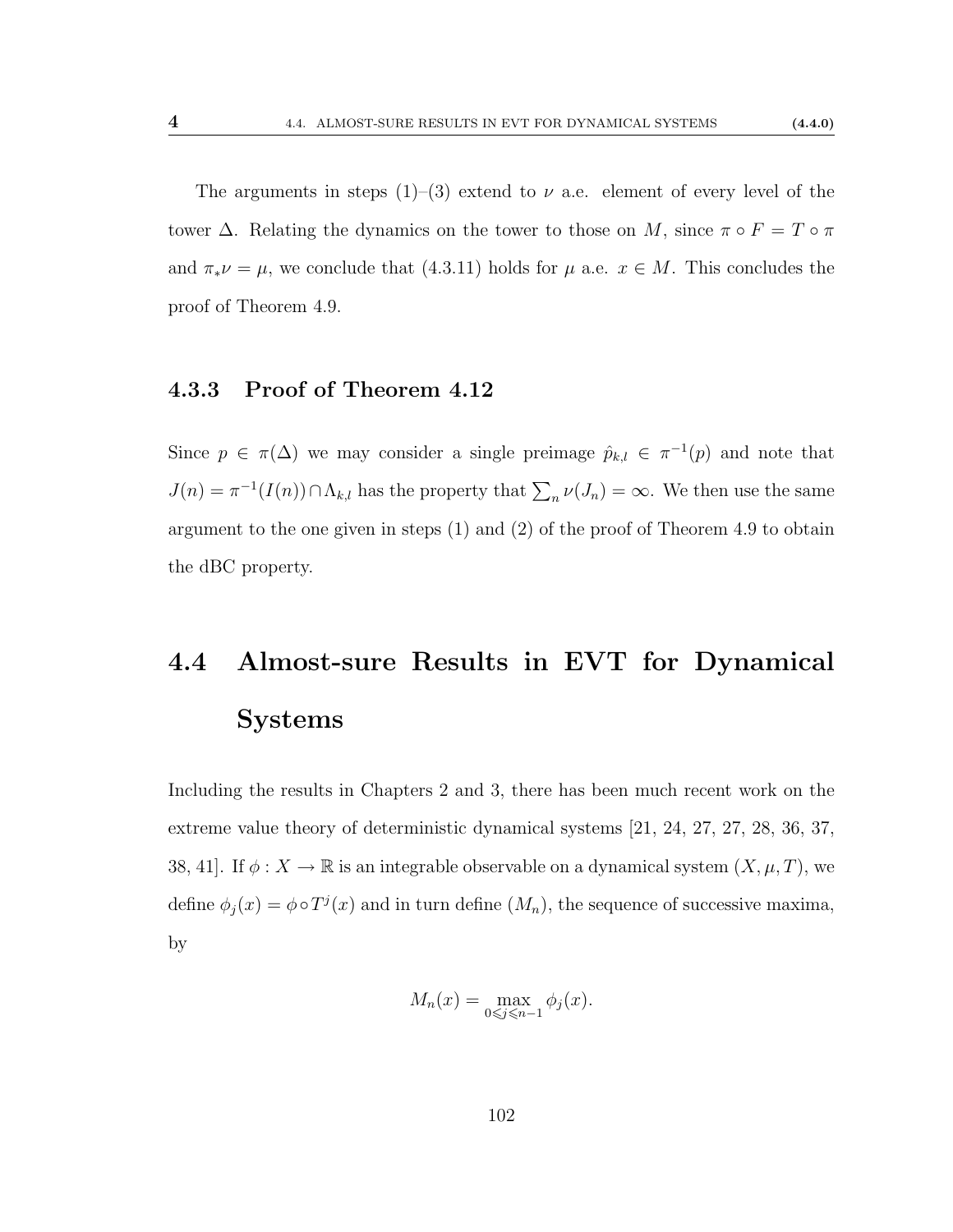Much recent research on the extreme value theory of non-uniformly hyperbolic dynamical systems [\[21,](#page-113-0) [27,](#page-114-1) [28,](#page-114-2) [37\]](#page-114-4) has concentrated on the study of distributional limits of the sequence  $(M_n)$ . There, the goal is to find scaling constants  $a_n > 0$  and  $b_n \in \mathbb{R}$ and a non-degenerate distribution  $G(x)$  such that

$$
\lim_{n \to \infty} \mu(a_n(M_n - b_n) \leqslant x) = G(x).
$$

Many examples of such distributional convergences are given in Chapter [2](#page-41-0) and Chapter [3.](#page-61-0)

The Borel-Cantelli results allow a description of the almost-sure behavior of the sequence of successive maxima  $M_n(x)$ , rather than just a distributional description. This allows an estimation of almost-sure upper bounds. In a similar way the law of the iterated logarithm gives an almost-sure upper bound for the rate of growth of scaled Birkhoff sums

$$
b_n(x) = \frac{1}{\sqrt{n}} \sum_{j=0}^{n-1} \phi(T^j(x),
$$

namely

$$
\overline{\lim}_{n \to \infty} \frac{b_n(x)}{(n \log(\log(n)))^{1/2}} < C
$$

almost surely, in contrast to the central limit theorem, which is a distributional result.

Extreme value theory is related to entrance times to nested balls by the observation that if  $\phi(x) = -\log(d(x, x_0)), M_n(x) < \log(n) + v$  if and only if  $d(T^i(x), x_0) >$ e−<sup>v</sup>  $\frac{-v}{n}$  for 0 ≤ *i* ≤ *n* − 1. In the context of Theorem [4.9,](#page-94-0) for  $\mu$  a.e. center  $x_0$  we have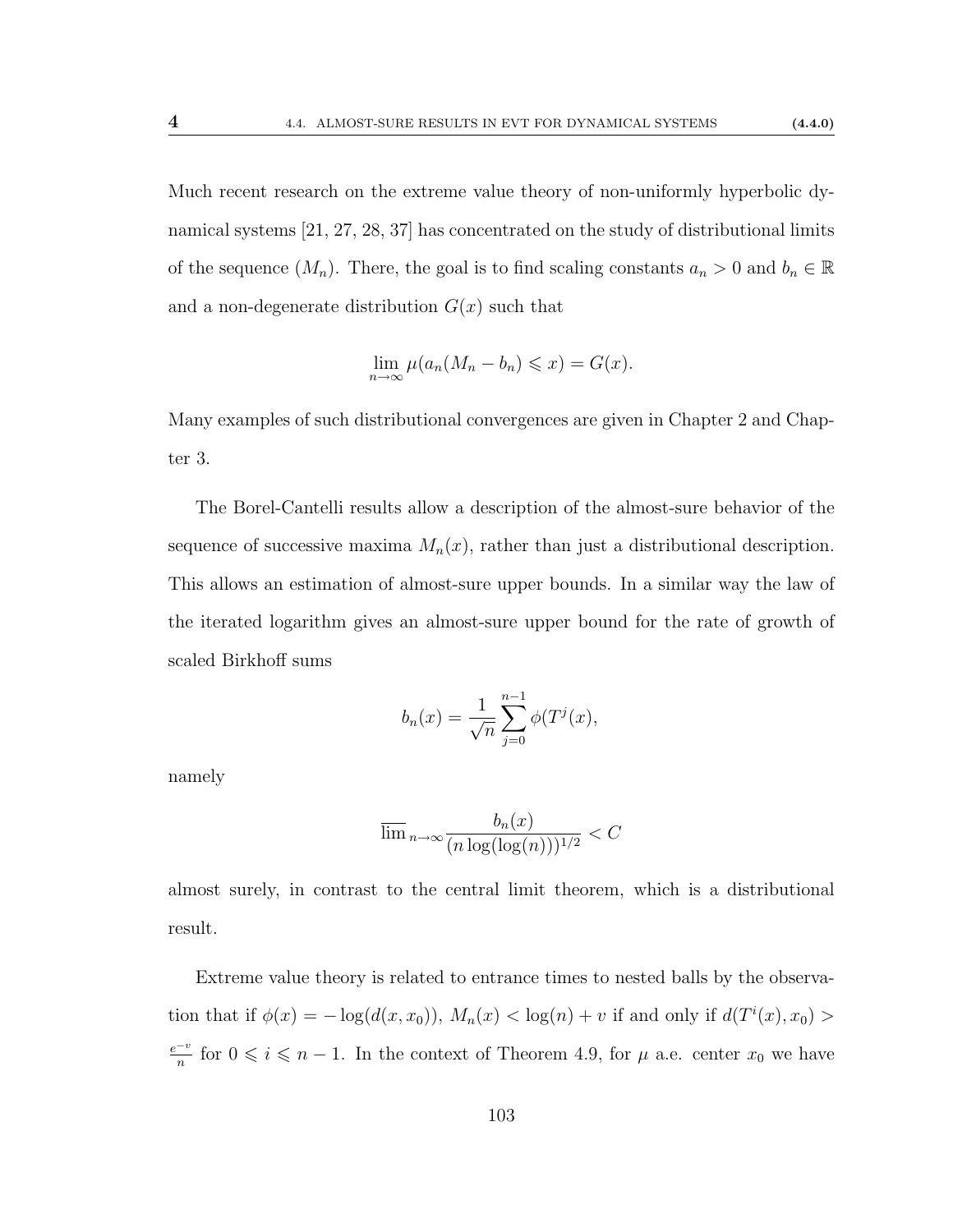$\mu(M_n > v + \log(n)i.o.) = 1$  since

$$
E_n = \sum_{i=0}^{n-1} \mu\left(B\left(x_0, \frac{e^{-v}}{i}\right)\right)
$$

diverges. By contrast, if  $\delta > 1$  then

$$
\mu(M_n(x) > v + \log(n) + \delta \log(\log(n))\text{i.o.}) = 0
$$

by the classical Borel-Cantelli lemma since

$$
\sum_{i=0}^{n-1} \mu\left(B\left(x_0, \frac{e^{-v}}{i(\log(i))^{1+\delta}}\right)\right)
$$

converges. Thus the sequence  $u_n = \log(n) + \delta \log(\log(n))$  is an almost-sure upper bound for  $M_n$  for any  $\delta > 1$ . The consideration of the function  $\phi(x) = -\log(d(x, x_0))$ is not restrictive; other functions with unique maxima can be considered in this framework and almost-sure upper bounds  $u_n$  for the sequence  $M_n$  can be derived, though the sequence  $u_n$  will depend upon the form of the function near the maximal point.

104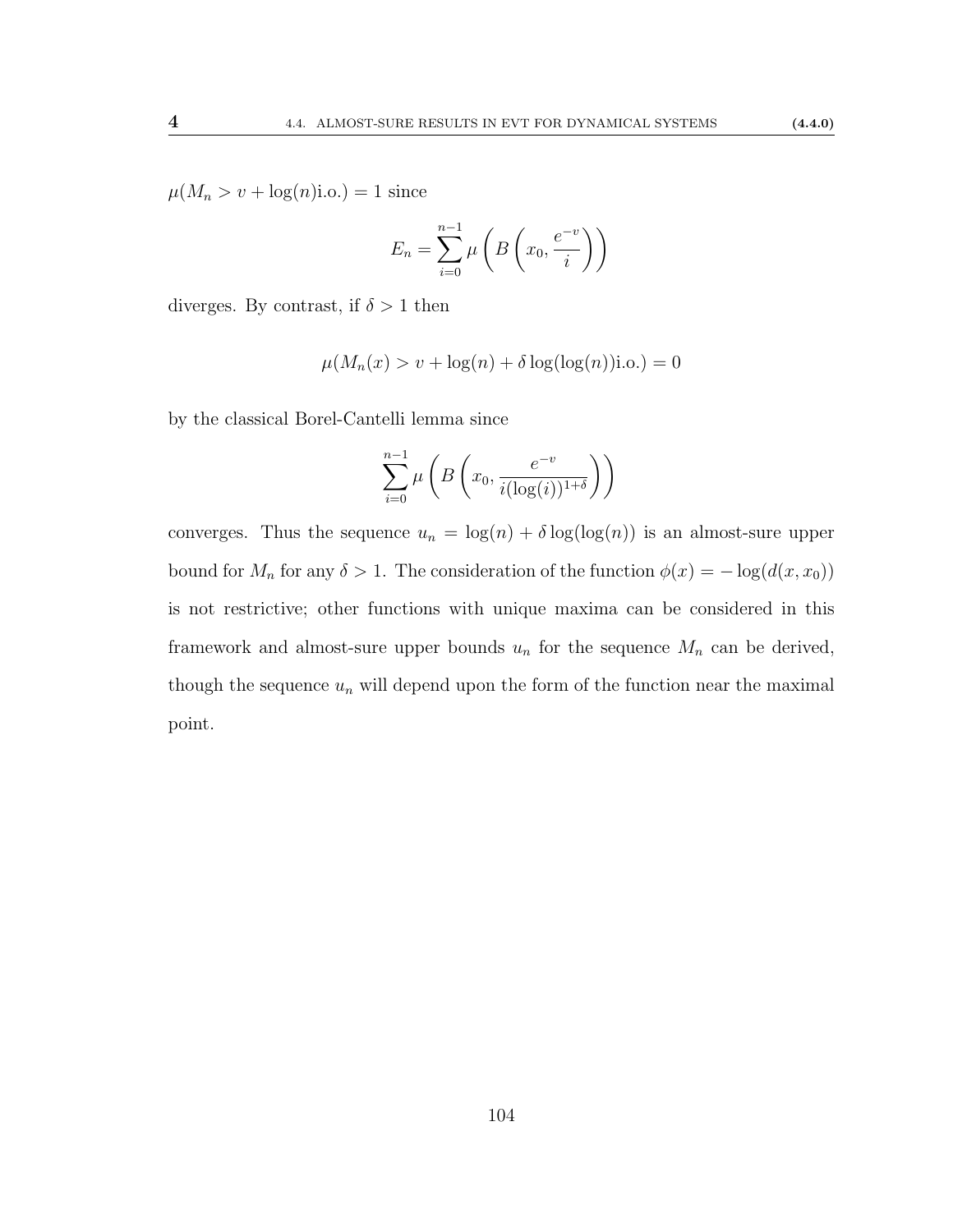## Bibliography

- [1] Jon Aaronson. An introduction to infinite ergodic theory, volume 50 of Mathematical Surveys and Monographs. American Mathematical Society, Providence, RI, 1997.
- [2] J Alves and M Viana. Statistical stability for robust classes of maps with nonuniform expansion. Ergodic Theory and Dynamical Systems, 22:1–32, 2002.
- [3] José F. Alves. Stochastic behavior of asymptotically expanding maps. Discrete Contin. Dyn. Syst., Added Volume:14–21, 2001.
- [4] Jos´e F. Alves, Stefano Luzzatto, and Vilton Pinheiro. Lyapunov exponents and rates of mixing for one-dimensional maps. Ergodic Theory and Dynamical Systems, 24(3):637–657, 2004.
- [5] Jos´e F. Alves, Stefano Luzzatto, and Vilton Pinheiro. Markov structures and decay of correlations for non-uniformly expanding dynamical systems. Ann. Inst. H. Poincaré Anal. Non Linéaire, 22(6):817–839, 2005.
- [6] D.V. Anosov. Geodesic flows on closed Riemann manifold with negative curvature, volume 90 of Trundy ordena Lenina Mathematicheskogo Instituta imeni V.A. Steklova. American Mathematical Society, 1969.
- [7] D.V. Anosov. Dynamical systems: Dynamical systems with hyperbolic behavior, volume 9 of Dynamical Systems. Springer, 1995.
- [8] V. Araújo and M.J. Pacifico. Large deviations for non-uniformly expanding maps. Journal of Statistical Physics, 125:411–453, 2006.
- [9] Viviane Baladi. Positive transfer operators and decay of correlations, volume 16 of Advanced Series in Nonlinear Dynamics. World Scientific Publishing Co. Inc., River Edge, NJ, 2000.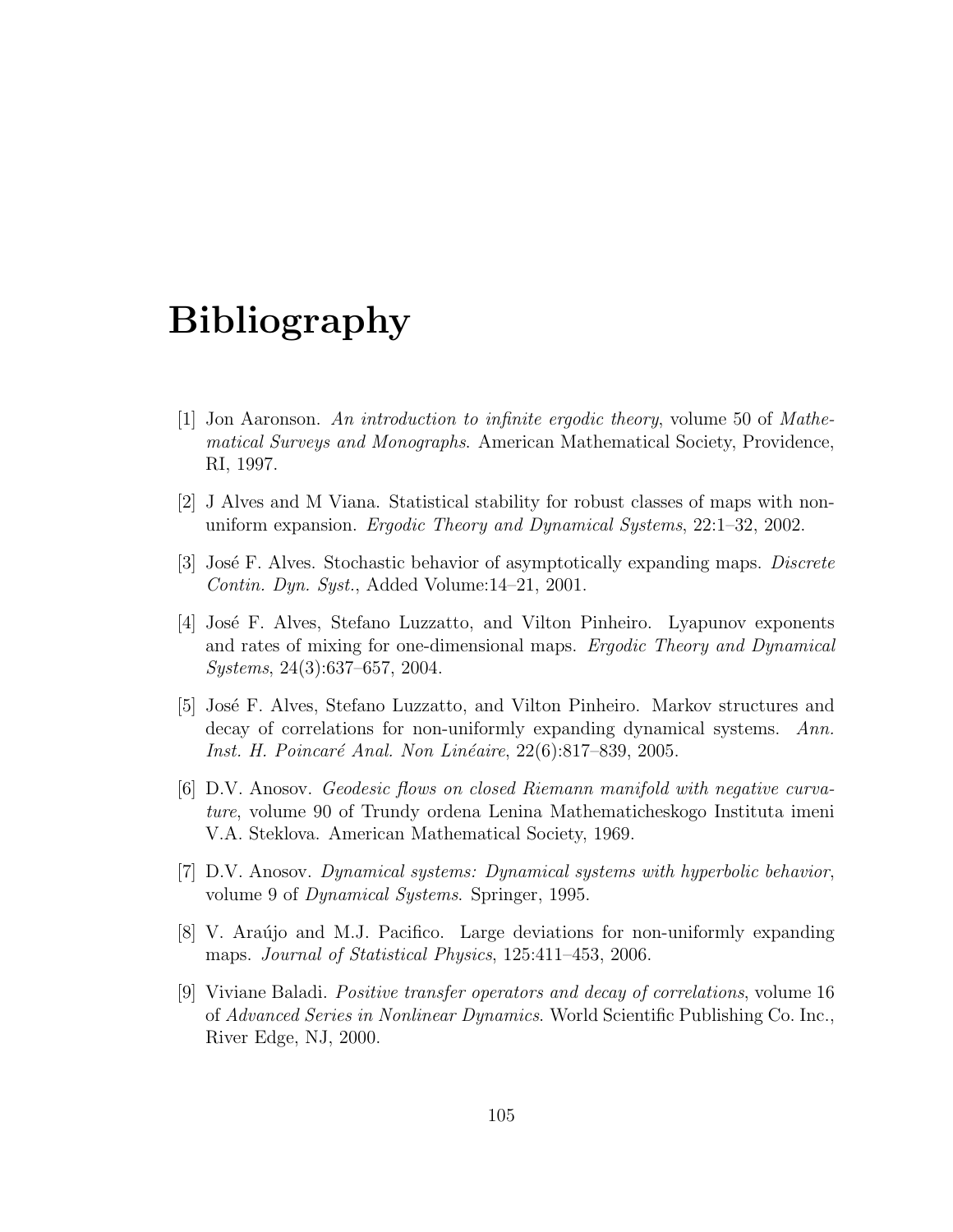- [10] L Barreira, Y Pesin, and J Schmeling. Dimension and product structure of hyperbolic measures. Annals of Mathematics-Second Series, 149(3):755–784, 1999.
- [11] L. Barreira and Y.B. Pesin. Lyapunov exponents and smooth ergodic theory, volume 23 of University Lecture Series. AMS Bookstore, 2002.
- [12] S. Brandon. Sub-actions for young towers. Discrete and Continuous Dynamical Systems, 22(3):541–556, 2008.
- [13] M. Brin and G. Stuck. Introduction to dynamical systems. Cambridge University Press, 2002.
- [14] Henk Bruin, Stefano Luzzatto, and Sebastian Van Strien. Decay of correlations in one-dimensional dynamics. Ann. Sci. École Norm. Sup.  $(4)$ , 36(4):621–646, 2003.
- [15] Henk Bruin and Mike Todd. Return time statistics of invariant measures for interval maps with positive Lyapunov exponent. Stoch. Dyn., 9(1):81–100, 2009.
- [16] L.A. Bunimovich, N. Chernov, and Sinai Ya.G. Markov partitions for twodimensional hyperbolic biliards. Uspekhi Mat. Nauk, 45(3(273)):97–134, 1990.
- [17] L.A. Bunimovich, N. Chernov, and Sinai Ya.G. Statistical properties of twodimensional hyperbolic billiards. Uspekhi Mat. Nauk, 46(4(280)):43–92, 1991.
- [18] M.L. Cartwright and J.E. Littlewood. On nonlinear differential equations of the second order, i: the equation  $\ddot{y} + k(1 - y^2)\dot{y} + y = b\lambda k \cos(\lambda t + a)$ , k large. J. London Math. Soc., 20:180–189, 1945.
- [19] N. Chernov. Decay of correlations and dispersing billiards. J. Statist. Phys., 94(3-4):513–556, 1999.
- [20] N. Chernov and D. Kleinbock. Dynamical Borel-Cantelli lemmas for Gibbs measures. Israel J. Math., 122:1–27, 2001.
- <span id="page-113-0"></span>[21] P Collet. Statistics of closest return for some non-uniformly hyperbolic systems. Ergodic Theory and Dynamical Systems, 21(02):401–420, 2001.
- [22] P Collet and Y Levy. Ergodic properties of the Lozi mappings. Communications in Mathematical Physics, 93(4):461–481, 1984.
- [23] W.J. Cowieson. Stochastic stability for piecewise expanding maps in  $\mathbb{R}^d$ . Nonlinearity, 13:1745–1760, 2000.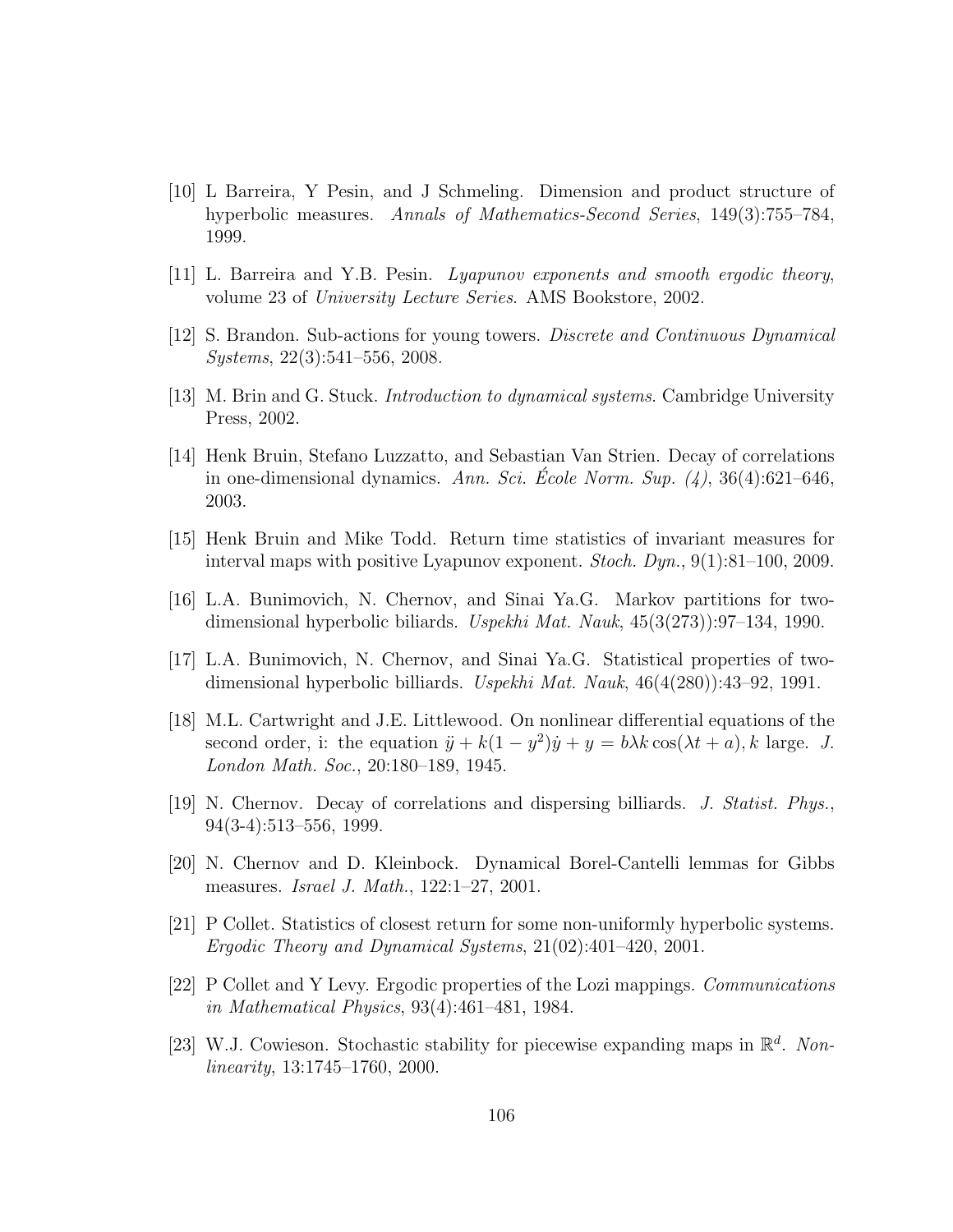- <span id="page-114-0"></span>[24] D Dolgopyat. Limit theorems for partially hyperbolic systems. Transactions-American Mathematical Society, 356(4):1637–1689, 2004.
- [25] Richard Durret. Probability: theory and examples. Duxbury Press, Belmont, CA, second edition, 1996.
- [26] AC Moreira Freitas and JM Freitas. Extreme values for Benedicks–Carleson quadratic maps. Ergodic Theory and Dynamical Systems, 28(04):1117–1133, 2008.
- <span id="page-114-1"></span>[27] ACM Freitas and JM Freitas. On the link between dependence and independence in extreme value theory for dynamical systems. Statistics and Probability Letters, 78(9):1088–1093, 2008.
- <span id="page-114-2"></span>[28] ACM Freitas, JM Freitas, and M Todd. Hitting time statistics and extreme value theory. Probability Theory and Related Fields, 147(3-4):675–710, 2009.
- [29] Janos Galambos. The asymptotic theory of extreme order statistics. Robert E. Krieger Publishing Co. Inc., Melbourne, FL, second edition, 1987.
- [30] P. Góra and A. Boyarsky. Absolutely continuous invariant measures for piecewise expanding  $C^2$  transformation in  $\mathbb{R}^N$ . Israel J. Math., 67(3):272-286, 1989.
- [31] S Gouëzel. *Personal Communication.*
- [32] S Gouëzel. Statistical properties of a skew product with a curve of neutral points. Ergodic Theory and Dynamical Systems, 27(01):123–151, 2007.
- [33] Sébastien Gouëzel. Decay of correlations for nonuniformly expanding systems. Bull. Soc. Math. France, 134(1):1–31, 2006.
- [34] Sébastien Gouëzel. A Borel-Cantelli lemma for intermittent interval maps. Non $linearity, 20(6):1491-1497, 2007.$
- [35] Sébastien Gouezel. Local limit theorem for nonuniformly partially hyperbolic skew-products and Farey sequences. Duke Math. J., 147(2):193–284, Apr 2009.
- <span id="page-114-3"></span>[36] Chinmaya Gupta. Extreme value distributions for some classes of non-uniformly partially hyperbolic dynamical systems. Ergodic Theory and Dynamical Systems, 30:757–771, 2010.
- <span id="page-114-4"></span>[37] Chinmaya Gupta, Mark Holland, and Matthew Nicol. Extreme value theory for hyperbolic billiards, Lozi-like maps, and Lorenz-like maps. preprint http://www.math.uh.edu/∼ccgupta/, 2009.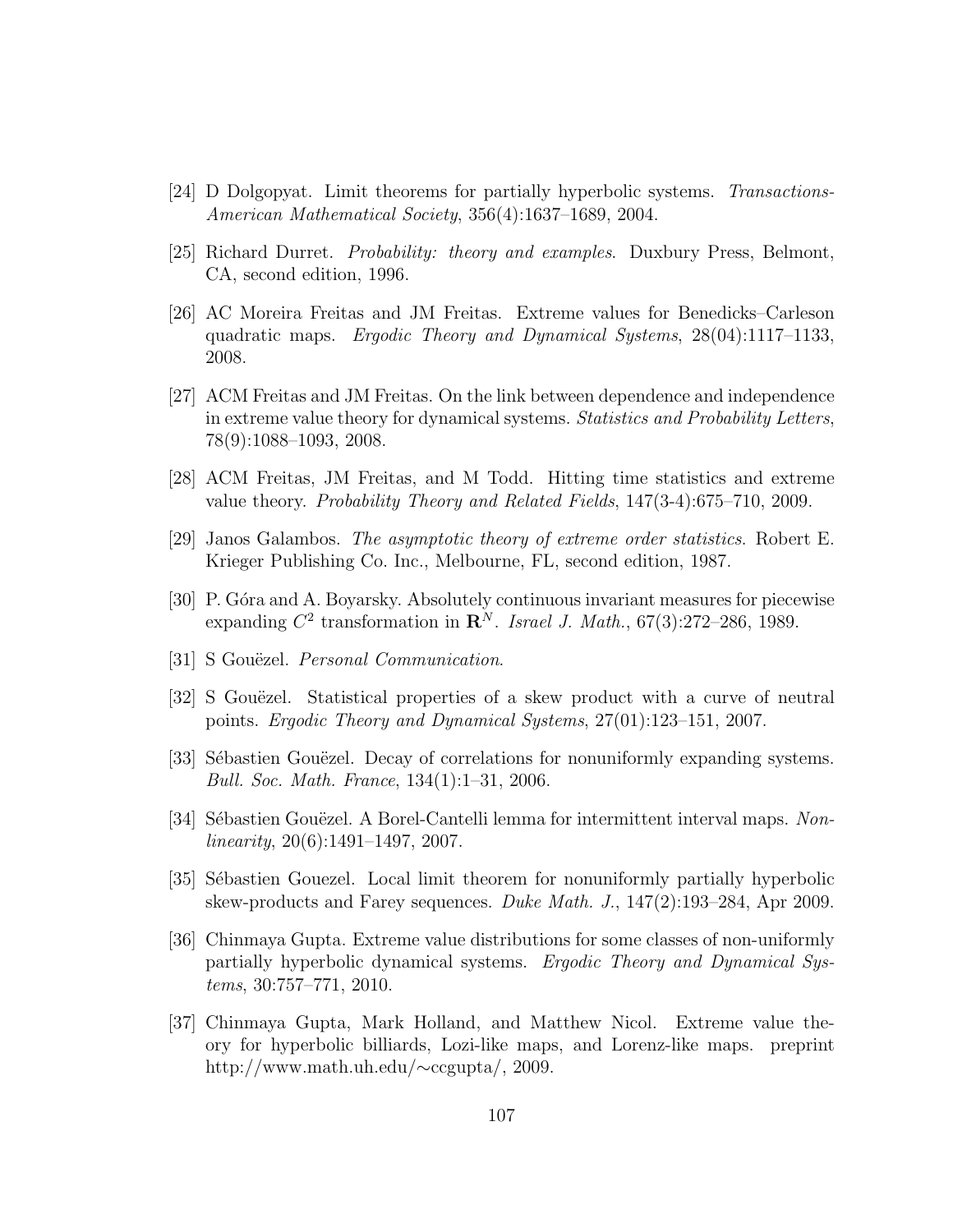- <span id="page-115-0"></span>[38] Masaki Hirata. Poisson law for Axiom A diffeomorphisms. Ergodic Theory Dynam. Systems, 13(3):533–556, 1993.
- [39] M.W. Hirsch, C.C. Pugh, and M. Shub. Invariant manifolds, volume 583 of Lecture Notes in Mathematics. Springer-Verlag, 1977.
- [40] Franz Hofbauer and Gerhard Keller. Ergodic properties of invariant measures for piecewise monotonic transformations. *Math. Z.*,  $180(1):119-140$ ,  $1982$ .
- <span id="page-115-1"></span>[41] M Holland, M Nicol, and A Török. Extreme value theory for non-uniformly expanding dynamical systems. math.uh.edu.
- [42] E. Hopf. Abzweigung einer periodischen l osung von einer station aren l osung eines differential-systems. Berichte Math.-Phys. Kl. S achs. Akad. Wiss. Leipzig. Math.-Nat. Kl., 94:1–22, 1942.
- [43] A. Katok and B. Hasselblatt. Introduction to the modern theory of dynamical systems, volume 54 of *Encyclopedia of mathematics and its applications*. Cambridge University Press, 1996.
- [44] Anatole Katok, Jean-Marie Strelcyn, F. Ledrappier, and F. Przytycki. Invariant manifolds, entropy and billiards; smooth maps with singularities, volume 1222 of Lecture Notes in Mathematics. Springer-Verlag, Berlin, 1986.
- [45] Dong Han Kim. The dynamical Borel-Cantelli lemma for interval maps. Discrete Contin. Dyn. Syst., 17(4):891–900, 2007.
- [46] D. Y. Kleinbock and G. A. Margulis. Logarithm laws for flows on homogeneous spaces. Invent. Math., 138(3):451–494, 1999.
- [47] M. R. Leadbetter, Georg Lindgren, and Holger Rootzén. Extremes and related properties of random sequences and processes. Springer Series in Statistics. Springer-Verlag, New York, 1983.
- [48] François Ledrappier. Dimension of invariant measures. In *Proceedings of the con*ference on ergodic theory and related topics, II (Georgenthal, 1986), volume 94 of Teubner-Texte Math., pages 116–124, Leipzig, 1987. Teubner.
- [49] Carlangelo Liverani, Benoˆıt Saussol, and Sandro Vaienti. A probabilistic approach to intermittency. Ergodic Theory Dynam. Systems, 19(3):671–685, 1999.
- [50] Carlangelo Liverani and Maciej P. Wojtkowski. Ergodicity in Hamiltonian systems. In Dynamics reported, volume 4 of Dynam. Report. Expositions Dynam. Systems (N.S.), pages 130–202. Springer, Berlin, 1995.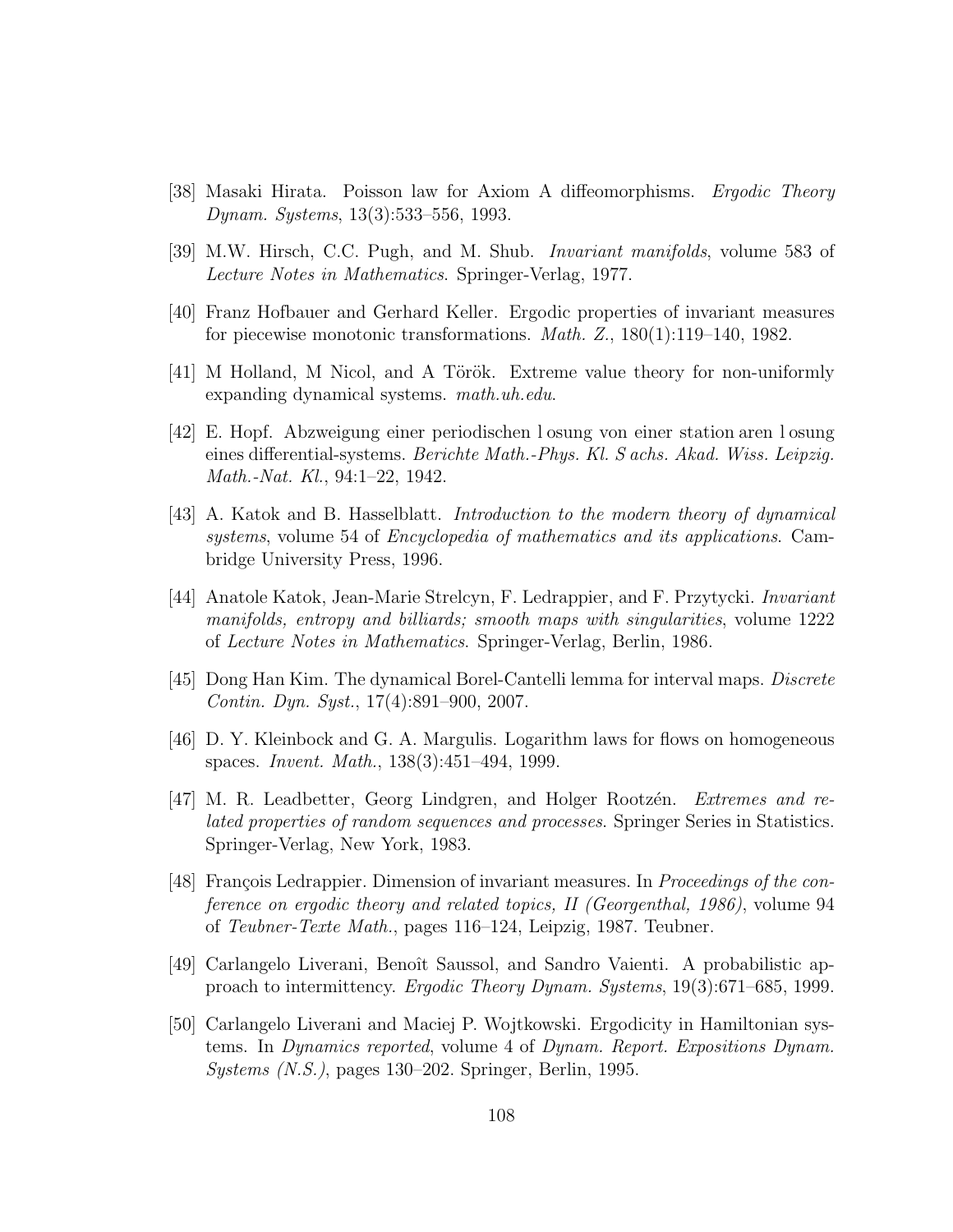- [51] EN Lorenz. Deterministic nonperiodic flow. Journal of the Atmospheric Sciences, 20:130–141, 1963.
- [52] S Luzzatto, I Melbourne, and F Paccaut. The Lorenz attractor is mixing. Communications in Mathematical Physics, Jan 2005.
- [53] Pertti Mattila. Geometry of sets and measures in Euclidean spaces, volume 44 of Cambridge Studies in Advanced Mathematics. Cambridge University Press, Cambridge, 1995.
- [54] François Maucourant. Dynamical Borel-Cantelli lemma for hyperbolic spaces. Israel J. Math., 152:143–155, 2006.
- [55] I Melbourne and M Nicol. Large deviations for nonuniformly hyperbolic systems. Transactions-American Mathematical Society, 360(12):6661–6676, 2008.
- [56] I. Melbourne and A. Torok. Central limit theorems and invariance principles for time-one maps of hyperbolic flows. *Communications in Mathematical Physics*, 229(1):57–71, 2002.
- [57] Michal Misiurewicz. Strange attractors for the Lozi mappings. In *Nonlinear* dynamics (Internat. Conf., New York, 1979), volume 357 of Ann. New York Acad. Sci., pages 348–358. New York Acad. Sci., New York, 1980.
- [58] T Palmer. Edward Norton Lorenz. Physics Today, 61(9):81, 2008.
- [59] Y.B. Pesin. Lectures on partial hyperbolicity and stable ergodicity. European Mathematical Society, 2004.
- [60] S. Pilyugin. Shadowing in dynamical systems, volume 1706 of Lecture Notes in Mathematics. Springer, 1999.
- $[61]$  H.J. Poincaré. Les méthodes nouvelles de la mécanique céleste, volume 1-3. Gauthiers-Villars, 1892, 1893, 1899.
- [62] Y. Pomeau and P. Manneville. Intermittent transition to turbulence in dissipative dynamical systems. Commun. Math. Phys., 74:189–197, 1980.
- [63] Marek Rychlik. Bounded variation and invariant measures. Studia Math., 76(1):69–80, 1983.
- [64] S. Smale. Diffeomorphisms with many periodic points. In Differential and combinatorial topology: A symposium in honor of Marston Morse, pages 63–70. Princeton University Press, Princeton, NJ, 1965.